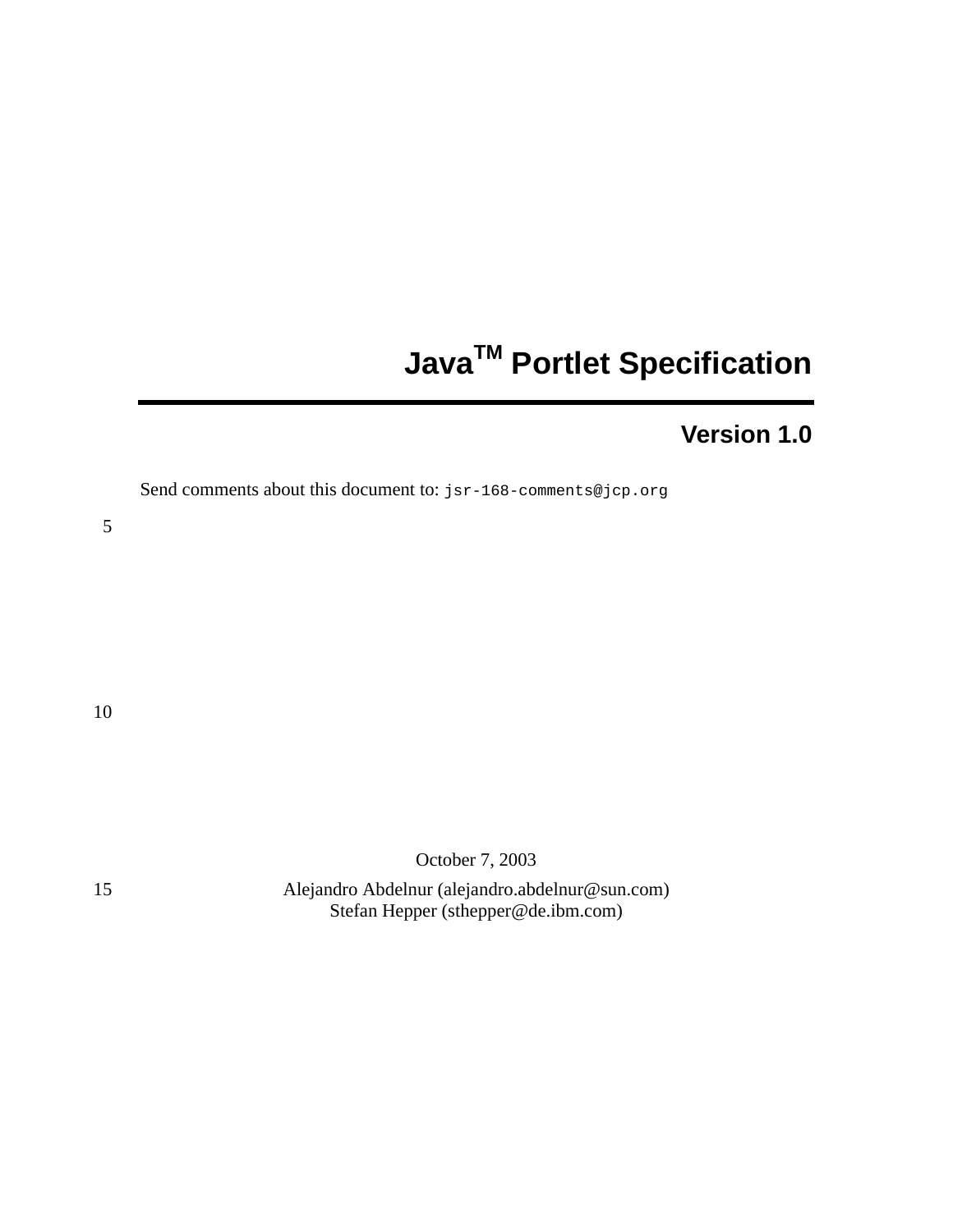**Java(TM) Portlet Specification ("Specification") Version: 1.0 Status: FCS Specification Lead: Sun Microsystems, Inc. ("Specification Lead") Release: August 29, 2003**

**Copyright 2003 Sun Microsystems, Inc. All rights reserved.**

#### 5 **NOTICE; LIMITED LICENSE GRANTS**

Specification Lead hereby grants you a fully-paid, non-exclusive, non-transferable, worldwide, limited license (without the right to sublicense), under the Specification Lead's applicable intellectual property rights to view, download, use and reproduce 10 the Specification only for the purpose of internal evaluation, which shall be understood to include developing applications

- intended to run on an implementation of the Specification provided that such applications do not themselves implement any portion(s) of the Specification.
- 15 Specification Lead also grants you a perpetual, non-exclusive, worldwide, fully paid-up, royalty free, limited license (without the right to sublicense) under any applicable copyrights or patent rights it may have in the Specification to create and/or distribute an Independent Implementation of the Specification
- 20 that: (i) fully implements the Spec(s) including all its required interfaces and functionality; (ii) does not modify, subset, superset or otherwise extend the Licensor Name Space, or include any public or protected packages, classes, Java interfaces, fields or methods within the Licensor Name Space other than those
- 25 required/authorized by the Specification or Specifications being implemented; and (iii) passes the TCK (including satisfying the requirements of the applicable TCK Users Guide) for such Specification. The foregoing license is expressly conditioned on your not acting outside its scope. No license is granted 30 hereunder for any other purpose.

You need not include limitations (i)-(iii) from the previous paragraph or any other particular "pass through" requirements in any license You grant concerning the use of your Independent Implementation or products derived from it. However, except with 35 respect to implementations of the Specification (and products derived from them) that satisfy limitations (i)-(iii) from the previous paragraph, You may neither: (a) grant or otherwise pass through to your licensees any licenses under Specification Lead's applicable intellectual property rights; nor (b) authorize your 40 licensees to make any claims concerning their implementation's compliance with the Spec in question.

For the purposes of this Agreement: "Independent Implementation" shall mean an implementation of the Specification that neither derives from any of Specification Lead's source code or binary 45 code materials nor, except with an appropriate and separate

- license from Specification Lead, includes any of Specification Lead's source code or binary code materials; and "Licensor Name Space" shall mean the public class or interface declarations whose names begin with "java", "javax", "com.sun" or their
- 50 equivalents in any subsequent naming convention adopted by Specification Lead through the Java Community Process, or any recognized successors or replacements thereof.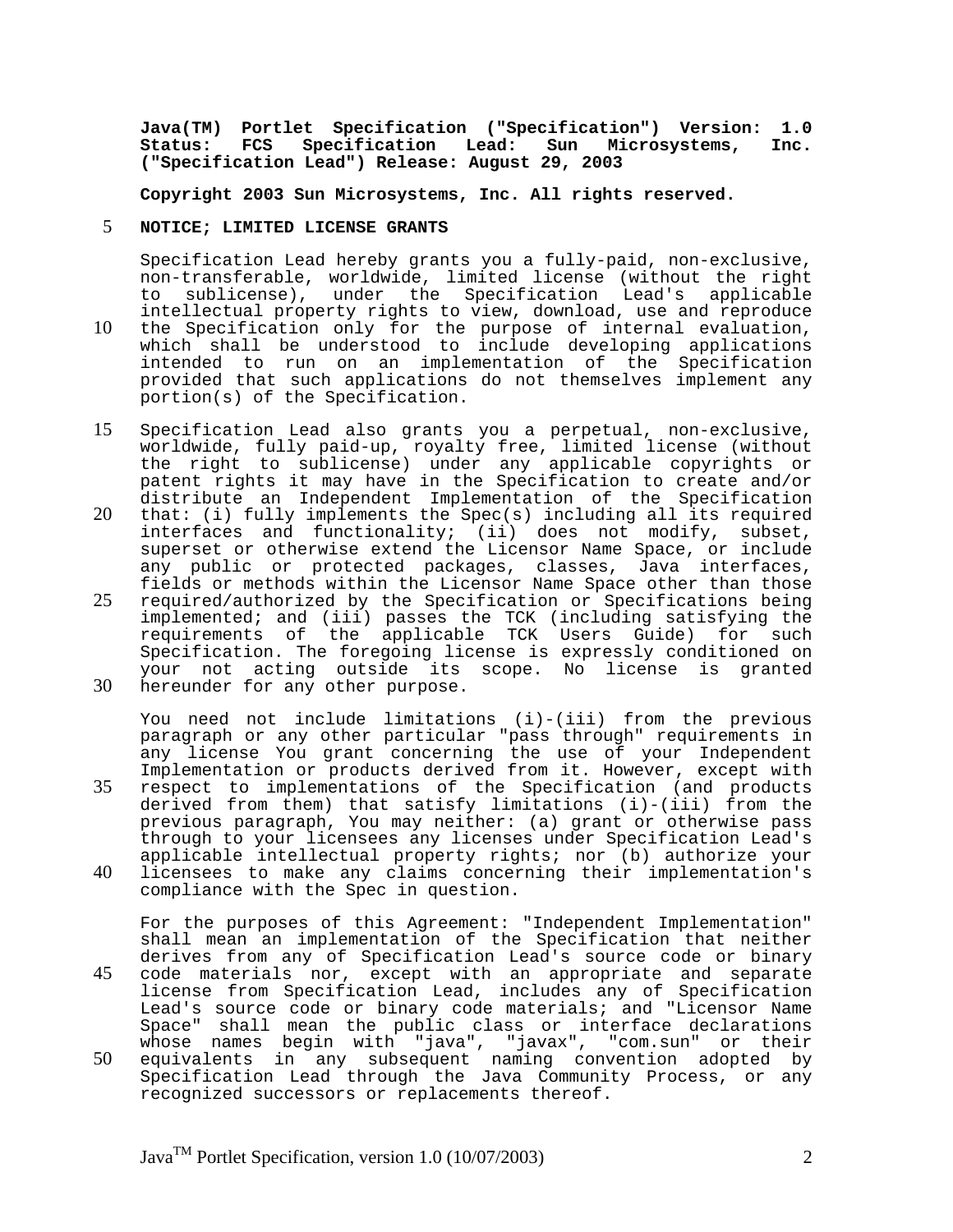This Agreement will terminate immediately without notice from Specification Lead if you fail to comply with any material provision of or act outside the scope of the licenses granted above.

#### 5 **TRADEMARKS**

No right, title, or interest in or to any trademarks, service marks, or trade names of Sun or Sun's licensors, the Specification Lead or the Specification Lead's licensors is granted hereunder. Sun, Sun Microsystems, the Sun logo, Java,

10 and the Java Coffee Cup logo are trademarks or registered trademarks of Sun Microsystems, Inc. in the U.S. and other countries.

#### **DISCLAIMER OF WARRANTIES**

- THE SPECIFICATION IS PROVIDED "ASIS". Specification Lead MAKES 15 NO REPRESENTATIONS OR WARRANTIES, EITHER EXPRESS OR IMPLIED, INCLUDING BUT NOT LIMITED TO, WARRANTIES OF MERCHANTABILITY, FITNESS FOR A PARTICULAR PURPOSE, OR NON-INFRINGEMENT, THAT THE CONTENTS OF THE SPECIFICATION ARE SUITABLE FOR ANY PURPOSE OR THAT ANY PRACTICE OR IMPLEMENTATION OF SUCH CONTENTS WILL NOT
- 20 INFRINGE ANY THIRD PARTY PATENTS, COPYRIGHTS, TRADE SECRETS OR OTHER RIGHTS. This document does not represent any commitment to release or implement any portion of the Specification in any product.
- THE SPECIFICATION COULD INCLUDE TECHNICAL INACCURACIES OR 25 TYPOGRAPHICAL ERRORS. CHANGES ARE PERIODICALLY ADDED TO THE INFORMATION THEREIN; THESE CHANGES WILL BE INCORPORATED INTO NEW VERSIONS OF THE SPECIFICATION, IF ANY. Specification Lead MAY MAKE IMPROVEMENTS AND/OR CHANGES TO THE PRODUCT(S) AND/OR THE PROGRAM(S) DESCRIBED IN THE SPECIFICATION AT ANY TIME. Any use
- 30 of such changes in the Specification will be governed by the then-current license for the applicable version of the Specification.

#### **LIMITATION OF LIABILITY**

- TO THE EXTENT NOT PROHIBITED BY LAW, IN NO EVENT WILL 35 Specification Lead OR ITS LICENSORS BE LIABLE FOR ANY DAMAGES, INCLUDING WITHOUT LIMITATION, LOST REVENUE, PROFITS OR DATA, OR FOR SPECIAL, INDIRECT, CONSEQUENTIAL, INCIDENTAL OR PUNITIVE DAMAGES, HOWEVER CAUSED AND REGARDLESS OF THE THEORY OF LIABILITY, ARISING OUT OF OR RELATED TO ANY FURNISHING, 40 PRACTICING, MODIFYING OR ANY USE OF THE SPECIFICATION, EVEN IF
- Specification Lead AND/OR ITS LICENSORS HAVE BEEN ADVISED OF THE POSSIBILITY OF SUCH DAMAGES.

You will indemnify, hold harmless, and defend Specification Lead and its licensors from any claims arising or resulting from: (i) 45 your use of the Specification; (ii) the use or distribution of your Java application, applet and/or clean room implementation; and/or (iii) any claims that later versions or releases of any Specification furnished to you are incompatible with the Specification provided to you under this license.

#### 50 **RESTRICTED RIGHTS LEGEND**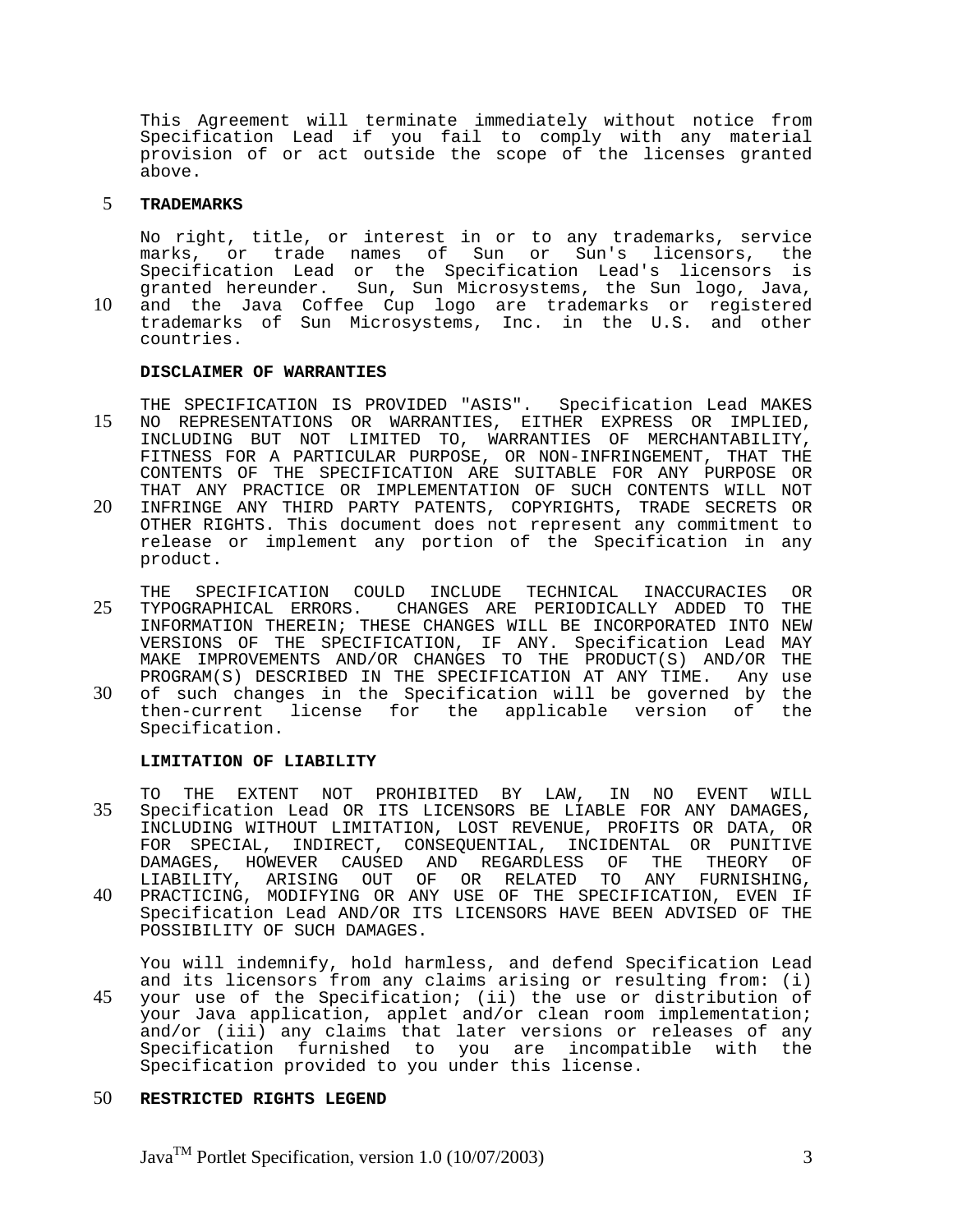U.S. Government: If this Specification is being acquired by or on behalf of the U.S. Government or by a U.S. Government prime contractor or subcontractor (at any tier), then the Government's rights in the Specification and accompanying documentation shall 5 be only as set forth in this license; this is in accordance with 48 C.F.R. 227.7201 through 227.7202-4 (for Department of Defense (DoD) acquisitions) and with 48 C.F.R. 2.101 and 12.212 (for non-DoD acquisitions).

#### **REPORT**

- 10 You may wish to report any ambiguities, inconsistencies or inaccuracies you may find in connection with your use of the Specification ("Feedback"). To the extent that you provide Specification Lead with any Feedback, you hereby: (i) agree that such Feedback is provided on a non-proprietary and non-
- 15 confidential basis, and (ii) grant Specification Lead a perpetual, non-exclusive, worldwide, fully paid-up, irrevocable license, with the right to sublicense through multiple levels of sublicensees, to incorporate, disclose, and use without limitation the Feedback for any purpose related to the
- 20 Specification and future versions, implementations, and test suites thereof.

(Form ID#011801)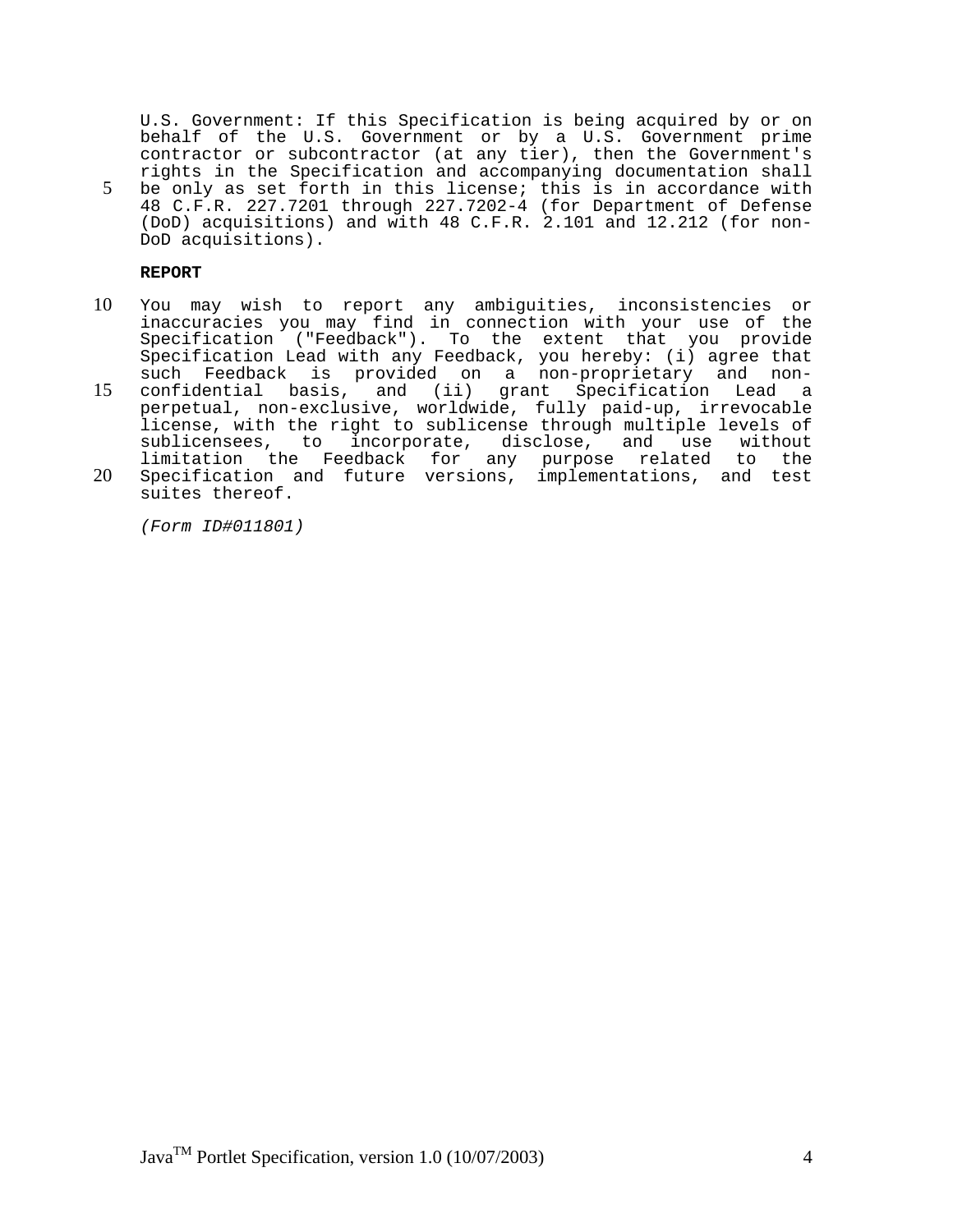# **Contents**

| 5  |                                                                                  |  |
|----|----------------------------------------------------------------------------------|--|
|    |                                                                                  |  |
|    |                                                                                  |  |
|    |                                                                                  |  |
|    |                                                                                  |  |
| 10 |                                                                                  |  |
|    |                                                                                  |  |
|    |                                                                                  |  |
|    |                                                                                  |  |
|    |                                                                                  |  |
| 15 |                                                                                  |  |
|    |                                                                                  |  |
|    |                                                                                  |  |
|    |                                                                                  |  |
|    |                                                                                  |  |
| 20 |                                                                                  |  |
|    | PLT.3.2 Relationship Between the Servlet Container and the Portlet Container  17 |  |
|    |                                                                                  |  |
|    |                                                                                  |  |
|    |                                                                                  |  |
| 25 |                                                                                  |  |
|    |                                                                                  |  |
|    |                                                                                  |  |
|    |                                                                                  |  |
|    |                                                                                  |  |
| 30 |                                                                                  |  |
|    |                                                                                  |  |
|    |                                                                                  |  |
|    |                                                                                  |  |
|    |                                                                                  |  |
| 35 |                                                                                  |  |
|    |                                                                                  |  |
|    |                                                                                  |  |
|    |                                                                                  |  |
|    |                                                                                  |  |
| 40 |                                                                                  |  |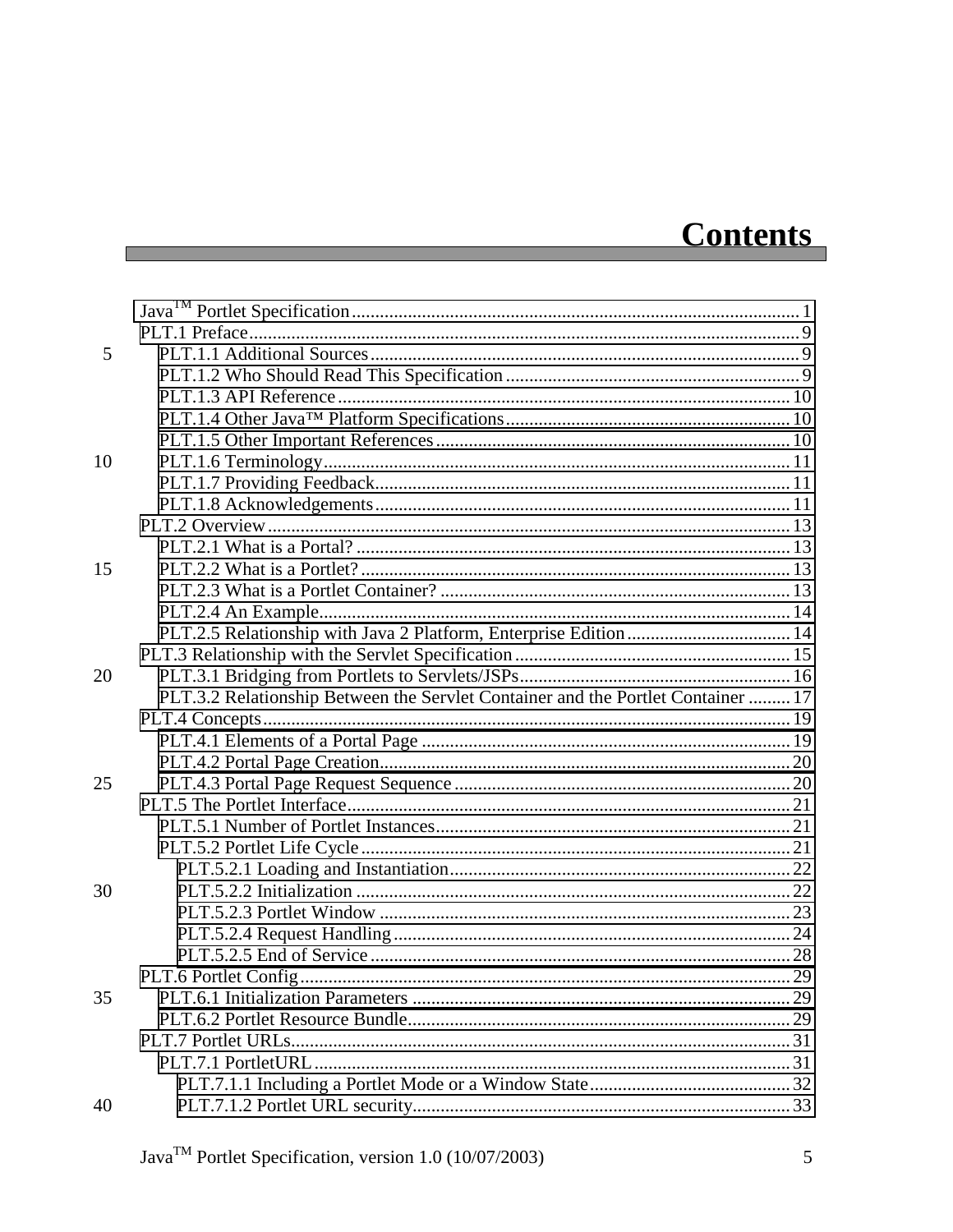| 5  |                                                                                 |  |
|----|---------------------------------------------------------------------------------|--|
|    |                                                                                 |  |
|    |                                                                                 |  |
|    |                                                                                 |  |
|    |                                                                                 |  |
| 10 |                                                                                 |  |
|    |                                                                                 |  |
|    |                                                                                 |  |
|    |                                                                                 |  |
|    |                                                                                 |  |
| 15 |                                                                                 |  |
|    |                                                                                 |  |
|    | PLT.10.3.1 Correspondence between ServletContext and PortletContext methods. 42 |  |
|    |                                                                                 |  |
|    |                                                                                 |  |
| 20 |                                                                                 |  |
|    |                                                                                 |  |
|    |                                                                                 |  |
|    |                                                                                 |  |
|    |                                                                                 |  |
| 25 |                                                                                 |  |
|    |                                                                                 |  |
|    |                                                                                 |  |
|    |                                                                                 |  |
|    |                                                                                 |  |
| 30 |                                                                                 |  |
|    |                                                                                 |  |
|    |                                                                                 |  |
|    |                                                                                 |  |
|    |                                                                                 |  |
| 35 |                                                                                 |  |
|    |                                                                                 |  |
|    |                                                                                 |  |
|    |                                                                                 |  |
|    |                                                                                 |  |
| 40 |                                                                                 |  |
|    |                                                                                 |  |
|    |                                                                                 |  |
|    |                                                                                 |  |
|    |                                                                                 |  |
| 45 |                                                                                 |  |
|    |                                                                                 |  |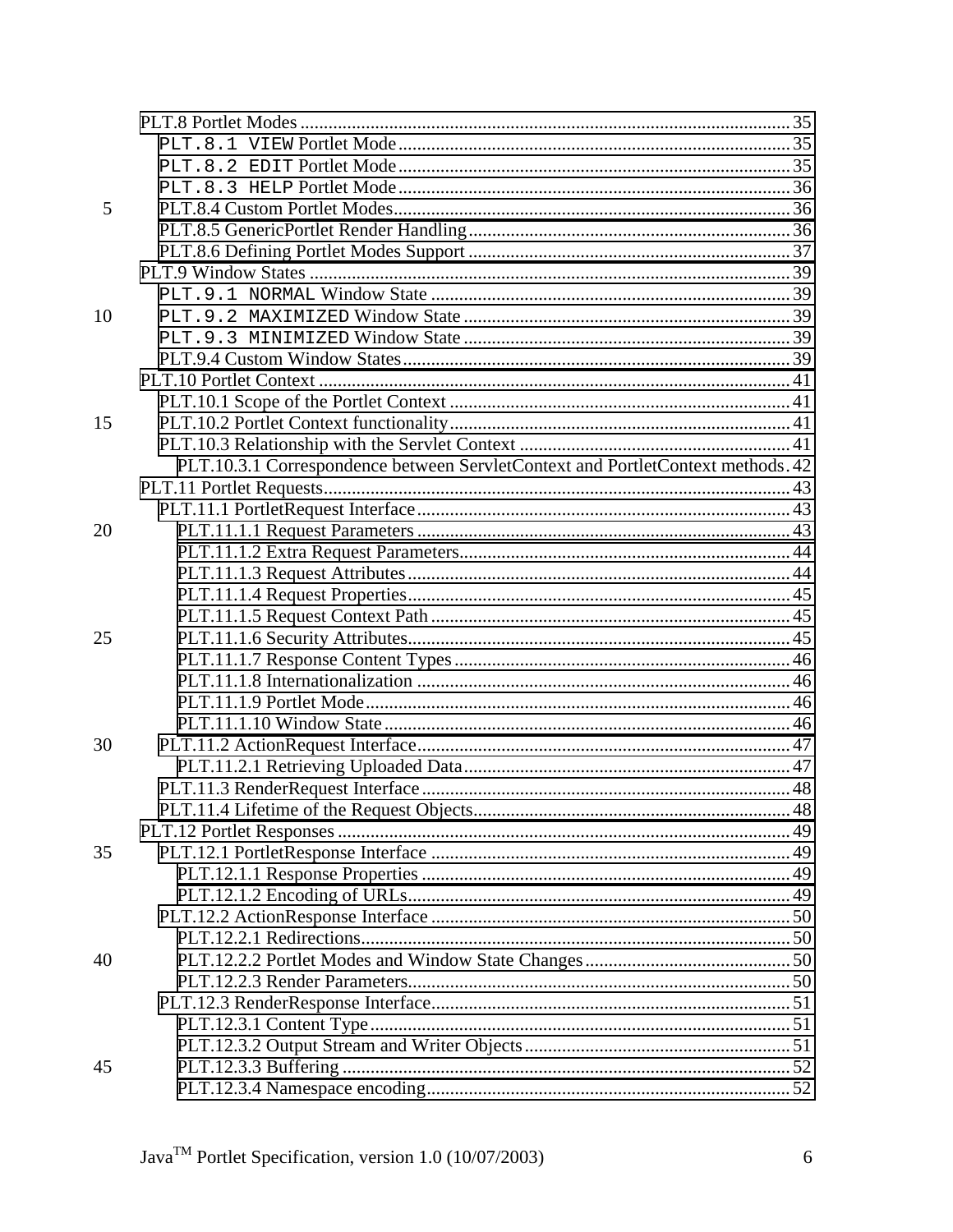| 5  |                                                                        |  |
|----|------------------------------------------------------------------------|--|
|    |                                                                        |  |
|    |                                                                        |  |
|    |                                                                        |  |
|    |                                                                        |  |
| 10 |                                                                        |  |
|    |                                                                        |  |
|    |                                                                        |  |
|    |                                                                        |  |
|    |                                                                        |  |
| 15 |                                                                        |  |
|    |                                                                        |  |
|    |                                                                        |  |
|    |                                                                        |  |
|    |                                                                        |  |
| 20 |                                                                        |  |
|    |                                                                        |  |
|    |                                                                        |  |
|    |                                                                        |  |
|    |                                                                        |  |
| 25 |                                                                        |  |
|    |                                                                        |  |
|    | PLT.16.3.3 Request and Response objects for Included Servlets/JSPs  67 |  |
|    |                                                                        |  |
|    |                                                                        |  |
| 30 |                                                                        |  |
|    |                                                                        |  |
|    |                                                                        |  |
|    |                                                                        |  |
|    |                                                                        |  |
| 35 |                                                                        |  |
|    |                                                                        |  |
|    |                                                                        |  |
|    |                                                                        |  |
|    |                                                                        |  |
| 40 |                                                                        |  |
|    |                                                                        |  |
|    |                                                                        |  |
|    |                                                                        |  |
|    |                                                                        |  |
| 45 |                                                                        |  |
|    |                                                                        |  |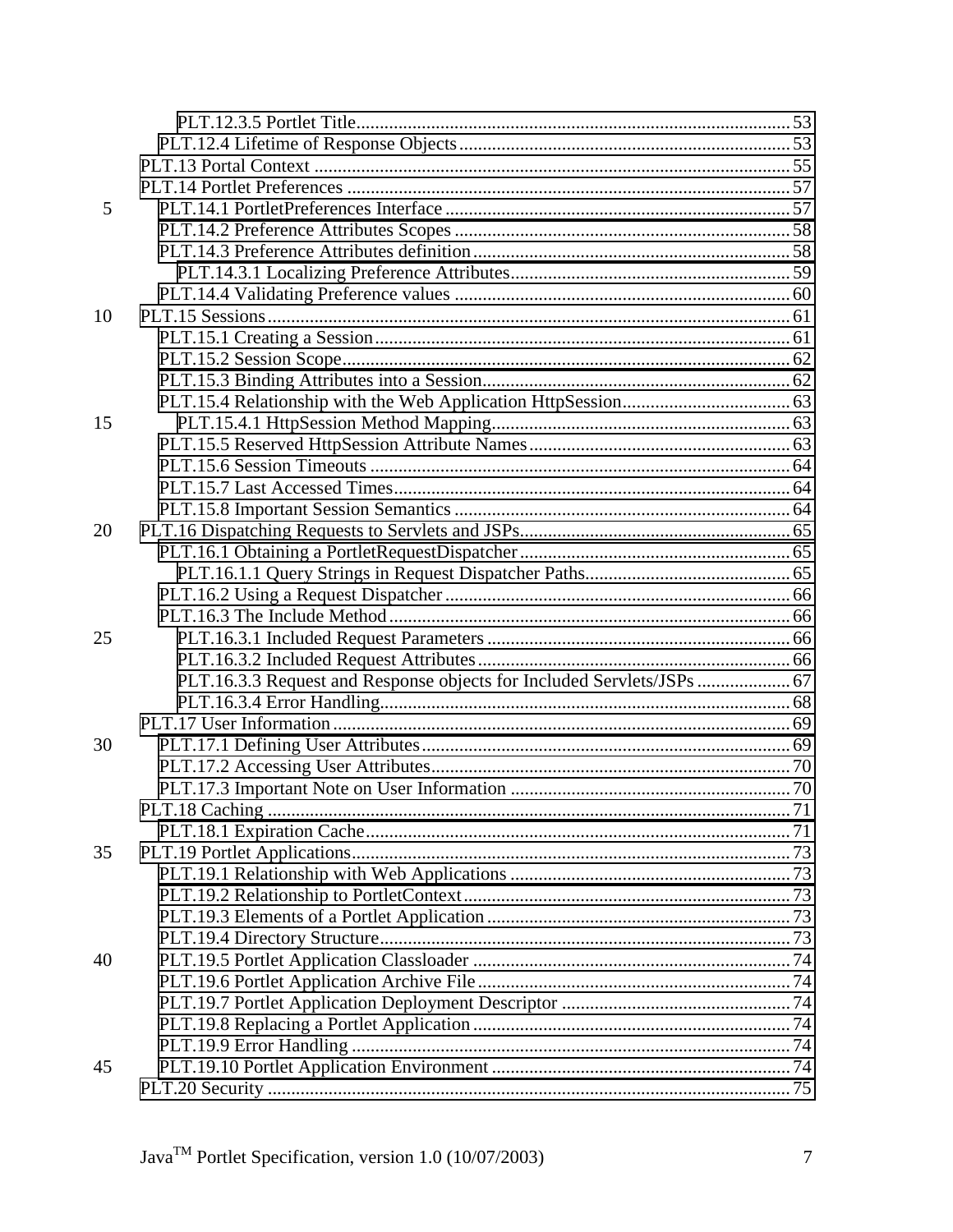| 5  |                                                                            |  |
|----|----------------------------------------------------------------------------|--|
|    |                                                                            |  |
|    |                                                                            |  |
|    |                                                                            |  |
|    |                                                                            |  |
| 10 |                                                                            |  |
|    |                                                                            |  |
|    | PLT.21.4 Rules for processing the Portlet Deployment Descriptor 80         |  |
|    |                                                                            |  |
|    |                                                                            |  |
| 15 |                                                                            |  |
|    |                                                                            |  |
|    |                                                                            |  |
|    |                                                                            |  |
|    |                                                                            |  |
| 20 |                                                                            |  |
|    |                                                                            |  |
|    |                                                                            |  |
|    |                                                                            |  |
|    |                                                                            |  |
| 25 |                                                                            |  |
|    |                                                                            |  |
|    |                                                                            |  |
|    |                                                                            |  |
|    |                                                                            |  |
| 30 |                                                                            |  |
|    | PLT.23.2.1 Declarative configuration of the portal page for a TCK test 104 |  |
|    | PLT.23.2.2 Programmatic configuration of the portal page for a test 106    |  |
|    |                                                                            |  |
|    |                                                                            |  |
| 35 |                                                                            |  |
|    |                                                                            |  |
|    |                                                                            |  |
|    |                                                                            |  |
|    |                                                                            |  |
| 40 |                                                                            |  |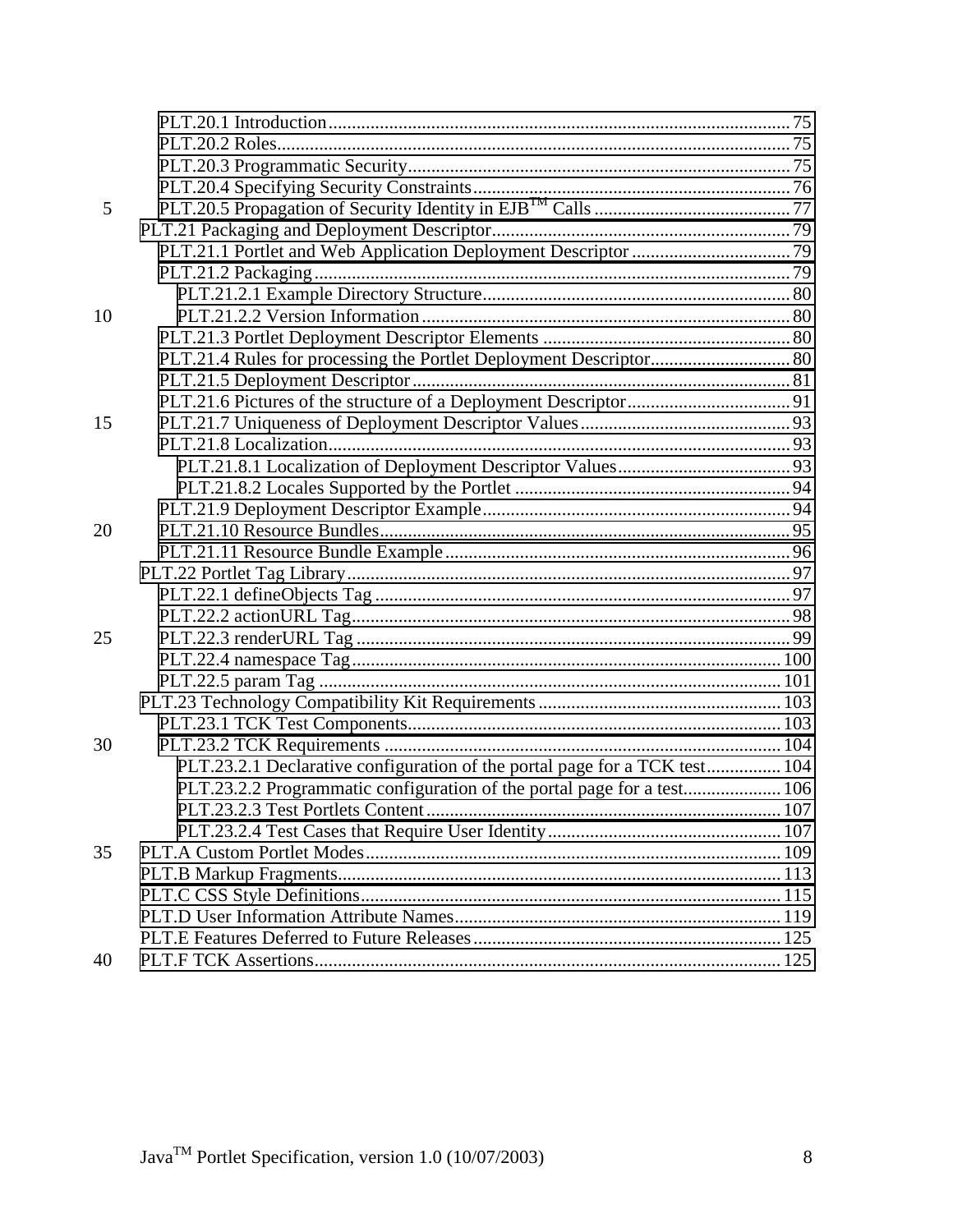# **PLT.1**

## **Preface**

<span id="page-8-0"></span>This document is the Java<sup>TM</sup> Portlet Specification, v1.0. The standard for the Java<sup>TM</sup> 5 Portlet API is described here.

#### **PLT.1.1 Additional Source s**

The specification is intended to be a complete and clear explanation of Java portlets, but if questions remain the following may be consulted:

• A reference implementation (RI) has been made available which provides a 10 behavioral benchmark for this specification. Where the specification leaves implementation of a particular feature open to interpretation, implementators may use the reference implementation as a model of how to carry out the intention of the specification

- A Technology Compatibility Kit (TCK) has been provided for assessing whether 15 implementations meet the compatibility requirements of the Java<sup>TM</sup> Portlet API standard. The test results have normative value for resolving questions about whether an implementation is standard
- If further clarification is required, the working group for the Java<sup>TM</sup> Portlet API under the Java Community Process should be consulted, and is the final arbiter of 20 such issues

Comments and feedback are welcomed, and will be used to improve future versions.

#### **PLT.1.2 Who Should Read This Specification**

The intended audience for this specification includes the following groups:

- Portal server vendors that want to provide portlet engines that conform to this 25 standard
	- Authoring tool developers that want to support web applications that conform to this specification
	- Experienced portlet authors who want to understand the underlying mechanisms of portlet technology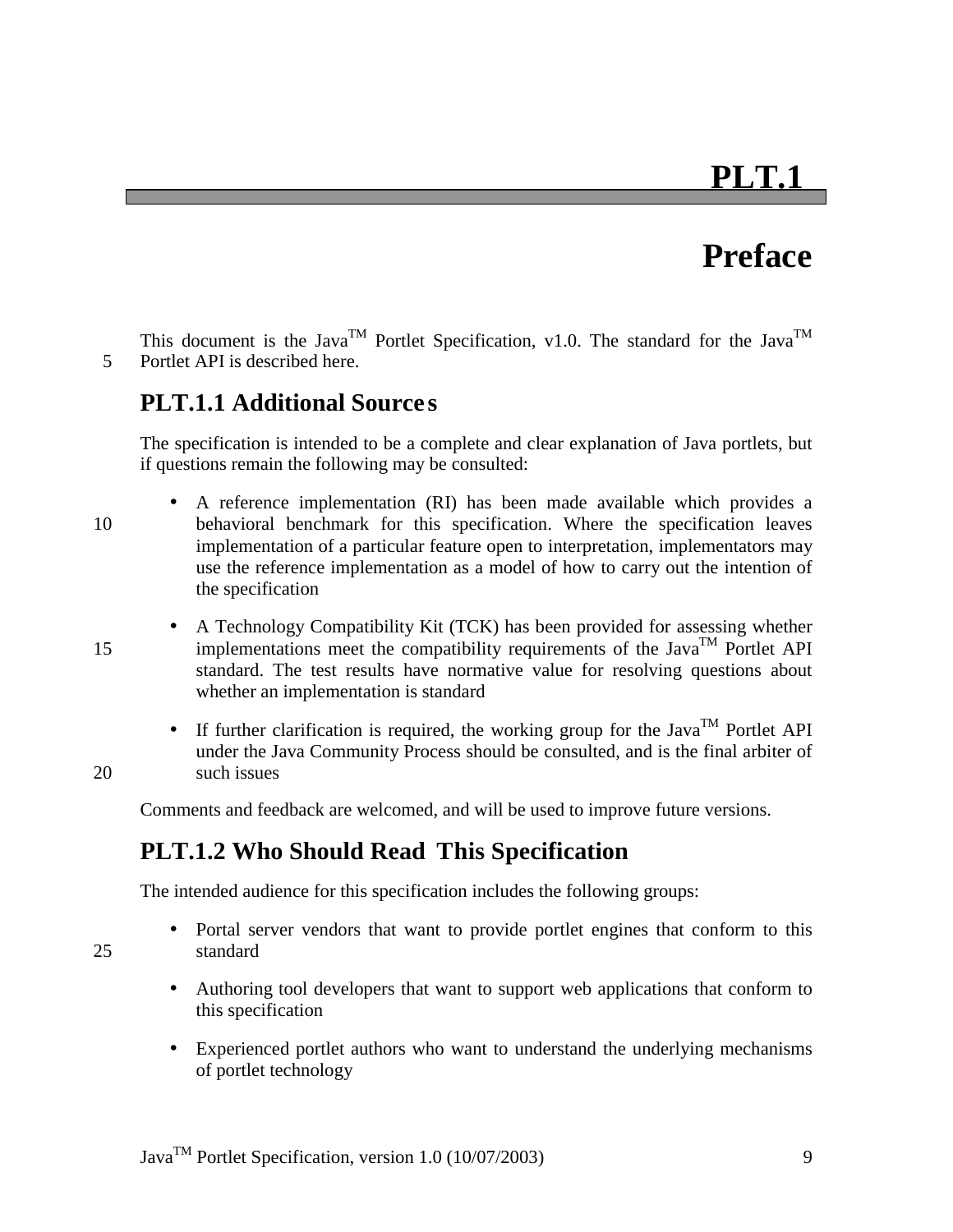<span id="page-9-0"></span>We emphasize that this specification is not a user's guide for portlet developers and is not intended to be used as such.

### **PLT.1.3 API Reference**

An accompanying javadoc™, includes the full specifications of classes, interfaces, and 5 method signatures.

### **PLT.1.4 Other Java™ Plat form Specifications**

The following Java API specifications are referenced throughout this specification:

- Java 2 Platform, Enterprise Edition, v1.3 (J2EE<sup>TM</sup>)
- Java Servlet™, v2.3
- 10 JavaServer Pages™, v1.2 (JSP™)

These specifications may be found at the Java 2 Platform Enterprise Edition website: http://java.sun.com/j2ee/.

### **PLT.1.5 Other Important R eferences**

The following Internet specifications provide information relevant to the development 15 and implementation of the Portlet API and standard portlet engines:

- RFC 1630 Uniform Resource Identifiers (URI)
- RFC 1776 Tags for the Identification of Languages
- RFC 1738 Uniform Resource Locators (URL)
- RFC 2396 Uniform Resource Identifiers (URI): Generic Syntax
- 20 RFC 1808 Relative Uniform Resource Locators
	- RFC 1945 Hypertext Transfer Protocol (HTTP/1.0)
	- RFC 2045 MIME Part One: Format of Internet Message Bodies
	- RFC 2046 MIME Part Two: Media Types
	- RFC 2047 MIME Part Three: Message Header Extensions for non-ASCII text
- 25 RFC 2048 MIME Part Four: Registration Procedures
	- RFC 2049 MIME Part Five: Conformance Criteria and Examples
	- RFC 2109 HTTP State Management Mechanism
	- RFC 2145 Use and Interpretation of HTTP Version Numbers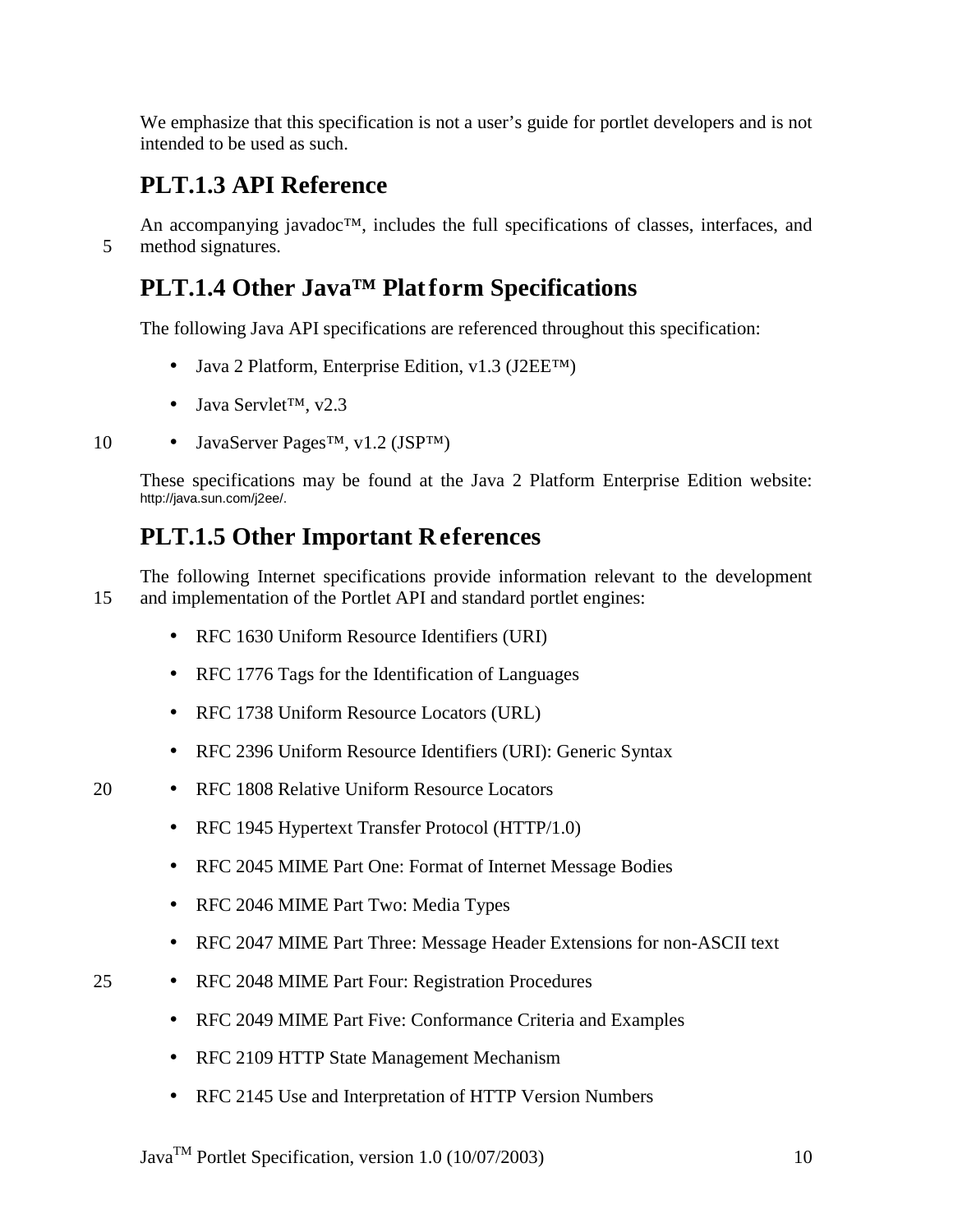- <span id="page-10-0"></span>• RFC 2616 Hypertext Transfer Protocol (HTTP/1.1)
- RFC 2617 HTTP Authentication: Basic and Digest Authentication
- ISO 639 Code for the representation of names of languages
- ISO 3166 Code (Country) list
- 5 OASIS Web Services for Remote Portlets (WSRP)

Online versions of these RFC and ISO documents are at:

- http://www.rfc-editor.org/
- http://www.ics.uci.edu/pub/ietf/http/related/iso639.txt
- http://www.chemie.fu-berlin.de/diverse/doc/ISO\_3166.html
- 10 The World Wide Web Consortium (http://www.w3.org/) is a definitive source of HTTP related information affecting this specification and its implementations.

The WSRP Specification can be found in the OASIS web site (http://www.oasis-open.org/).

The Extensible Markup Language (XML) is used for the specification of the Deployment 15 Descriptors described in Chapter 13 of this specification. More information about XML can be found at the following websites:

http://java.sun.com/xml http://www.xml.org/

### **PLT.1.6 Terminology**

20 The key words MUST, MUST NOT, REQUIRED, SHALL, SHALL NOT, SHOULD, SHOULD NOT, RECOMMENDED, MAY, and OPTIONAL in this document are to be interpreted as described in [RFC2119].

### **PLT.1.7 Providing Feedbac k**

We welcome any and all feedback about this specification. Please e-mail your comments 25 to jsr-168-comments@sun.com.

Please note that due to the volume of feedback that we receive, you will not normally receive a reply from an engineer. However, each and every comment is read, evaluated, and archived by the specification team.

### **PLT.1.8 Acknowledgement s**

30 The Portlet Specification is the result of the work of JSR168 Expert Group, Subbu Allamaraju (BEA), Chris Braun (Novell), Don Chapman (SAS), Michael Freedman (Oracle), Laurent Guiraud (SAP), Randal Hanford (Boeing), Andre Kramer (Citrix), Axel Kratel (Borland), Danny Machak (TIBCO), Kris Meukens (EDS), Wes Mitchell (Broadvision), Takao Mohri (Fujitsu), Dean Moses (Vignette), Andrew Rickard (ATG),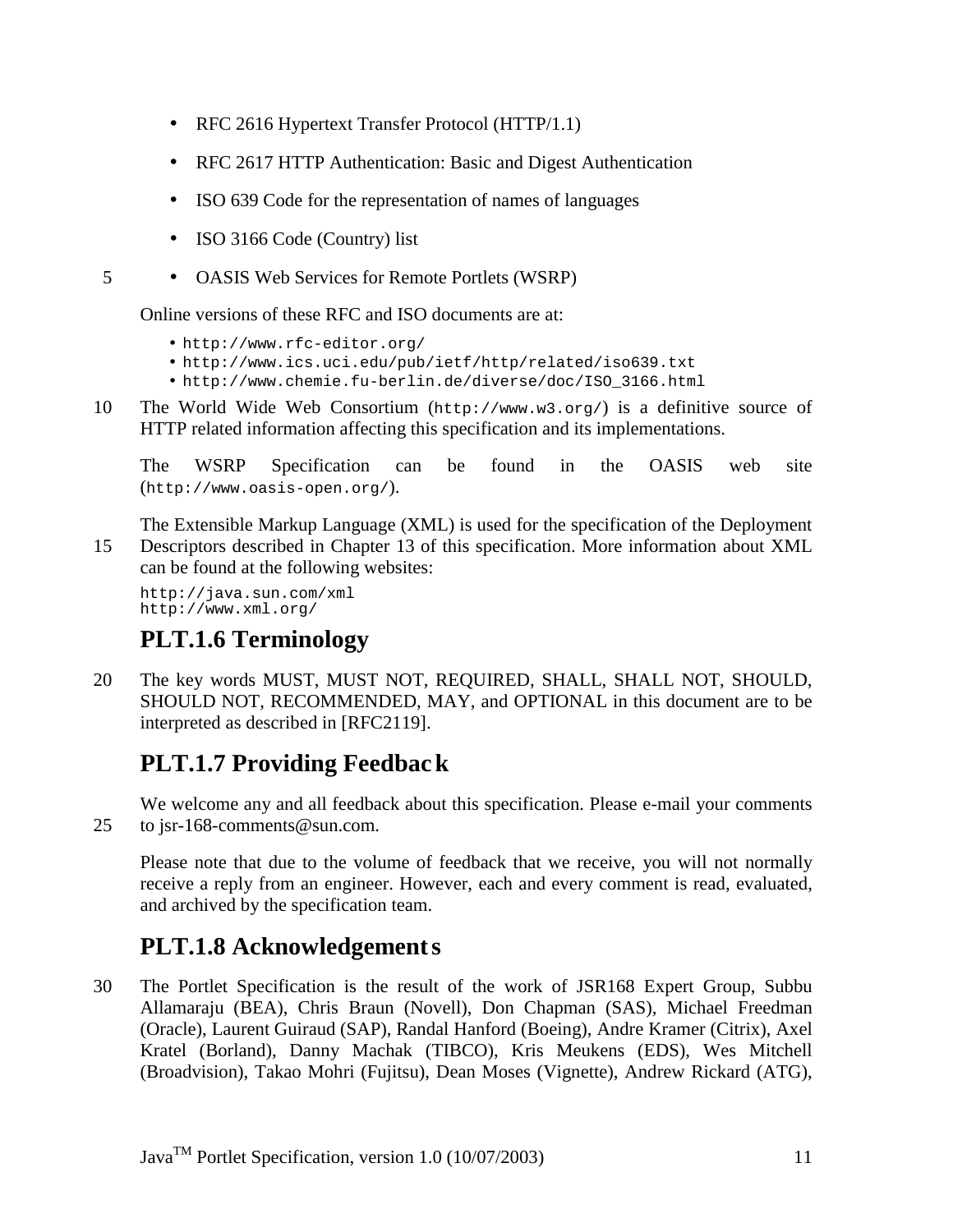William Seiger (Sybase), David Sean Taylor (Apache), Stefan Hepper (IBM) and Alejandro Abdelnur (Sun).

We want to give special thanks to (as members of the Expert Group) Subbu Allamaraju, Henning Blohm, Chris Braun, Don Chapman, Adrian Fletcher, Michael Freedman, 5 Laurent Guiraud, Andre Kramer, Danny Machak, Wes Mitchell, Takao Mohri, Dean Moses, Peter Petersen, Andrew Rickard and David Sean Taylor for their contributions.

We would like to thank OASIS WSRP Technical Committee, JSR127 Java Server Faces Expert Group and JSR154 Servlet Specification Expert Group for their cooperation.

We would also like to thank all the people who have sent us feedback during the 10 Community Review and Public Review stages.

Finally we would like to thank Maneesha Jain (Sun) and Stephan Hesmer (IBM) who led the TCK and RI efforts.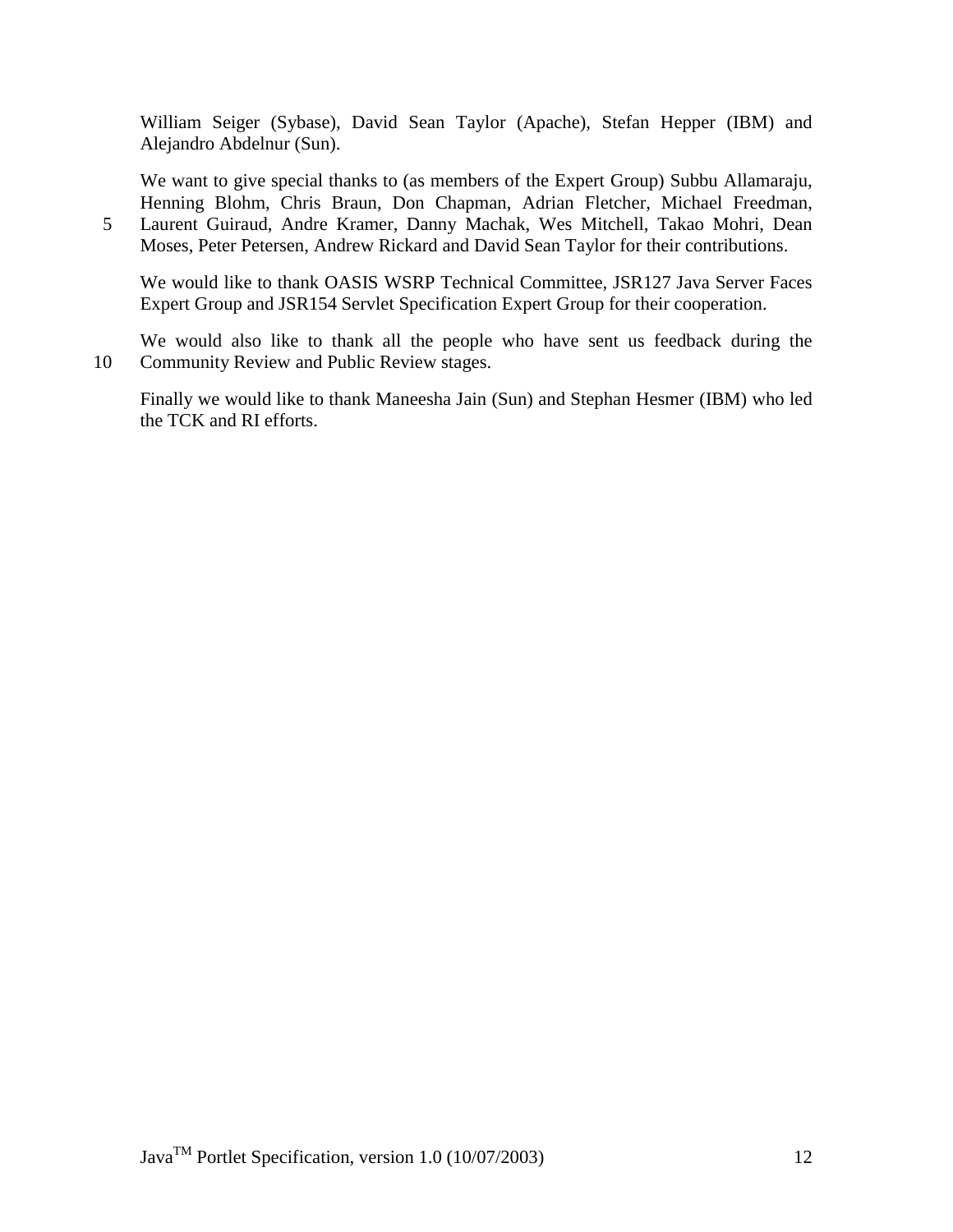## **Overview**

#### <span id="page-12-0"></span>**PLT.2.1 What is a Portal?**

A portal is a web based application that –commonly- provides personalization, single 5 sign on, content aggregation from different sources and hosts the presentation layer of Information Systems. Aggregation is the action of integrating content from different sources within a web page. A portal may have sophisticated personalization features to provide customized content to users. Portal pages may have different set of portlets creating content for different users.

#### 10 **PLT.2.2 What is a Portlet?**

A portlet is a Java technology based web component, managed by a portlet container, that processes requests and generates dynamic content. Portlets are used by portals as pluggable user interface components that provide a presentation layer to Information Systems.

- 15 The content generated by a portlet is also called a fragment. A fragment is a piece of markup (e.g. HTML, XHTML, WML) adhering to certain rules and can be aggregated with other fragments to form a complete document. The content of a portlet is normally aggregated with the content of other portlets to form the portal page. The lifecycle of a portlet is managed by the portlet container.
- 20 Web clients interact with portlets via a request/response paradigm implemented by the portal. Normally, users interact with content produced by portlets, for example by following links or submitting forms, resulting in portlet actions being received by the portal, which are forwarded by it to the portlets targeted by the user's interactions.

The content generated by a portlet may vary from one user to another depending on the 25 user configuration for the portlet.

#### **PLT.2.3 What is a Portlet C ontainer?**

A portlet container runs portlets and provides them with the required runtime environment. A portlet container contains portlets and manages their lifecycle. It also provides persistent storage for portlet preferences. A portlet container receives requests 30 from the portal to execute requests on the portlets hosted by it.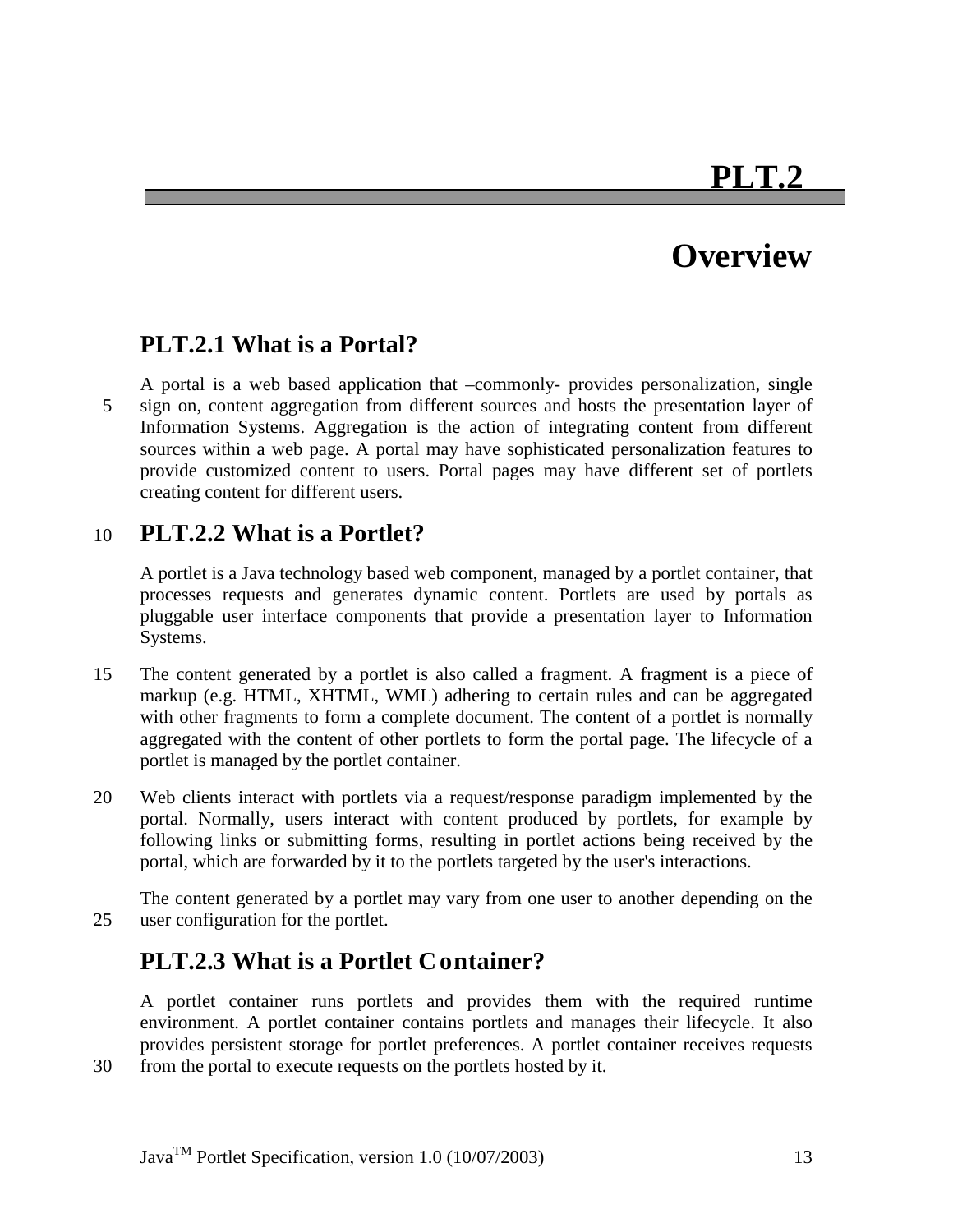<span id="page-13-0"></span>A portlet container is not responsible for aggregating the content produced by the portlets. It is the responsibility of the portal to handle the aggregation.

A portal and a portlet container can be built together as a single component of an application suite or as two separate components of a portal application.

### 5 **PLT.2.4 An Example**

The following is a typical sequence of events, initiated when users access their portal page:

- A client (e.g., a web browser) after being authenticated makes an HTTP request to the portal
- 10 The request is received by the portal
	- The portal determines if the request contains an action targeted to any of the portlets associated with the portal page
	- If there is an action targeted to a portlet, the portal requests the portlet container to invoke the portlet to process the action
- 15 A portal invokes portlets, through the portlet container, to obtain content fragments that can be included in the resulting portal page
	- The portal aggregates the output of the portlets in the portal page and sends the portal page back to the client

# **PLT.2.5 Relationship with Java 2 Platform, Enterprise**

#### 20 **Edition**

The Portlet API v1.0 is based on the Java 2 Platform, Enterprise Edition, v1.3. Portlet containers and portlets meet the requirements, described in the J2EE Specification, for executing in a J2EE environment.

Due to the analogous functionality of servlets, concepts, names and behavior of the 25 portlet will be similar to the ones defined in the *Servlet Specification 2.3* whenever applicable.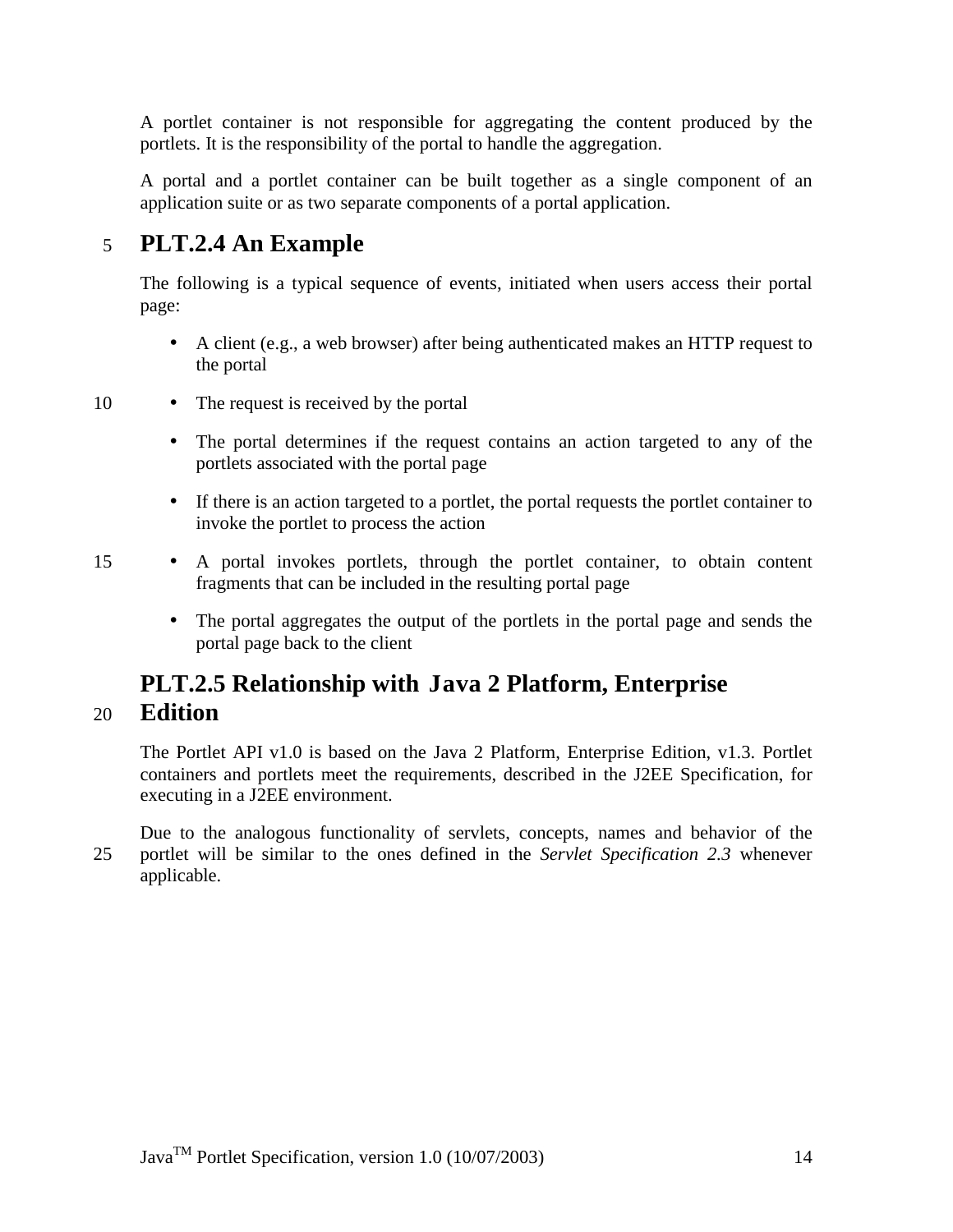### <span id="page-14-0"></span>**Relationship with the Servlet Specification**

The *Servlet Specification v2.3* defines servlets as follows:

"A servlet is a Java technology based web component, managed by a container, that 5 generates dynamic content. Like other Java-based components, servlets are platform independent Java classes that are compiled to platform neutral bytecode that can be loaded dynamically into and run by a Java enabled web server. Containers, sometimes called servlet engines, are web server extensions that provide servlet functionality. Servlets interact with web clients via a request/response paradigm implemented by the 10 servlet container."

Portlets share many similarities with servlets:

- Portlets are Java technology based web components
- Portlets are managed by a specialized container
- Portlets generate dynamic content
- 15 Portlets lifecycle is managed by a container
	- Portlets interact with web client via a request/response paradigm

Portlets differ in the following aspects from servlets:

- Portlets only generate markup fragments, not complete documents. The Portal aggregates portlet markup fragments into a complete portal page
- 20 Portlets are not directly bound to a URL
	- Web clients interact with portlets through a portal system
	- Portlets have a more refined request handling, action requests and render requests
	- Portlets have predefined portlet modes and window states that indicate the function the portlet is performing and the amount of real state in the portal page
- 25 Portlets can exist many times in a portal page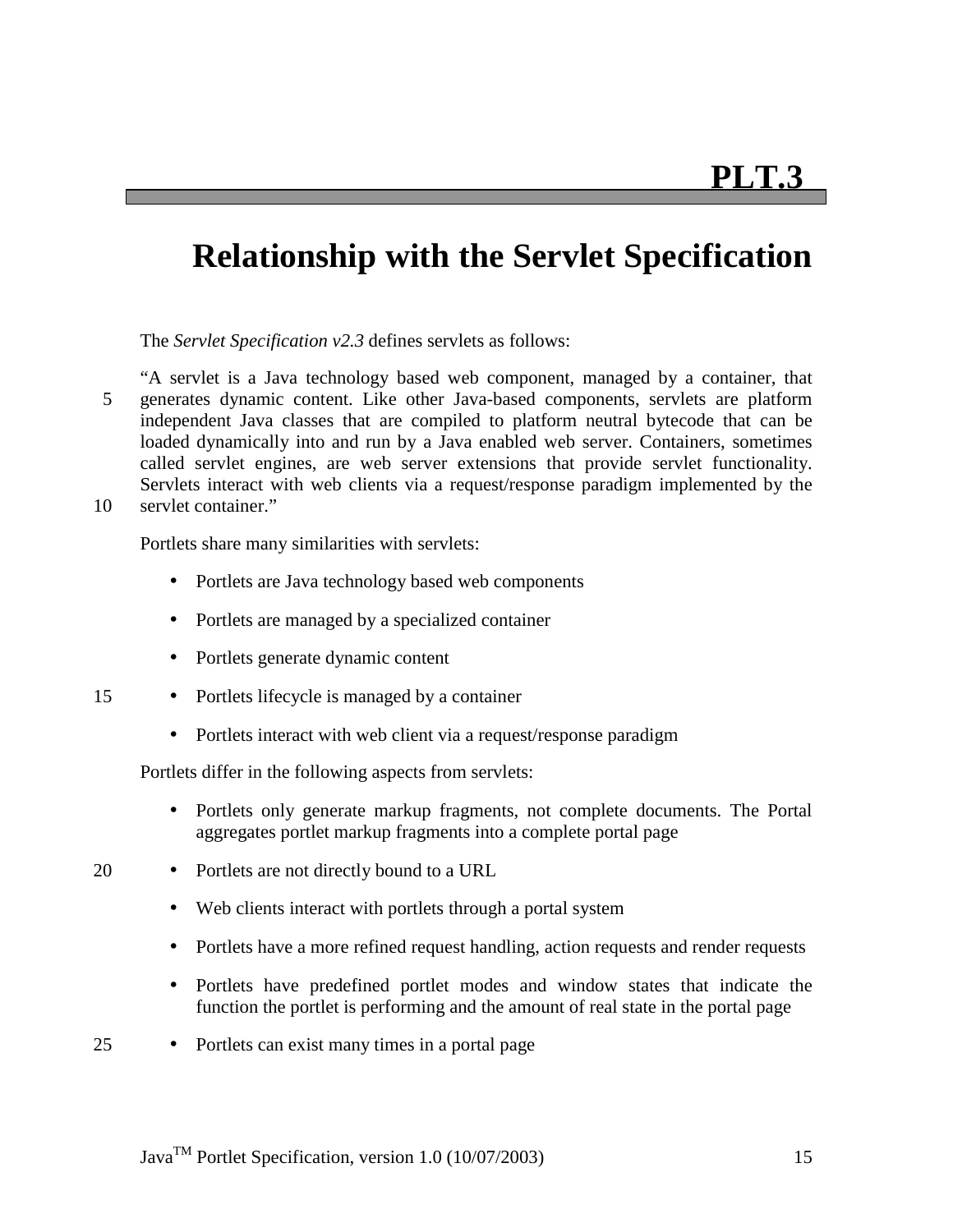<span id="page-15-0"></span>Portlets have access to the following extra functionality not provided by servlets:

- Portlets have means for accessing and storing persistent configuration and customization data
- Portlets have access to user profile information
- 5 Portlets have URL rewriting functions for creating hyperlinks within their content, which allow portal server agnostic creation of links and actions in page fragments
	- Portlets can store transient data in the portlet session in two different scopes: the application-wide scope and the portlet private scope
- 10 Portlets do not have access to the following functionality provided by servlets:
	- Setting the character set encoding of the response
	- Setting HTTP headers on the response
	- The URL of the client request to the portal

Because of these differences, the Expert Group has decided that portlets needs to be a 15 new component. Therefore, a portlet is not a servlet. This allows defining a clear interface and behavior for portlets.

In order to reuse as much as possible of the existing servlet infrastructure, the Portlet Specification leverages functionality provided by the Servlet Specification wherever possible. This includes deployment, classloading, web applications, web application 20 lifecycle management, session management and request dispatching. Many concepts and parts of the Portlet API have been modeled after the Servlet API.

Portlets, servlets and JSPs are bundled in an extended web application called portlet application. Portlets, servlets and JSPs within the same portlet application share classloader, application context and session.

#### 25 **PLT.3.1 Bridging from Por tlets to Servlets/JSPs**

Portlets can leverage servlets, JSPs and JSP tag-libraries for generating content.

A portlet can call servlets and JSPs just like a servlet can invoke other servlets and JSPs using a request dispatcher (see *PLT.16 Dispatching Requests to Servlets and JSPs* Chapter). To enable a seamless integration between portlets and servlets the Portlet 30 Specification leverages many of the servlet objects.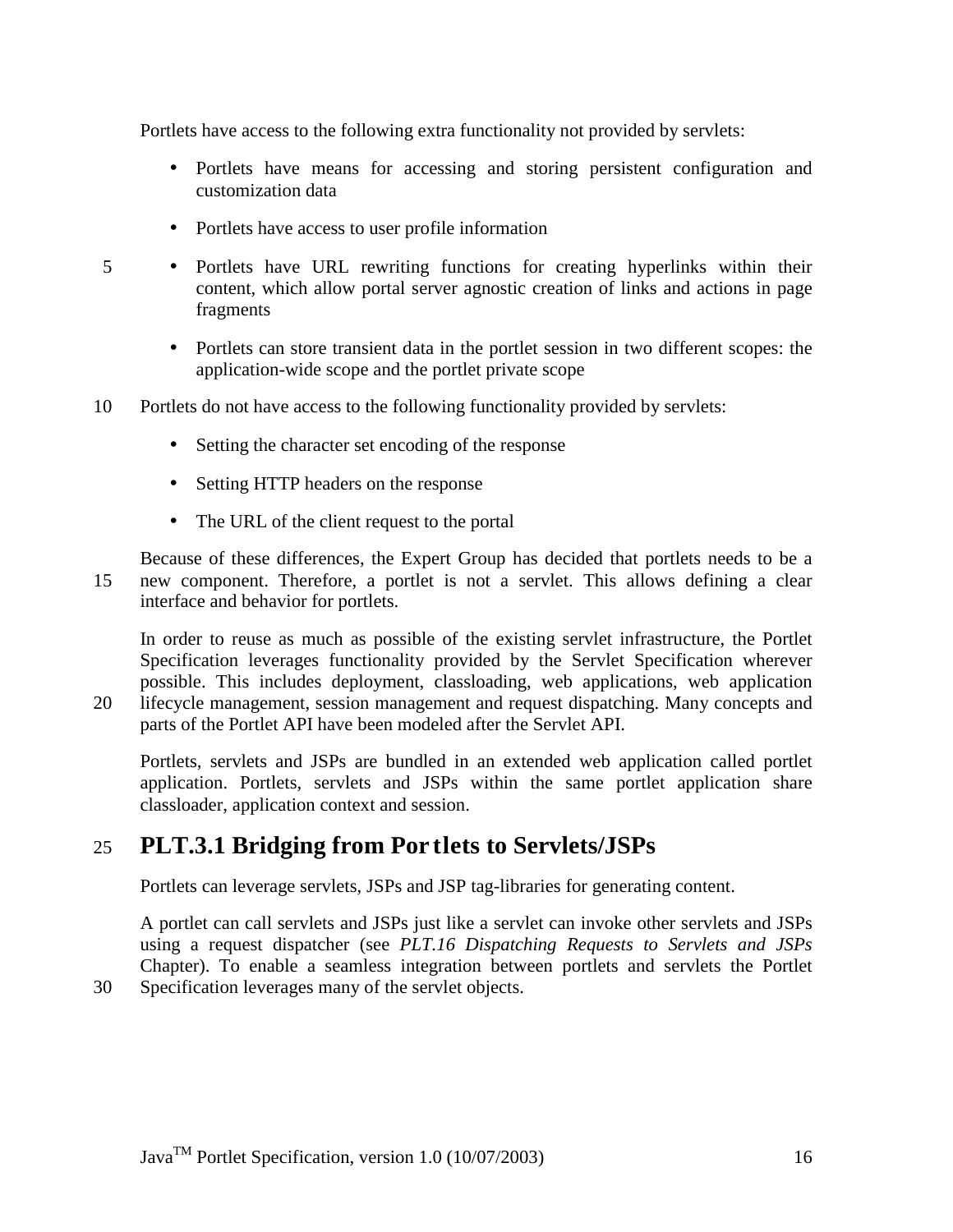<span id="page-16-0"></span>When a servlet or JSP is called from within a portlet, the servlet request given to the servlet or JSP is based on the portlet request and the servlet response given to the servlet or JSP is based on the portlet response. For example:

- Attributes set in the portlet request are available in the included servlet request 5 (see *PLT.16 Dispatching Requests to Servlets and JSPs* Chapter),
	- The portlet and the included servlet or JSP share the same output stream (see *PLT.16 Dispatching Requests to Servlets and JSPs* Chapter).
	- Attributes set in the portlet session are accessible from the servlet session and vice versa (see *PLT.15 Portlet Session* Chapter).

#### 10 **PLT.3.2 Relationship Betw een the Servlet Container and the Portlet Container**

The portlet container is an extension of the servlet container. As such, a portlet container can be built on top of an existing servlet container or it may implement all the functionality of a servlet container. Regardless of how a portlet container is implemented, 15 its runtime environment is assumed to support *Servlet Specification 2.3*.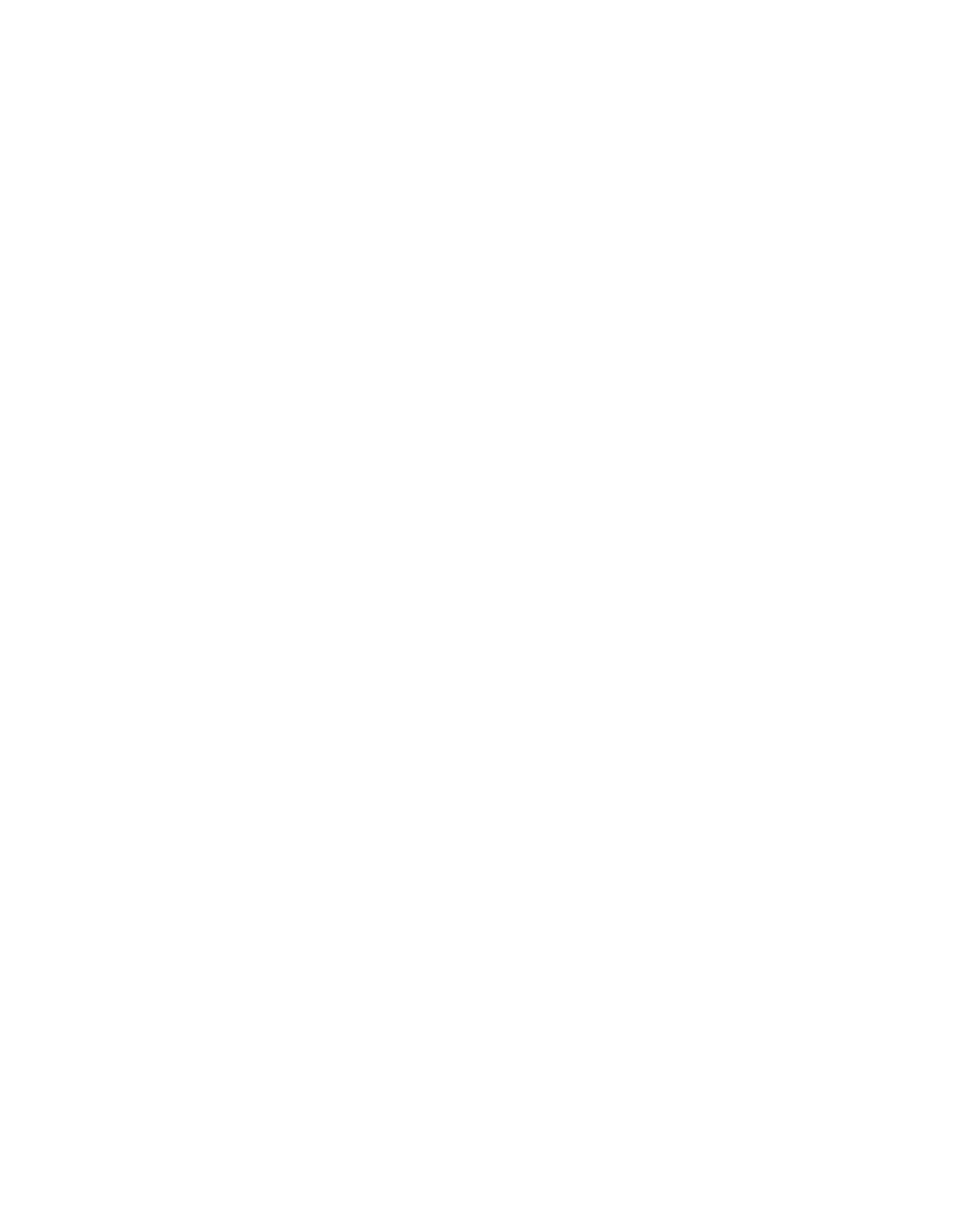# **PLT.4**

## **Concepts**

#### <span id="page-18-0"></span>**PLT.4.1 Elements of a Port al Page**

A portlet generates markup fragments. A portal normally adds a title, control buttons and 5 other decorations to the markup fragment generated by the portlet, this new fragment is called a portlet window. Then the portal aggregates portlet windows into a complete document, the portal page.





10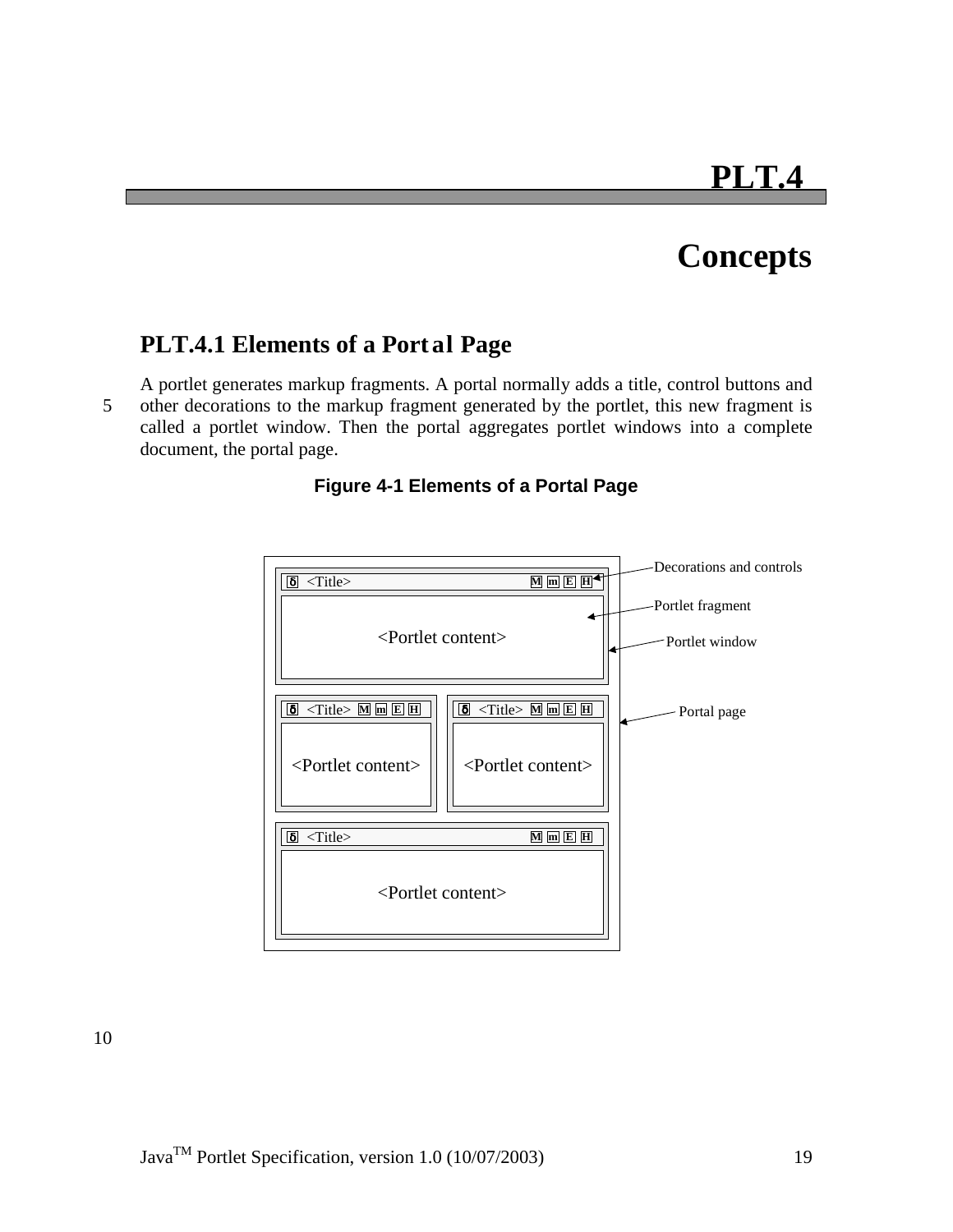#### <span id="page-19-0"></span>**PLT.4.2 Portal Page Creati on**

Portlets run within a portlet container. The portlet container receives the content generated by the portlets. Typically, the portlet container hands the portlet content to a portal. The portal server creates the portal page with the content generated by the portlets 5 and sends it to the client device (i.e. a browser) where it is displayed to the user.



**FIGURE 4-2 Portal Page Creation**

#### 15 **PLT.4.3 Portal Page Reque st Sequence**

Users access a portal by using a client device such as an HTML browser or a web-enabled phone. Upon receiving the request, the portal determines the list of portlets that need to be executed to satisfy the request. The portal, through the portlet container, invokes the portlets. The portal creates the portal page with the fragments generated by 20 the portlets and the page is returned to the client where it is presented to the user.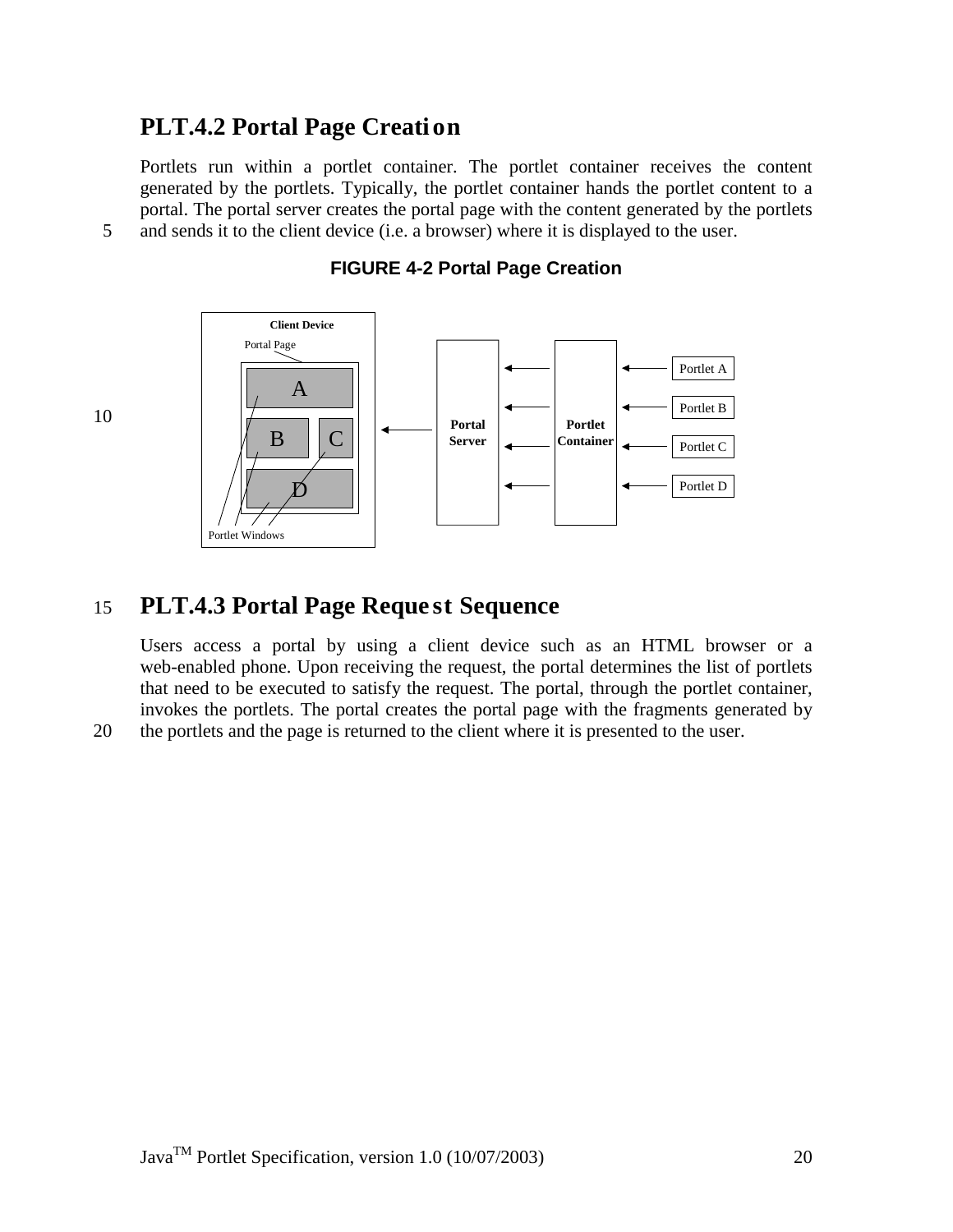### **The Portlet Interface**

<span id="page-20-0"></span>The Portlet interface is the main abstraction of the Portlet API. All portlets implement this interface either directly or, more commonly, by extending a class that implements the

5 interface.

The Portlet API includes a GenericPortlet class that implements the Portlet interface and provides default functionality. Developers should extend, directly or indirectly, the GenericPortlet class to implement their portlets.

#### **PLT.5.1 Number of Portlet Instances**

10 The portlet definition sections in the deployment descriptor of a portlet application control how the portlet container creates portlet instances.

For a portlet, not hosted in a distributed environment (the default), the portlet container must<sup>i</sup> instantiate and use only one portlet object per portlet definition.

In the case where a portlet is deployed as part of a portlet application marked as 15 distributable, in the web.xml deployment descriptor, a portlet container may instantiate only one portlet object per portlet definition -in the deployment descriptor- per virtual machine  $(VM)$ .  $ii$ 

#### **PLT.5.2 Portlet Life Cycle**

A portlet is managed through a well defined life cycle that defines how it is loaded, 20 instantiated and initialized, how it handles requests from clients, and how it is taken out of service. This life cycle of a portlet is expressed through the init, processAction, render and destroy methods of the Portlet interface.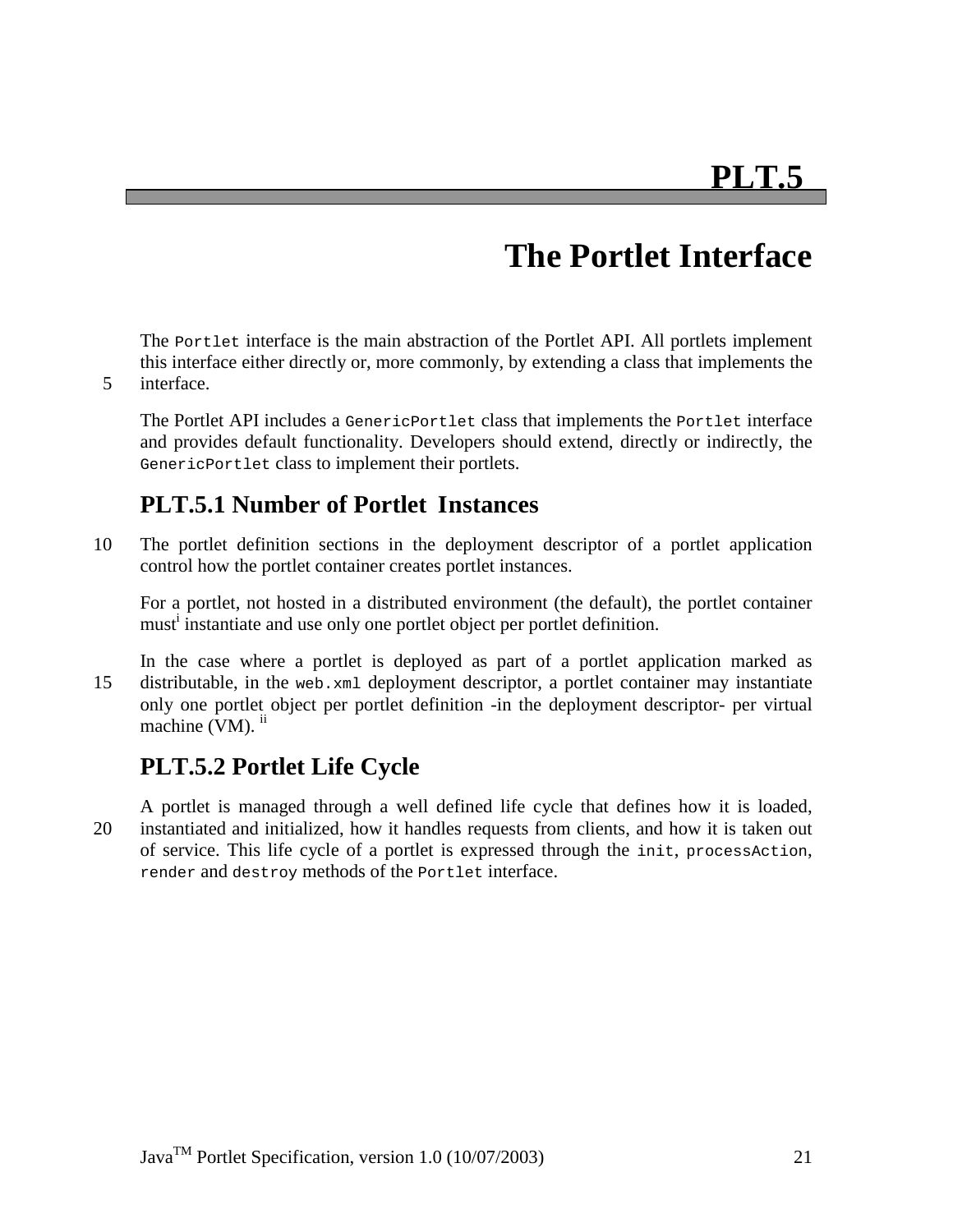#### <span id="page-21-0"></span>**PLT.5.2.1 Loading and Instantiation**

The portlet container is responsible for loading and instantiating portlets. The loading and instantiation can occur when the portlet container starts the portlet application, or delayed until the portlet container determines the portlet is needed to service a request.

5 The portlet container must load the portlet class using the same ClassLoader the servlet container uses for the web application part of the portlet application.<sup>iii</sup> After loading the portlet classes, the portlet container instantiates them for use.

#### **PLT.5.2.2 Initialization**

- After the portlet object is instantiated, the portlet container must initialize the portlet 10 before invoking it to handle requests.<sup>iv</sup> Initialization is provided so that portlets can initialize costly resources (such as backend connections), and perform other one-time activities. The portlet container must initialize the portlet object by calling the init method of the Portlet interface with a unique (per portlet definition) object implementing the PortletConfig interface. This configuration object provides access to the initialization
- 15 parameters and the ResourceBundle defined in the portlet definition in the deployment descriptor. Refer to *PLT.6 Portlet Config* Chapter for information about the PortletConfig interface. The configuration object also gives the portlet access to a context object that describes the portlet's runtime environment. Refer to *PLT.10 Portlet Context* Chapter for information about the PortletContext interface.

#### 20 **PLT.5.2.2.1 Error Conditions on Initialization**

During initialization, the portlet object may throw an UnavailableException or a PortletException. In this case, the portlet container must not place the portlet object into active service and it must release the portlet object.<sup>V</sup> The destroy method must not be called because the initialization is considered unsuccessful. $\overline{v}$ <sup>i</sup>

25 The portlet container may reattempt to instantiate and initialize the portlets at any time after a failure. The exception to this rule is when an UnavailableException indicates a minimum time of unavailability. When this happens the portlet container must wait for the specified time to pass before creating and initializing a new portlet object.<sup>VII</sup>

A RuntimeException thrown during initialization must be handled as a 30 PortletException.<sup>viii</sup>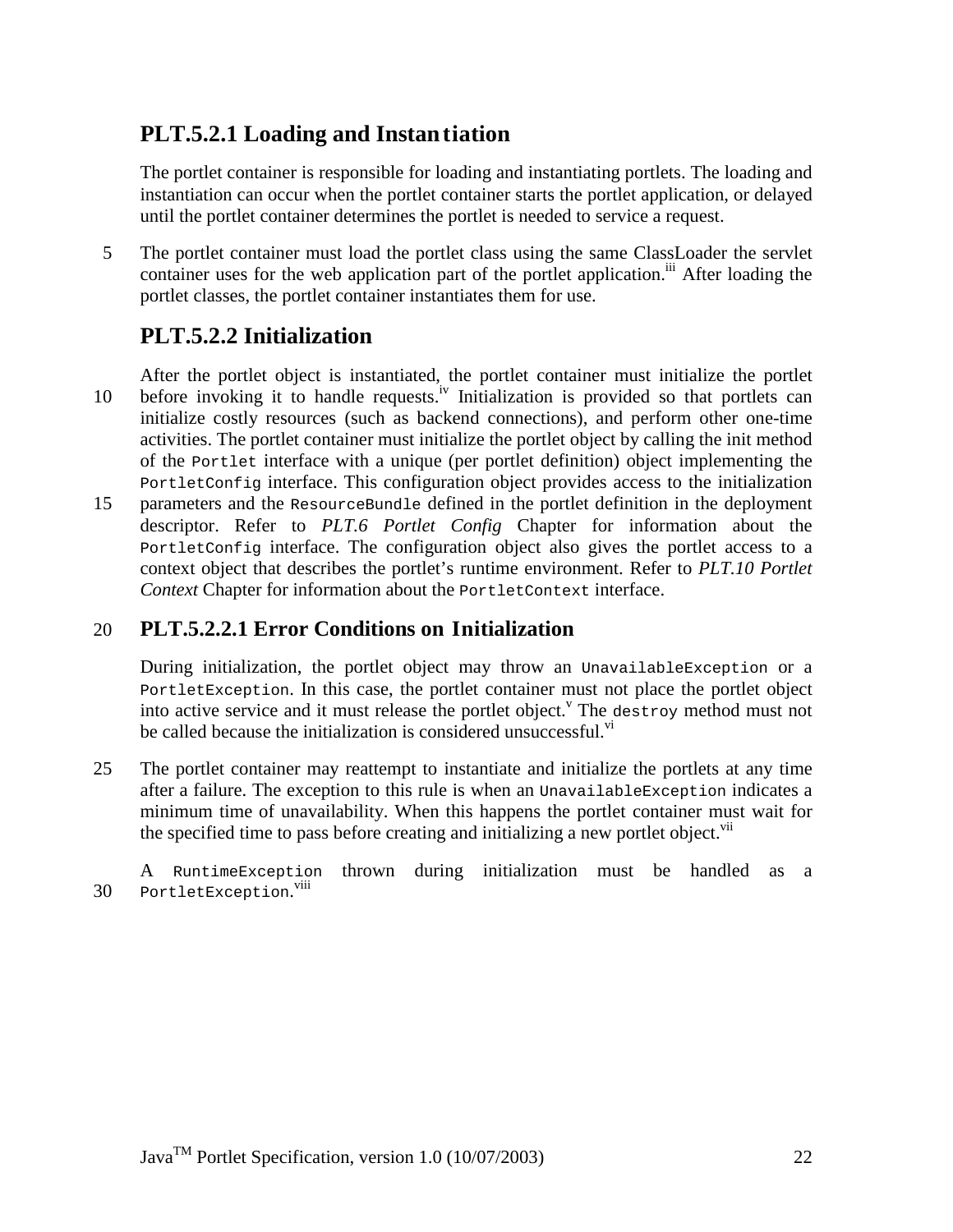#### <span id="page-22-0"></span>**PLT.5.2.2.2 Tools Considerations**

The triggering of static initialization methods when a tool loads and introspects a portlet application is to be distinguished from the calling of the init method. Developers should not assume that a portlet is in an active portlet container runtime until the init method of

5 the Portlet interface is called. For example, a portlet should not try to establish connections to databases or Enterprise JavaBeans™ containers when static (class) initialization happens.

#### **PLT.5.2.3 Portlet Window**

The portlet definition may include a set of preference attributes with their default values. 10 They are used to create preferences objects (see *PLT.14 Portlet Preferences* Chapter).

At runtime, when serving requests, a portlet object is associated with a preferences object. Normally, a portlet customizes its behavior and the content it produces based on the attributes of the associated preference object. The portlet may read, modify and add preference attributes.

- 15 By default, a preferences object is built using the initial preferences values defined in the portlet deployment descriptor. A portal/portlet-container implementation may provide administrative means to create new preferences objects based on existing ones. Portal/portlet-container created preferences objects may have their attributes further customized.
- 20 When a portlet is placed in a portal page, a preferences object is also associated with it. The occurrence of a portlet and preferences-object in a portal page is called a portlet window. The portal/portlet-container implementation manages this association.

A portal page may contain more than one portlet window that references the same portlet and preferences-object.

25 Administration, management and configuration of preferences objects and creation of portlet windows is left to the portal/portlet-container implementation. It is also left to the implementation to provide advanced features, such as hierarchical management of preferences objects or cascading changes on preference attributes.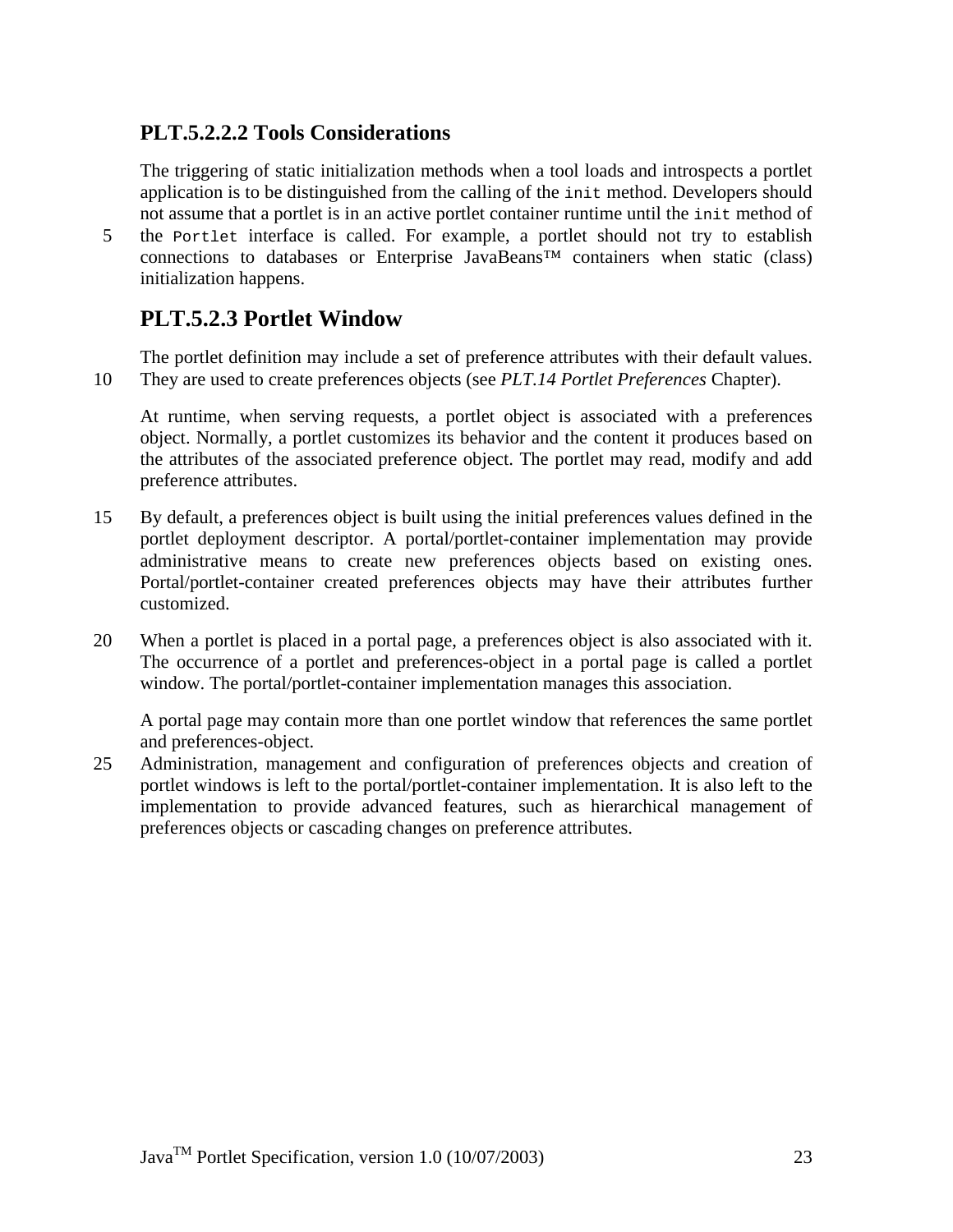#### <span id="page-23-0"></span>**PLT.5.2.4 Request Handling**

After a portlet object is properly initialized, the portlet container may invoke the portlet to handle client requests.

The Portlet interface defines two methods for handling requests, the processAction 5 method and the render method.

When a portal/portlet-container invokes the processAction method of a portlet, the portlet request is referred to as an action request. When a portal/portlet-container invokes the render method of a portlet, the portlet request is referred to as a render request.

Commonly, client requests are triggered by URLs created by portlets. These URLs are 10 called portlet URLs. A portlet URL is targeted to a particular portlet. Portlet URLs may be of two types, action URLs or render URLs. Refer to *PLT.7 Portlet URLs* Chapter for details on portlet URLs.

Normally, a client request triggered by an action URL translates into one action request and many render requests, one per portlet in the portal page. A client request triggered by 15 a render URL translates into many render requests, one per portlet in the portal page.

If the client request is triggered by an action URL, the portal/portlet-container must first trigger the action request by invoking the processAction method of the targeted portlet.<sup>ix</sup> The portal/portlet-container must wait until the action request finishes. Then, the portal/portlet-container must trigger the render request by invoking the render method

20 for all the portlets in the portal page with the possible exception of portlets for which their content is being cached.<sup>x</sup> The render requests may be executed sequentially or in parallel without any guaranteed order.

If the client request is triggered by a render URL, the portal/portlet-container must invoke the render method for all the portlets in the portal page with the possible exception of 25 portlets for which their content is being cached.<sup>xi</sup> The portal/portlet-container must not invoke the processAction of any of the portlets in the portal page for that client request.

If a portlet has caching enabled, the portal/portlet-container may choose not to invoke the render method. The portal/portlet-container may instead use the portlet's cached content. Refer to *PLT.18 Caching* Chapter for details on caching.

30 A portlet object placed into service by a portlet container may end up handling no request during its lifetime.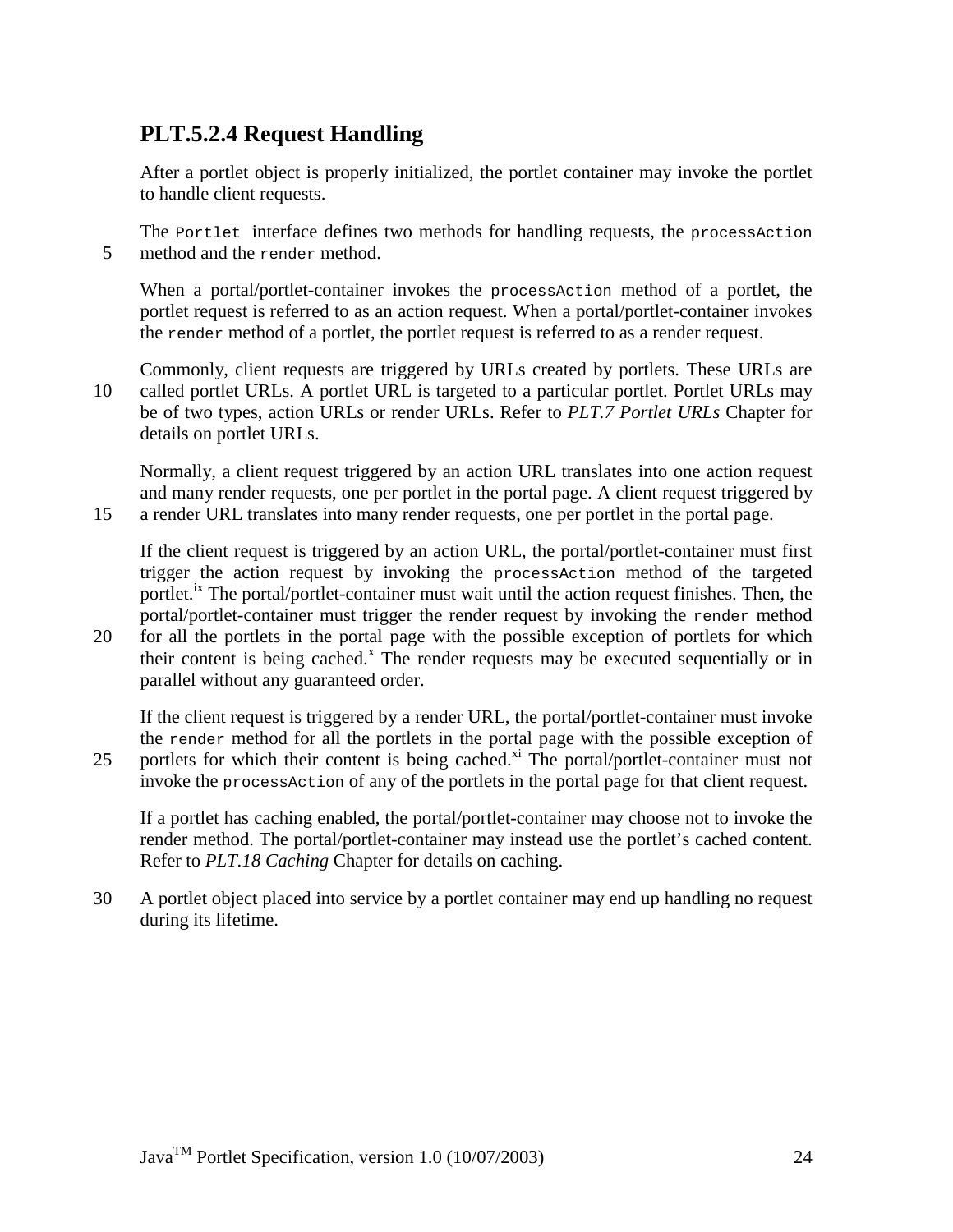

#### **Figure 5-1 Request Handling Sequence**

---- NOT DEFINED BY THE PORTLET SPECIFICATION

#### **PLT.5.2.4.1 Action Request**

5 Typically, in response to an action request, a portlet updates state based on the information sent in the action request parameters.

The processAction method of the Portlet interface receives two parameters, ActionRequest and ActionResponse.

The ActionRequest object provides access to information such as the parameters of the 10 action request, the window state, the portlet mode, the portal context, the portlet session and the portlet preferences data.

While processing an action request, the portlet may instruct the portal/portlet-container to redirect the user to a specific URL. If the portlet issues a redirection, when the processAction method concludes, the portal/portlet-container must send the redirection 15 back to the user agent<sup>xii</sup> and it must finalize the processing of the client request.

A portlet may change its portlet mode and its window state during an action request. This is done using the ActionResponse object. The change of portlet mode must be effective for the following render request the portlet receives. There are some exceptional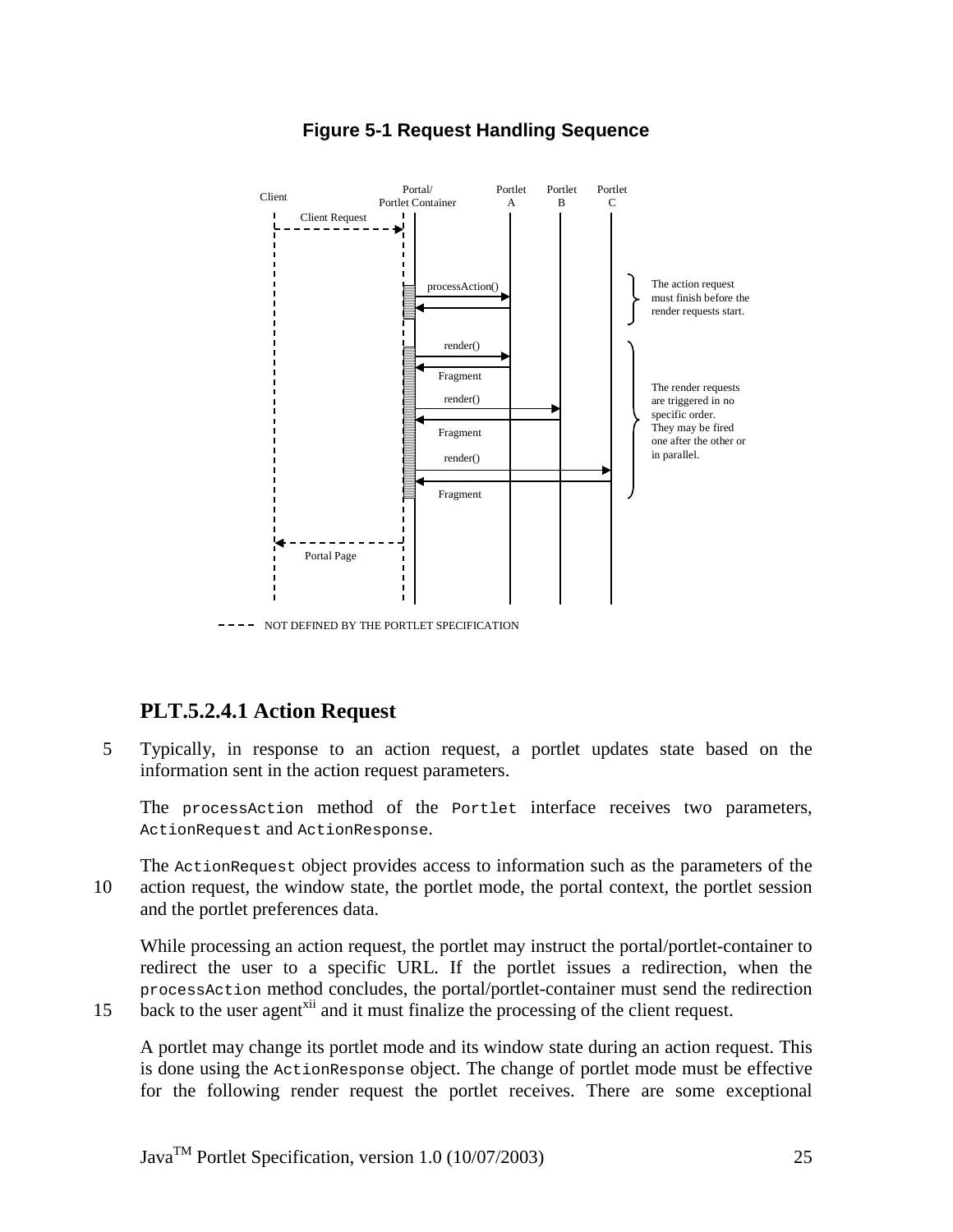circumstances, such as changes of access control privileges, that could prevent the portlet mode change from happening. The change of window state should be effective for the following render request the portlet receives. The portlet should not assume that the subsequent request will be in the window state set as the portal/portlet-container could 5 override the window state because of implementation dependencies between portlet

The portlet may also set, in the ActionResponse object, render parameters during the processing of an action request. Refer to *PLT.11.1.1 Request Parameters* Section for

#### 10 **PLT.5.2.4.2 Render Request**

details on render parameters.

modes and window states.

Commonly, during a render request, portlets generate content based on their current state.

The render method of the Portlet interface receives two parameters, RenderRequest and RenderResponse.

The RenderRequest object provides access to information such as the parameters of the 15 render request, the window state, the portlet mode, the portal context, the portlet session and the portlet preferences data.

The portlet can produce content using the RenderResponse writer or it may delegate the generation of content to a servlet or a JSP. Refer to *PLT.16 Dispatching Requests to Servlets and JSPs* Chapter for details on this.

#### 20 **PLT.5.2.4.2.1 GenericPortlet**

The GenericPortlet abstract class provides default functionality and convenience methods for handling render requests.

The render method in the GenericPortlet class sets the title specified in the portlet definition in the deployment descriptor and invokes the doDispatch method.

- 25 The doDispatch method in the GenericPortlet class implements functionality to aid in the processing of requests based on the portlet mode the portlet is currently in (see *PLT.8 Portlet Modes* Chapter). These methods are:
	- $\bullet$  doView for handling VIEW requests $x_{\text{min}}$
	- doEdit for handling EDIT requests<sup>xiv</sup>
- $\text{30}$  doHelp for handling HELP requests<sup>xv</sup>

If the window state of the portlet (see *PLT.9 Window States* Chapter) is MINIMIZED, the render method of the GenericPortlet does not invoke any of the portlet mode rendering methods.<sup>xvi</sup>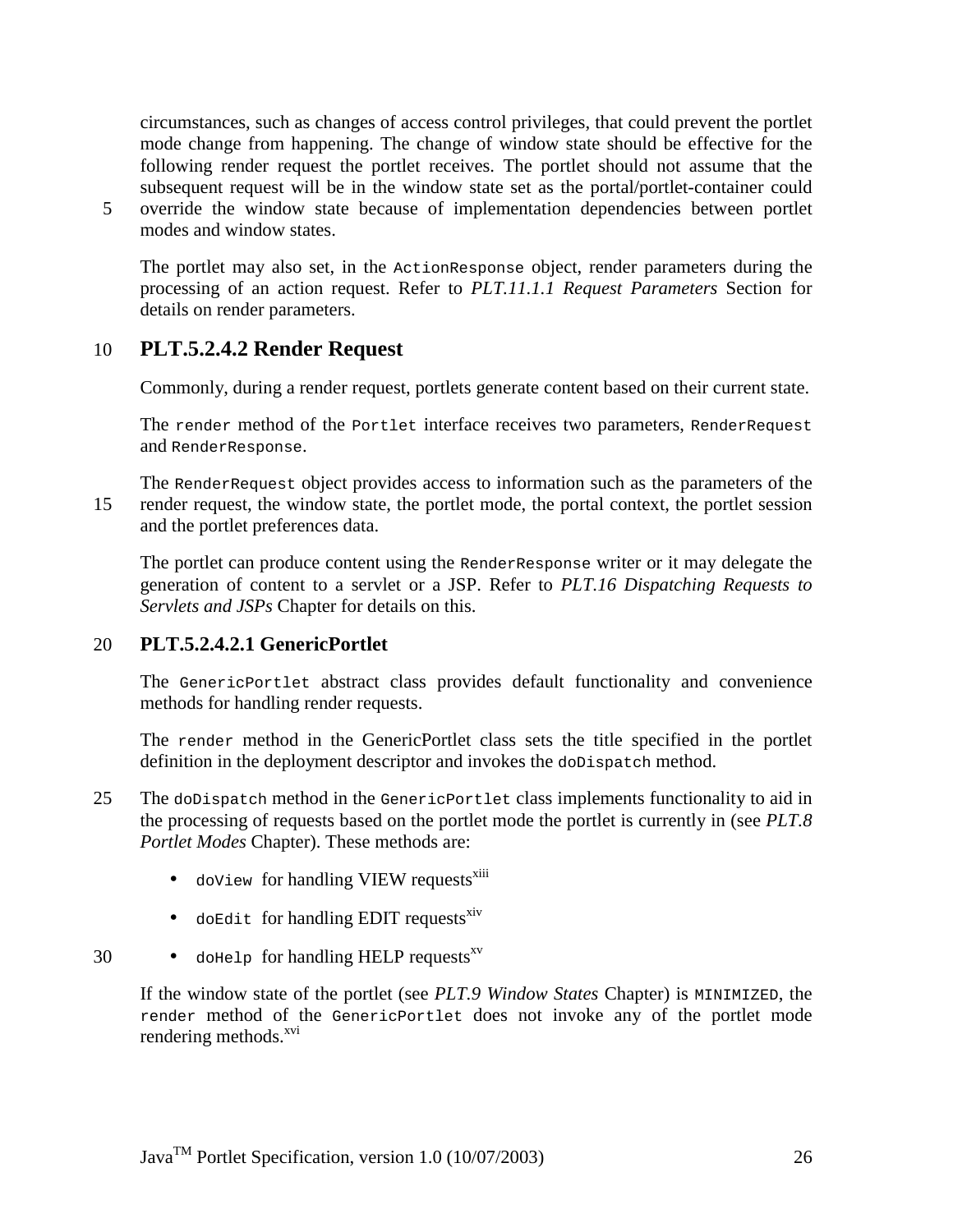Typically, portlets will extend the GenericPortlet class directly or indirectly and they will override the doView, doEdit, doHelp and getTitle methods instead of the render and doDispatch methods.

#### **PLT.5.2.4.3 Multithreading Issues During Request Handling**

5 The portlet container handles concurrent requests to the same portlet by concurrent execution of the request handling methods on different threads. Portlet developers must design their portlets to handle concurrent execution from multiple threads from within the processAction and render methods at any particular time.

#### **PLT.5.2.4.4 Exceptions During Request Handling**

10 A portlet may throw either a PortletException, a PortletSecurityException or an UnavailableException during the processing of a request.

A PortletException signals that an error has occurred during the processing of the request and that the portlet container should take appropriate measures to clean up the request. If a portlet throws an exception in the processAction method, all operations on

15 the ActionResponse must be ignored and the render method must not be invoked within the current client request.<sup>xvii</sup> The portal/portlet-container should continue processing the other portlets visible in the portal page.

A PortletSecurityException indicates that the request has been aborted because the user does not have sufficient rights. Upon receiving a PortletSecurityException, the portlet-20 container should handle this exception in an appropriate manner.

An UnavailableException signals that the portlet is unable to handle requests either temporarily or permanently.

If a permanent unavailability is indicated by the UnavailableException, the portlet container must remove the portlet from service immediately, call the portlet's destroy 25 method, and release the portlet object. $\frac{x}{y}$  A portlet that throws a permanent UnavailableException must be considered unavailable until the portlet application containing the portlet is restarted.

When temporary unavailability is indicated by the UnavailableException, then the portlet container may choose not to route any requests to the portlet during the time 30 period of the temporary unavailability.

The portlet container may choose to ignore the distinction between a permanent and temporary unavailability and treat all UnavailableExceptions as permanent, thereby removing a portlet object that throws any unavailableException from service.

A RuntimeException thrown during the request handling must be handled as a 35 PortletException. Xix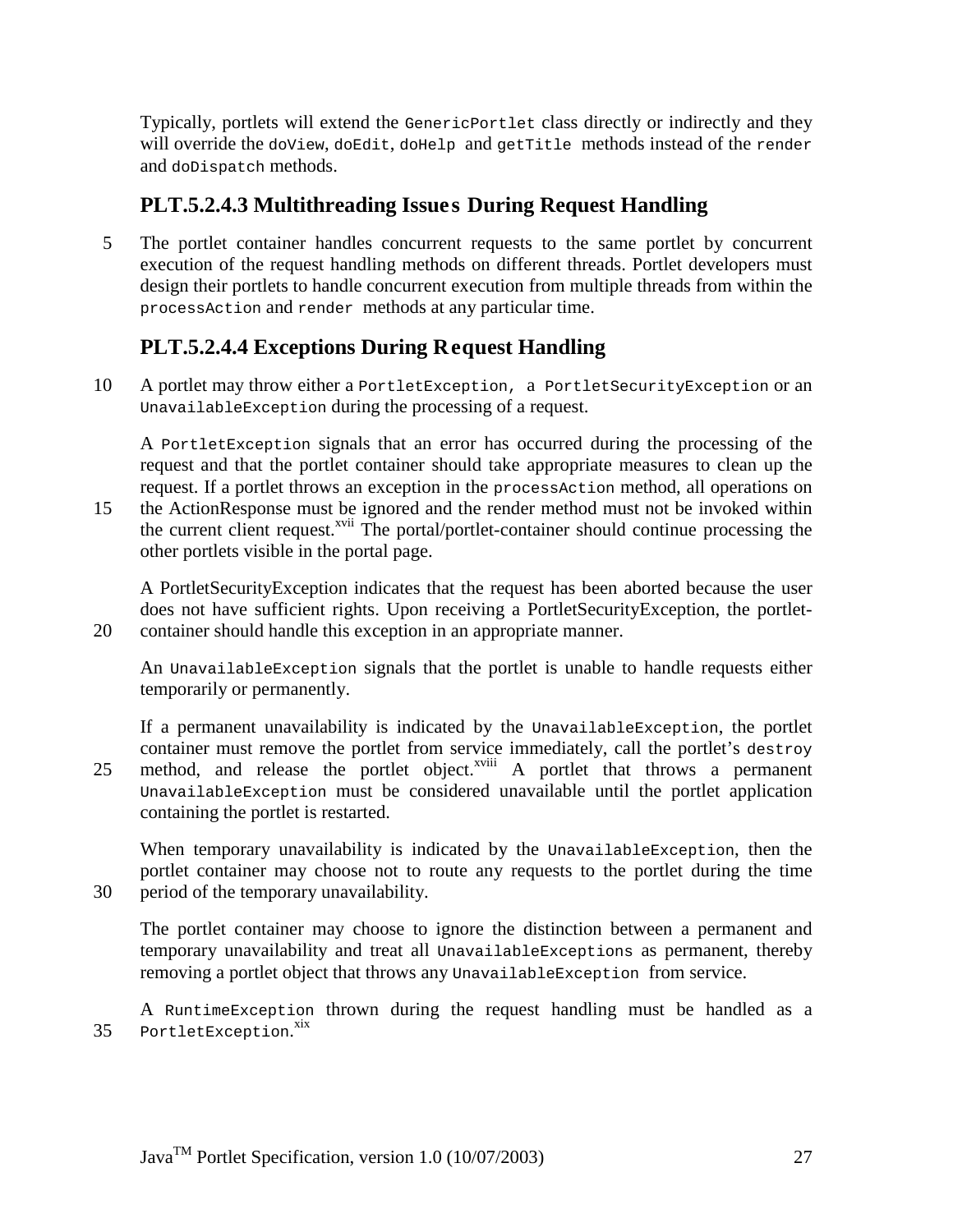<span id="page-27-0"></span>When a portlet throws an exception, or when a portlet becomes unavailable, the portal/portlet-container may include a proper error message in the portal page returned to the user.

#### **PLT.5.2.4.5 Thread Safety**

5 Implementations of the request and response objects are not guaranteed to be thread safe. This means that they must only be used within the scope of the thread invoking the processAction and render methods.

To remain portable, portlet applications should not give references of the request and response objects to objects executing in other threads as the resulting behavior may be 10 non-deterministic.

#### **PLT.5.2.5 End of Service**

The portlet container is not required to keep a portlet loaded for any particular period of time. A portlet object may be kept active in a portlet container for a period of milliseconds, for the lifetime of the portlet container (which could be a number of days, 15 months, or years), or any amount of time in between.

When the portlet container determines that a portlet should be removed from service, it calls the destroy method of the Portlet interface to allow the portlet to release any resources it is using and save any persistent state. For example, the portlet container may do this when it wants to conserve memory resources, or when it is being shut down.

- 20 Before the portlet container calls the destroy method, it should allow any threads that are currently processing requests within the portlet object to complete execution.To avoid waiting forever, the portlet container can optionally wait for a predefined time before destroying the portlet object.
- Once the destroy method is called on a portlet object, the portlet container must not 25 route any requests to that portlet object. $\frac{xx}{x}$  If the portlet container needs to enable the portlet again, it must do so with a new portlet object, which is a new instance of the portlet's class.<sup>xxi</sup>

If the portlet object throws a RuntimeException within the execution of the destroy method the portlet container must consider the portlet object successfully destroyed.<sup>xxii</sup>

30 After the destroy method completes, the portlet container must release the portlet object so that it is eligible for garbage collection.<sup>xxiii</sup> Portlet implementations should not use finalizers.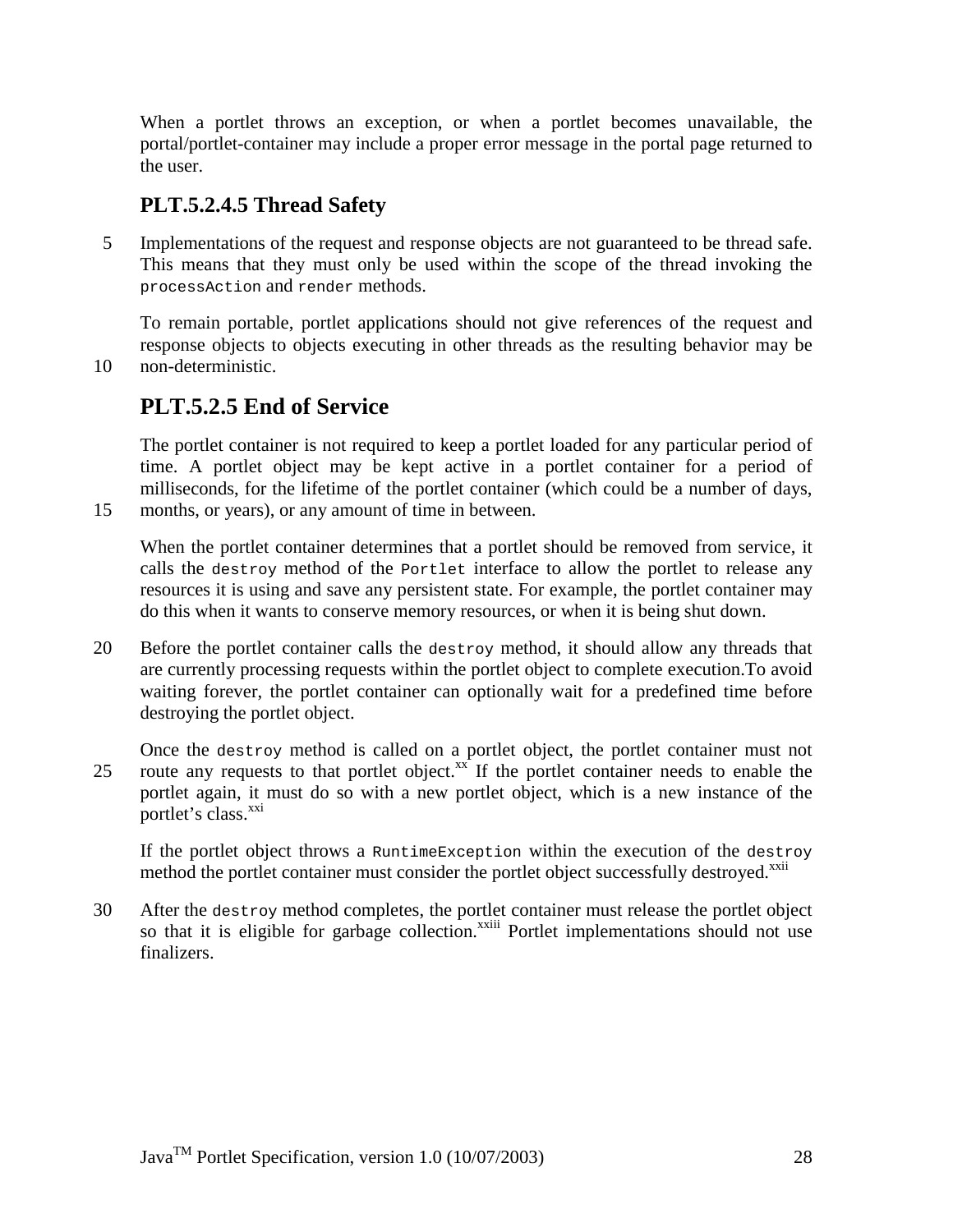# **Portlet Config**

<span id="page-28-0"></span>The PortletConfig object provides the portlet object with information to be used during initialization. It also provides access to the portlet context and the resource bundle that 5 provides title-bar resources.

#### **PLT.6.1 Initialization Para meters**

The getInitParameterNames and getInitParameter methods of the PortletConfig interface return the initialization parameter names and values found in the portlet definition in the deployment descriptor.

#### 10 **PLT.6.2 Portlet Resource B undle**

Portlets may specify, in their deployment descriptor definition, some basic information that can be used for the portlet title-bar and for the portal's categorization of the portlet. The specification defines a few resource elements for these purposes, title, short-title and keywords (see the *PLT.21.10 Resource Bundles* Section).

15 These resource elements can be directly included in the portlet definition in the deployment descriptor, or they can be placed in a resource bundle.

An example of a deployment descriptor defining portlet information inline could be:

<portlet> ...

```
20 <portlet-info>
              <title>Stock Quote Portlet</title>
              <short-title>Stock</short-title>
              <keywords>finance,stock market</keywords>
            </portlet-info>
25
          </portlet>
```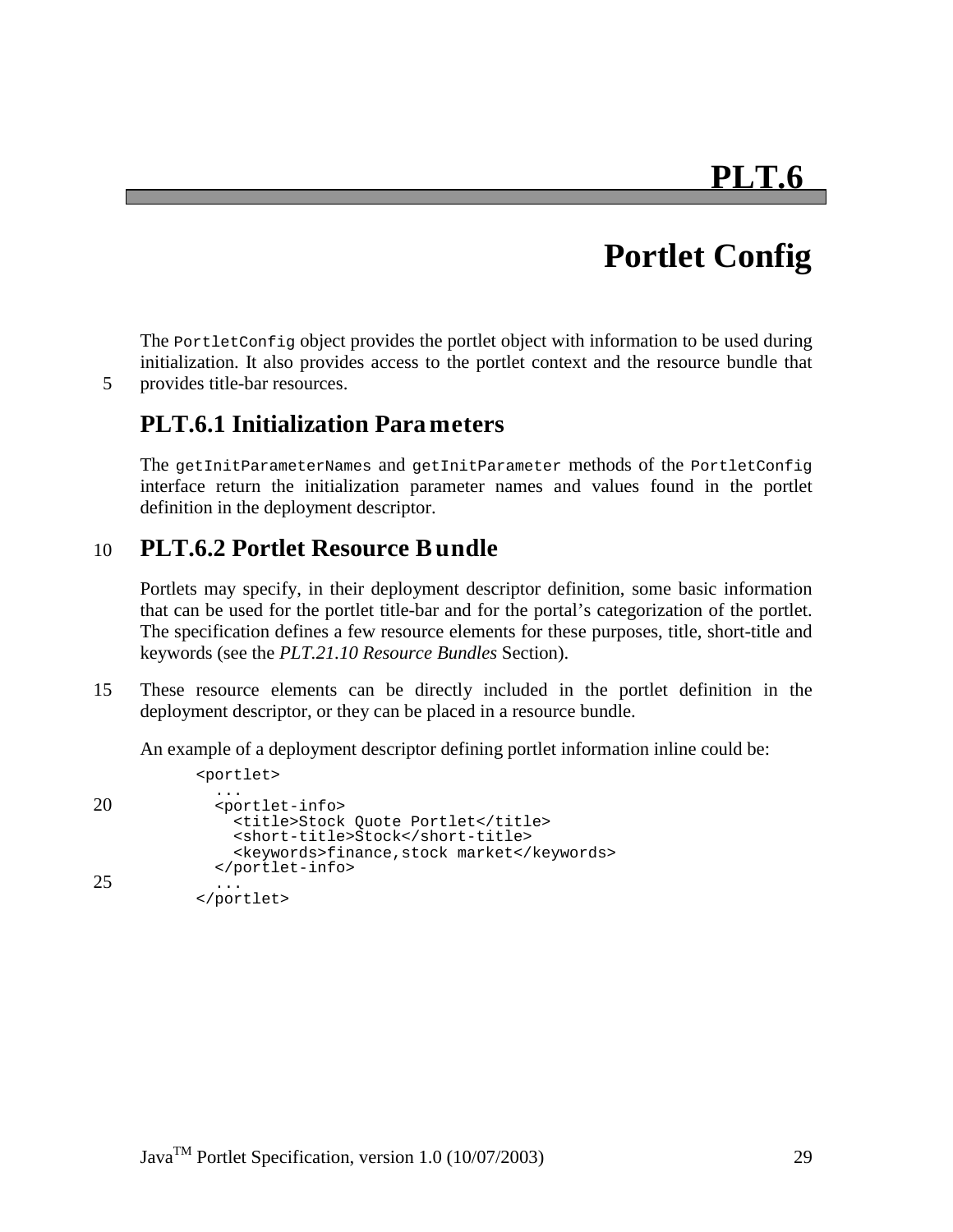If the resources are defined in a resource bundle, the portlet must provide the name of the resource bundle. An example of a deployment descriptor defining portlet information in resource bundles could be:

<portlet>

```
\overline{5} ...
             <resource-bundle>com.foo.myApp.QuotePortlet</resource-bundle>
          ... </portlet>
```
If the portlet definition defines a resource bundle, the portlet-container must look up these 10 values in the ResourceBundle. If the root resource bundle does not contain the resources for these values and the values are defined inline, the portlet container must add the inline values as resources of the root resource bundle.<sup>xxiv</sup>

If the portlet definition does not define a resource bundle and the information is defined inline in the deployment descriptor, the portlet container must create a ResourceBundle 15 and populate it, with the inline values, using the keys defined in the *PLT.21.10 Resource*

*Bundles* Section.<sup>xxv</sup>

The render method of the GenericPortlet uses the ResourceBundle object of the PortletConfig to retrieve the title of the portlet from the associated ResourceBundle or the inline information in the portlet definition.

20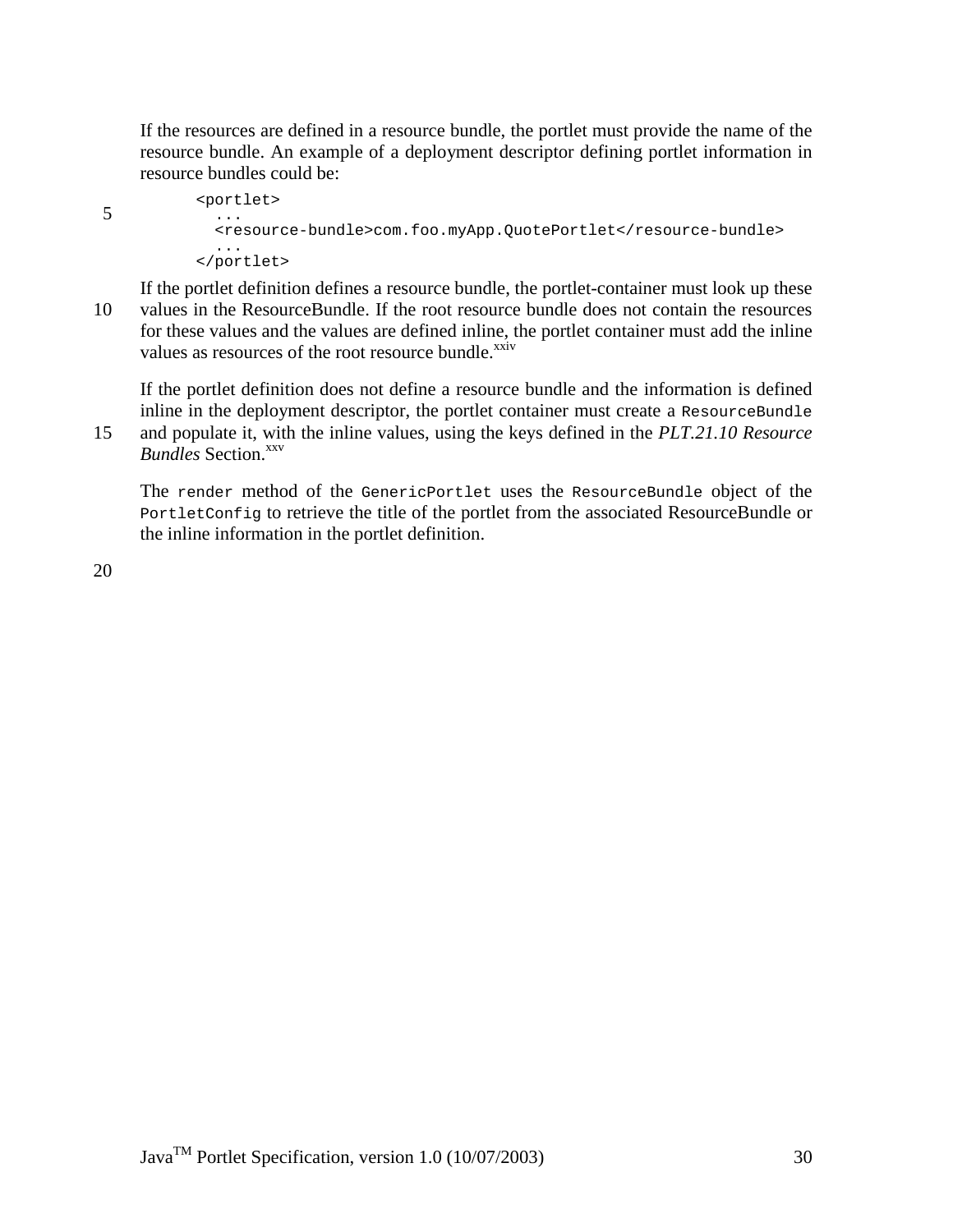# **PLT.7**

### **Portlet URLs**

<span id="page-30-0"></span>As part of its content, a portlet may need to create URLs that reference the portlet itself. For example, when a user acts on a URL that references a portlet (i.e., by clicking a link 5 or submitting a form) the result is a new client request to the portal targeted to the portlet. Those URLs are called portlet URLs.

#### **PLT.7.1 PortletURL**

The Portlet API defines the PortletURL interface. Portlets must create portlet URLs using PortletURL objects. A portlet creates PortletURL objects invoking the 10 createActionURL and the createRenderURL methods of the RenderResponse interface. The createActionURL method creates action URLs. The createRenderURL method creates render URLs.

Because some portal/portlet-containers implementations may encode internal state as part of the URL query string, portlet developers should not code forms using the HTTP GET 15 method.

A render URL is an optimization for a special type of action URLs. The portal/portletcontainer must not invoke the processAction method of the targeted portlet.<sup>xxvi</sup> The portal/portlet-container must ensure that all the parameters set when constructing the render URL become render parameters of the subsequent render requests for the

20 portlet.<sup>xxvii</sup>

Render URLs should not be used for tasks that are not idempotent from the portlet perspective. Error conditions, cache expirations and changes of external data may affect the content generated by a portlet as result of a request triggered by a render URL. Render URLs should not be used within forms as the portal/portlet-container may ignore

25 form parameters.

Portlets can add application specific parameters to the PortletURL objects using the setParameter and setParameters methods. A call to any of the setParameter methods must replace any parameter with the same name previously set.<sup>xxviii</sup> All the parameters a portlet adds to a PortletURL object must be made available to the portlet as

30 request parameters. $^{xxix}$  Portlet developers should note that the parameters of the current render request are not carried over when creating a PortletURL.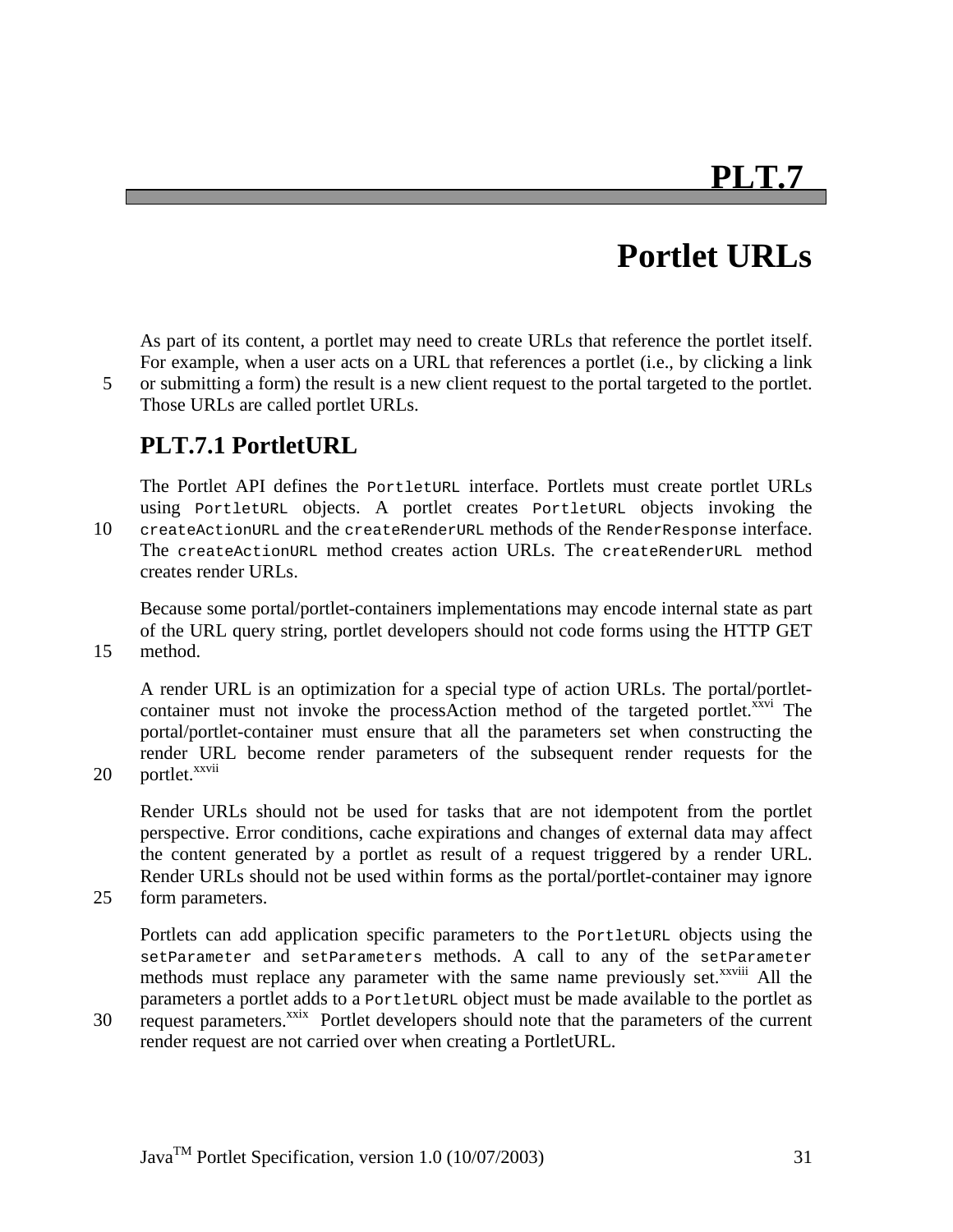<span id="page-31-0"></span>The portlet-container must "x-www-form-urlencoded" encode parameter names and values added to a PortletURL object.<sup>xxx</sup> Portlet developers should not encode parameter names or values before adding them to a PortletURL object.

If a portal/portlet-container encodes additional information as parameters, it must encode 5 them properly to avoid collisions with the parameters set and used by the portlet. $^{xxxi}$ 

Using the toString method, a portlet can obtain the string representation of the PortletURL for its inclusion in the portlet content.

An example of creating a portlet URI would be:

... 10 PortletURL url = response.createRenderURL(); url.setParameter("customer","foo.com"); url.setParameter("show","summary"); writer.print("<A HREF=\""+url.toString()+"\">Summary</A>"); ...

15 Portlet developers should be aware that the string representation of a PortletURL may not be a well formed URL but a special token at the time the portlet is generating its content. Portal servers often use a technique called URL rewriting that post-processes the content resolving tokens into real URLs.

#### **PLT.7.1.1 Including a Portlet Mode or a Window State**

20 A portlet URL can include a specific portlet mode (see *PLT.8 Portlet Modes* Chapter) or window state (see *PLT.9 Window States* Chapter). The PortletURL interface has the setWindowState and setPortletMode methods for setting the portlet mode and window state in the portlet URL. For example:

... 25 PortletURL url = response.createActionURL(); url.setParameter("paymentMethod","creditCardInProfile"); url.setWindowState(WindowState.MAXIMIZED); writer.print("<FORM METHOD=\"POST\" ACTION=\""+ url.toString()+"\">"); ...

30 A portlet cannot create a portlet URL using a portlet mode that is not defined as supported by the portlet or that the user it is not allowed to use. The setPortletMode methods must throw a PortletModeException in that situation.<sup>xxxii</sup>. The change of portlet mode must be effective for the request triggered by the portlet URL.<sup>xxxiii</sup> There are some exceptional circumstances, such as changes access control privileges, that could 35 prevent the portlet mode change from happening.

A portlet cannot create a portlet URL using a window state that is not supported by the portlet container. The setWindowState method must throw a WindowStateException if that is the case.<sup>xxxiv</sup> The change of window state should be effective for the request triggered by the portlet URL. The portlet should not assume that the request triggered by

40 the portlet URL will be in the window state set as the portal/portlet-container could override the window state because of implementation dependencies between portlet modes and window states.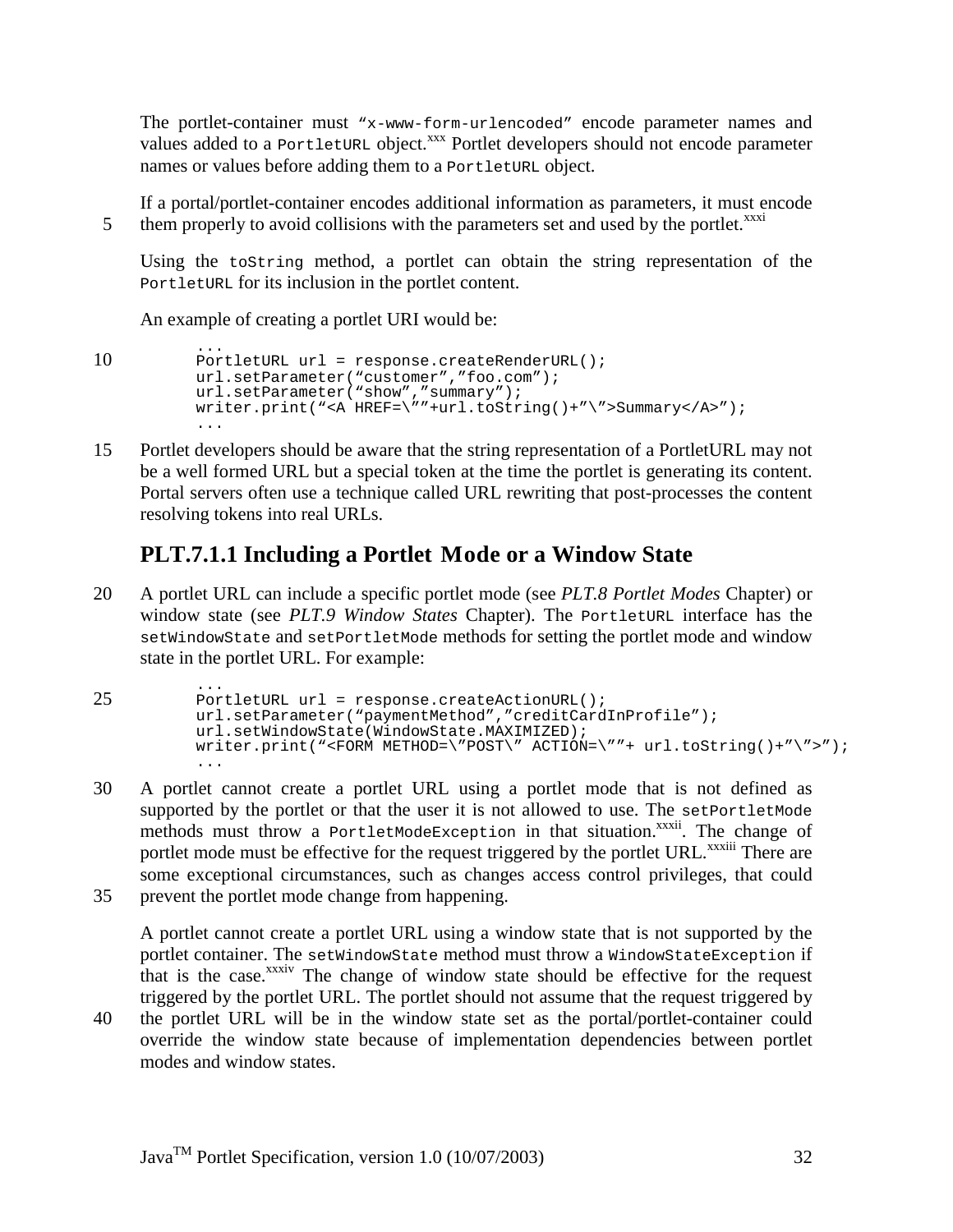#### <span id="page-32-0"></span>**PLT.7.1.2 Portlet URL securit y**

The setSecure method of the PortletURL interface allows a portlet to indicate if the portlet URL has to be a secure URL or not (i.e. HTTPS or HTTP). If the setSecure method is not used, the portlet URL must be of the same security level of the current 5 request.<sup>xxxv</sup>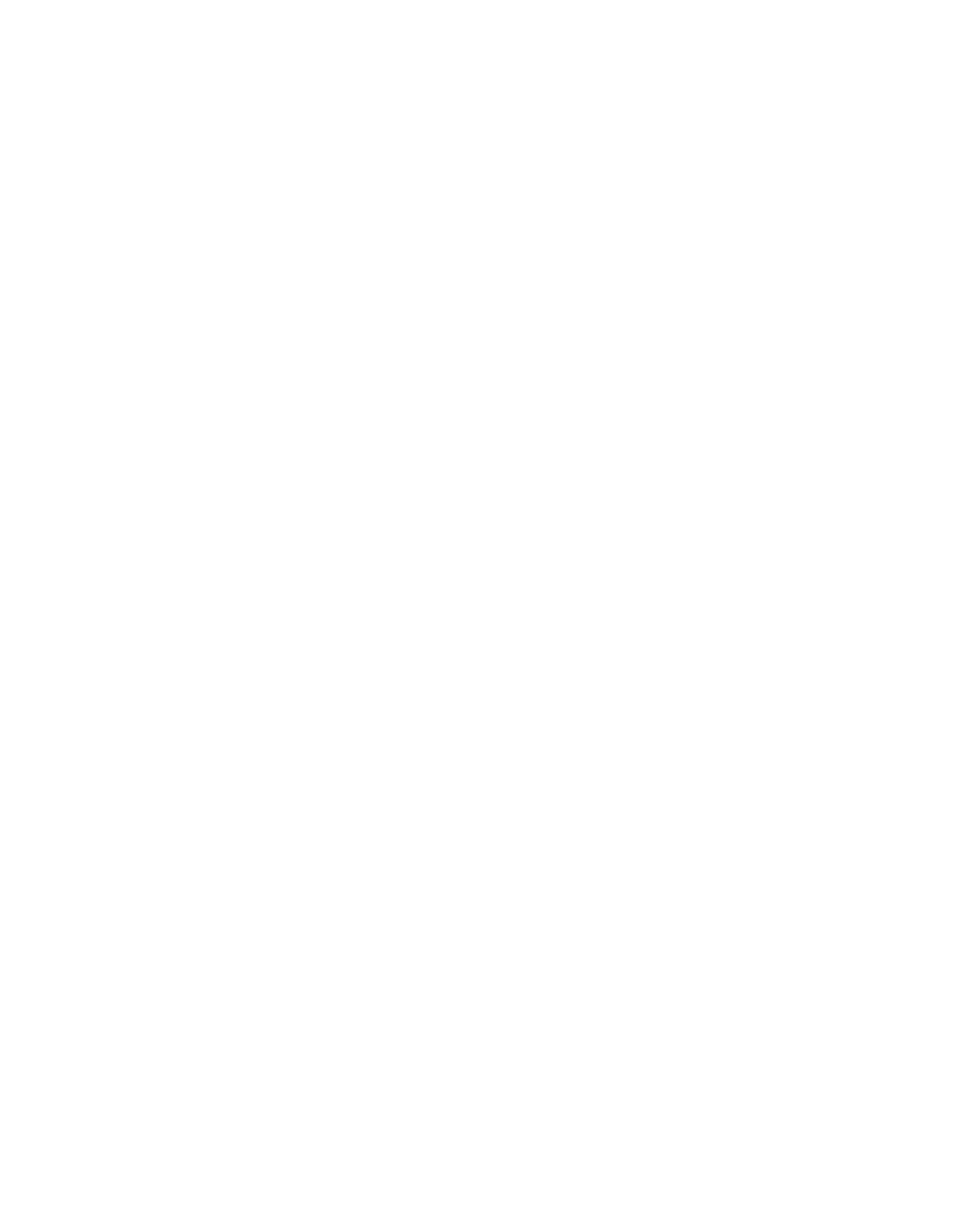### **Portlet Modes**

<span id="page-34-0"></span>A portlet mode indicates the function a portlet is performing. Normally, portlets perform different tasks and create different content depending on the function they are currently 5 performing. A portlet mode advises the portlet what task it should perform and what content it should generate. When invoking a portlet, the portlet container provides the current portlet mode to the portlet. Portlets can programmatically change their portlet mode when processing an action request.

The Portlet Specification defines three portlet modes, VIEW, EDIT, and HELP. The 10 PortletMode class defines constants for these portlet modes.

The availability of the portlet modes, for a portlet, may be restricted to specific user roles by the portal. For example, anonymous users could be allowed to use the VIEW and HELP portlet modes but only authenticated users could use the EDIT portlet mode.

#### **PLT.8.1 VIEW Portlet Mod e**

15 The expected functionality for a portlet in VIEW portlet mode is to generate markup reflecting the current state of the portlet. For example, the VIEW portlet mode of a portlet may include one or more screens that the user can navigate and interact with, or it may consist of static content that does not require any user interaction.

Portlet developers should implement the VIEW portlet mode functionality by overriding 20 the doview method of the GenericPortlet class.

Portlets must support the VIEW portlet mode.

#### **PLT.8.2 EDIT Portlet Mod e**

Within the EDIT portlet mode, a portlet should provide content and logic that lets a user customize the behavior of the portlet. The EDIT portlet mode may include one or more 25 screens among which users can navigate to enter their customization data.

Typically, portlets in EDIT portlet mode will set or update portlet preferences. Refer to *PLT.14 Portlet Preferences* Chapter for details on portlet preferences.

Portlet developers should implement the EDIT portlet mode functionality by overriding the doEdit method of the GenericPortlet class.

30 Portlets are not required to support the EDIT portlet mode.

 $Java^{TM}$  Portlet Specification, version 1.0 (10/07/2003) 35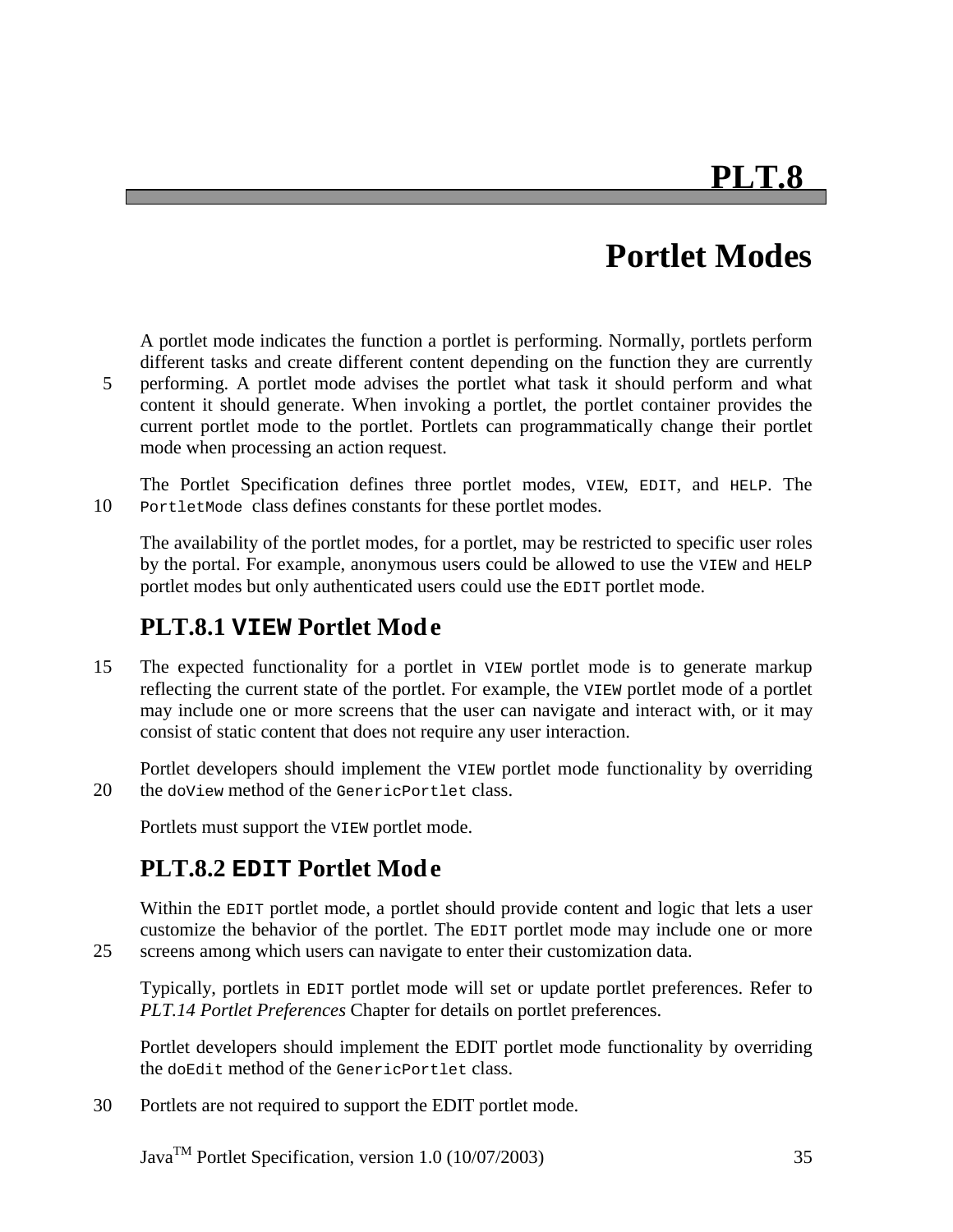#### <span id="page-35-0"></span>**PLT.8.3 HELP Portlet Mod e**

When in HELP portlet mode, a portlet should provide help information about the portlet. This help information could be a simple help screen explaining the entire portlet in coherent text or it could be context-sensitive help.

5 Portlet developers should implement the HELP portlet mode functionality by overriding the doHelp method of the GenericPortlet class.

Portlets are not required to support the HELP portlet mode.

#### **PLT.8.4 Custom Portlet M odes**

Portal vendors may define custom portlet modes for vendor specific functionality.

- 10 Portlets can only use portlet modes that are defined by the portal. Portlets must define the custom portlet modes they intend to use in the deployment descriptor using the customportlet-mode element. At deployment time, the custom portlet modes defined in the deployment descriptors should be mapped to custom portlet modes supported by the portal implementation.
- 15 If a custom portlet mode defined in the deployment descriptor is not mapped to a custom portlet mode provided by the portal, portlets must not be invoked in that portlet mode.

For example, the deployment descriptor for a portlet application containing portlets that support clipboard and config custom portlet modes would have the following definition:

```
<portlet-app>
20 \qquad \qquad \ldots<custom-portlet-mode>
               <description>Creates content for Cut and Paste</description>
               <name>clipboard</name>
             </custom-portlet-mode>
25
             <custom-portlet-mode>
               <description>Provides administration functions</description>
               <name>config</name>
             </custom-portlet-mode>
30 ...
           </portlet-app>
```
The *PLT.A Extended Portlet Modes* appendix defines a list of portlet mode names and their suggested utilization. Portals implementing these predefined custom portlet modes could do an automatic mapping when custom portlet modes with those names are defined 35 in the deployment descriptor.

### **PLT.8.5 GenericPortlet Re nder Handling**

The GenericPortlet class implementation of the render method dispatches requests to the doView, doEdit or doHelp method depending on the portlet mode indicated in the request using the doDispatch method.<sup>xxxvi</sup> If the portlet provides support for custom 40 portlet modes, the portlet should override the doDispatch method of the GenericPortlet.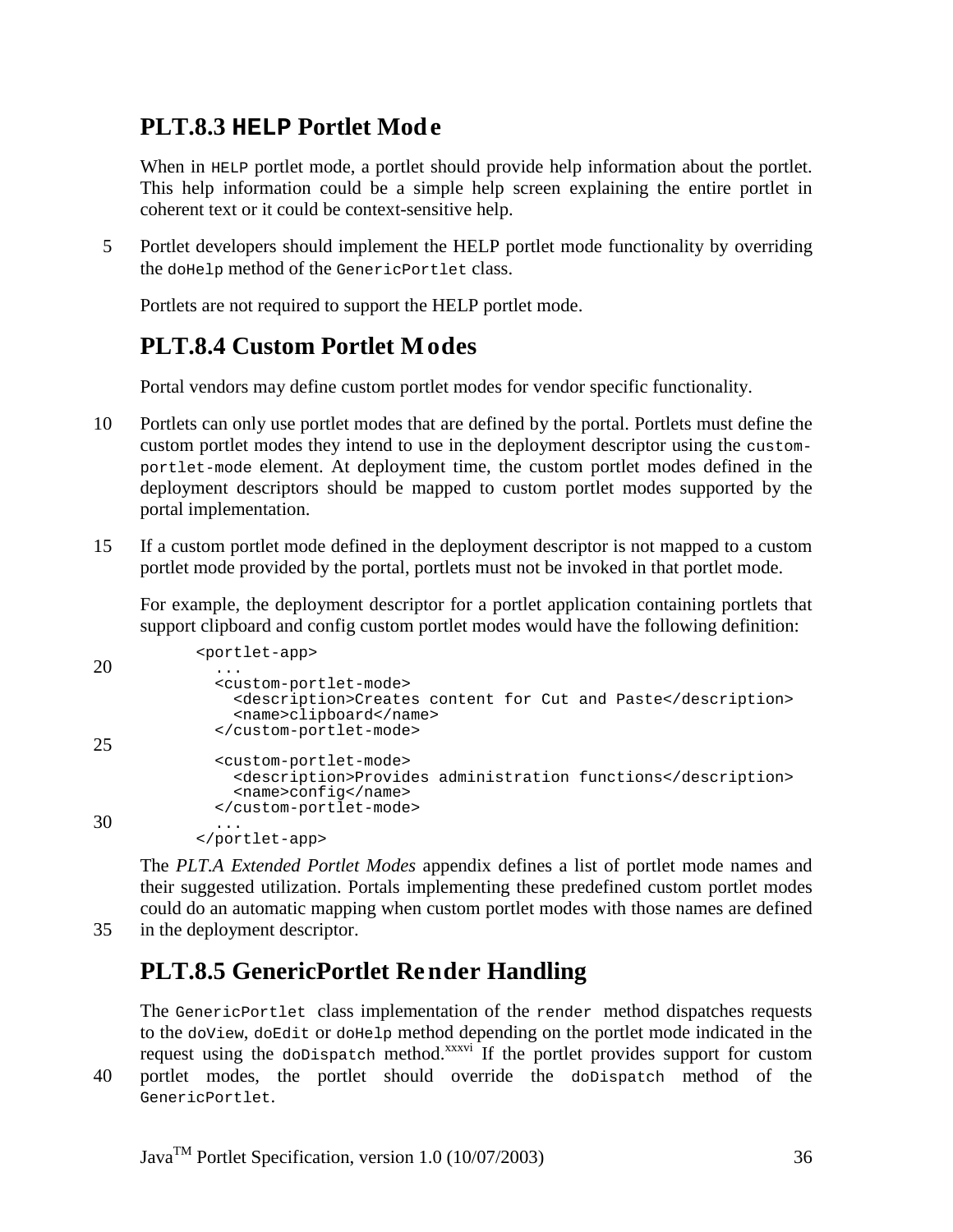### **PLT.8.6 Defining Portlet M odes Support**

Portlets must describe within their definition, in the deployment descriptor, the portlet modes they can handle for each markup type they support. As all portlets must support the VIEW portlet mode, VIEW does not have to be indicated.<sup>xxxvii</sup> The portlet must not be

5 invoked in a portlet mode that has not been declared as supported for a given markup type.<sup>xxxviii</sup>

The following example shows a snippet of the portlet modes a portlet defines as supporting in its deployment descriptor definition:

```
10 ...
          <supports>
              <mime-type>text/html</mime-type>
              <portlet-mode>edit</portlet-mode>
              <portlet-mode>help</portlet-mode>
15 ...
          </supports>
          <supports>
              <mime-type>text/vnd.wap.wml</mime-type>
              <portlet-mode>help</portlet-mode>
20 \qquad \qquad \ldots</supports>
           ...
```
For HTML markup, this portlet supports the EDIT and HELP portlet modes in addition to the required VIEW portlet mode. For WML markup, it supports the VIEW and HELP portlet 25 modes.

The portlet container must ignore all references to custom portlet modes that are not supported by the portal implementation, or that have no mapping to portlet modes supported by the portal.<sup>xxxix</sup>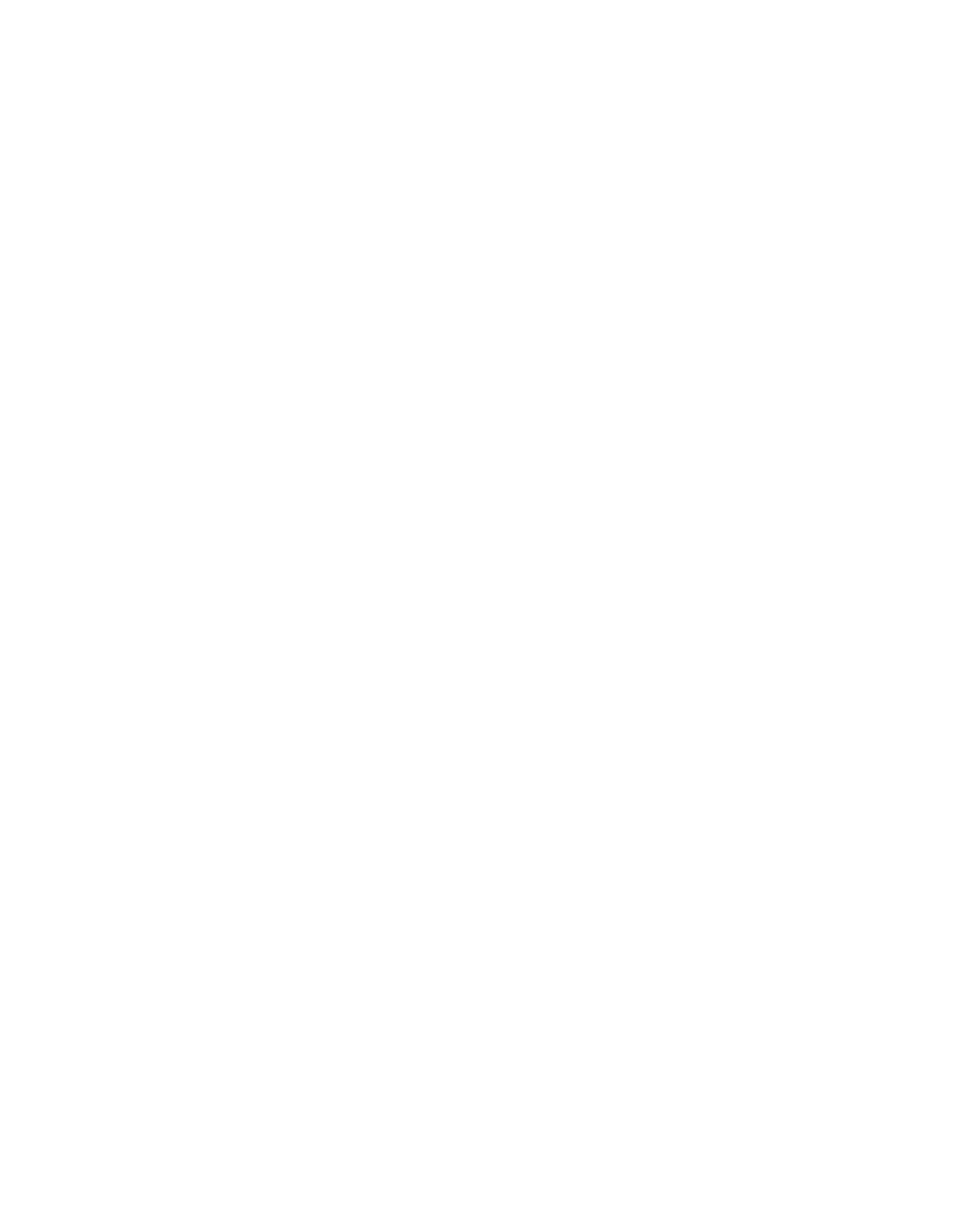# **Window States**

A window state is an indicator of the amount of portal page space that will be assigned to the content generated by a portlet. When invoking a portlet, the portlet-container provides 5 the current window state to the portlet. The portlet may use the window state to decide how much information it should render. Portlets can programmatically change their window state when processing an action request.

The Portlet Specification defines three window states, NORMAL, MAXIMIZED and MINIMIZED. The WindowState class defines constants for these window states.

#### 10 **PLT.9.1 NORMAL Window State**

The NORMAL window state indicates that a portlet may be sharing the page with other portlets. It may also indicate that the target device has limited display capabilities. Therefore, a portlet should restrict the size of its rendered output in this window state.

# **PLT.9.2 MAXIMIZED Wind ow State**

15 The MAXIMIZED window state is an indication that a portlet may be the only portlet being rendered in the portal page, or that the portlet has more space compared to other portlets in the portal page. A portlet may generate richer content when its window state is MAXIMIZED.

# **PLT.9.3 MINIMIZED Wind ow State**

20 When a portlet is in MINIMIZED window state, the portlet should only render minimal output or no output at all.

# **PLT.9.4 Custom Window States**

Portal vendors may define custom window states.

Portlets can only use window states that are defined by the portal. Portlets must define the 25 custom window states they intend to use in the deployment descriptor using the customwindow-state element. At deployment time, the custom window states defined in the deployment descriptors should be mapped to custom window states supported by the portal implementation.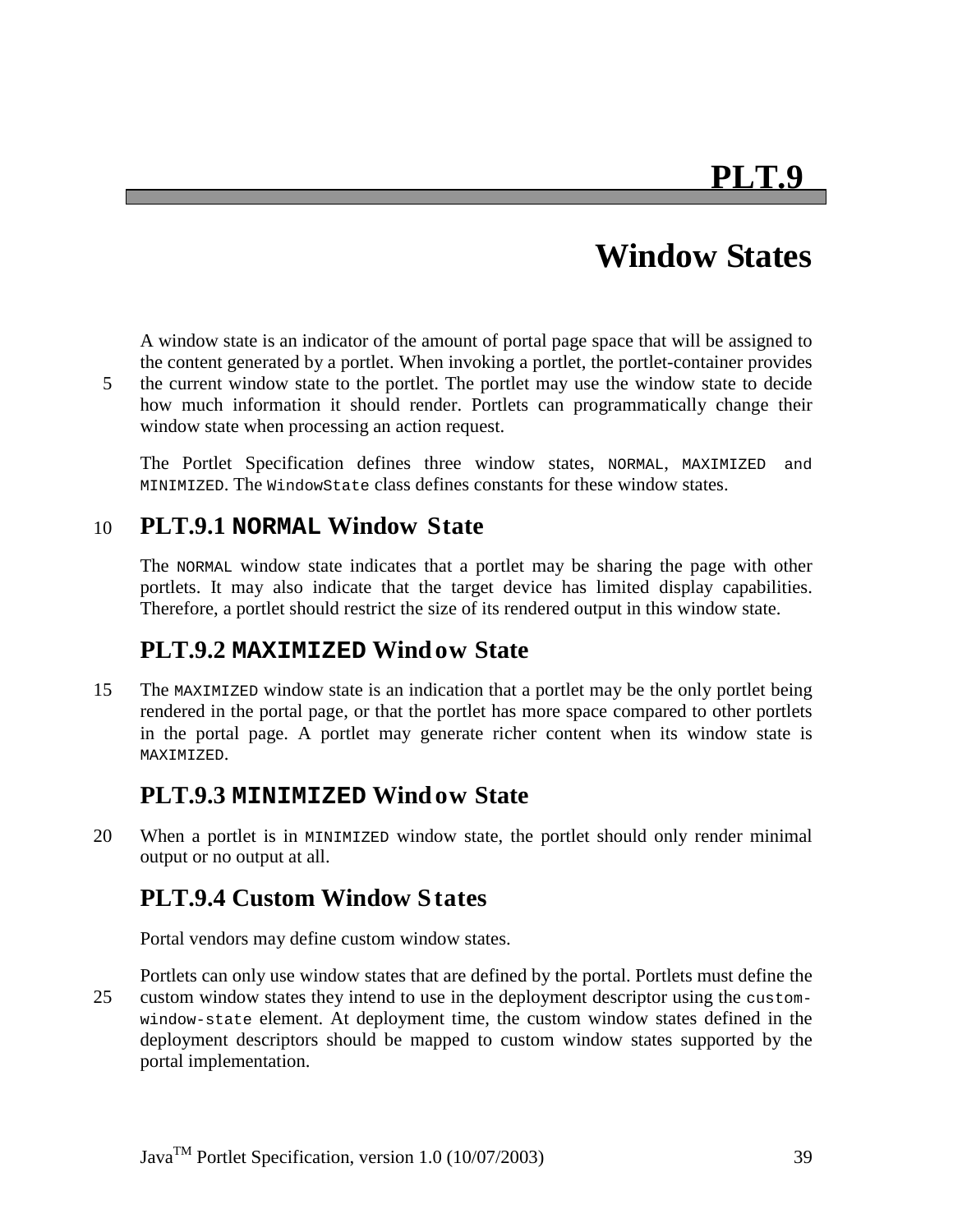If a custom window state defined in the deployment descriptor is not mapped to a custom window state provided by the portal, portlets must not be invoked in that window state.<sup>xl</sup>

For example, the deployment descriptor for a portlet application containing portlets that use a custom half\_page window state would have the following definition:

```
5 <portlet-app>
            ...
            <custom-window-state>
             <description>Occupies 50% of the portal page</description>
             <name>half_page</name>
10 </custom-window-state>
            ...
          </portlet-app>
```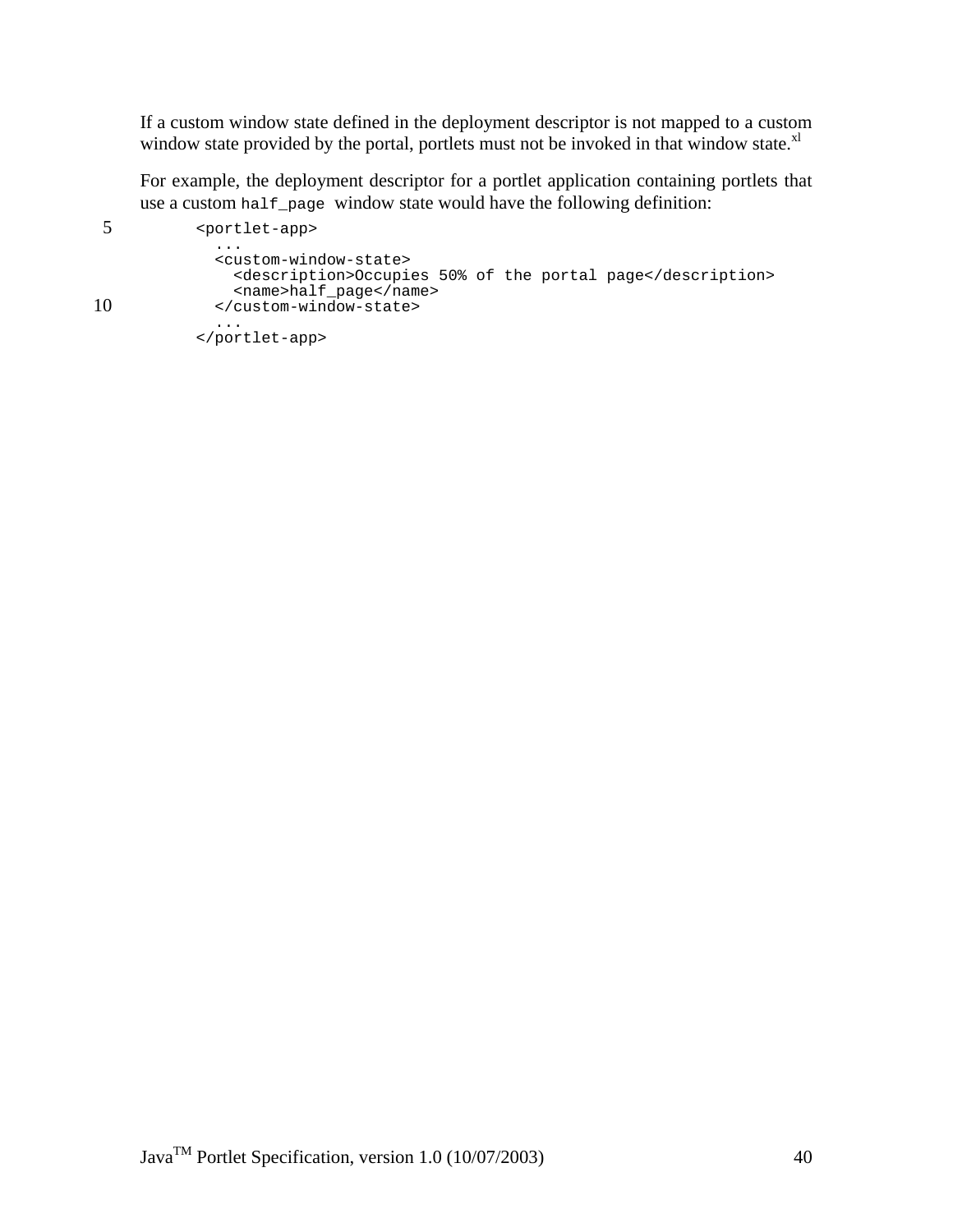# **Portlet Context**

The PortletContext interface defines a portlet's view of the portlet application within which the portlet is running. Using the PortletContext object, a portlet can log events, 5 obtain portlet application resources, and set and store attributes that other portlets and

servlets in the portlet application can access.

### **PLT.10.1** Scope of the Portlet Context

There is one instance of the PortletContext interface associated with each portlet application deployed into a portlet container.<sup>xli</sup> In cases where the container is distributed 10 over many virtual machines, a portlet application will have an instance of the PortletContext interface for each VM.<sup>xlii</sup>

### **PLT.10.2 Portlet Context fu nctionality**

Through the PortletContext interface, it is possible to access context initialization parameters, retrieve and store context attributes, obtain static resources from the portlet 15 application and obtain a request dispatcher to include servlets and JSPs.

#### **PLT.10.3 Relationship with the Servlet Context**

A portlet application is an extended web application. As a web application, a portlet application also has a servlet context. The portlet context leverages most of its functionality from the servlet context of the portlet application.

- 20 The context-wide initialization parameters are the same as initialization parameters of the servlet context and the context attributes are shared with the servlet context. Therefore, they must be defined in the web application deployment descriptor (the web.xml file). The initialization parameters accessible through the PortletContext must be the same that are accessible through the ServletContext of the portlet application.<sup>xliii</sup>
- 25 Context attributes set using the PortletContext must be stored in the ServletContext of the portlet application. A direct consequence of this is that data stored in the ServletContext by servlets or JSPs is accessible to portlets through the PortletContext and vice versa. $x^{div}$

The PortletContext must offer access to the same set of resources the 30 ServletContext exposes. Xlv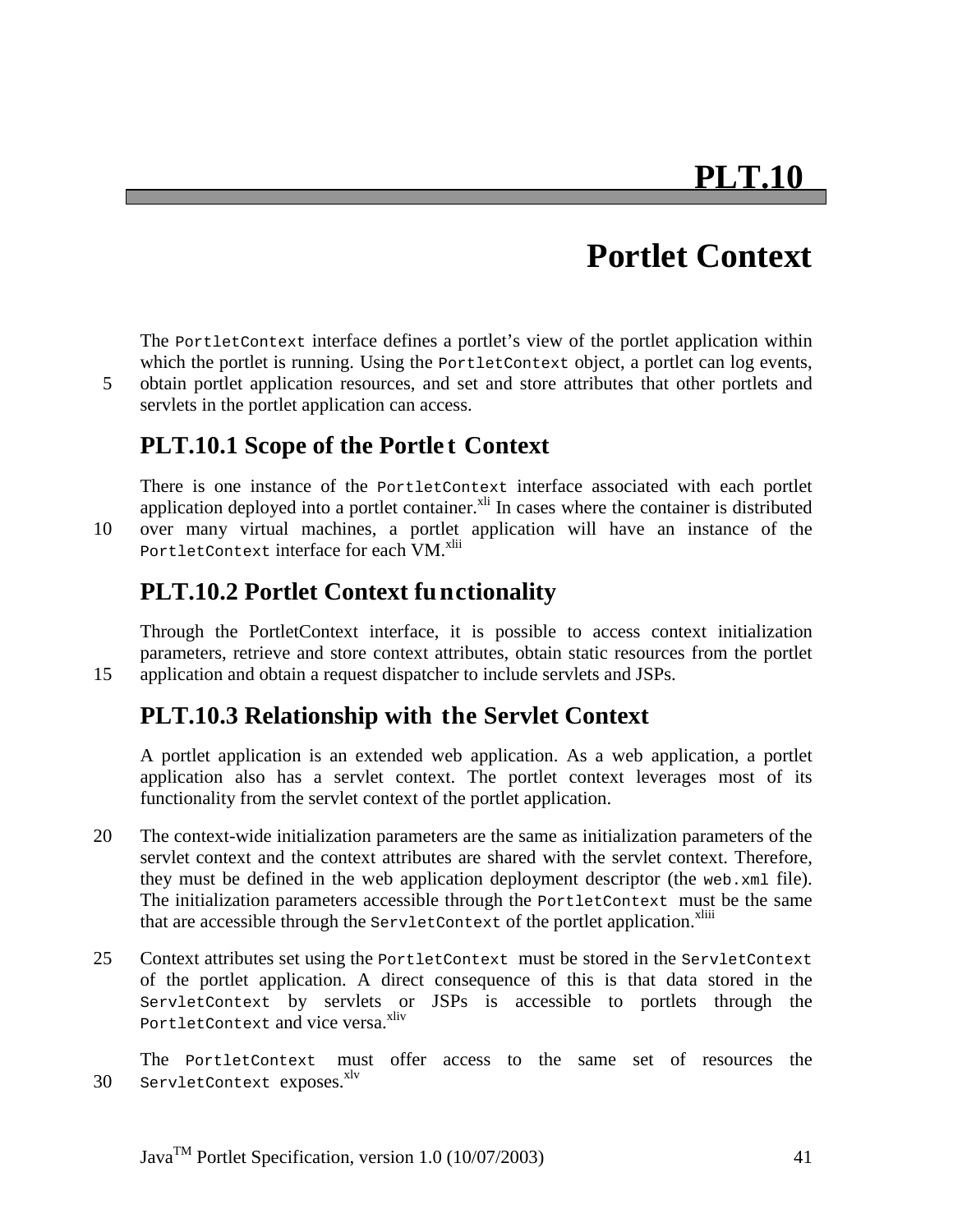The PortletContext must handle the same temporary working directory the ServletContext handles. It must be accessible as a context attribute using the same constant defined in the *Servlet Specification 2.3 SVR 3 Servlet Context* Chapter, javax.servlet.context.tempdir. The portlet context must follow the same 5 behavior and functionality that the servlet context has for virtual hosting and reloading considerations. (see *Servlet Specification 2.3 SVR 3 Servlet Context* Chapter)<sup>xlvii</sup>:

#### **PLT.10.3.1 Correspondence between ServletContext and PortletContext methods**

The following methods of the PortletContext should provide the same functionality as

10 the methods of the ServletContext of similar name: getAttribute, getAttributeNames, getInitParameter, getInitParameterNames, getMimeType, getRealPath, getResource, getResourcePaths, getResourceAsStream, log, removeAttribute and setAttribute.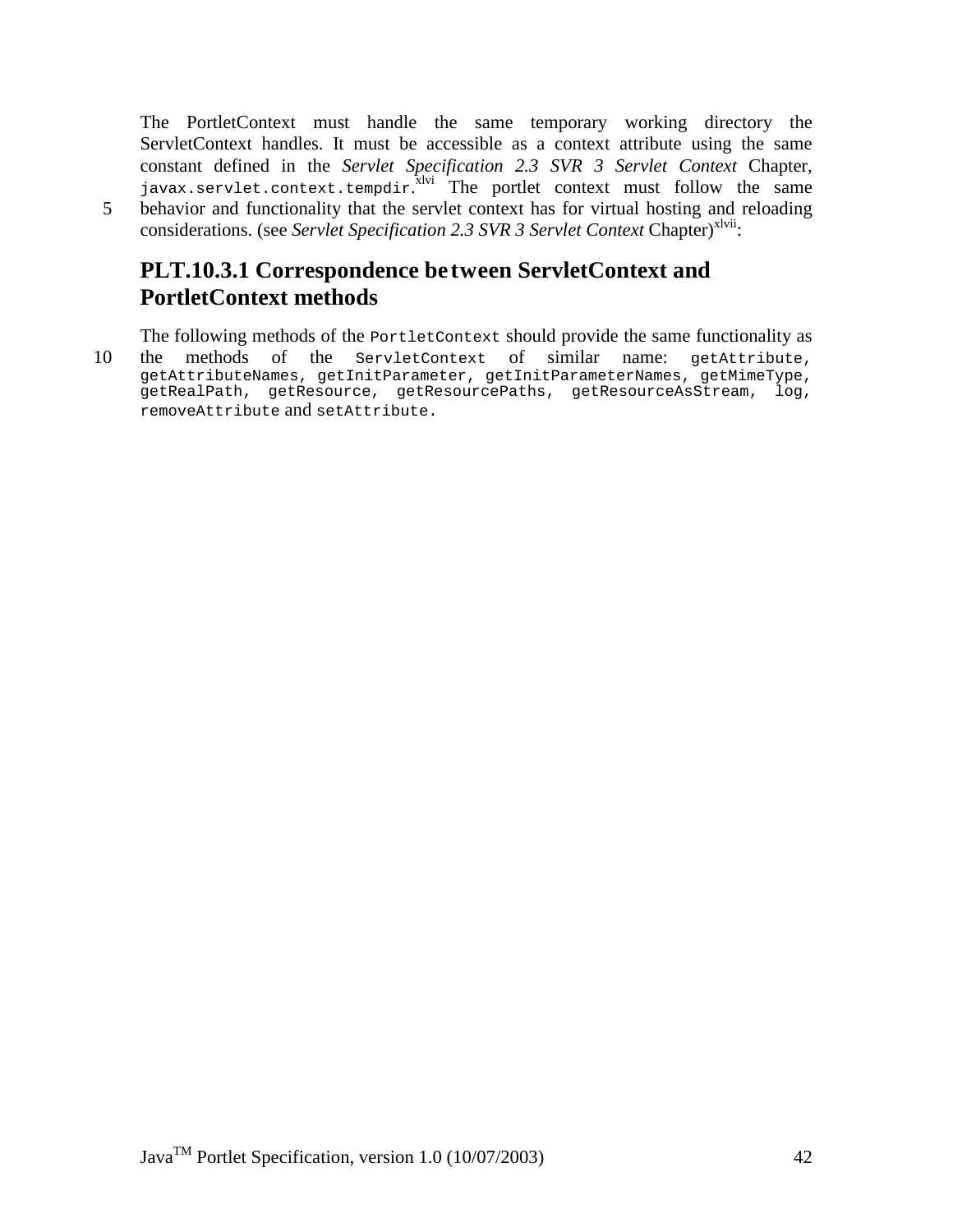# **Portlet Requests**

The request objects encapsulate all information about the client request, parameters, request content data, portlet mode, window state, etc. A request object is passed to 5 processAction and render methods of the portlet.

# **PLT.11.1 PortletRequest Int erface**

The PortletRequest interface defines the common functionality for the ActionRequest and RenderRequest interfaces.

#### **PLT.11.1.1 Request Parameters**

- 10 If a portlet receives a request from a client request targeted to the portlet itself, the parameters must be the string parameters encoded in the URL (added when creating the PortletURL) and the string parameters sent by the client to the portlet as part of the client request. $x^{\text{lviii}}$  The parameters the request object returns must be " $x$ -www-formurlencoded" decoded.xlix
- 15 The portlet-container must not propagate parameters received in an action request to subsequent render requests of the portlet.<sup>1</sup> If a portlet wants to do that, it can use render URLs or it must use the setRenderParameter or setRenderParameters methods of the ActionResponse object within the processAction call.

If a portlet receives a render request that is the result of a client request targeted to 20 another portlet in the portal page, the parameters must be the same parameters as of the previous render request.<sup>li</sup>

If a portlet receives a render request following an action request as part of the same client request, the parameters received with render request must be the render parameters set during the action request. $\frac{di}{di}$ 

25 Commonly, portals provide controls to change the portlet mode and the window state of portlets. The URLs these controls use are generated by the portal. Client requests triggered by those URLs must be treated as render URLs and the existing render parameters must be preserved.<sup>liii</sup>

A portlet must not see any parameter targeted to other portlets. liv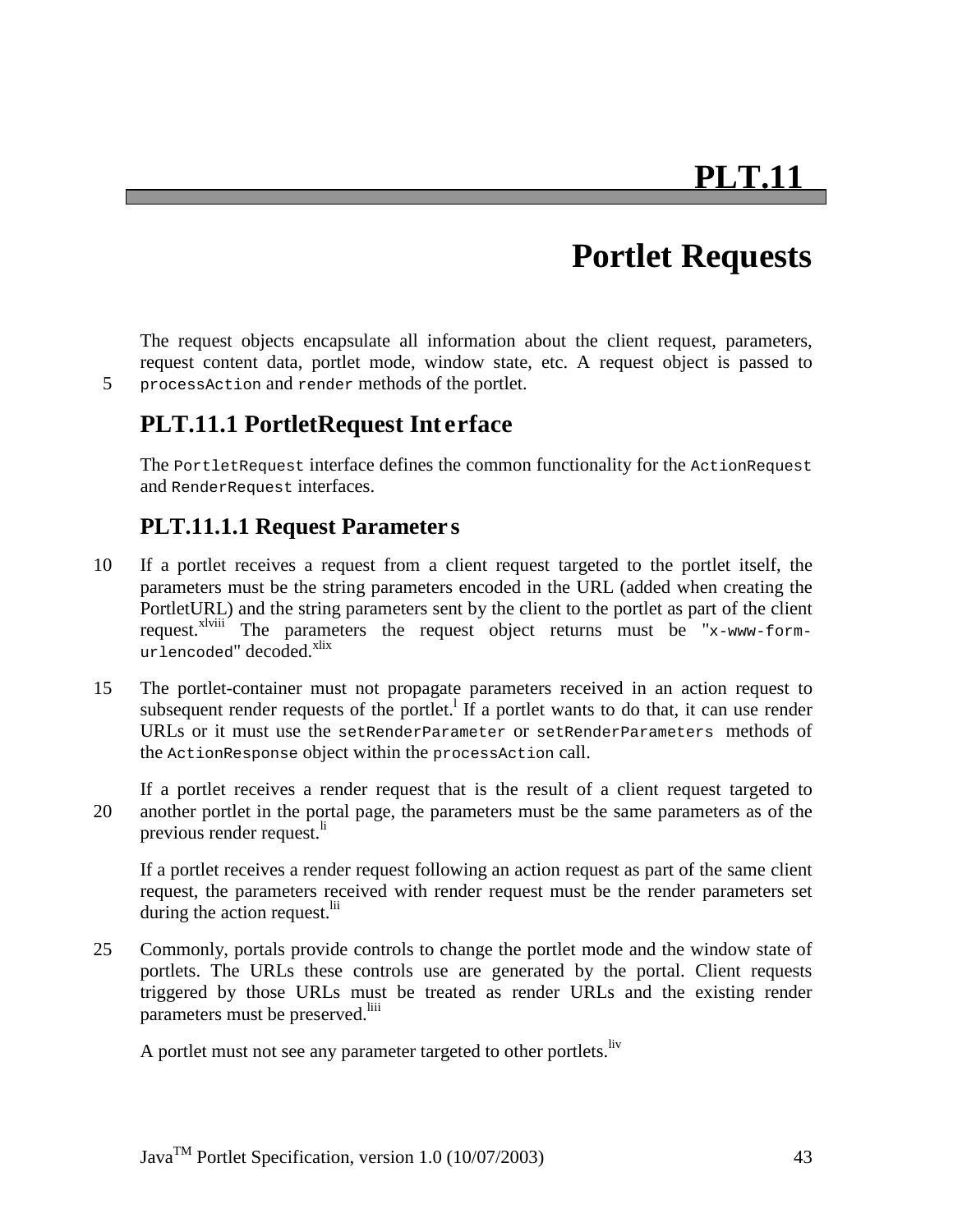The parameters are stored as a set of name-value pairs. Multiple parameter values can exist for any given parameter name. The following methods of the PortletRequest interface are available to access parameters:

- getParameter
- 
- 5 getParameterNames
	- getParameterValues
	- getParameterMap

The getParameterValues method returns an array of string objects containing all the parameter values associated with a parameter name. The value returned from the 10 getParameter method must be the first value in the array of String objects returned by getParameterValues  $\frac{dv}{dt}$ . If there is a single parameter value associated with a parameter name the method returns must return an array of size one containing the parameter value.<sup> $\frac{1}{1}$ </sup>. The getParameterMap method must return an unmodifiable Map object. If the

- request does not have any parameter, the getParameterMap must return an empty Map 15 object.
	- **PLT.11.1.2 Extra Request Para meters**

The portal/portlet-container implementation may add extra parameters to portlet URLs to help the portal/portlet-container route and process client requests.

Extra parameters used by the portal/portlet-container must be invisible to the portlets 20 receiving the request. <sup>Ivii</sup> It is the responsibility of the portal/portlet-container to properly encode these extra parameters to avoid name collisions with parameters the portlets define.

Parameter names beginning with the "javax.portlet." prefix are reserved for definition by this specification for use by portal/portlet-container implementations.

#### 25 **PLT.11.1.3 Request Attributes**

Request attributes are objects associated with a portlet during a single portlet request. Request attributes may be set by the portlet or the portlet container to express information that otherwise could not be expressed via the API. Request attributes can be used to share information with a servlet or JSP being included via the PortletRequestDispatcher.

- 30 Attributes are set, obtained and removed using the following methods of the PortletRequest interface:
	- getAttribute
	- getAttributeNames
	- setAttribute
- 35 removeAttribute

Only one attribute value may be associated with an attribute name.

Attribute names beginning with the "javax.portlet." prefix are reserved for definition by this specification. It is suggested that all attributes placed into the attribute set be named in accordance with the reverse domain name convention suggested by the *Java*

40 *Programming Language Specification 1* for package naming.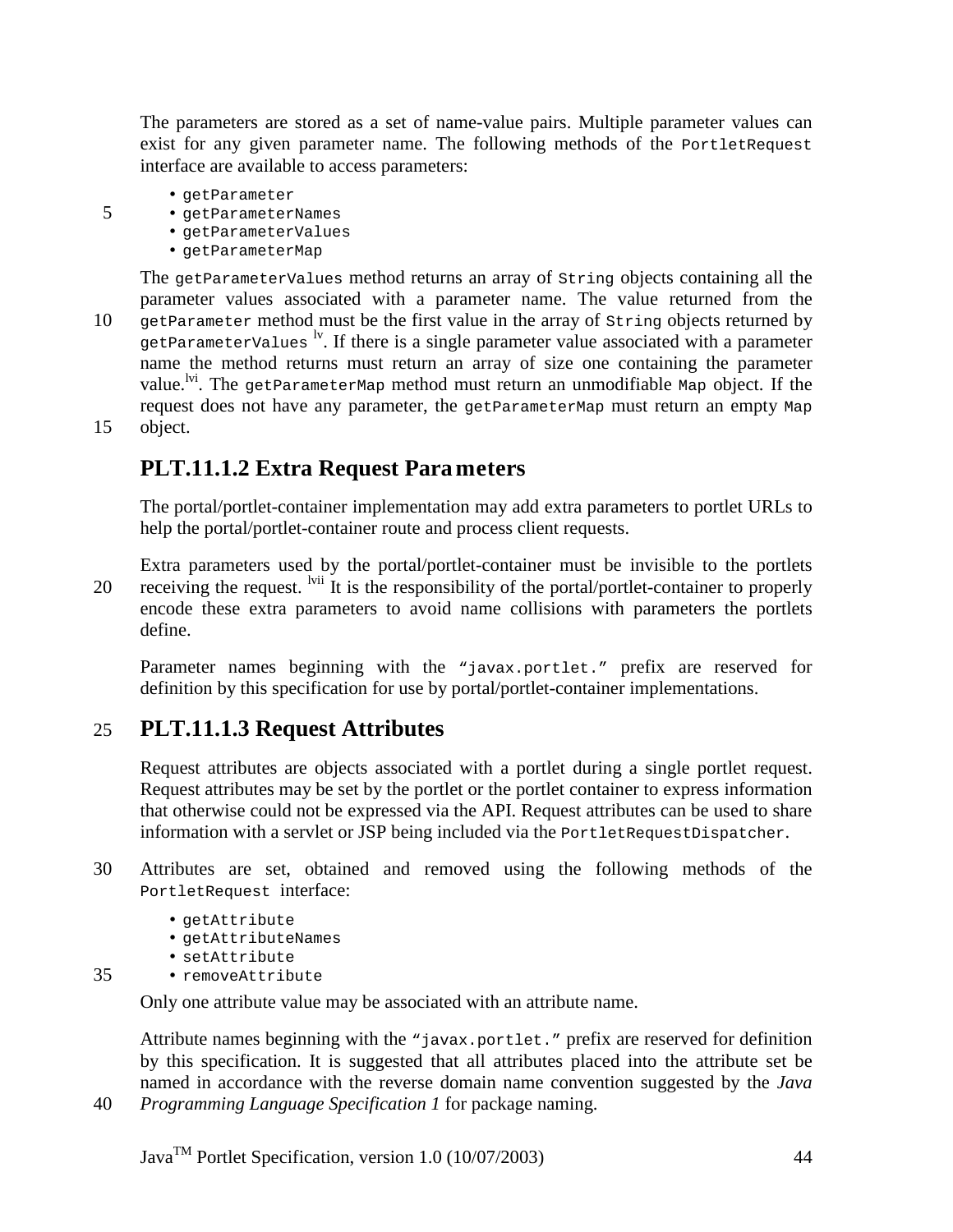### **PLT.11.1.4 Request Properties**

A portlet can access portal/portlet-container specific properties and, if available, the headers of the HTTP client request through the following methods of the methods of the PortletRequest interface:

#### 5 • getProperty

- getProperties
- getPropertyNames

There can be multiple properties with the same name. If there are multiple properties with the same name, the getProperty method returns the first property value. The 10 getProperties method allows access to all the property values associated with a particular property name, returning an Enumeration of String objects.

Depending on the underlying web-server/servlet-container and the portal/portletcontainer implementation, client request HTTP headers may not be always available. Portlets should not rely on the presence of headers to function properly. The 15 PortletRequest interface provides specific methods to access information normally available as HTTP headers: content-length, content-type, accept-language. Portlets should use the specific methods for retrieving those values as the portal/portlet-container implementation may use other means to determine that information.

### **PLT.11.1.5 Request Context Path**

20 The context path of a request is exposed via the request object. The context path is the path prefix associated with the deployed portlet application. If the portlet application is rooted at the base of the web server URL namespace (also known as "default" context), this path must be an empty string.  $\frac{1}{1}$  Otherwise, it must be the path the portlet application is rooted to, the path must start with a  $\frac{1}{2}$  and it must not end with a  $\frac{1}{2}$  character. Its

#### 25 **PLT.11.1.6 Security Attributes**

The PortletRequest interface offers a set of methods that provide security information about the user and the connection between the user and the portal. These methods are:

- getAuthType
- getRemoteUser
- 30 getUserPrincipal
	- isUserInRole
	- isSecure

The getAuthType indicates the authentication scheme being used between the user and the portal. It may return one of the defined constants (BASIC\_AUTH, DIGEST\_AUTH, 35 CERT\_AUTH and FORM\_AUTH) or another String value that represents a vendor provided authentication type. If the user is not authenticated the getAuthType method must return null. lx

The getRemoteUser method returns the login name of the user making this request.

The getUserPrincipal method returns a java.security.Principal object containing 40 the name of the authenticated user.

 $\text{Java}^{\text{TM}}$  Portlet Specification, version 1.0 (10/07/2003) 45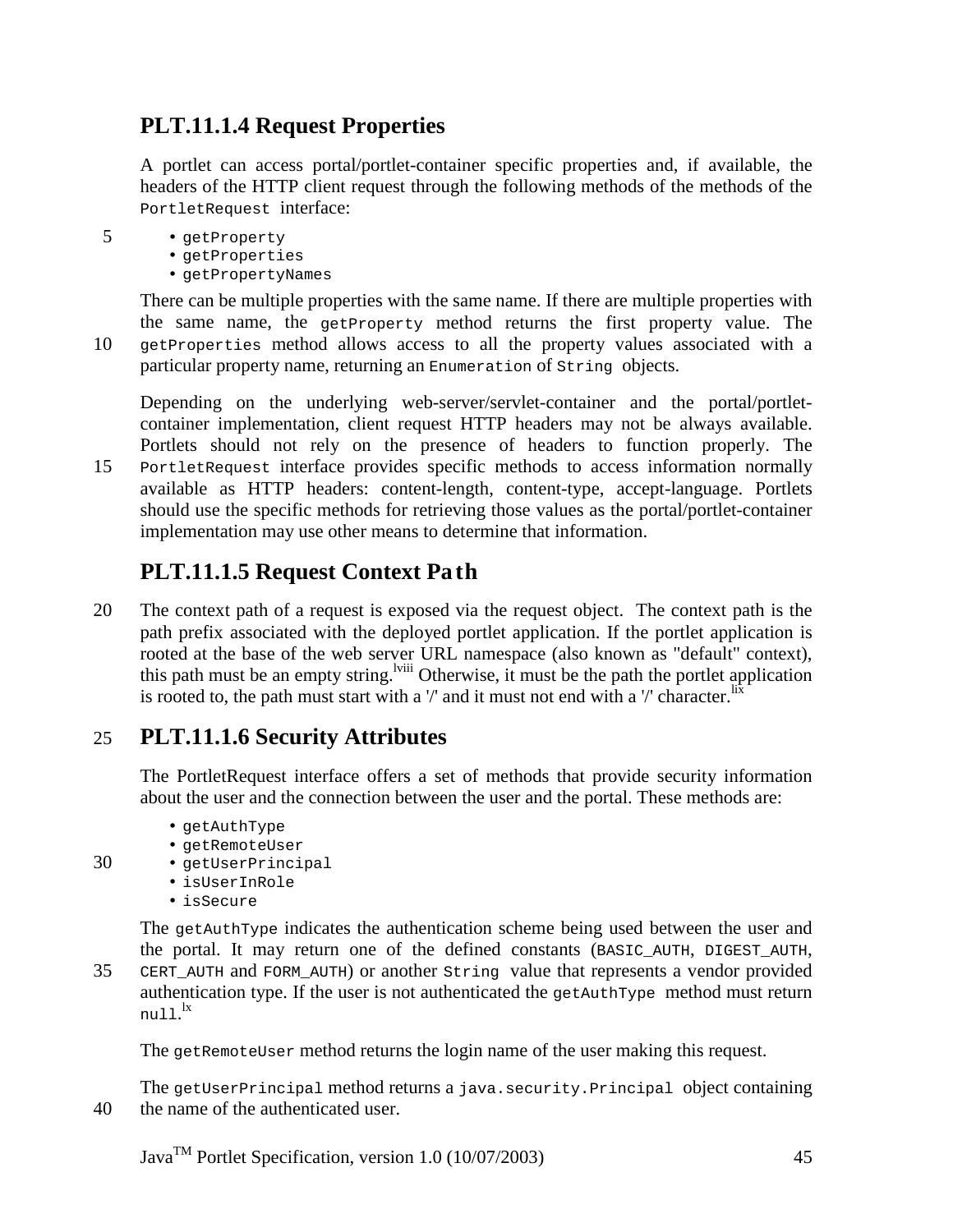The isUserInRole method indicates if an authenticated user is included in the specified logical role.

The isSecure method indicates if the request has been transmitted over a secure protocol such as HTTPS.

# 5 **PLT.11.1.7 Response Content Types**

Portlet developers may code portlets to support multiple content types. A portlet can obtain, using the getResponseContentType method of the request object, a string representing the default content type the portlet container assumes for the output.

- If the portlet container supports additional content types for the portlet's output, it must 10 declare the additional content types through the getResponseContentTypes method of the request object. The returned Enumeration of strings should contain the content types the portlet container supports in order of preference. The first element of the enumeration must be the same content type returned by the getResponseContentType method.<sup>lxi</sup>
- If a portlet defines support for all content types using a wildcard and the portlet container 15 supports all content types, the getResponseContentType may return the wildcard or the portlet container preferred content type.

The getResponseContentTypes method must return only the content types supported by the current portlet mode of the portlet.<sup>lxii</sup>

# **PLT.11.1.8 Internationalization**

- 20 The portal/portlet-container decides what locale will be used for creating the response for a user. The portal/portlet-container may use information that the client sends with the request. For example the Accept-Language header along with other mechanisms described in the HTTP/1.1 specification. The getLocale method is provided in the PortletRequest interface to inform the portlet about the locale of user the portal/portlet-25 container has chosen.
- 

# **PLT.11.1.9 Portlet Mode**

The getPortletMode method of the PortletRequest interface allows a portlet to find out its current portlet mode. A portlet may be restricted to work with a subset of the portlet modes supported by the portal/portlet-container. A portlet can use the 30 isPortletModeAllowed method of the PortletRequest interface to find out if the portlet is allowed to use a portlet mode. A portlet mode is not allowed if the portlet mode is not in the portlet definition or, the portlet or the user has been constrained further by the portal.

# **PLT.11.1.10 Window State**

35 The getWindowState method of the PortletRequest interface allows a portlet to find out its current window state.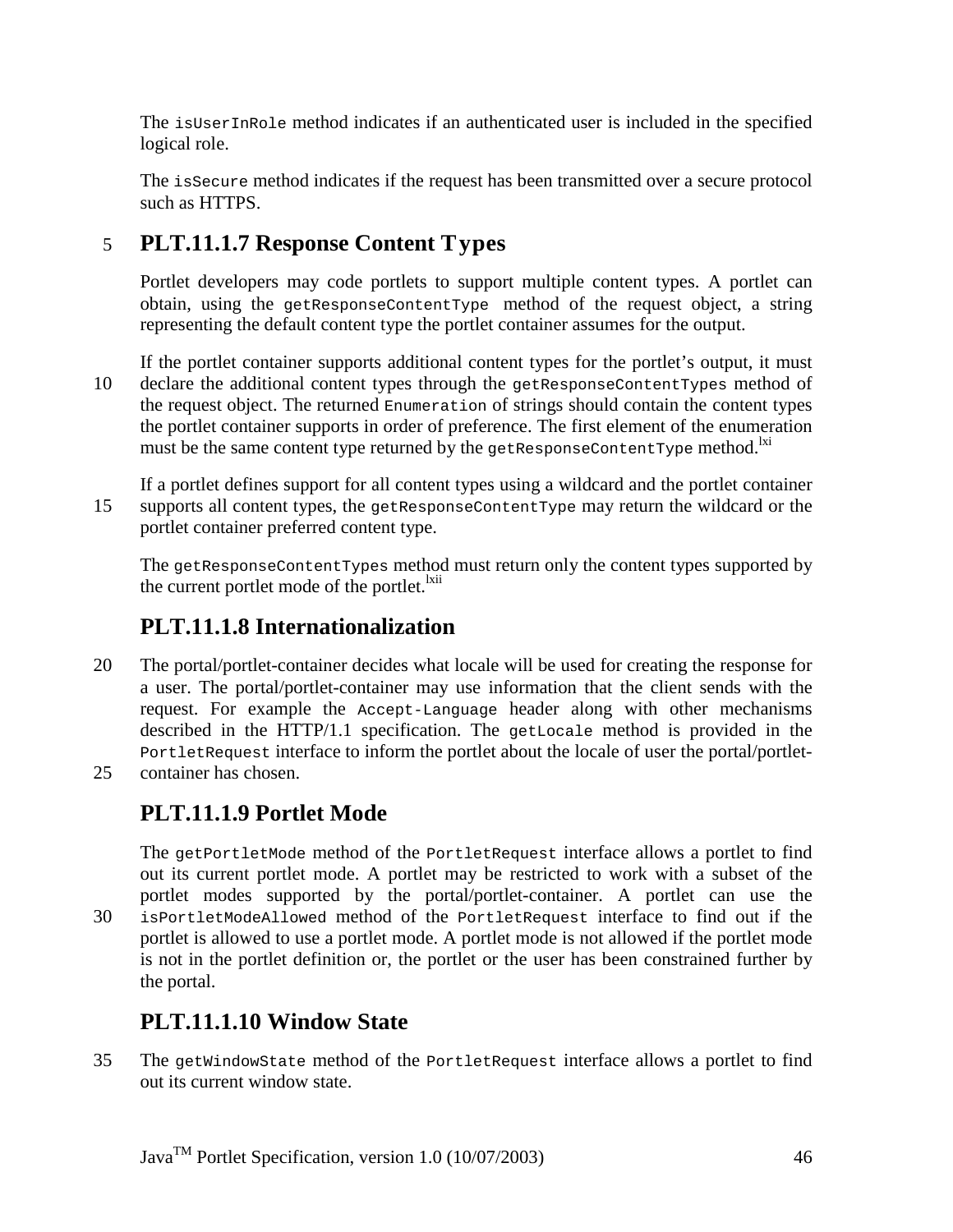A portlet may be restricted to work with a subset of the window states supported by the portal/portlet-container. A portlet can use the isWindowStateAllowed method of the PortletRequest interface to find out if the portlet is allowed to use a window state.

# **PLT.11.2 ActionRequest Int erface**

5 The ActionRequest interface extends the PortletRequest interface and it is used in the processAction method of the Portlet interface. In addition to the functionality provided by the PortletRequest interface, the ActionRequest interface gives access to the input stream of the request.

# **PLT.11.2.1 Retrieving Uploaded Data**

10 The input stream is useful when the client request contains HTTP POST data of type other than application/x-www-form-urlencoded. For example, when a file is uploaded to the portlet as part of a user interaction.

As a convenience to the portlet developer, the ActionRequest interface also provides a getReader method that retrieves the HTTP POST data as character data according to 15 the character encoding defined in the user request.

Only one of the two methods, getPortletInputStream or getReader, can be used during an action request. If the input stream is obtained, a call to the getReader must throw an IllegalStateException. Similarly, if the reader is obtained, a call to the getPortletInputStream must throw an IllegalStateException. lxiii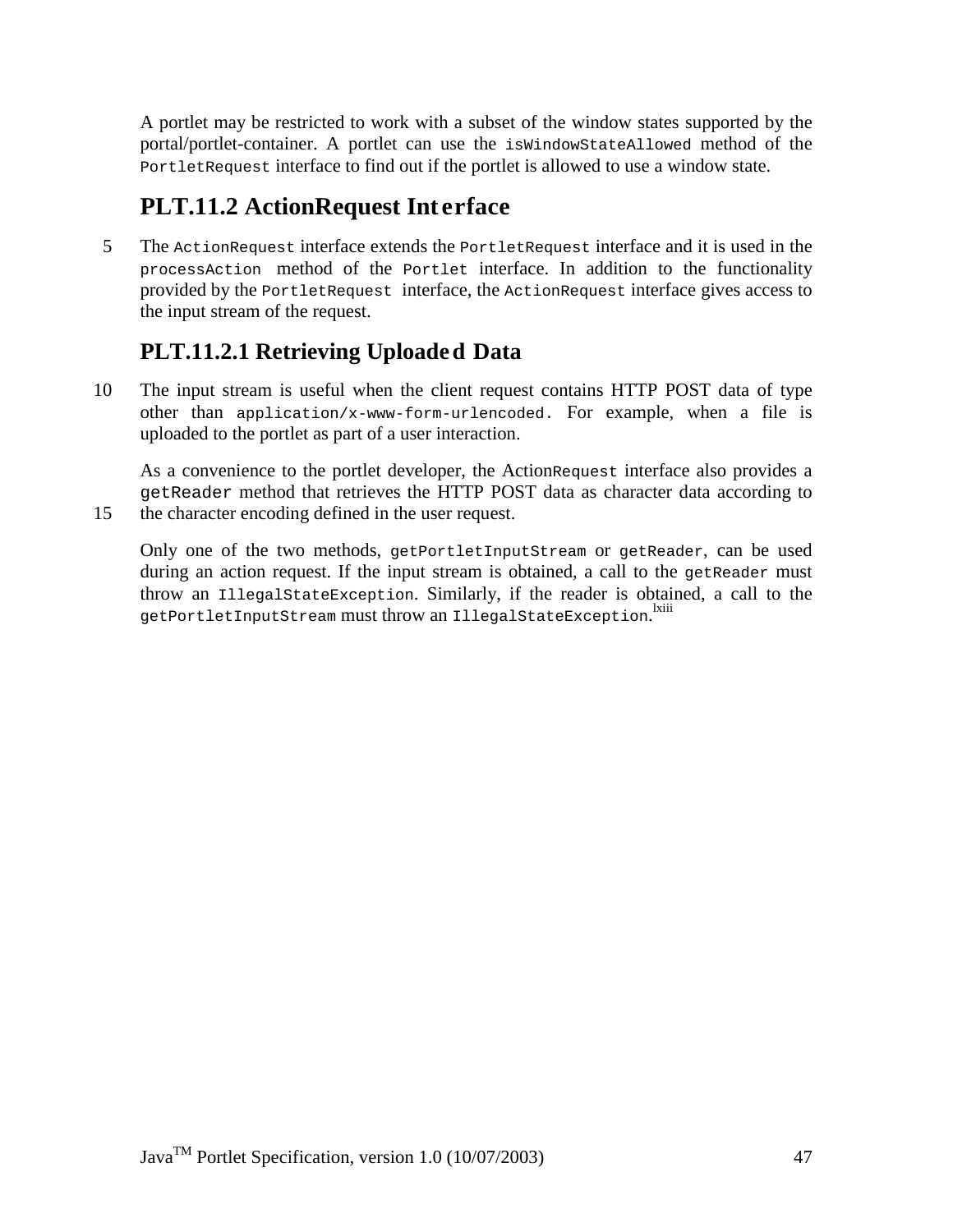To help manage the input stream, the ActionRequest interface also provides the following methods:

- getContentType
- getCharacterEncoding
- 5 setCharacterEncoding
	- getContentLength

The setCharacterEncoding method only sets the character set for the Reader that the getReader method returns.

If the user request HTTP POST data is of type application/x-www-form-urlencoded, 10 this data has been already processed by the portal/portlet-container and is available as request parameters. The getPortletInputStream and getReader methods must throw an IllegalStateException if called.<sup>kiv</sup>

# **PLT.11.3 RenderRequest In terface**

The RenderRequest interface extends the PortletRequest interface and is used in the 15 render method of the Portlet interface. Currently, the RenderRequest interface does not define any additional method.

# **PLT.11.4 Lifetime of the Re quest Objects**

Each request object is valid only within the scope of a particular processAction or render method call. Containers commonly recycle request objects in order to avoid the 20 performance overhead of request object creation. The developer must be aware that maintaining references to request objects outside the scope described above may lead to non-deterministic behavior.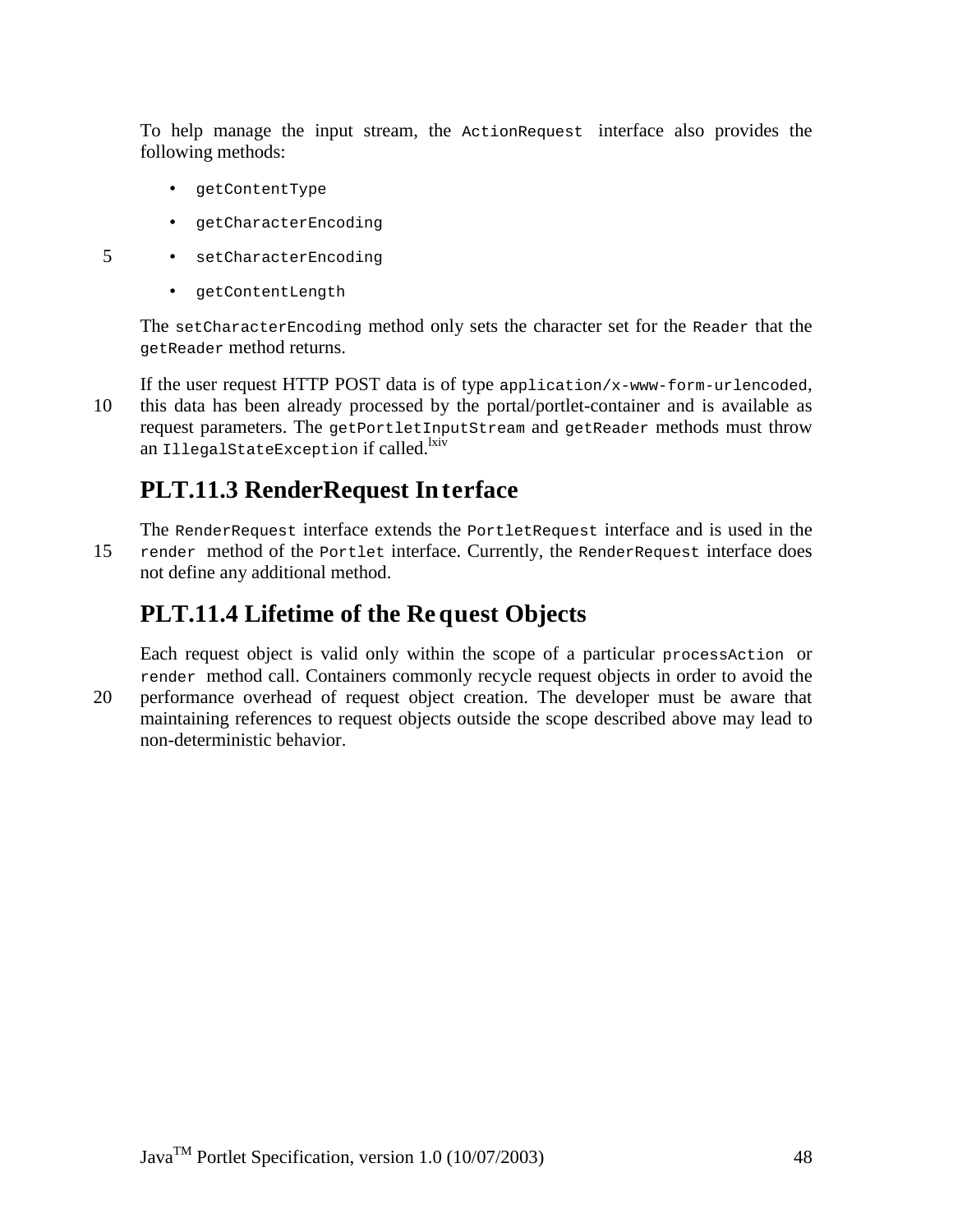# **Portlet Responses**

The response objects encapsulate all information to be returned from the portlet to the portlet container during a request: a redirection, a portlet mode change, title, content, etc.

5 The portal/portlet-container will use this information to construct the response -usually a portal page- to be returned to the client. A response object is passed to the processAction and the render methods of the portlet.

### **PLT.12.1 PortletResponse In terface**

The PortletResponse interface defines the common functionality for the 10 ActionResponse and RenderResponse interfaces.

#### **PLT.12.1.1 Response Properties**

Properties can be used by portlets to send vendor specific information to the portal/portlet-container.

A portlet can set properties using the following methods of the PortletResponse 15 interface:

- setProperty
- addProperty

The setProperty method sets a property with a given name and value. A previous property is replaced by the new property. Where a set of property values exist for the 20 name, the values are cleared and replaced with the new value. The addProperty method adds a property value to the set with a given name. If there are no property values already associated with the name, a new set is created.

#### **PLT.12.1.2 Encoding of URLs**

- Portlets may generate content with URLs referring to other resources within the portal, 25 such as servlets, JSPs, images and other static files. Some portal/portlet-container implementations may require those URLs to contain implementation specific data encoded in it. Because of that, portlets should use the encodeURL method to create such URLs. The encodeURL method may include the session ID and other portal/portletcontainer specific information into the URL. If encoding is not needed, it returns the URL 30 unchanged.
-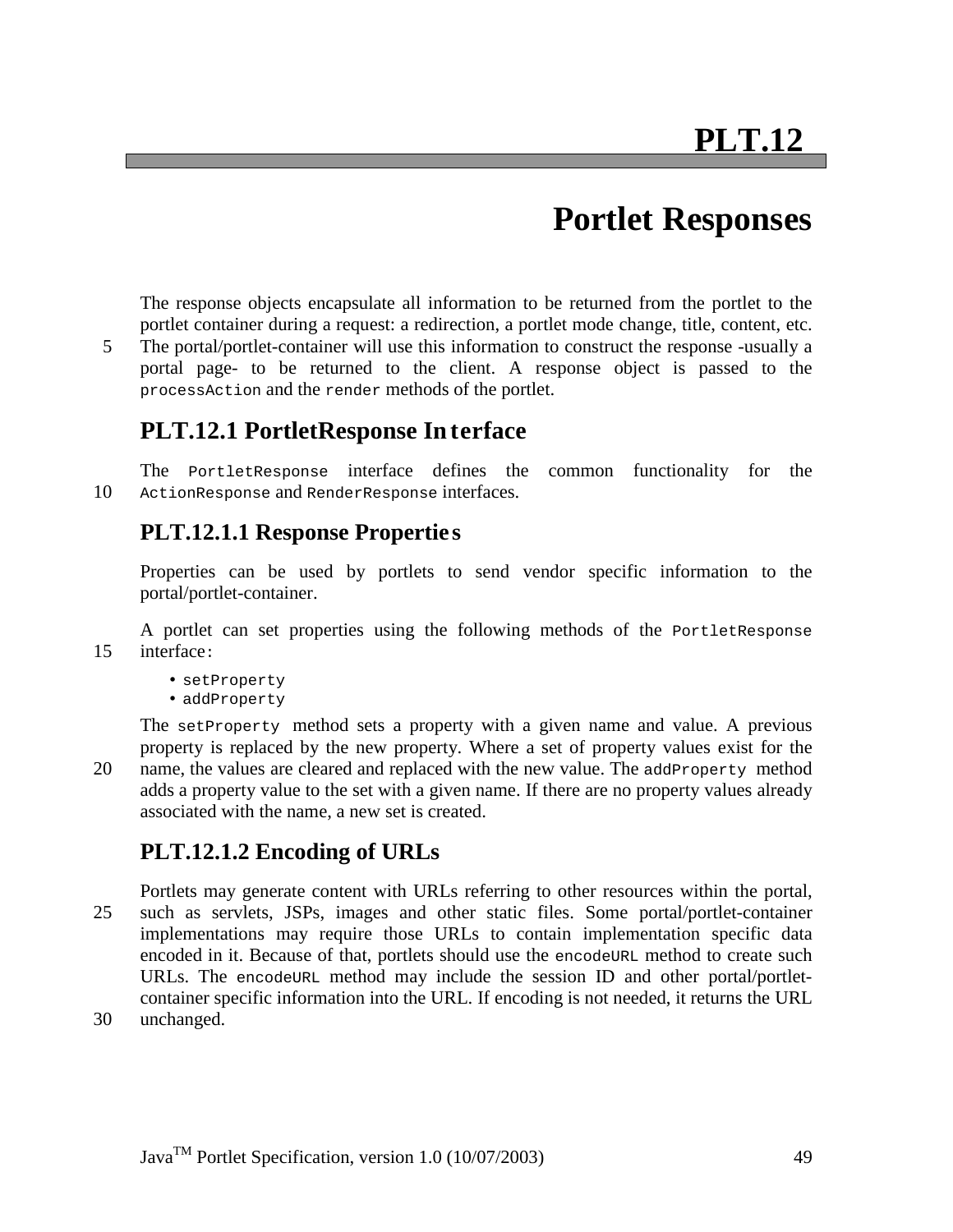# **PLT.12.2 ActionResponse In terface**

The ActionResponse interface extends the PortletResponse interface and it is used in the processAction method of the Portlet interface. This interface allows a portlet to redirect the user to another URL, set render parameters, change the window state of the 5 portlet and change the portlet mode of the portlet.

#### **PLT.12.2.1 Redirections**

The sendRedirect method instructs the portal/portlet-container to set the appropriate headers and content body to redirect the user to a different URL. A fully qualified URL or a full path URL must be specified. If a relative path URL is given, an  $10$  IllegalArgumentException must be thrown.<sup>lxv</sup>

If the sendRedirect method is called after the setPortletMode, setWindowState, setRenderParameter or setRenderParameters methods of the ActionResponse interface, an IllegalStateException must be thrown and the redirection must not be executed.<sup>lxvi</sup>

#### 15 **PLT.12.2.2 Portlet Modes and Window State Changes**

The setPortletMode method allows a portlet to change its current portlet mode. The new portlet mode would be effective in the following render request. If a portlet attempts to set a portlet mode that is not allowed to switch to, a PortletModeException must be thrown.<sup>*fxvii*</sup>

20 The setWindowState method allows a portlet to change its current window state. The new window state would be effective in the following render request. If a portlet attempts to set a window state that it is not allowed to switch to, a WindowStateException must be thrown.<sup>lxviii</sup>

Portlets cannot assume that subsequent renders will be called in the set portlet mode or 25 window state as the portal/portlet-container could override these changes.

If the setPortletMode or setWindowState methods are called after the sendRedirect method has been called an IllegalStateException must be thrown.<sup>lxix</sup> If the exception is caught by the portlet, the redirection must be executed.<sup>lxx</sup> If the exception is propagated back to the portlet-container, the redirection must not be executed.<sup>lxxi</sup>

#### 30 **PLT.12.2.3 Render Parameters**

Using the setRenderParameter and setRenderParameters methods of the ActionResponse interface portlets may set render parameters during an action request. A call to any of the setRenderParameter methods must replace any parameter with the same name previously set. <sup>Ixxii</sup>These parameters will be used in all subsequent render 35 requests until a new client request targets the portlet. If no render parameters are set during the processAction invocation, the render request must not contain any request parameters.<sup>Ixxiii</sup>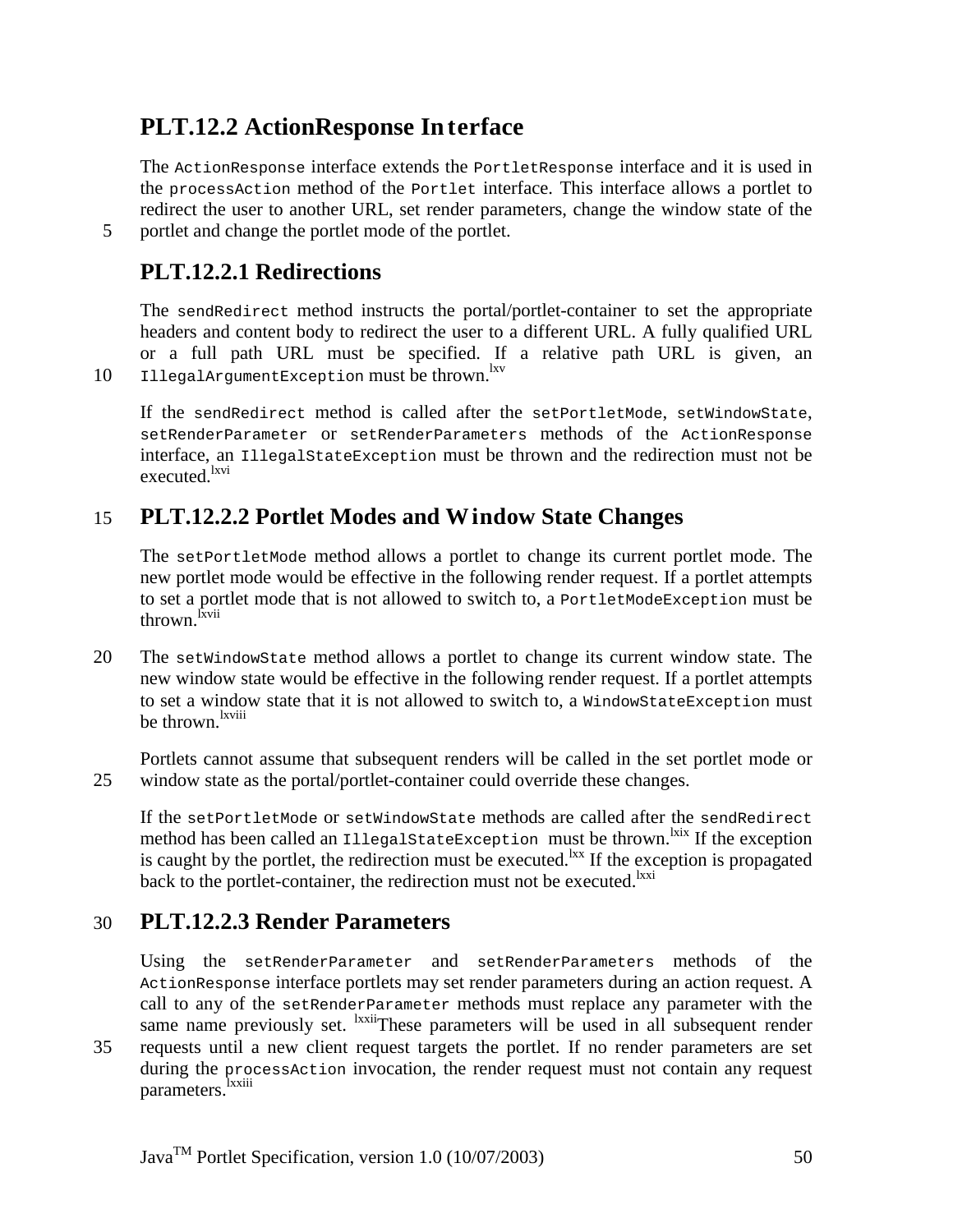Portlet developers do not need to "x-www-form-urlencoded" encode render parameters names and values set in the ActionResponse.

If the setRenderParameter or setRenderParameters methods are called after the sendRedirect method has been called an IllegalStateException must be thrown.<sup>lxxiv</sup>

5 If the exception is caught by the portlet, the redirection must be executed. If the exception is propagated back to the portlet-container, the redirection must not be executed.<sup>lxxv</sup>

# **PLT.12.3 RenderResponse I nterface**

The RenderResponse interface extends the PortletResponse interface and it is used in the render method of the Portlet interface. This interface allows a portlet to set its title 10 and generate content.

#### **PLT.12.3.1 Content Type**

A portlet must set the content type of the response using the setContentType method of the RenderResponse interface. The setContentType method must throw an IllegalArgumentException if the content type set does not match (including wildcard 15 matching) any of the content types returned by the getResponseContentType method of the PortleRequest object xxvi. The portlet container should ignore any character encoding specified as part of the content type.

If the getWriter or getPortletOutputStream methods are called before the setContentType method, they must throw an IllegalStateException. <sup>Ixxvii</sup>

20 The setContentType method must be called before the getWriter or getPortletOutputStream methods. If called after, it should be ignored.

If the portlet has set a content type, the getContentType method must return it. Otherwise, the getContentType method must return null.<sup>Ixxviii</sup>

# **PLT.12.3.2 Output Stream and Writer Objects**

25 A portlet may generate its content by writing to the OutputStream or to the Writer of the RenderResponse object. A portlet must use only one of these objects. The portlet container must throw an IllegalStateException if a portlet attempts to use both.<sup>Ixxix</sup>

The termination of the render method of the portlet indicates that the portlet has satisfied the request and that the output object is to be closed.

30 The raw OutputStream is available because of some servlet container implementations requirements and for portlets that do not generate markup fragments. If a portlet utilizes the OutputStream, the portlet is responsible of using the proper character encoding.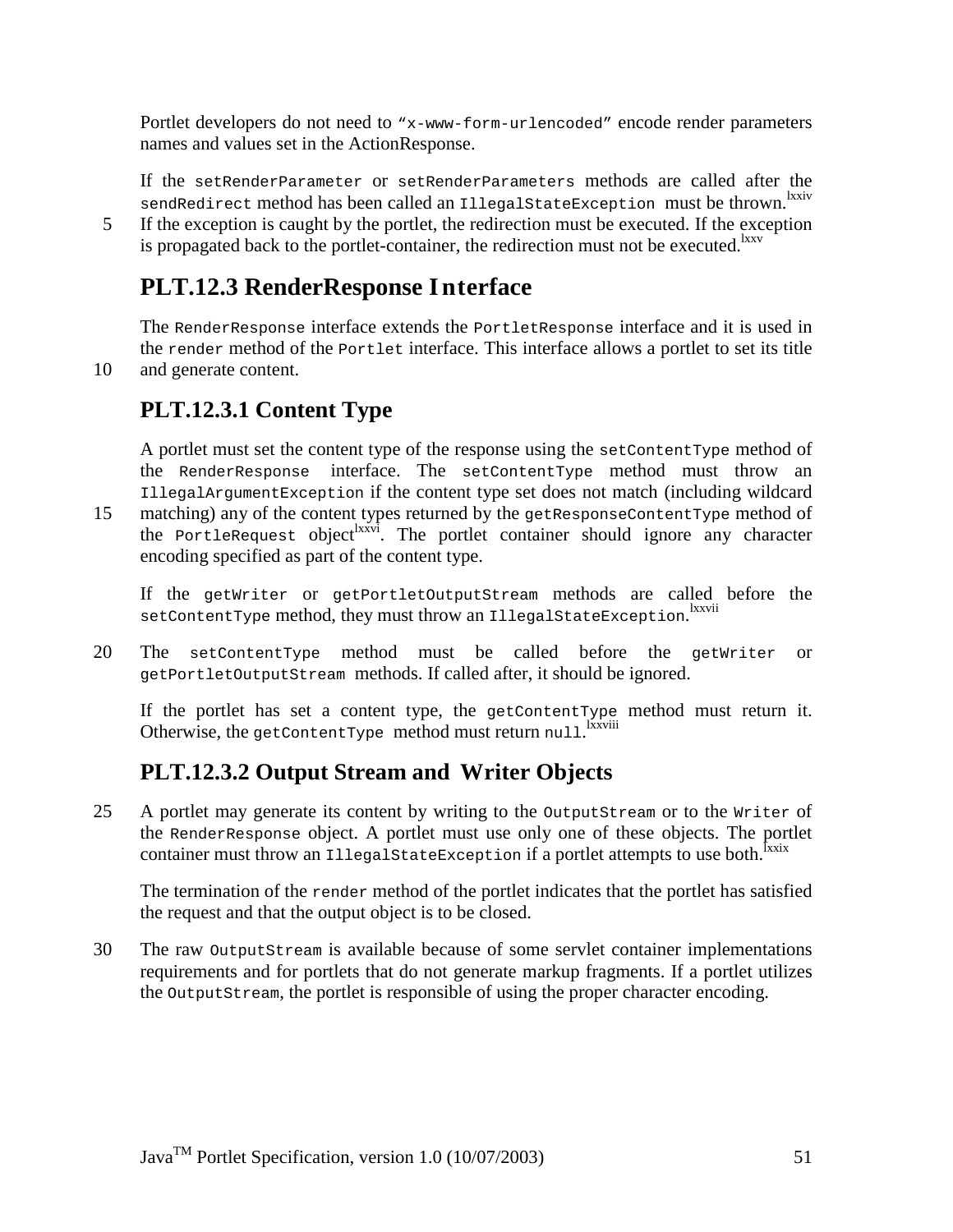### **PLT.12.3.3 Buffering**

A portlet container is allowed, but not required, to buffer output going to the client for efficiency purposes. Typically servers that do buffering make it the default, but allow portlets to specify buffering parameters.

- 5 The following methods in the RenderResponse interface allow a portlet to access and set buffering information:
	- getBufferSize
	- setBufferSize
	- isCommitted
- 10 reset
	- resetBuffer
	- flushBuffer

These methods are provided on the RenderResponse interface to allow buffering operations to be performed whether the portlet is using an OutputStream or a Writer.

15 The getBufferSize method returns the size of the underlying buffer being used. If no buffering is being used, this method must return the int value of  $\sigma$  (zero).<sup>lxxx</sup>

The portlet can request a preferred buffer size by using the setBufferSize method. The buffer assigned is not required to be the size requested by the portlet, but must be at least as large as the size requested.<sup>1xxxi</sup> This allows the container to reuse a set of fixed size

20 buffers, providing a larger buffer than requested if appropriate. The method should be called before any content is written using a OutputStream or Writer. If any content has been written, this method may throw an IllegalStateException.

The isCommitted method returns a boolean value indicating whether any response bytes have been returned to the client. The flushBuffer method forces content in the buffer to 25 be written to the client.

The reset method clears data in the buffer when the response is not committed. Properties set by the portlet prior to the reset call must be cleared as well.<sup>IXXXII</sup> The resetBuffer method clears content in the buffer if the response is not committed without clearing the properties.

30 If the response is committed and the reset or resetBuffer method is called, an IllegalStateException must be thrown.lxxxiii The response and its associated buffer must be unchanged.<sup>Ixxxiv</sup>

When using a buffer, the container must immediately flush the contents of a filled buffer to the client.<sup>1xxxv</sup> If this is the first data that is sent to the client, the response must be 35 considered as committed.

#### **PLT.12.3.4 Namespace encoding**

Within their content, portlets may include elements that must be unique within the whole portal page. JavaScript functions and variables are an example of this.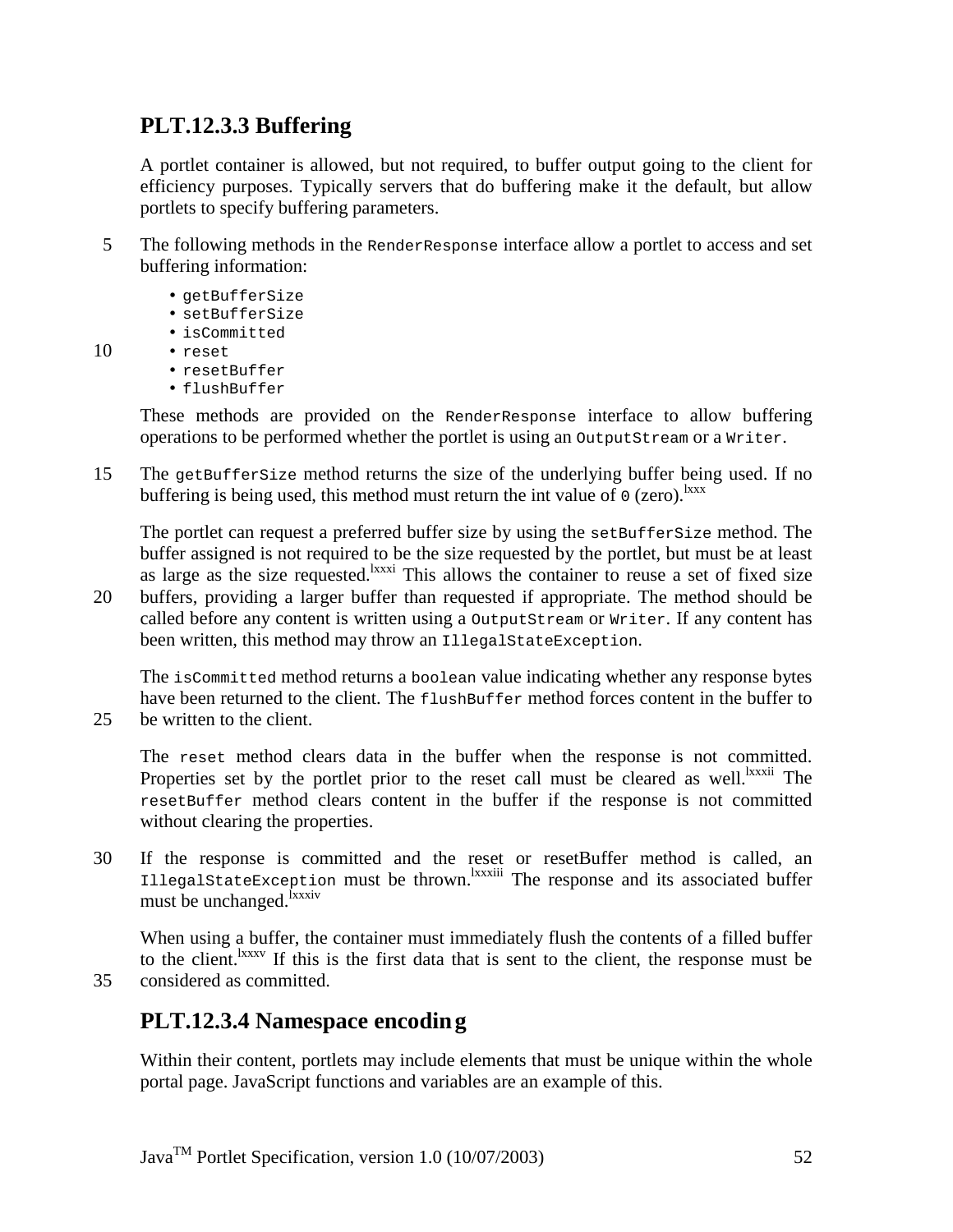The getNamespace method must provide the portlet with a mechanism that ensures the uniqueness of the returned string in the whole portal page.<sup>lxxxvi</sup> For example, the getNamespace method would return a unique string that could be prefixed to a JavaScript variable name within the content generated by the portlet, ensuring its 5 uniqueness in the whole page. The getNamespace method must return the same value if invoked multiple times within a render request.<sup>lxxxvii</sup>

The getNamespace method must return a valid identifier as defined in the *3.8 Identifier* Section of the *Java Language Specification Second Edition*.<sup>1xxxviii</sup>

#### **PLT.12.3.5 Portlet Title**

10 A portlet may indicate to the portal/portlet-container its preferred title. It is up to the portal/portlet-container to use the preferred title set by the portlet.

The set Title method must be called before the output of the portlet has been commited, if called after it should be ignored.<sup>lxxxix</sup>

### **PLT.12.4 Lifetime of Respon se Objects**

15 Each response object is valid only within the scope of a particular processAction or render method call. Containers commonly recycle response objects in order to avoid the performance overhead of response object creation. The developer must be aware that maintaining references to response objects outside the scope described above may lead to non-deterministic behavior.

20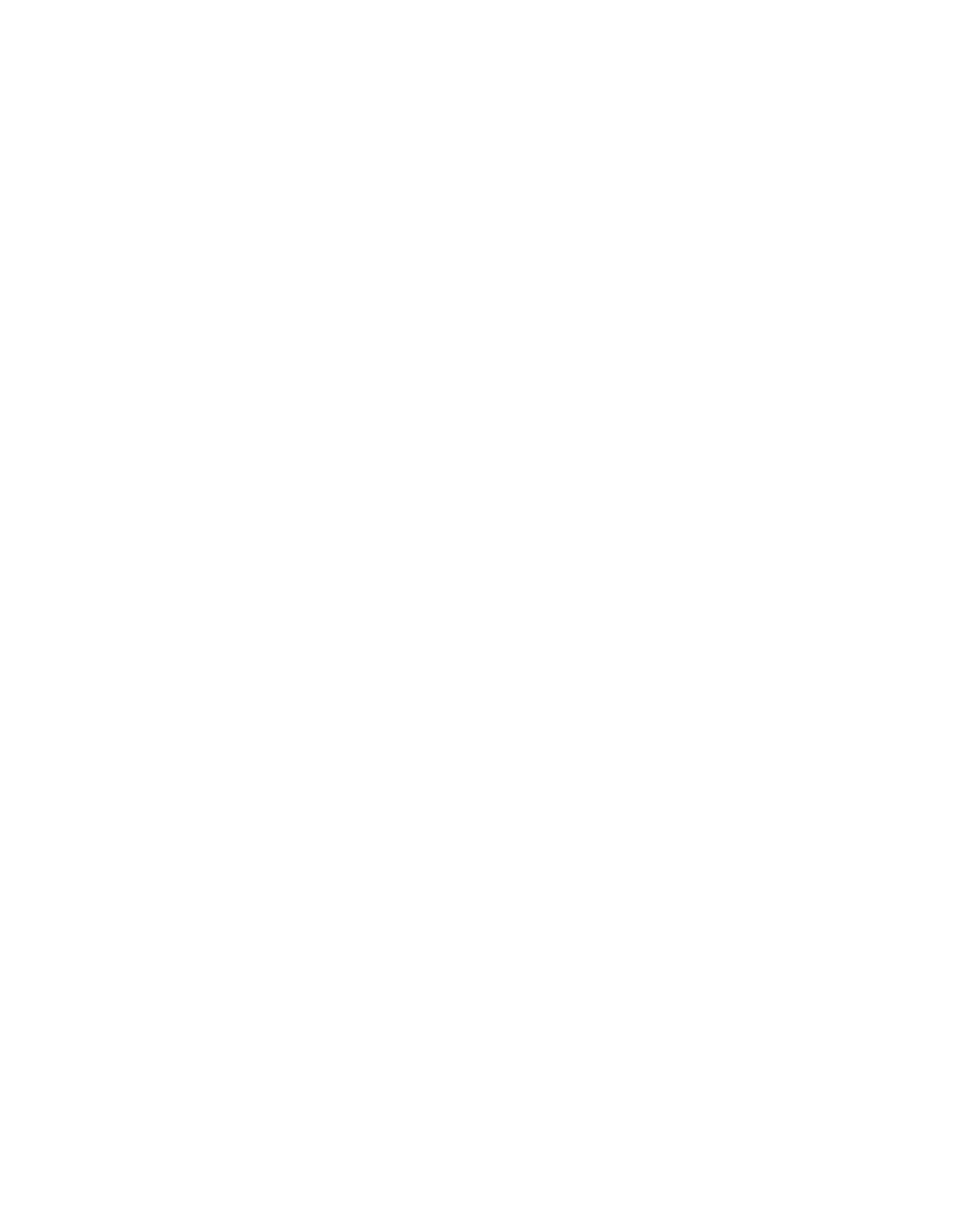# **Portal Context**

The PortalContext interface provides information about the portal that is invoking the portlet.

5 The getPortalInfo method returns information such as the portal vendor and portal version.

The getProperty and getPropertyNames methods return portal properties.

The getSupportedPortletModes method returns the portlet modes supported by the portal.

10 The getSupportedWindowStates method returns the window states supported by the portal.

A portlet obtains a PortalContext object from the request object using getPortalContext method.

15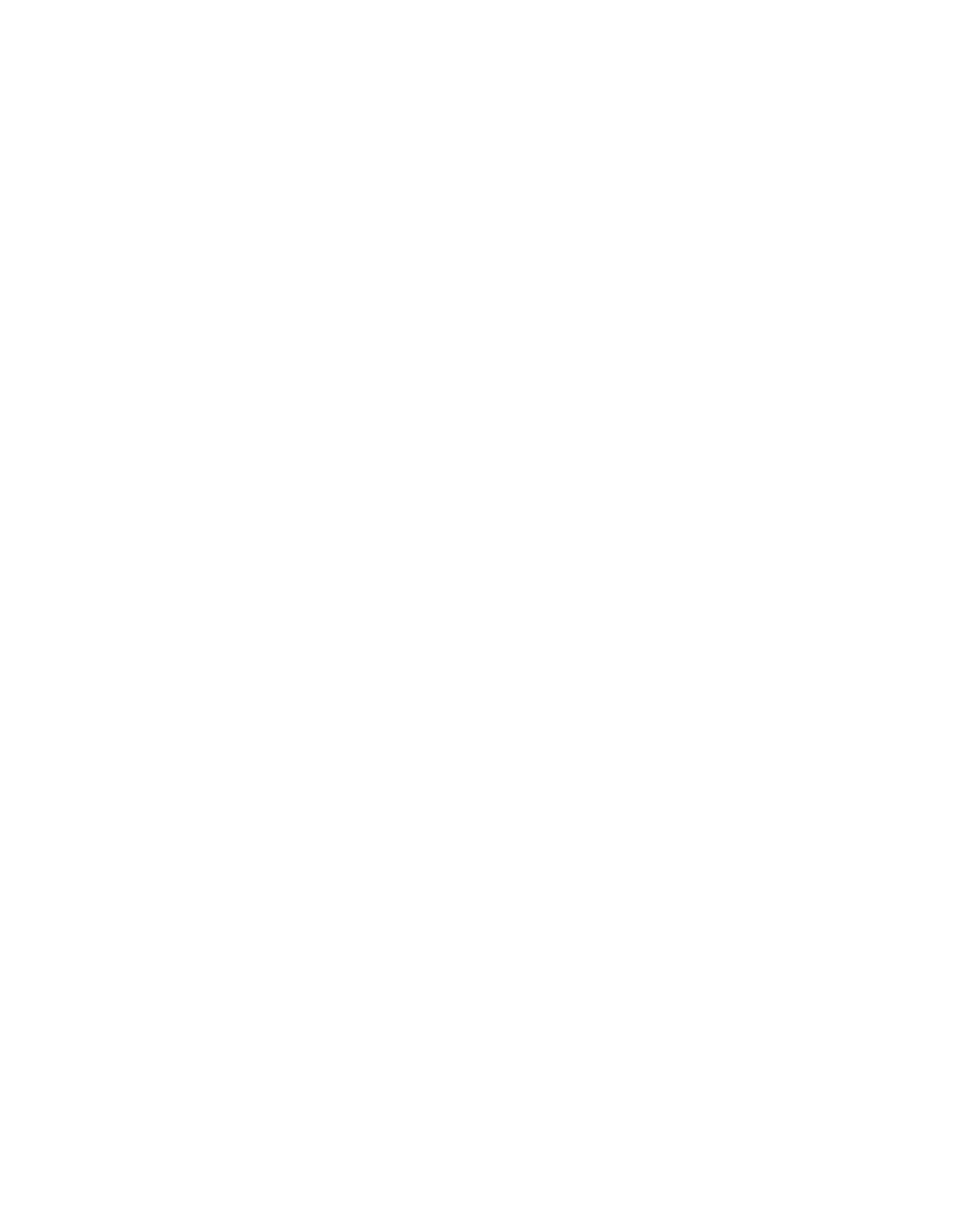# **Portlet Preferences**

Portlets are commonly configured to provide a customized view or behavior for different users. This configuration is represented as a persistent set of name-value pairs and it is

5 referred to as portlet preferences. The portlet container is responsible for the details of retrieving and storing these preferences.

Portlet preferences are intended to store basic configuration data for portlets. It is not the purpose of the portlet preferences to replace general purpose databases.

# **PLT.14.1 PortletPreferences Interface**

10 Portlets have access to their preferences attributes through the PortletPreferences interface. Portlets have access to the associated PortletPreferences object while they are processing requests. Portlets may only modify preferences attributes during a processAction invocation.

Preference attributes are string array objects. Preferences attributes can be set to null.<sup>xc</sup>

- 15 To access and manipulate preference attributes, the PortletPreferences interface provides the following methods:
	- getNames
	- getValue
	- setValue
- 20 getValues
	- setValues
	- getMap
	- isReadOnly
	- reset
- 25 store

The getMap method returns an immutable Map of String keys and String[] values containing all current preference values. Preferences values must not be modified if the values in the Map are altered. $x<sup>ci</sup>$  The getValue and setValue methods are convenience methods for dealing with single values. If a preference attribute has multiple values, the

30 getValue method returns the first value. The setValue method sets a single value into a preferences attribute.

The following code sample demonstrates how a stock quote portlet would retrieve from its preferences object, the preferred stock symbols, the URL of the backend quoting services and the quote refresh frequency.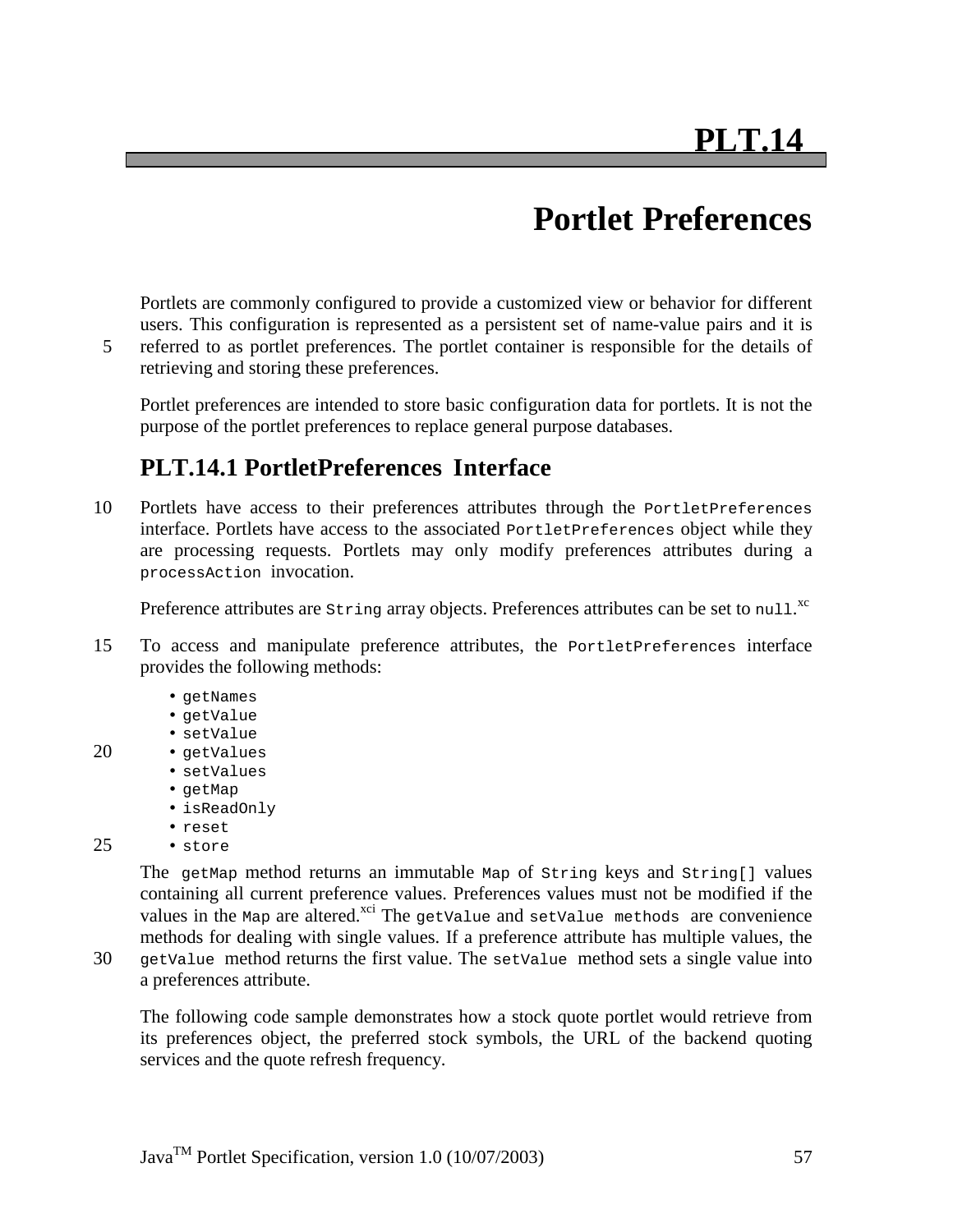```
PortletPreferences prefs = req.getPreferences();
         String[] symbols =
             prefs.getValues("preferredStockSymbols",
                             new String[]{"ACME","FOO"});
5 String url = prefs.getValue("quotesFeedURL",null);
         int refreshInterval =
             Integer.parseInt(prefs.getValue("refresh","10"));
```
The reset method must reset a preference attribute to its default value. If there is no default value, the preference attribute must be deleted.<sup> $x$ cii</sup> It is left to the vendor to specify 10 how and from where the default value is obtained.

If a preference attribute is read only, the setValue, setValues and reset methods must throw a ReadOnlyException when the portlet is in any of the standard modes.<sup> $x$ ciii</sup>

The store method must persist all the changes made to the PortletPreferences object in the persistent store. $x$ civ If the call returns successfully, it is safe to assume the changes

- 15 are permanent. The store method must be conducted as an atomic transaction regardless of how many preference attributes have been modified.<sup> $xcv$ </sup> The portlet container implementation is responsible for handling concurrent writes to avoid inconsistency in portlet preference attributes. All changes made to PortletPreferences object not followed by a call to the store method must be discarded when the portlet finishes the
- 20 processAction method.  $x\text{ }$  If the store method is invoked within the scope of a render **method invocation, it must throw an** <code>IllegalStateException.</code><sup>xcvii</sup>

The PortletPreferences object must reflect the current values of the persistent store when the portlet container invokes the processAction and render methods of the portlet. xcviii

#### 25 **PLT.14.2 Preference Attribu tes Scopes**

Portlet Specification assumes preference attributes are user specific, it does not make any provision at API level or at semantic level for sharing preference attributes among users. If a portal/portlet-container implementation provides an extension mechanism for sharing preference attributes, it should be well documented how the sharing of preference 30 attributes works. Sharing preference attributes may have significant impact on the behavior of a portlet. In many circumstances it could be inappropriate sharing attributes that are meant to be private or confidential to the user.

# **PLT.14.3 Preference Attribu tes definition**

The portlet definition may define the preference attributes a portlet uses.

35 A preference attribute definition may include initial default values. A preference attribute definition may also indicate if the attribute is read only.

An example of a fragment of preferences attributes definition in the deployment descriptor would be: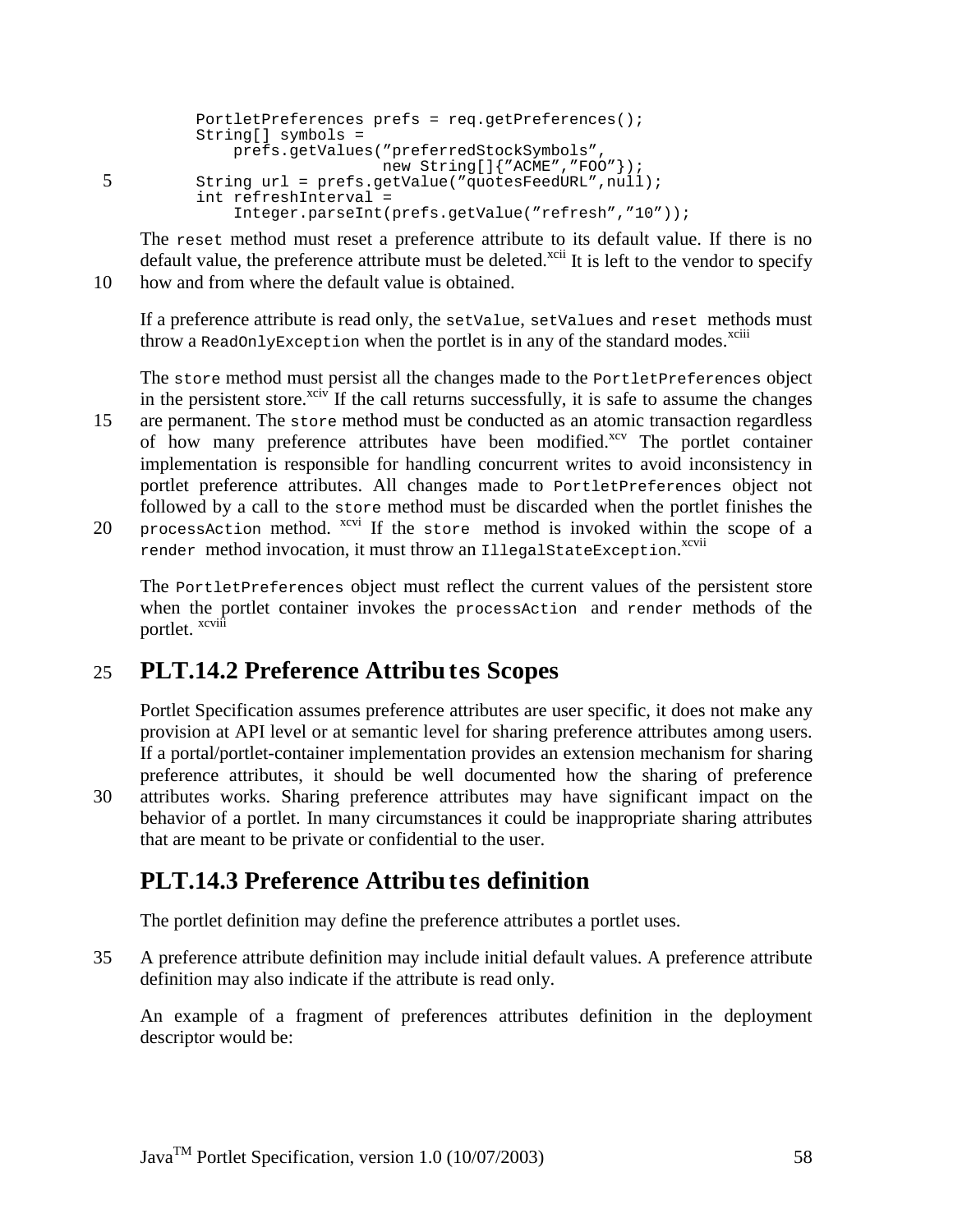|    | <portlet></portlet>                                                                                                                                            |
|----|----------------------------------------------------------------------------------------------------------------------------------------------------------------|
|    | Portlet Preferences<br><portlet-preferences><br/><preference><br/><name>PreferredStockSymbols</name><br/><value>F00</value></preference></portlet-preferences> |
| 10 | <value>XYZ</value><br><read-only>true</read-only><br><br><preference><br/><name>quotesFeedURL</name></preference>                                              |
| 15 | <value>http://www.foomarket.com/quotes</value><br><br><br>                                                                                                     |

If a preference attribute definition does not contain the read-only element set to true, the preference attribute is modifiable when the portlet is processing an action request in any of the standard portlet modes (VIEW, EDIT or HELP).<sup> $x$ cix</sup> Portlets may change the value

20 of modifiable preference attributes using the setValue, setValues and reset methods of the PortletPreferences interface. Deployers may use the read-only element set to true to fix certain preference values at deployment time. Portal/portlet-containers may allow changing read-only preference attributes while performing administration tasks.

Portlets are not restricted to use preference attributes defined in the deployment 25 descriptor. They can programmatically add preference attributes using names not defined in the deployment descriptor. These preferences attributes must be treated as modifiable attributes.<sup>c</sup>

Portal administration and configuration tools may use and change, default preference attributes when creating a new portlet preferences objects. In addition, the portal may 30 further constraint the modifiability of preferences values.

#### **PLT.14.3.1 Localizing Preferen ce Attributes**

The Portlet Specification does not define a specific mechanism for localizing preference attributes. It leverages the J2SE ResourceBundle classes.

To enable localization support of preference attributes for administration and 35 configuration tools, developers should adhere to the following naming convention for entries in the portlet's ResourceBundle (see the *PLT.21.10 Resource Bundles* Section).

Entries for preference attribute descriptions should be constructed as 'javax.portlet.preference.description.<attribute-name>', where <attribute-name> is the preference attribute name.

40 Entries for preference attribute names should be constructed as 'javax.portlet.preference.name.<attribute-name>', where <attribute-name> is the preference attribute name. These values should be used as localized preference display names.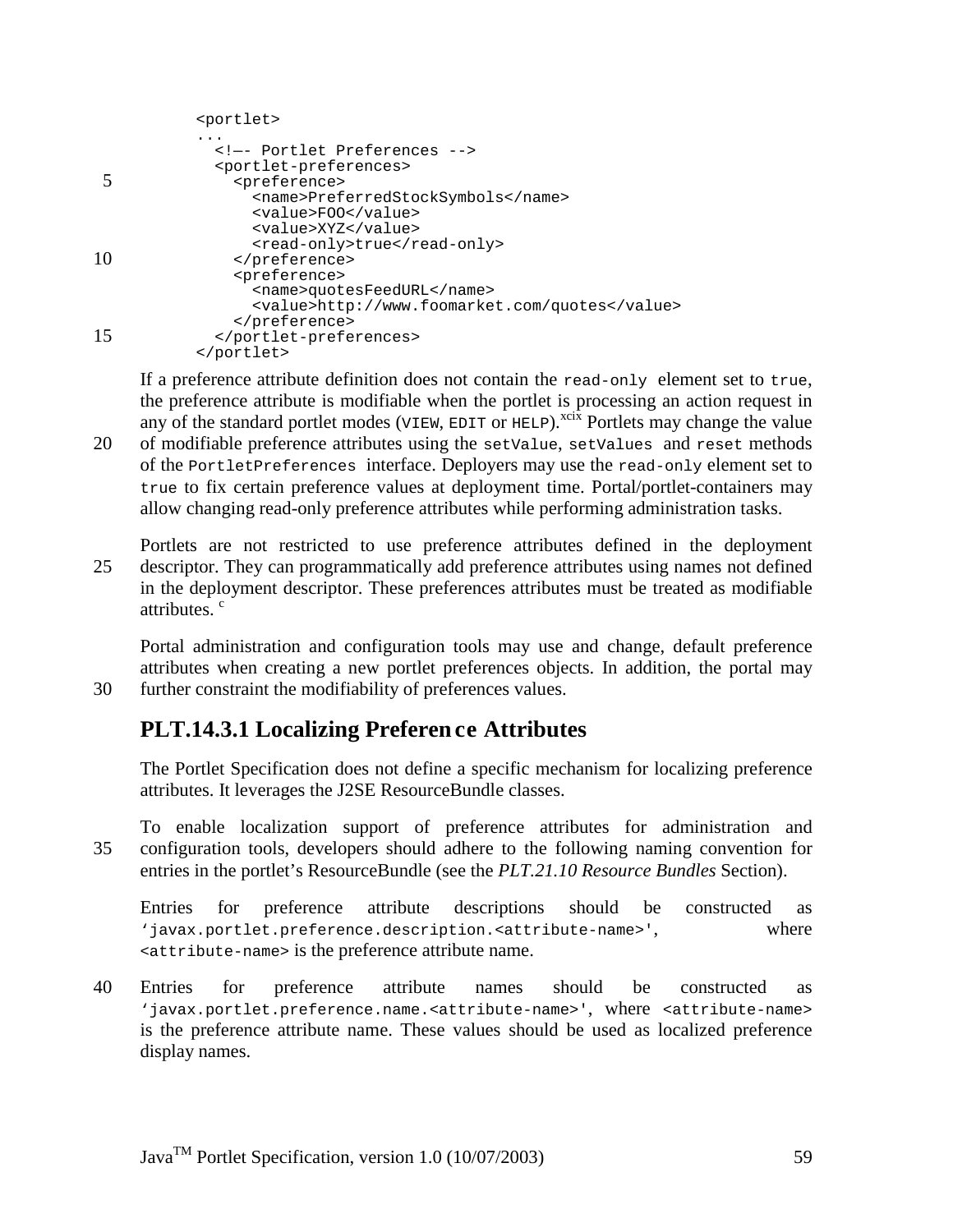Entries for preference attribute values that require localization should be constructed as 'javax.portlet.preference.value.<attribute-name>.<attribute-value>', where <attribute-name> is the preference attribute name and <attribute-value> is the localized preference attribute value.

# 5 **PLT.14.4 Validating Prefere nce values**

A class implementing the PreferencesValidator interface can be associated with the preferences definition in the deployment descriptor, as shown in the following example:

<!—- Portlet Preferences --> <portlet-preferences> 10 ... <preferences-validator> com.foo.portlets.XYZValidator </preferences-validator> </portlet-preferences>

- 15 A PreferencesValidator implementation must be coded in a thread safe manner as the portlet container may invoke concurrently from several requests. If a portlet definition includes a validator, the portlet container must create a single validator instance per portlet definition.<sup>ci</sup> If the application is a distributed application, the portlet container must create an instance per VM.<sup>cii</sup>
- 20 When a validator is associated with the preferences of a portlet definition, the store method of the PortletPreferences implementation must invoke the validate method of the validator before writing the changes to the persistent store.<sup>ciii</sup> If the validation fails, the PreferencesValidator implementation must throw a ValidatorException. If a ValidatorException is thrown, the portlet container must cancel the store operation
- 25 and it must propagate the exception to the portlet.<sup>civ</sup> If the validation is successful, the store operation must be completed. $\mathbf{c}^{\mathbf{v}}$

When creating a ValidatorException, portlet developers may include the set of preference attributes that caused the validator to fail. It is left to the developers to indicate the first preference attribute that failed or the name of all the invalid preference attributes.

30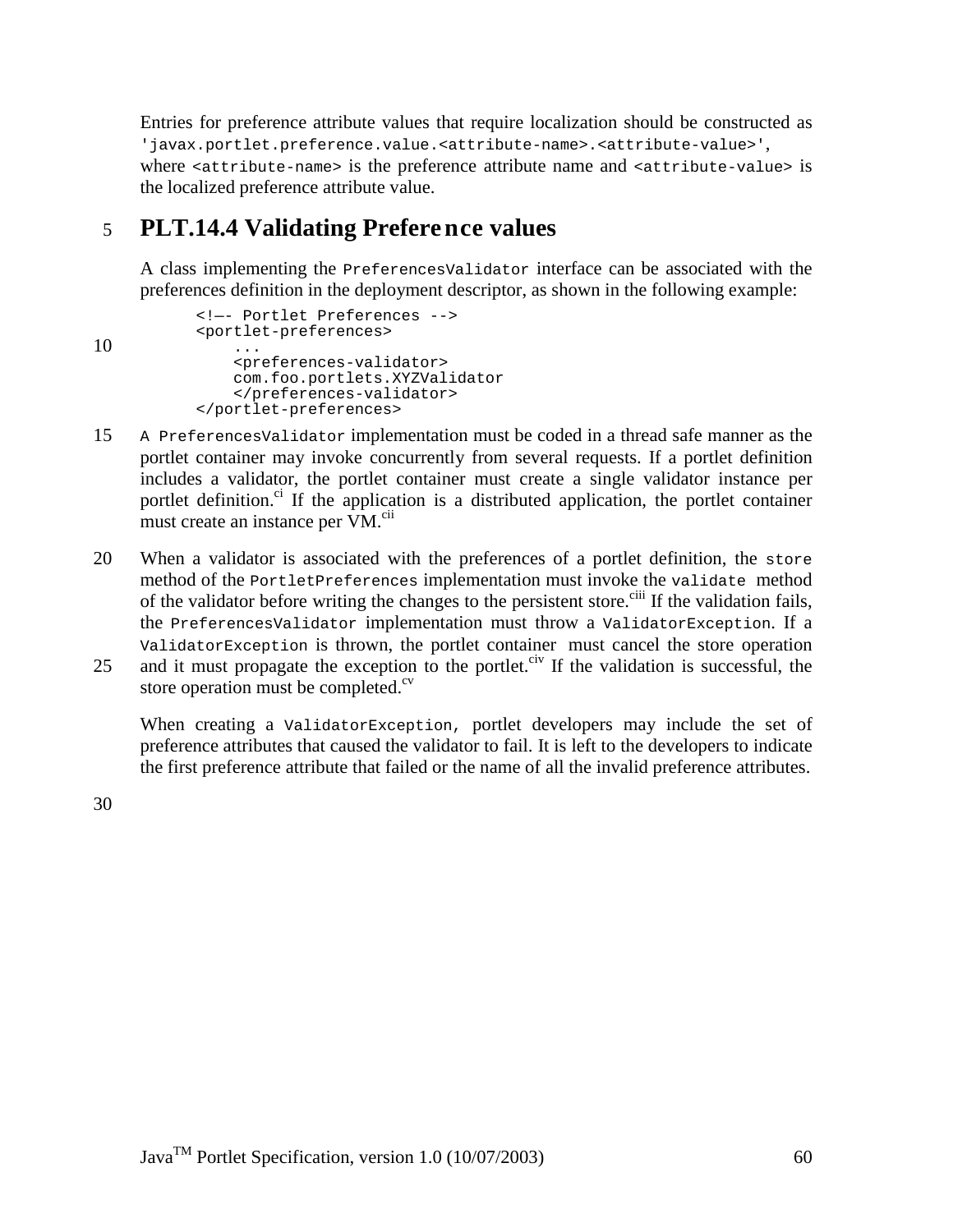# **Sessions**

To build effective portlet applications, it is imperative that requests from a particular client be associated with each other. There are many session tracking approaches such as 5 HTTP Cookies, SSL Sessions or URL rewriting. To free the programmer from having to deal with session tracking directly, this specification defines a PortletSession interface that allows a portal/portlet-container to use any of the approaches to track a user's session without involving the developers in the nuances of any one approach.

# **PLT.15.1 Creating a Session**

10 A session is considered "new" when it is only a prospective session and has not been established. Because the Portlet Specification is designed around a request-response based protocol (HTTP would be an example of this type of protocol) a session is considered to be new until a client "joins" it. A client joins a session when session tracking information has been returned to the server indicating that a session has been 15 established. Until the client joins a session, it cannot be assumed that the next request from the client will be recognized as part of a session.

The session is considered to be "new" if either of the following is true:

- The client does not yet know about the session
- The client chooses not to join a session
- 20 These conditions define the situation where the portlet container has no mechanism by which to associate a request with a previous request. A portlet developer must design the application to handle a situation where a client has not, cannot, or will not join a session.

For portlets within the same portlet application, a portlet container must ensure that every portlet request generated as result of a group of requests originated from the portal to 25 complete a single client request receive or acquire the same session.<sup> $\rm{cvi}$ </sup> In addition, if within these portlet requests more than one portlet creates a session, the session object must be the same for all the portlets in the same portlet application. $\frac{c_{\text{VII}}}{c_{\text{VII}}}$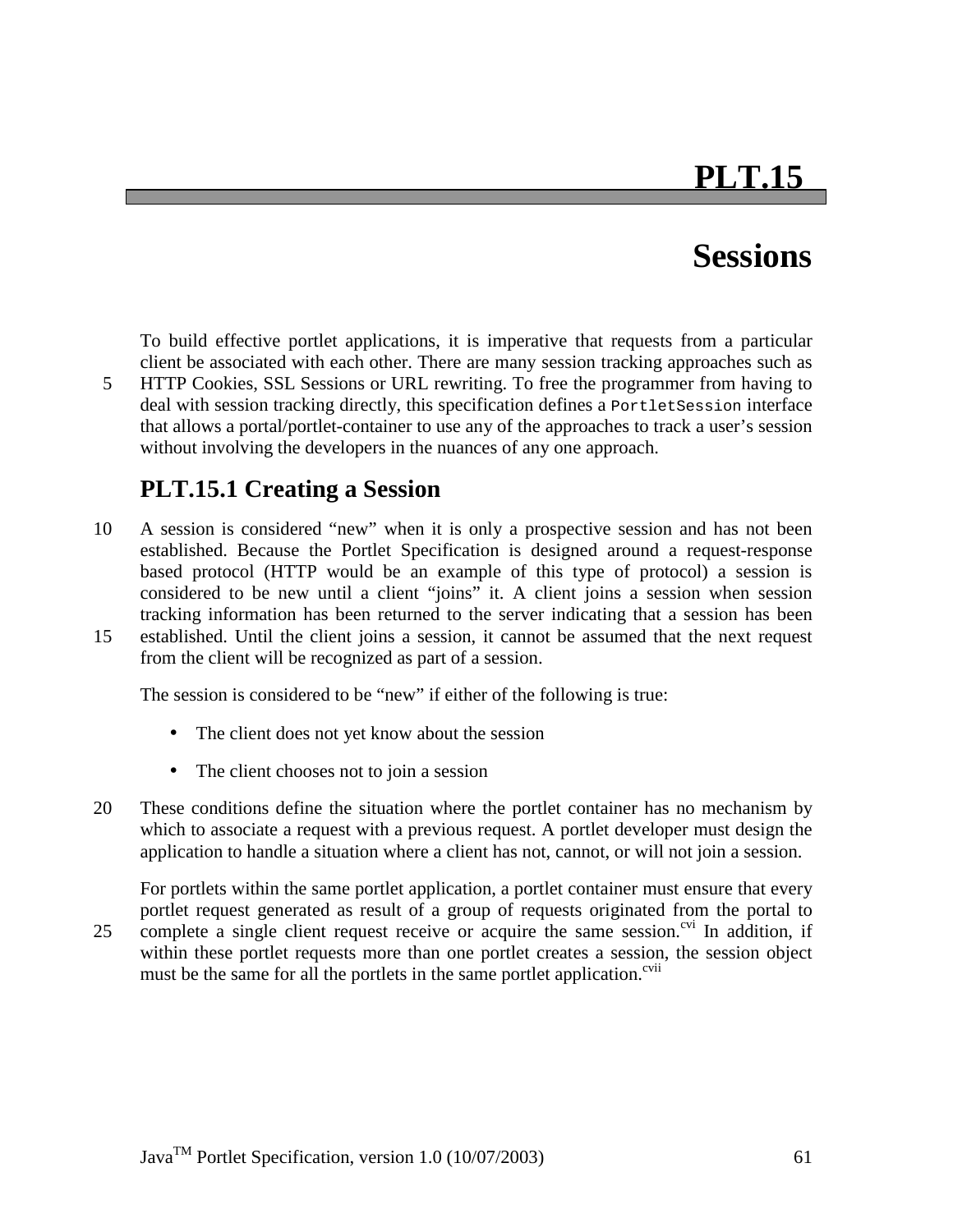# **PLT.15.2 Session Scope**

PortletSession objects must be scoped at the portlet application context level.<sup>cviii</sup>

Each portlet application has its own distinct PortletSession object per user session. The portlet container must not share the PortletSession object or the attributes stored  $\frac{1}{5}$  in it among different portlet applications or among different user sessions.<sup>cix</sup>

# **PLT.15.3 Binding Attributes into a Session**

A portlet can bind an object attribute into a PortletSession by name.

The PortletSession interface defines two scopes for storing objects, APPLICATION SCOPE and PORTLET SCOPE.

10 Any object stored in the session using the APPLICATION SCOPE is available to any other portlet that belongs to the same portlet application and that handles a request identified as being a part of the same session. $c^x$ 

Objects stored in the session using the PORTLET\_SCOPE must be available to the portlet during requests for the same portlet window that the objects where stored from.<sup> $\alpha x$ </sup> The

- 15 object must be stored in the APPLICATION\_SCOPE with the following fabricated attribute name 'javax.portlet.p.<ID>?<ATTRIBUTE\_NAME>'. <ID> is a unique identification for the portlet window (assigned by the portal/portlet-container) that must not contain a '?'  $character.$ <sup>cxii</sup> <ATTRIBUTE\_NAME> is the attribute name used to set the object in the PORTLET SCOPE of the portlet session.
- 20 Attributes stored in the PORTLET\_SCOPE are not protected from other web components of the portlet application. They are just conveniently namespaced.

The setAttribute method of the PortletSession interface binds an object to the session into the specified scope. For example:

PortletSession session = request.getSession(true); 25 URL url = new URL("http://www.foo.com"); session.setAttribute("home.url",url,PortletSession.APPLICATION\_SCOPE); session.setAttribute("bkg.color","RED",PortletSession.PORTLET\_SCOPE);

The getAttribute method from the PortletSession interface is used to retrieve attributes stored in the session.

30 To remove objects from the session, the removeAttribute method is provided by the PortletSession interface.

Objects that need to know when they are placed into a session, or removed from a session must implement the HttpSessionBindingListener of the servlet API (see *Servlet Specification 2.3, SRV.7.4* Section). The PortletSessionUtil class provides utility 35 methods to help determine the scope of the object in the PortletSession. If the object

was stored in the PORTLET\_SCOPE, the decodeAttributeName method of the PortletSessionUtil class allows retrieving the attribute name without any portletcontainer fabricated prefix. Portlet developers should always use the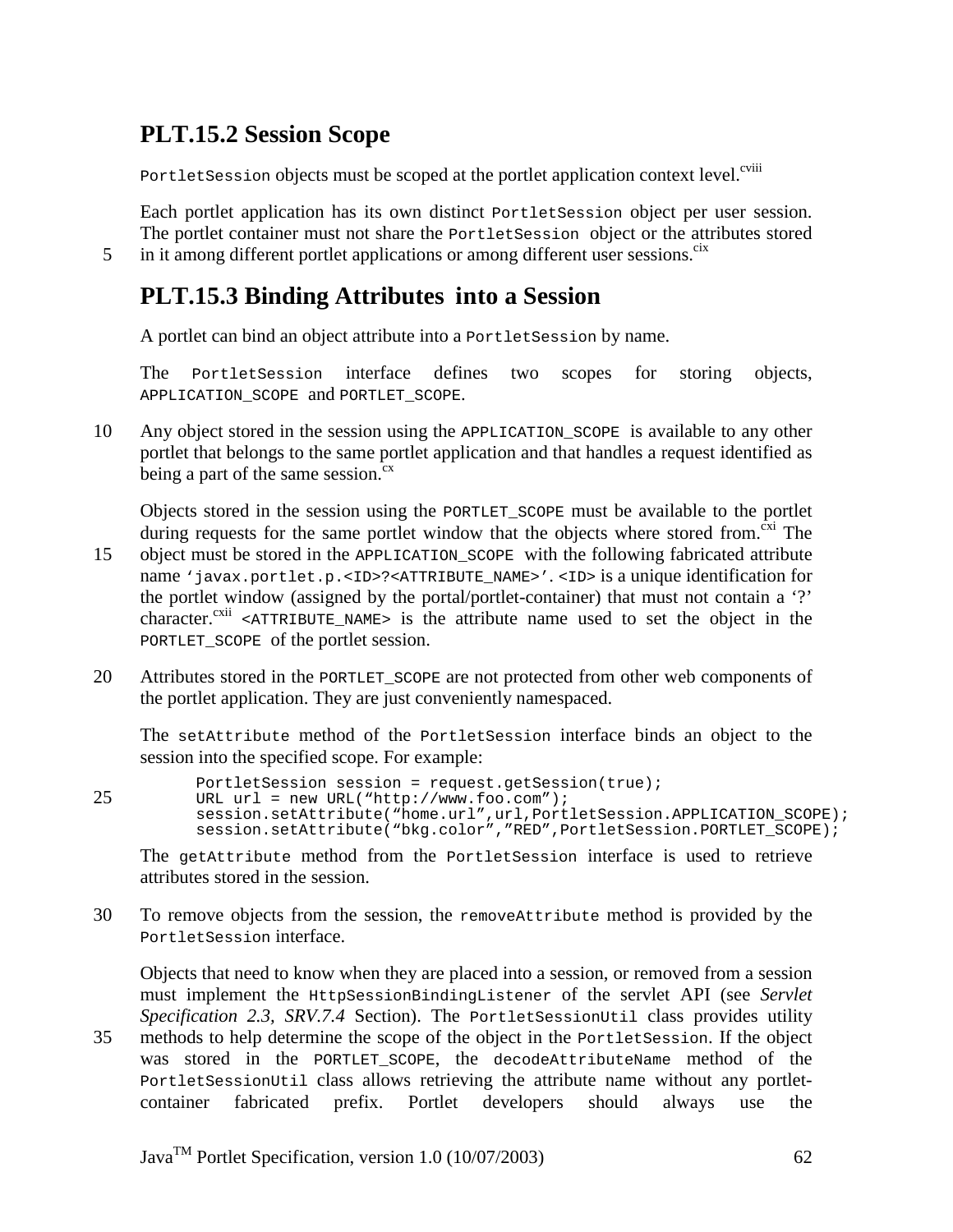PortletSessionUtil class to deal with attributes in the PORTLET\_SCOPE when accessing them through the servlet API.

# **PLT.15.4 Relationship with the Web Application HttpSession**

A Portlet Application is also a Web Application. The Portlet Application may contain 5 servlets and JSPs in addition to portlets. Portlets, servlets and JSPs may share information through their session.

The PortletSession must store all attributes in the HttpSession of the portlet application. A direct consequence of this is that data stored in the HttpSession by servlets or JSPs is accessible to portlets through the PortletSession in the portlet 10 application scope.<sup>cxiii</sup> Conversely, data stored by portlets in the PortletSession in the portlet application scope is accessible to servlets and JSPs through the  $H_t$ ttpSession.  $\frac{c}{c}$ 

If the HttpSession object is invalidated, the PortletSession object must also be invalidated by the portlet container.<sup>cxv</sup> If the PortletSession object is invalidated by a portlet, the portlet container must invalidate the associated HttpSession object.<sup>cxvi</sup>

#### 15 **PLT.15.4.1 HttpSession Method Mapping**

The getCreationTime, getId, getLastAccessedTime, getMaxInactiveInterval, invalidate, isNew and setMaxInactiveInterval methods of the PortletSession interface must provide the same functionality as the methods of the HttpSession interface with identical names.

- 20 The getAttribute, setAttribute, removeAttribute and getAttributeNames methods of the PortletSession interface must provide the same functionality as the methods of the HttpSession interface with identical names adhering to the following rules:
- The attribute names must be the same if APPLICATION SCOPE scope is  $25$  used.<sup>cxvii</sup>
	- The attribute name has to conform with the specified prefixing if PORTLET\_SCOPE is used.<sup>cxviii</sup>
	- The variant of these methods that does not receive a scope must be treated as PORTLET\_SCOPE.cxix

#### 30 **PLT.15.5 Reserved HttpSess ion Attribute Names**

Session attribute names starting with "javax.portlet." are reserved for usage by the Portlet Specification and for Portlet Container vendors. A Portlet Container vendor may use this reserved namespace to store implementation specific components. Application Developers must not use attribute names starting with this prefix.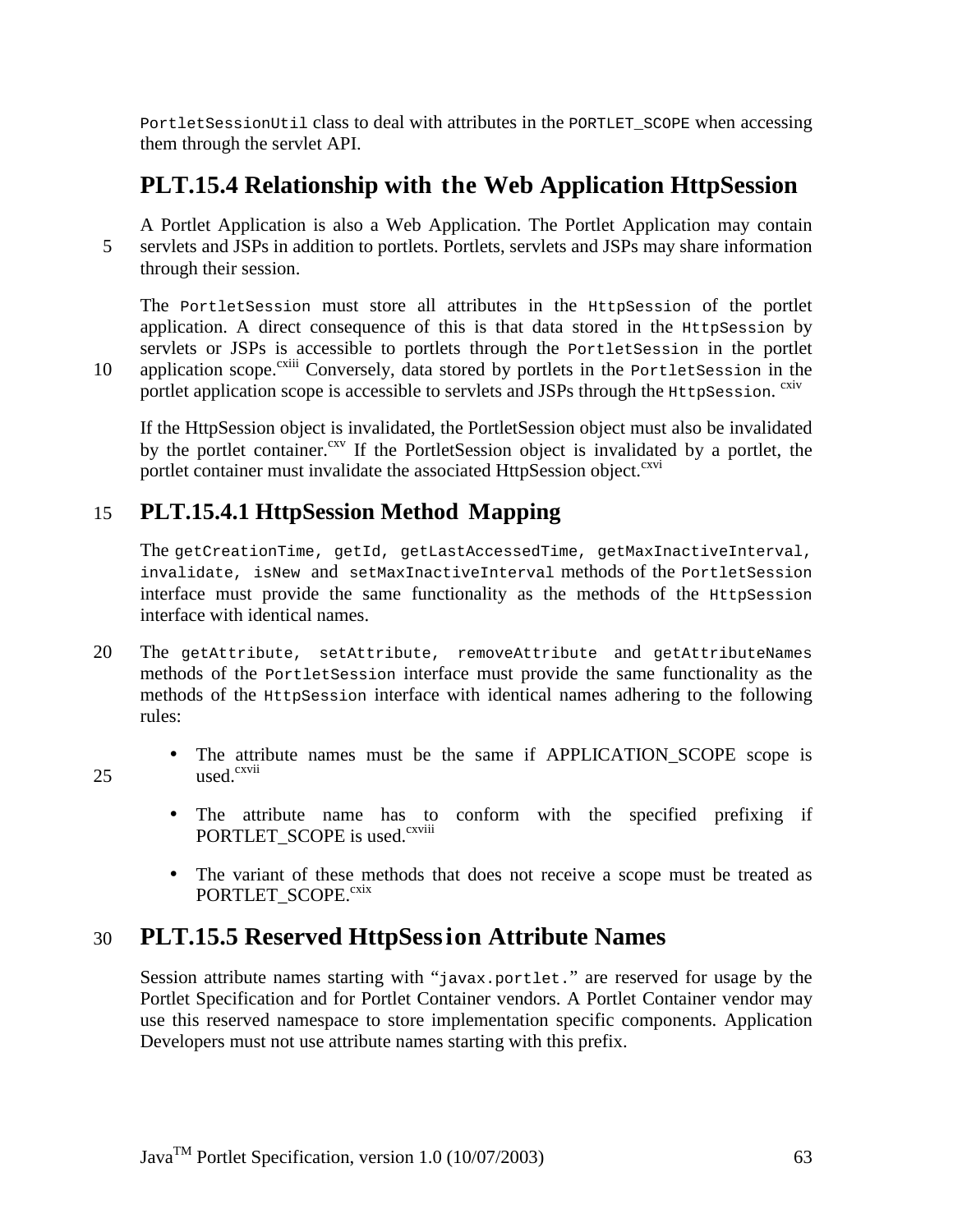# **PLT.15.6 Session Timeouts**

The portlet session follows the timeout behavior of the servlet session as defined in the *Servlet Specification 2.3, SRV.7.5* Section.

# **PLT.15.7 Last Accessed Times**

5 The portlet session follows the last accessed times behavior of the servlet session as defined in the *Servlet Specification 2.3, SRV.7.6* Section.

# **PLT.15.8 Important Session Semantics**

The portlet session follows the same semantic considerations as the servlet session as defined in the *Servlet Specification 2.3, SRV.7.7.3* Section.

10 These considerations include *Threading Issues*, *Distributed Environments* and *Client* Semantics.<sup>cxx</sup>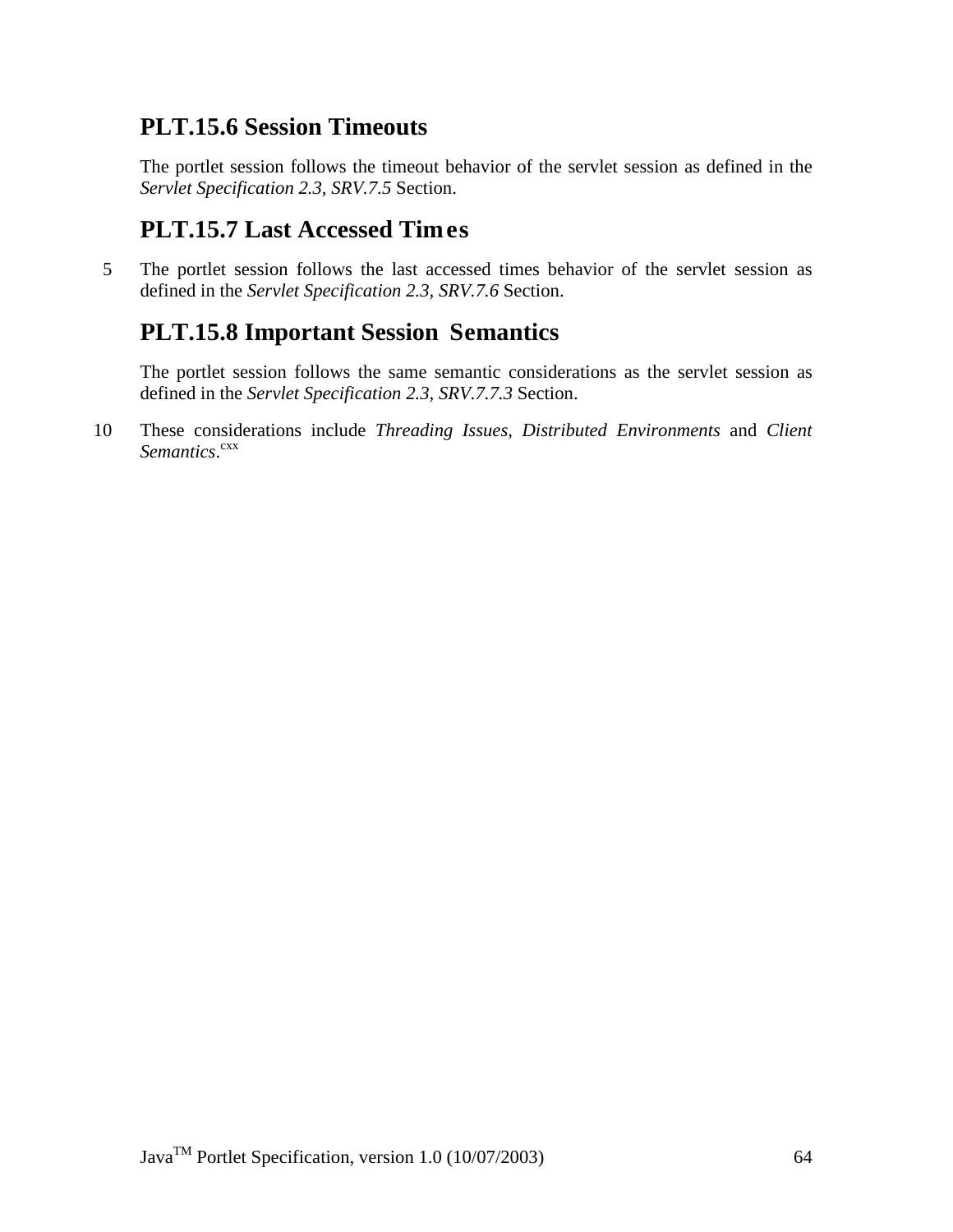# **Dispatching Requests to Servlets and JSPs**

Portlets can delegate the creation of content to servlets and JSPs. The PortletRequestDispatcher interface provides a mechanism to accomplish this.

5 Servlets and JSPs invoked from within portlet should generate markup fragments following the recommendations of the *PLT.B Markup Fragment* Appendix.

#### **PLT.16.1 Obtaining a Portle tRequestDispatcher**

A portlet may use a PortletRequestDispatcher object only when executing the render method of the Portlet interface. PortletRequestDispatcher objects may be 10 obtained using one of the following methods of the PortletContext object:

- getRequestDispatcher
- getNamedDispatcher

The getRequestDispatcher method takes a String argument describing a path within the scope of the PortletContext of a portlet application. This path must begin with a '/' 15 and it is relative to the PortletContext root.  $\frac{\text{cxxi}}{\text{cxxi}}$ 

The getNamedDispatcher method takes a String argument indicating the name of a servlet known to the PortletContext of the portlet application.

If no resource can be resolved based on the given path or name the methods must return null. cxxii

#### 20 **PLT.16.1.1 Query Strings in Request Dispatcher Paths**

The getRequestDispatcher method of the PortletContext that creates PortletRequestDispatcher objects using path information allows the optional attachment of query string information to the path. For example, a Developer may obtain a PortletRequestDispatcher by using the following code:

25 String path =  $\sqrt{r}$  /raisons.jsp?orderno=5"; PortletRequestDispatcher rd = context.getRequestDispatcher(path); rd.include(renderRequest, renderResponse);

Parameters specified in the query string used to create the PortletRequestDispatcher must be aggregated with the portlet render parameters and take precedence over other

30 portlet render parameters of the same name passed to the included servlet or JSP. The parameters associated with a PortletRequestDispatcher are scoped to apply only for the duration of the include call. $\frac{c}{c}$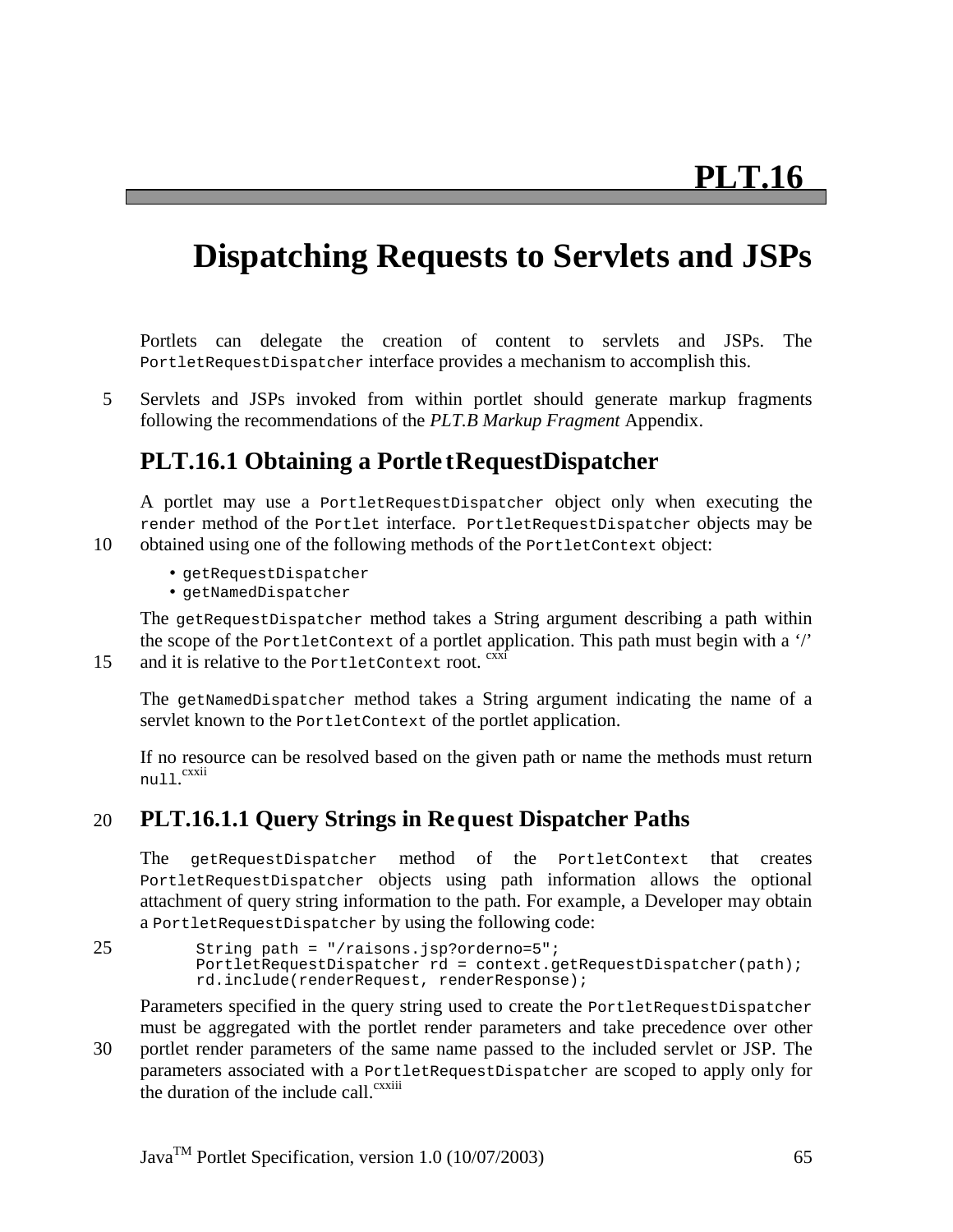### **PLT.16.2 Using a Request D ispatcher**

To include a servlet or a JSP, a portlet calls the include method of the PortletRequestDispatcher interface. The parameters to these methods must be the request and response arguments that were passed in via the render method of the  $5$  Portlet interface.  $c$ <sup>cxxiv</sup>

The portlet container must ensure that the servlet or JSP called through a PortletRequestDispatcher is called in the same thread as the PortletRequestDispatcher include invocation.<sup>cxxv</sup>

# **PLT.16.3 The Include Metho d**

10 The include method of the PortletRequestDispatcher interface may be called at any time and multiple times within the render method of the Portlet interface. The servlet or JSP being included can make a limited use of the received HttpServletRequest and HttpServletResponse objects.

Servlets and JSPs included from portlets should not use the servlet RequestDispatcher 15 forward method as its behavior may be non-deterministic.

Servlets and JSPs included from portlets must be handled as HTTP GET requests.<sup>cxxvi</sup>

#### **PLT.16.3.1 Included Request Parameters**

Except for servlets obtained by using the getNamedDispatcher method, a servlet or JSP being used from within an include call has access to the path used to obtain the 20 PortletRequestDispatcher. The following request attributes must be set $c^{cxxvii}$ :

javax.servlet.include.request\_uri javax.servlet.include.context\_path javax.servlet.include.servlet\_path javax.servlet.include.path\_info 25 javax.servlet.include.query\_string

> These attributes are accessible from the included servlet via the getAttribute method on the request object.

> If the included servlet was obtained by using the getNamedDispatcher method these attributes are not set.

#### 30 **PLT.16.3.2 Included Request Attributes**

In addition to the request attributes specified in *Servlet Specification 2.3, SRV.8.3.1* Section, the included servlet or JSP must have the following request attributes set:

Request Attribute Type 35 javax.portlet.config javax.portlet.PortletConfig javax.portlet.RenderRequest javax.portlet.response javax.portlet.RenderResponse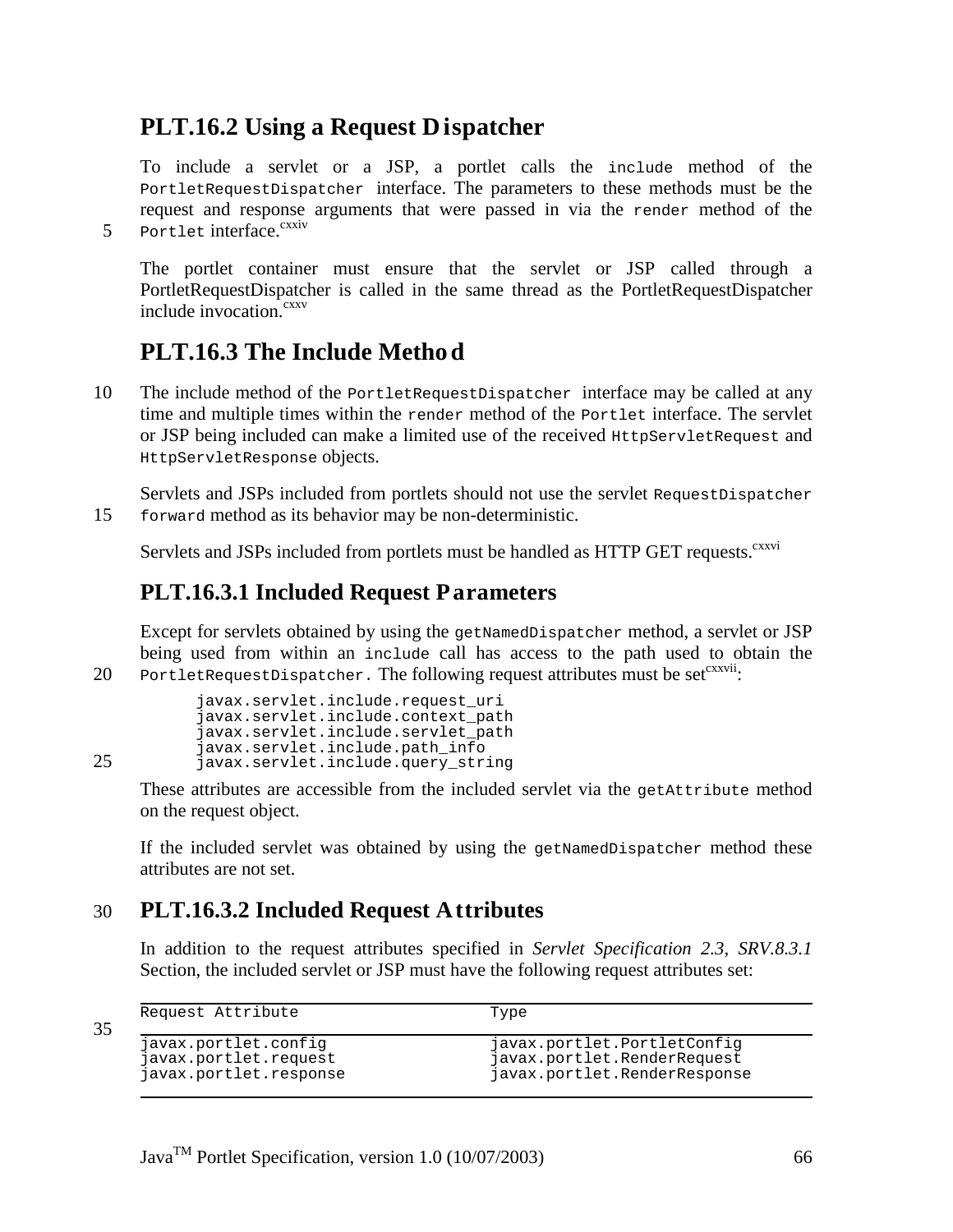These attributes must be the same Portlet API objects accessible to the portlet doing the include call.<sup>cxxviii</sup> They are accessible from the included servlet or JSP via the getAttribute method on the HttpServletRequest object.

#### **PLT.16.3.3 Request and Response objects for Included** 5 **Servlets/JSPs**

The target servlet or JSP of portlet request dispatcher has access to a limited set of methods of the request and the response objects.

The following methods of the HttpServletRequest must return null: getProtocol, getRemoteAddr, getRemoteHost, getRealPath, and getRequestURL. CXXIX

10 The following methods of the HttpServletRequest must return the path and query string information used to obtain the PortletRequestDispatcher object: getPathInfo, getPathTranslated, getQueryString, getRequestURI and getServletPath.<sup>cy</sup>

The following methods of the HttpServletRequest must be equivalent to the methods

- 15 of the PortletRequest of similar name: getScheme, getServerName,<br>getServerPort, getAttribute, getAttributeNames, setAttribute, getServerPort, getAttribute, getAttributeNames, setAttribute,<br>removeAttribute, getLocale, getLocales, isSecure, getAuthType, getLocales, isSecure, getContextPath, getRemoteUser, getUserPrincipal, getRequestedSessionId, isRequestedSessionIdValid.<sup>cx</sup>
- 20 The following methods of the HttpServletRequest must be equivalent to the methods of the PortletRequest of similar name with the provision defined in *PLT.16.1.1 Query Strings in Request Dispatcher Paths* Section: getParameter, getParameterNames, getParameterValues and getParameterMap. CXXXII
- The following methods of the HttpServletRequest must do no operations and return 25 null: getCharacterEncoding, setCharacterEncoding, getContentType, getInputStream and getReader.<sup>cxxxiii</sup> The getContentLength method of the <code>HttpServletRequest</code> must return <code>0. $\mathrm{c}^\mathrm{xxxxiv}$ </code>

The following methods of the HttpServletRequest must be based on the properties provided by the getProperties method of the PortletRequest interface: getHeader,

 $30$  getHeaders, getHeaderNames,  $\,$  getCookies,  $\,$  getDateHeader  $\,$  and .<br>getIntHeader.<sup>cxxxv</sup>.

The following methods of the HttpServletRequest must provide the functionality defined by the *Servlet Specification 2.3*: getRequestDispatcher, getMethod, isUserInRole, getSession, isRequestedSessionIdFromCookie, isRequestedSessionIdFromCookie, 35 isRequestedSessionIdFromURL and isRequestedSessionIdFromUrl.<sup>cxxxvi</sup>

The getMethod method of the HttpServletRequest must always return 'GET'. CXXXVII

The following methods of the HttpServletResponse must return null: encodeRedirectURL and encodeRedirectUrl.<sup>cxxxviii</sup>The following methods of the HttpServletResponse must be equivalent to the methods of the RenderResponse of 40 similar name: getCharacterEncoding, setBufferSize, flushBuffer,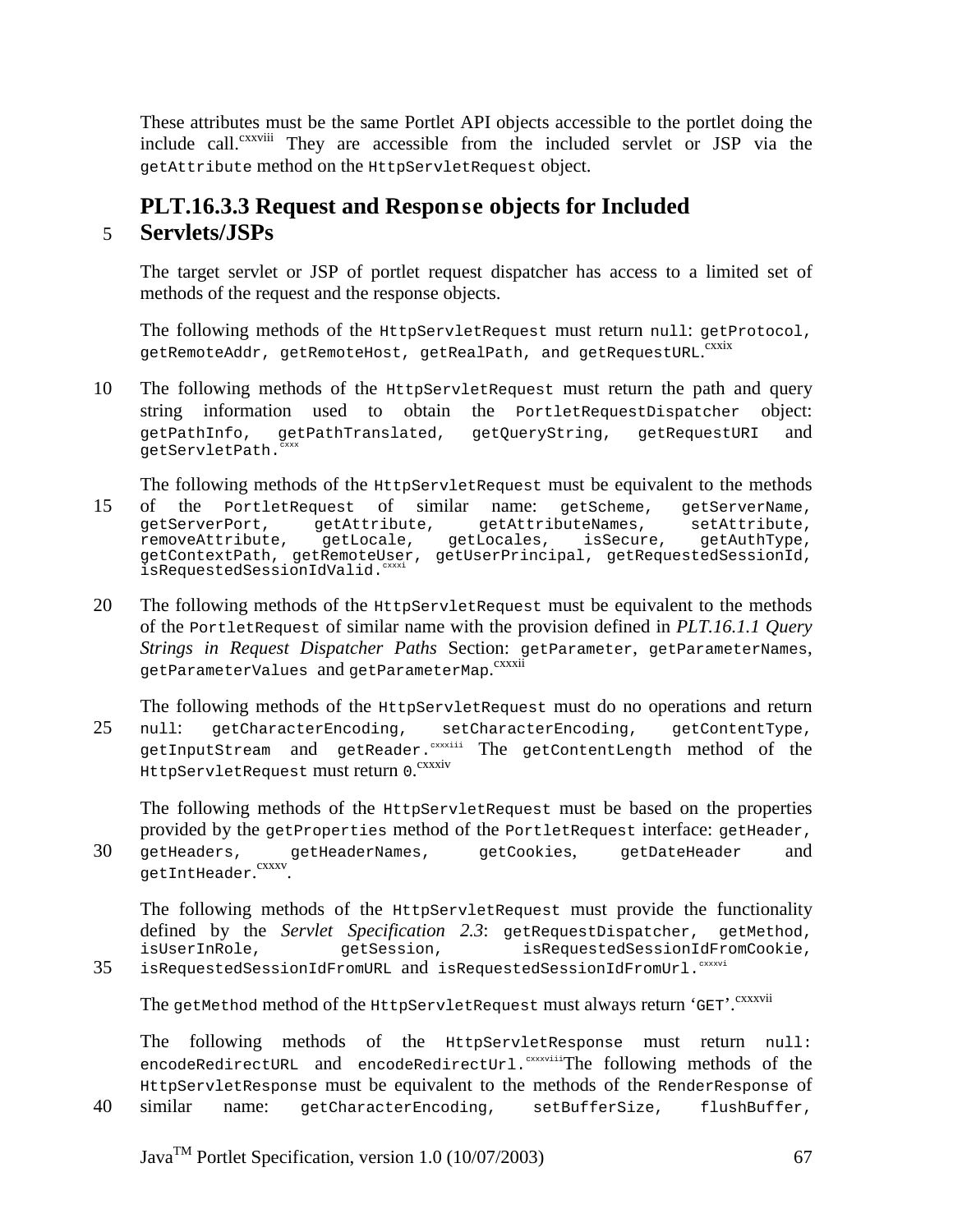resetBuffer, reset, getBufferSize, isCommitted, getOutputStream, getWriter, encodeURL and encodeUrl. CXXXIX

The following methods of the HttpServletResponse must perform no operations:<br>setContentType, setContentLength, setLocale, addCookie, sendError, setContentLength, setLocale, addCookie, sendError,<br>etDateHeader, addDateHeader, setHeader, addHeader,  $5$  sendRedirect, setDateHeader, addDateHeader, setIntHeader, addIntHeader and setStatus.<sup>oxl</sup> The containsHeader method of the HttpServletResponse must return false.

The getLocale method of the HttpServletResponse must be based on the getLocale  $\operatorname{method}$  of the <code>RenderResponse. $\stackrel{\text{exli}}{ }$ </code>

#### 10 **PLT.16.3.4 Error Handling**

If the servlet or JSP that is the target of a request dispatcher throws a runtime exception or a checked exception of type IOException, it must be propagated to the calling portlet.<sup>cxlii</sup> All other exceptions, including a ServletException, must be wrapped with a PortletException. The root cause of the exception must be set to the original 15 exception before being propagated.<sup>cxliii</sup>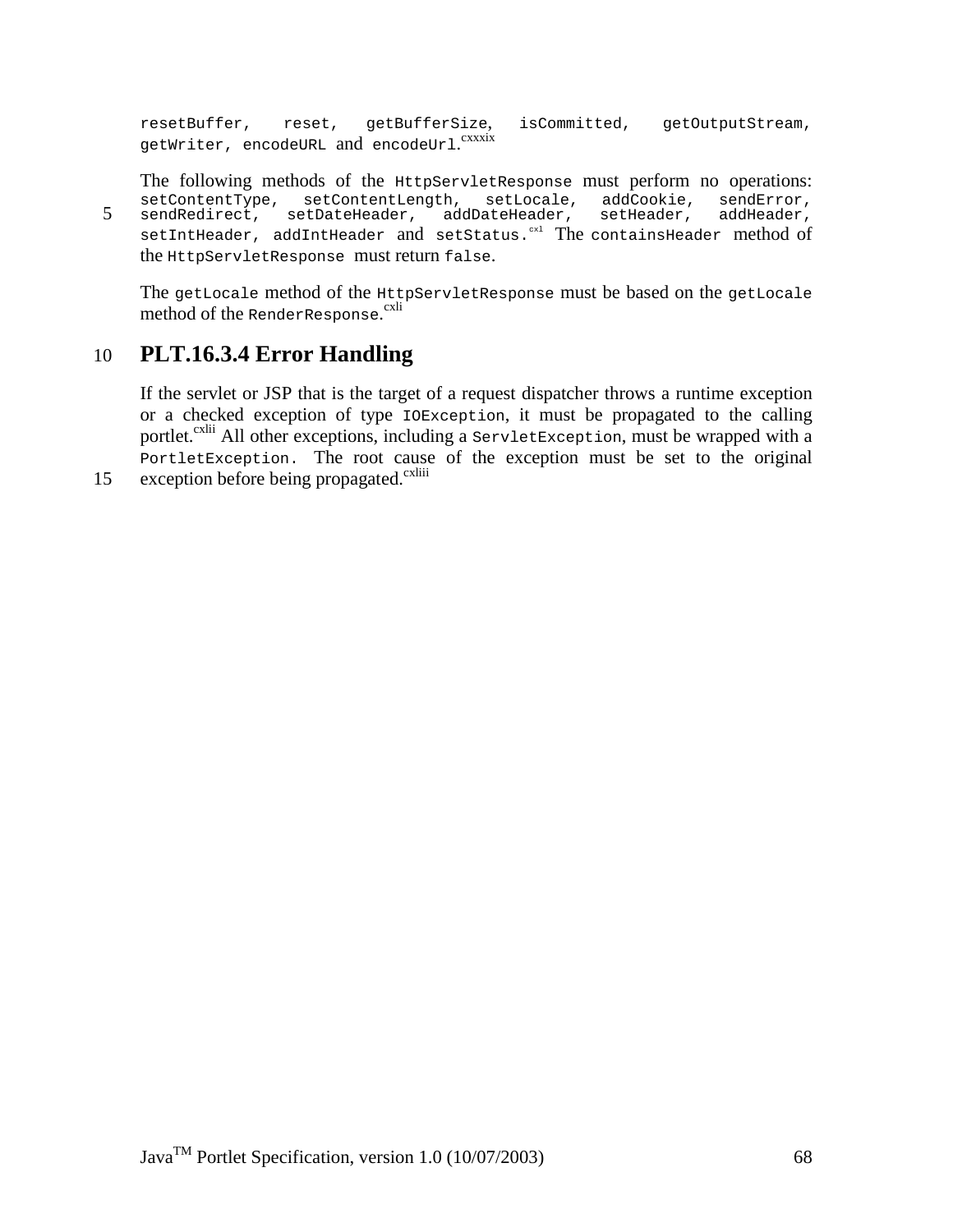# **User Information**

Commonly, portlets provide content personalized to the user making the request. To do this effectively they may require access to user attributes such as the name, email, phone

5 or address of the user. Portlet containers provide a mechanism to expose available user information to portlets.

#### **PLT.17.1 Defining User Attr ibutes**

The deployment descriptor of a portlet application must define the user attribute names the portlets use. The following example shows a section of a deployment descriptor 10 defining a few user attributes:

 $control$ <sup>+</sup>-app>

|    | NOT CICL ANDS                                                                                                                                                                                      |
|----|----------------------------------------------------------------------------------------------------------------------------------------------------------------------------------------------------|
| 15 | <user-attribute><br/><description>User Given Name</description><br/><name>user.name.given</name><br/></user-attribute><br><user-attribute></user-attribute>                                        |
| 20 | <description>User Last Name</description><br><name>user.name.family</name><br><br><user-attribute><br/><description>User eMail</description></user-attribute>                                      |
| 25 | <name>user.home-info.online.email</name><br><br><user-attribute><br/><description>Company Organization</description><br/><name>user.business-info.postal.organization</name><br/></user-attribute> |
| 30 | <br><portlet-app></portlet-app>                                                                                                                                                                    |

A deployer must map the portlet application's logical user attributes to the corresponding user attributes offered by the runtime environment. At runtime, the portlet container uses this mapping to expose user attributes to the portlets of the portlet application. User attributes of the runtime environment not mapped as part of the deployment process must

35 not be exposed to portlets. $\frac{\text{cxliv}}{\text{cxliv}}$ 

Refer to *PLT.D User Information Attribute Names* Appendix for a list of recommended names.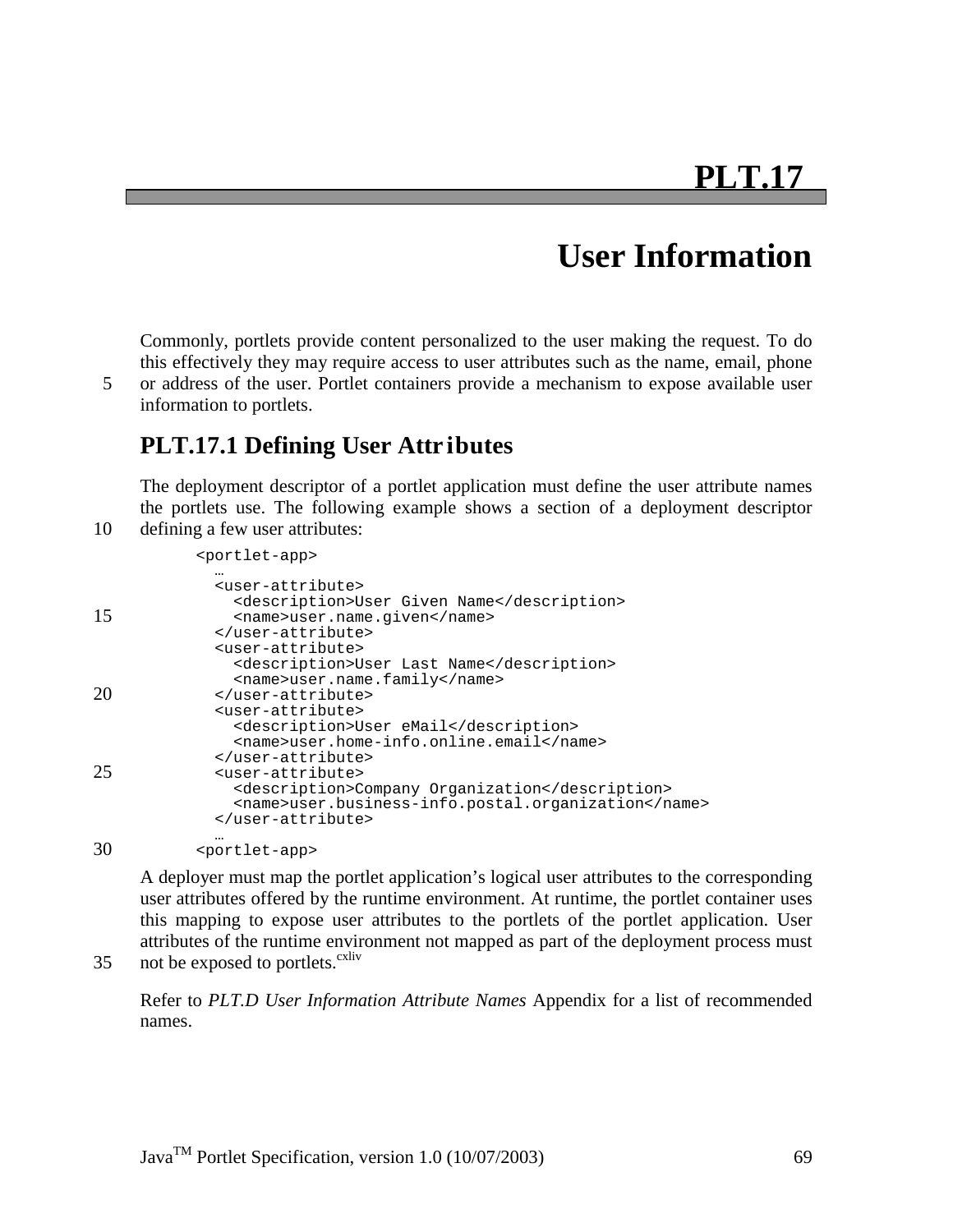# **PLT.17.2 Accessing User At tributes**

Portlets can obtain an unmodifiable Map object containing the user attributes, of user associated with the current request, from the request attributes. The Map object can be retrieved using the USER\_INFO constant defined in the PortletRequest interface. If the

5 request is done in the context of an un-authenticated user, calls to the getAttribute method of the request using the USER\_INFO constant must return null.<sup>cxlv</sup>. If the user is authenticated and there are no user attributes available, the Map must be an empty Map.

The Map object must contain a String name value pair for each available user attribute. The Map object should only contain user attributes that have been mapped during  $10$  deployment.. $c^{\text{ixlvi}}$ 

...

An example of a portlet retrieving user attributes would be:

```
Map userInfo = (Map) request.getAttribute(PortletRequest.USER_INFO);
          String givenName = (userInfo!=null)
15 ? (String) userInfo.get("user.name.given") : "";
          String lastName = (userInfo!=null)
                ? (String) userInfo.get("user.name.family") : "";
```
# **PLT.17.3 Important Note on User Information**

- 20 The Portlet Specification expert group is aware of the fact that user information is outside of the scope of this specification. As there is no standard Java standard to access user information, and until such Java standard is defined, the Portlet Specification will provide this mechanism that is considered to be the least intrusive from the Portlet API perspective. At a latter time, when a Java standard for user information is defined, the
- 25 current mechanism will be deprecated in favor of it.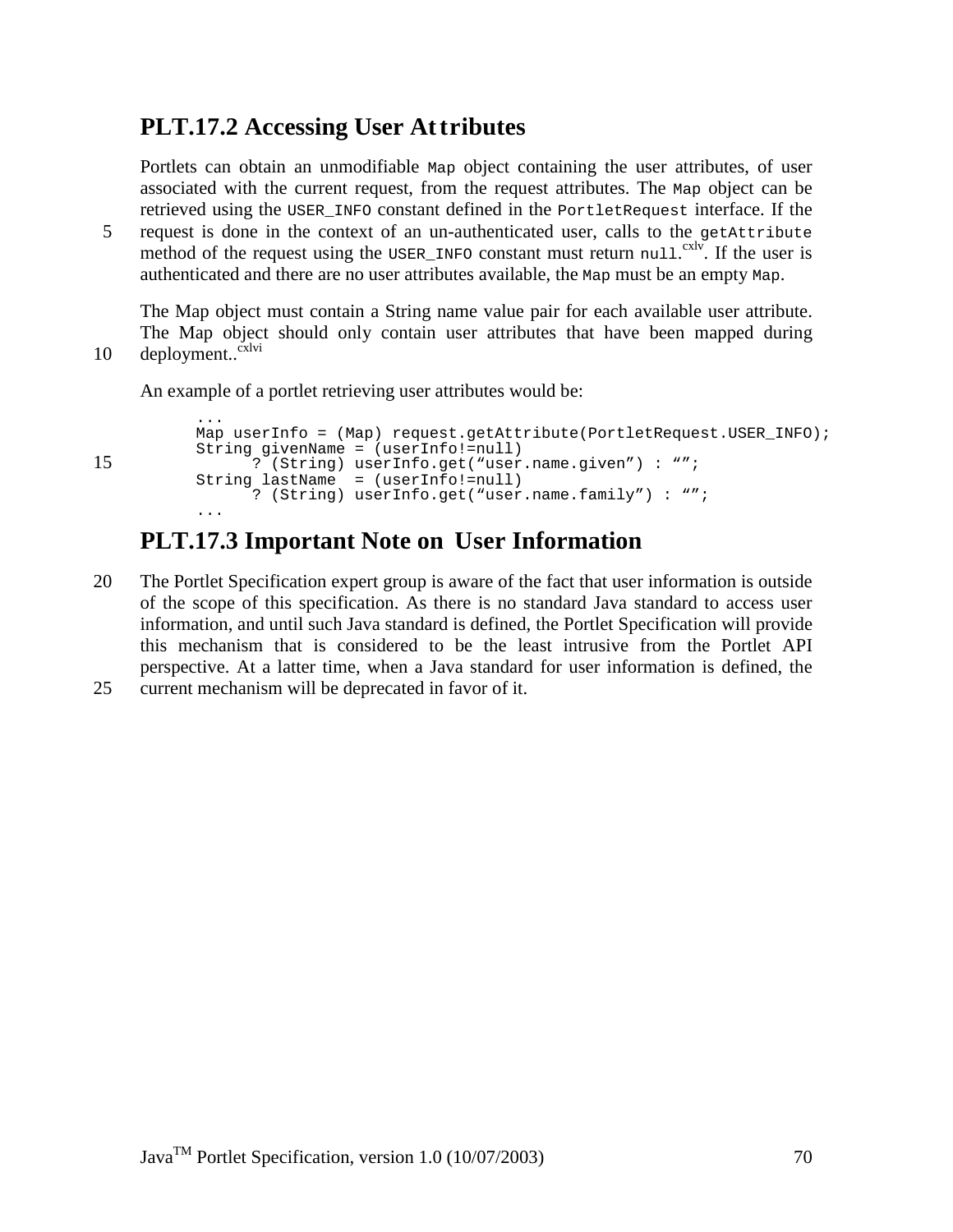# **Caching**

Caching content helps improve the Portal response time for users. It also helps to reduce the load on servers.

5 The Portlet Specification defines an expiration based caching mechanism. This caching mechanism is per portlet per user client. Cached content must not be shared across different user clients displaying the same portlet.

Portlet containers are not required to implement expiration caching. Portlet containers implementing this caching mechanism may disable it, partially or completely, at any time 10 to free memory resources.

# **PLT.18.1 Expiration Cache**

Portlets that want their content to be cached using expiration cache must define the duration (in seconds) of the expiration cache in the deployment descriptor.

The following is an example of a portlet definition where the portlet defines that its 15 content should be cached for 5 minutes (300 seconds).

```
...
              <portlet>
                ...
                 <expiration-cache>300</expiration-cache>
20
              </portlet>
              ...
```
A portlet that has defined an expiration cache in its portlet definition may programmatically alter the expiration time by setting a property in the RenderResponse 25 object using the EXPIRATION\_CACHE constant defined in the PortletResponse interface. If the expiration property is set to 0, caching is disabled for the portlet. If the expiration cache property is set to  $-1$ , the cache does not expire. If during a render invocation the expiration cache property is not set, the expiration time defined in the deployment descriptor must be used. For a portlet that has not defined expiration cache in the 30 deployment descriptor, if the expiration cache property is set it must be ignored by the portlet-container.

If the content of a portlet is cached, the cache has not expired and the portlet is not the target of the client request, then the request handling methods of the portlet should not be invoked as part of the client request. Instead, the portlet-container should use the data

35 from the cache.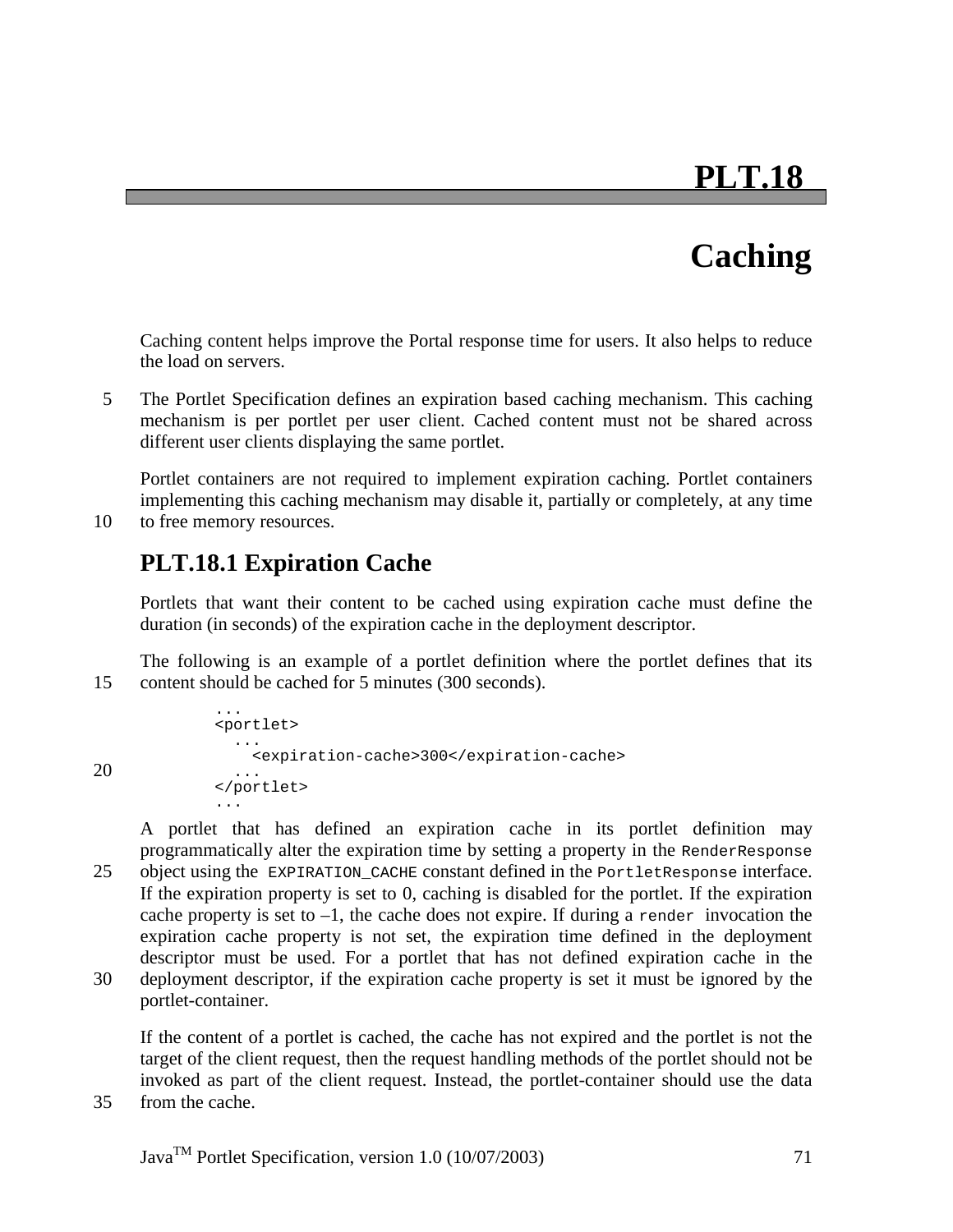If the content of a portlet is cached and a client request is targeted to the portlet, the portlet container must discard the cache and invoke the request handling methods of the portlet.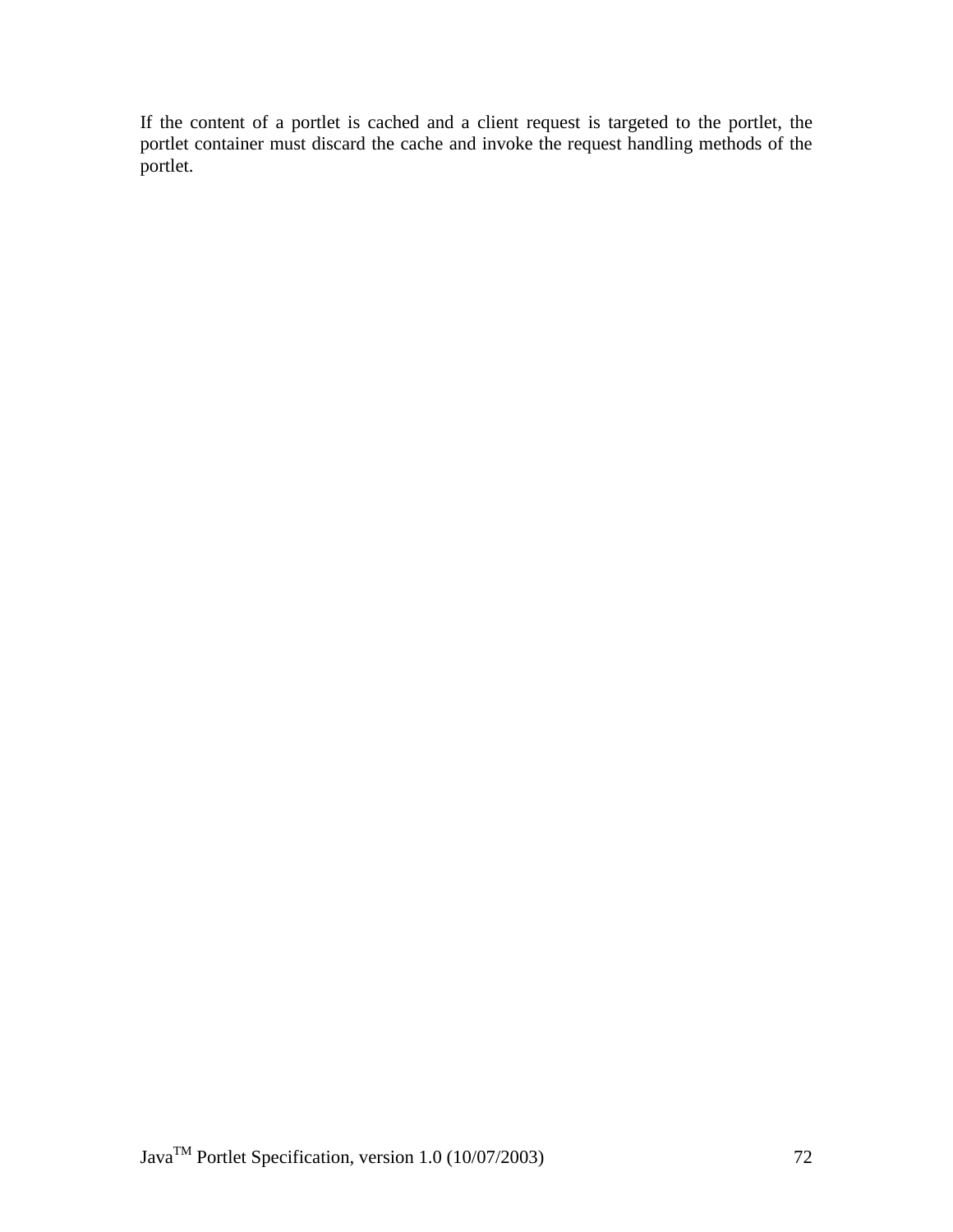# **Portlet Applications**

A portlet application is a web application, as defined in *Servlet Specification 2.3, SRV.9* Chapter, containing portlets and a portlet deployment descriptor in addition to servlets, 5 JSPs, HTML pages, classes and other resources normally found in a web application. A

bundled portlet application can run in multiple portlet containers implementations.

#### **PLT.19.1 Relationship with Web Applications**

All the portlet application components and resources other than portlets are managed by the servlet container the portlet container is built upon.

#### 10 **PLT.19.2 Relationship to Po rtletContext**

The portlet container must enforce a one to one correspondence between a portlet application and a PortletContext.  $\frac{c}{}$ <sup>cxlvii</sup> If the application is a distributed application, the portlet container must create an instance per VM.<sup>cxlviii</sup> A PortletContext object provides a portlet with its view of the application.

#### 15 **PLT.19.3 Elements of a Port let Application**

A portlet application may consist of portlets plus other elements that may be included in web applications, such as servlets,  $JSP^{TM}$  pages, classes, static documents.

Besides the web application specific meta information, the portlet application must include descriptive meta information about the portlets it contains.

#### 20 **PLT.19.4 Directory Structur e**

A portlet application follows the same directory hierarchy structure as web applications.

In addition it must contain a /WEB-INF/portlet.xml deployment descriptor file.

Portlet classes, utility classes and other resources accessed through the portlet application classloader must reside within the /WEB-INF/classes directory or within a JAR file in

25 the /WEB-INF/lib/ directory.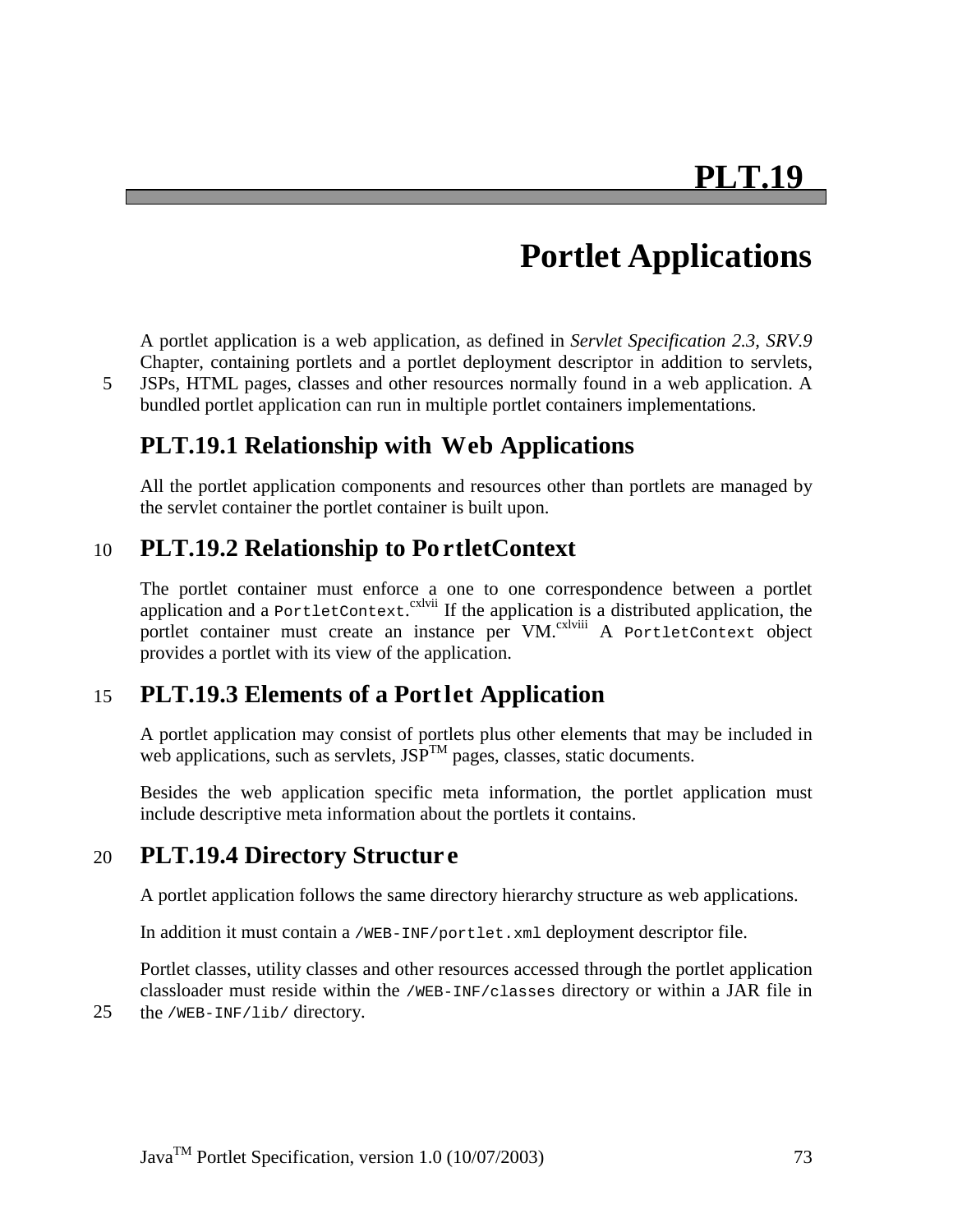### **PLT.19.5 Portlet Application Classloader**

The portlet container must use the same classloader the servlet container uses for the web application resources for loading the portlets and related resources within the portlet application.<sup>cxlix</sup>

5 The portlet container must ensure that requirements defined in the *Servlet Specification* 2.3 SRV.9.7.1 and SRV.9.7.2 Sections are fulfilled.<sup>cl</sup>

#### **PLT.19.6 Portlet Application Archive File**

Portlet applications are packaged as web application archives (WAR) as defined in the *Servlet Specification 2.3 SRV.9.6* Chapter.

#### 10 **PLT.19.7 Portlet Application Deployment Descriptor**

In addition to a web application deployment descriptor, a portlet application contains a portlet application deployment descriptor. The portlet deployment descriptor contains configuration information for the portlets contained in the application.

Refer to *PLT.21 Packaging and Deployment Descriptor* Chapter for more details on the 15 portlet application deployment descriptor.

# **PLT.19.8 Replacing a Portle t Application**

A portlet container should be able to replace a portlet application with a new version without restarting the container. In addition, the portlet container should provide a robust method for preserving session data within that portlet application, when the replacement 20 of the portlet application happens.

# **PLT.19.9 Error Handling**

It is left to the portal/portlet-container implementation how to react when a portlet throws an exception while processing a request. For example, the portal/portlet-container could render an error page instead of the portal page, render an error message in the portlet 25 window of the portlet that threw the exception or remove the portlet from the portal page and log an error message for the administrator.

# **PLT.19.10 Portlet Application Environment**

The Portlet Specification leverages the provisions made by the *Servlet Specification 2.3 SRV.9.11* Section.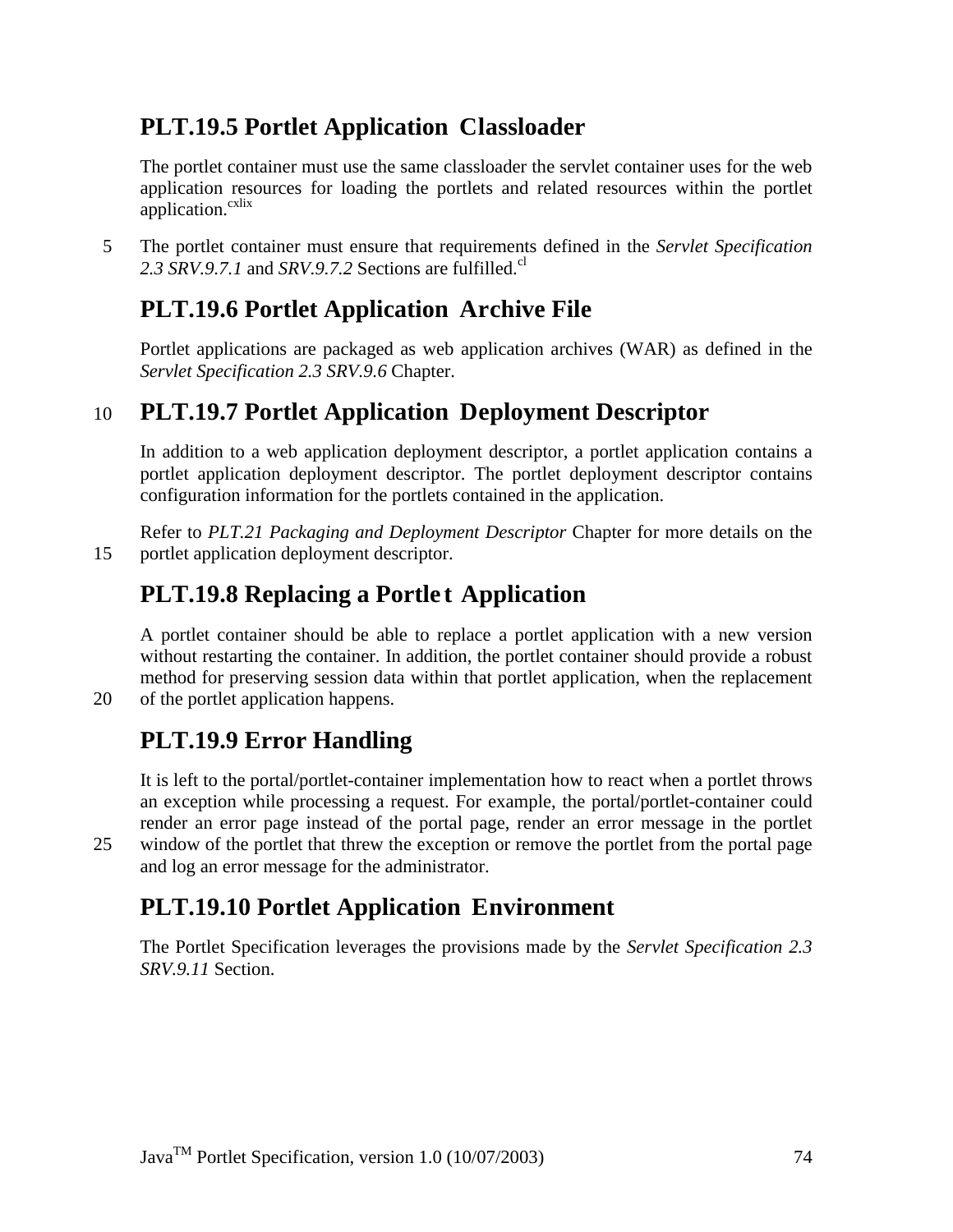# **Security**

Portlet applications are created by Application Developers who license the application to a Deployer for installation into a runtime environment. Application Developers need to communicate to Deployers how the security is to be set up for the deployed application.

### **PLT.20.1 Introduction**

A portlet application contains resources that can be accessed by many users. These resources often traverse unprotected, open networks such as the Internet. In such an environment, a substantial number of portlet applications will have security requirements.

The portlet container is responsible for informing portlets of the roles users are in when accessing them. The portlet container does not deal with user authentication. It should leverage the authentication mechanisms provided by the underlying servlet container defined in the *Servlet Specification 2.3, SRV.12.1* Section.

#### **PLT.20.2 Roles**

The Portlet Specification shares the same definition as roles of the *Servlet Specification 2.3, SRV.12.4* Section.

# **PLT.20.3 Programmatic Sec urity**

Programmatic security consists of the following methods of the Request interface:

- getRemoteUser
- isUserInRole
- getUserPrincipal

The getRemoteUser method returns the user name the client used for authentication. The isUserInRole method determines if a remote user is in a specified security role. The getUserPrincipal method determines the principal name of the current user and returns a java.security.Principal object. These APIs allow portlets to make business logic decisions based on the information obtained.

The values that the Portlet API getRemoteUser and getUserPrincipal methods return the same values returned by the equivalent methods of the servlet response object.<sup>cli</sup> Refer to the *Servlet Specification 2.3, SRV.12.3* Section for more details on these methods.

The isUserInRole method expects a string parameter with the role-name. A security-role-ref element must be declared by the portlet in deployment descriptor with a role-name sub-element containing the role-name to be passed to the method. The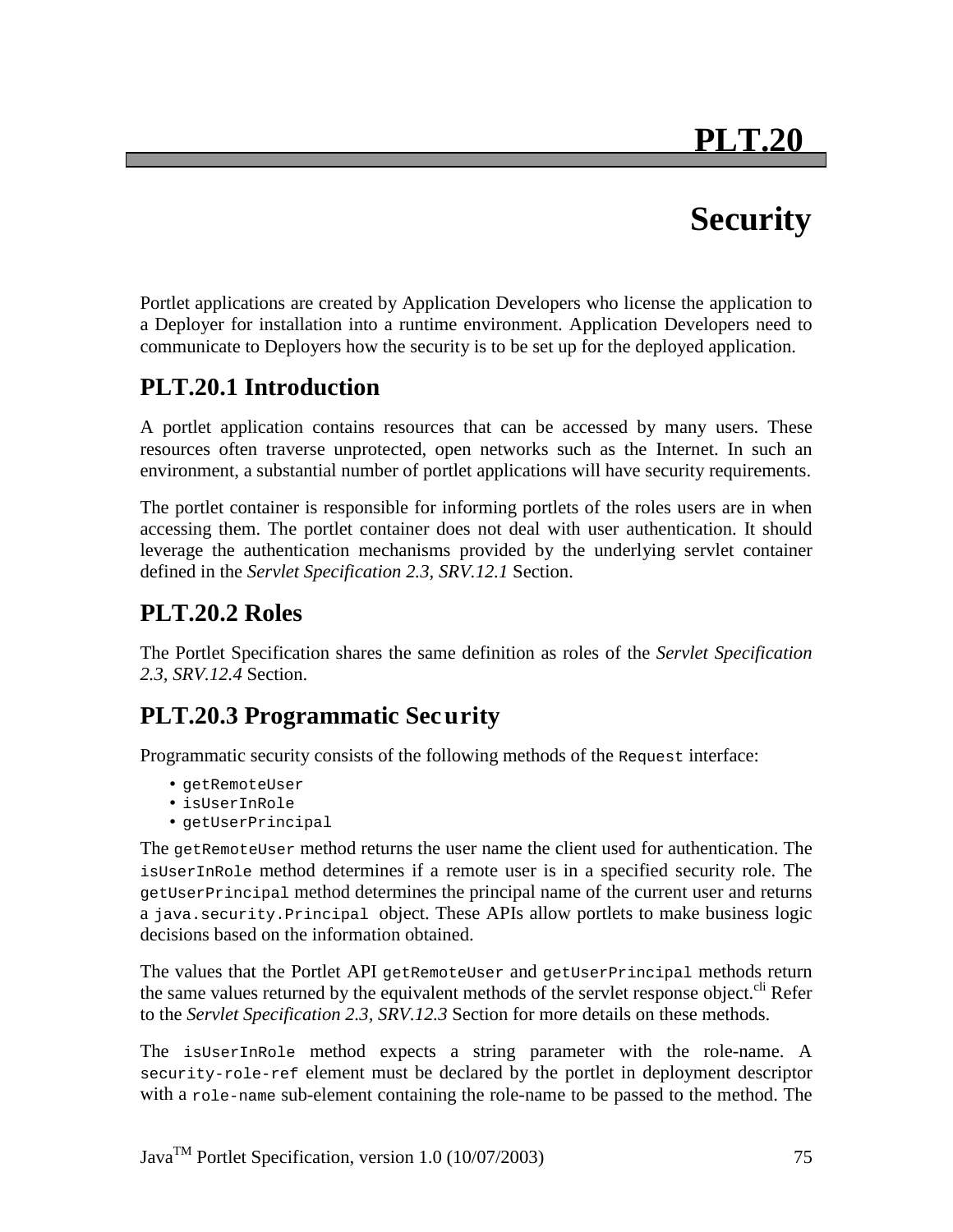security-role-ref element should contain a role-link sub-element whose value is the name of the application security role that the user may be mapped into. This mapping is specified in the web. $x_{m1}$  deployment descriptor file. The container uses the mapping of security-role-ref to security-role when determining the return value of the call.<sup>clii</sup>

For example, to map the security role reference "FOO" to the security role with role-name "manager" the syntax would be:

```
<portlet-app>
    ...
    <portlet>
        ...
        <security-role-ref>
           <role-name>FOO</role-name>
            <role-link>manager</manager>
        </security-role-ref>
    </portlet>
    ...
    ...
</portlet-app>
```
In this case, if the portlet called by a user belonging to the "manager" security role made the API call isUserInRole("FOO"), then the result would be true.

If the security-role-ref element does not define a role-link element, the container must default to checking the role-name element argument against the list of securityrole elements defined in the web.xml deployment descriptor of the portlet application.<sup>cliii</sup> The isUserInRole method references the list to determine whether the caller is mapped to a security role. The developer must be aware that the use of this default mechanism may limit the flexibility in changing role-names in the application without having to recompile the portlet making the call.

# **PLT.20.4 Specifying Security Constraints**

Security constraints are a declarative way of annotating the intended protection of portlets. A constraint consists of the following elements:

- portlet collection
- user data constraint

A portlets collection is a set of portlet names that describe a set of resources to be protected. All requests targeted to portlets listed in the portlets collection are subject to the constraint.

A user data constraint describes requirements for the transport layer for the portlets collection. The requirement may be for content integrity (preventing data tampering in the communication process) or for confidentiality (preventing reading while in transit). The container must at least use SSL to respond to requests to resources marked integral or confidential.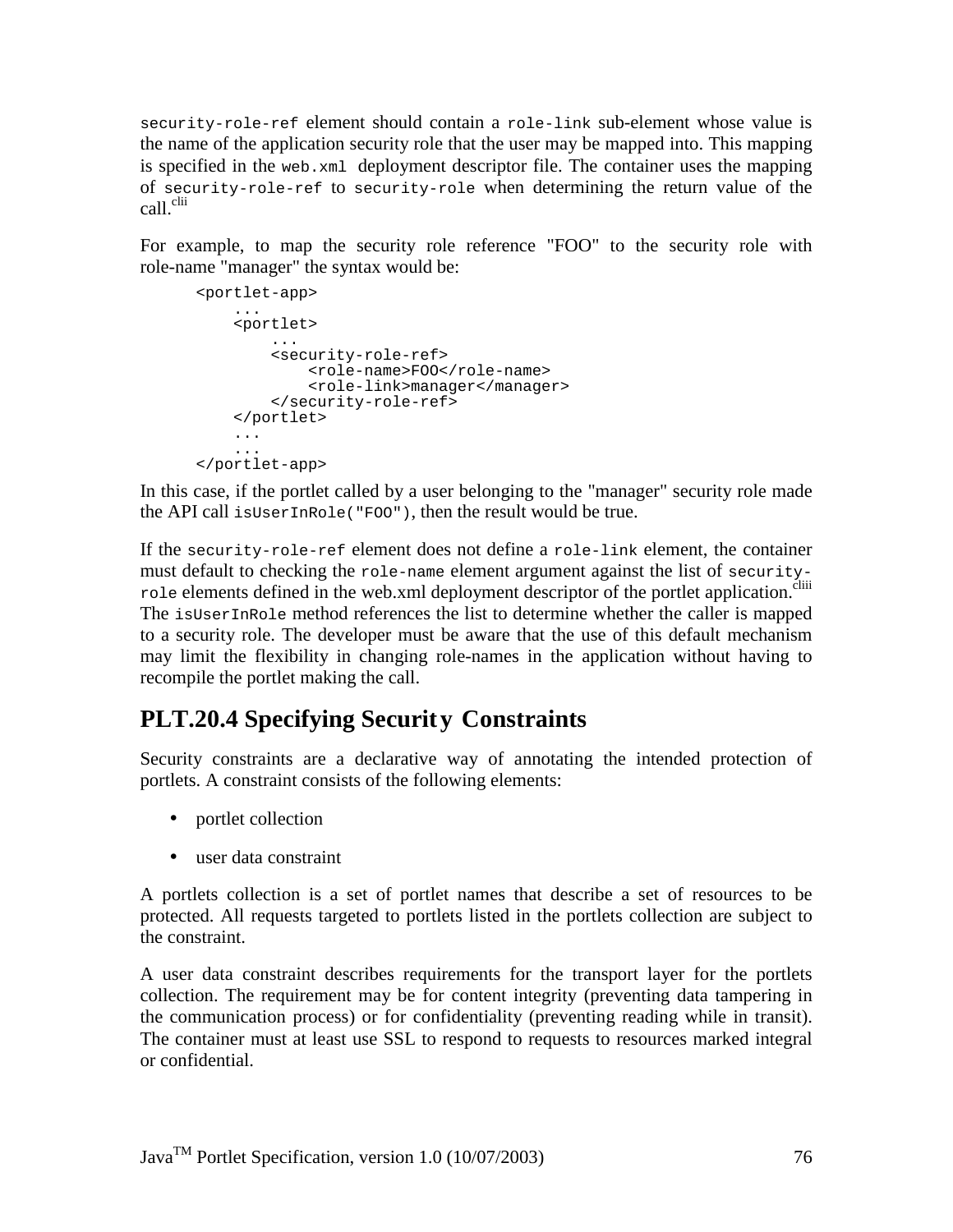For example, to define that a portlet requires a confindential transport the syntax would be:

```
<portlet-app>
    <portlet>
        <portlet-name>accountSummary</portlet-name>
        ...
    </portlet>
    ...
    <security-constraint>
         <display-name>Secure Portlets</display-name>
         <portlet-collection>
           <portlet-name>accountSummary</portlet-name>
        </portlet-collection>
        <user-data-constraint/>
           <transport-guarantee>CONFIDENTIAL</transport-guarantee>
        </user-data-constraint>
    </security-constraint>
    ...
</portlet-app>
```
# **PLT.20.5 Propagation of Sec urity Identity in EJBTM Calls**

A security identity, or principal, must always be provided for use in a call to an enterprise bean.

The default mode in calls to EJBs from portlet applications should be for the security identity of a user, in the portlet container, to be propagated to the  $EJB^{TM}$  container.

Portlet containers, running as part of a J2EE platform, are required to allow users that are not known to the portlet container to make calls to the the  $EJB^{TM}$  container. In these scenarios, the portlet application may specify a run-as element in the web.xml deployment descriptor. When it is specified, the container must propagate the security identity of the caller to the EJB layer in terms of the security role name defined in the run-as element.<sup>cliv</sup> The security role name must be one of the security role names defined for the web.xml deployment descriptor.<sup>clv</sup> Alternatively, portlet application code may be the sole processor of the signon into the  $EJB^{TM}$  container.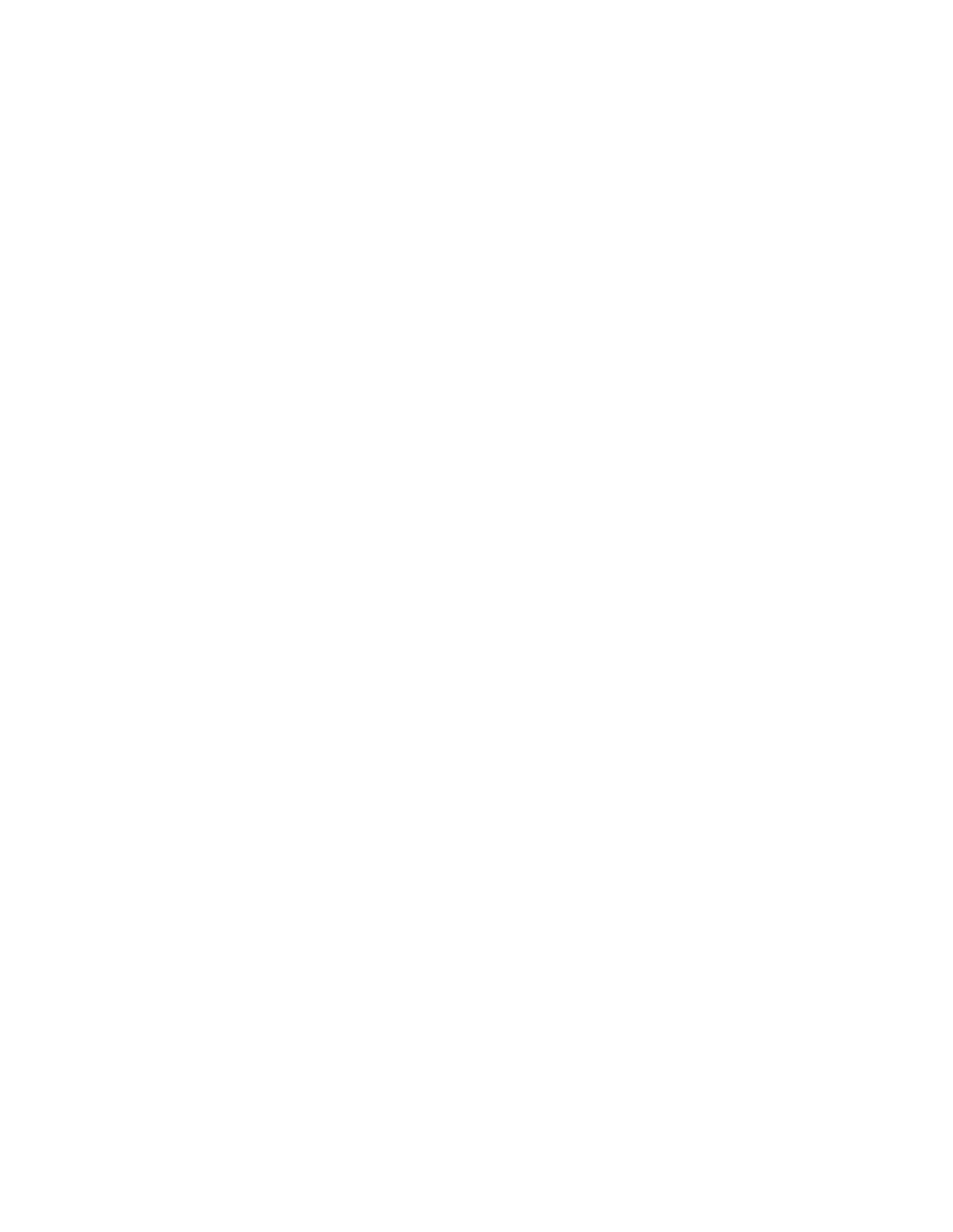# **Packaging and Deployment Descriptor**

The deployment descriptor conveys the elements and configuration information of a portlet application between Application Developers, Application Assemblers, and 5 Deployers. Portlet applications are self-contained applications that are intended to work without further resources. Portlet applications are managed by the portlet container.

In the case of portlet applications, there are two deployment descriptors: one to specify the web application resources (web.xml) and one to specify the portlet resources (portlet.xml). The web application deployment descriptor is explained in detail in the 10 *Servlet Specification 2.3, SRV.13Deployment Descriptor* Chapter.

### **PLT.21.1 Portlet and Web A pplication Deployment Descriptor**

For the Portlet Specification version 1.0 there is a clear distinction between web resources, like servlets, JSPs, static markup pages, etc., and portlets. This is due to the fact that, in the *Servlet Specification 2.3,* the web application deployment descriptor is not 15 extensible. All web resources that are not portlets must be specified in the web.xml

deployment descriptor. All portlets and portlet related settings must be specified in an additional file called portlet.xml. The format of this additional file is described in detail below.

The following portlet web application properties need to be set in the web.xml 20 deployment descriptor:

- portlet application description using the <description> tag
- portlet application name using the <display-name> tag
- portlet application security role mapping using the <security-role>tag

#### **PLT.21.2 Packaging**

25 All resources, portlets and the deployment descriptors are packaged together in one web application archive (WAR file). This format is described in *Servlet Specification 2.3, SRV.9 Web Application* Chapter.

In addition to the resources described in the *Servlet Specification 2.3, SRV.9 Web Application* Chapter a portlet application WEB-INF directory consists of: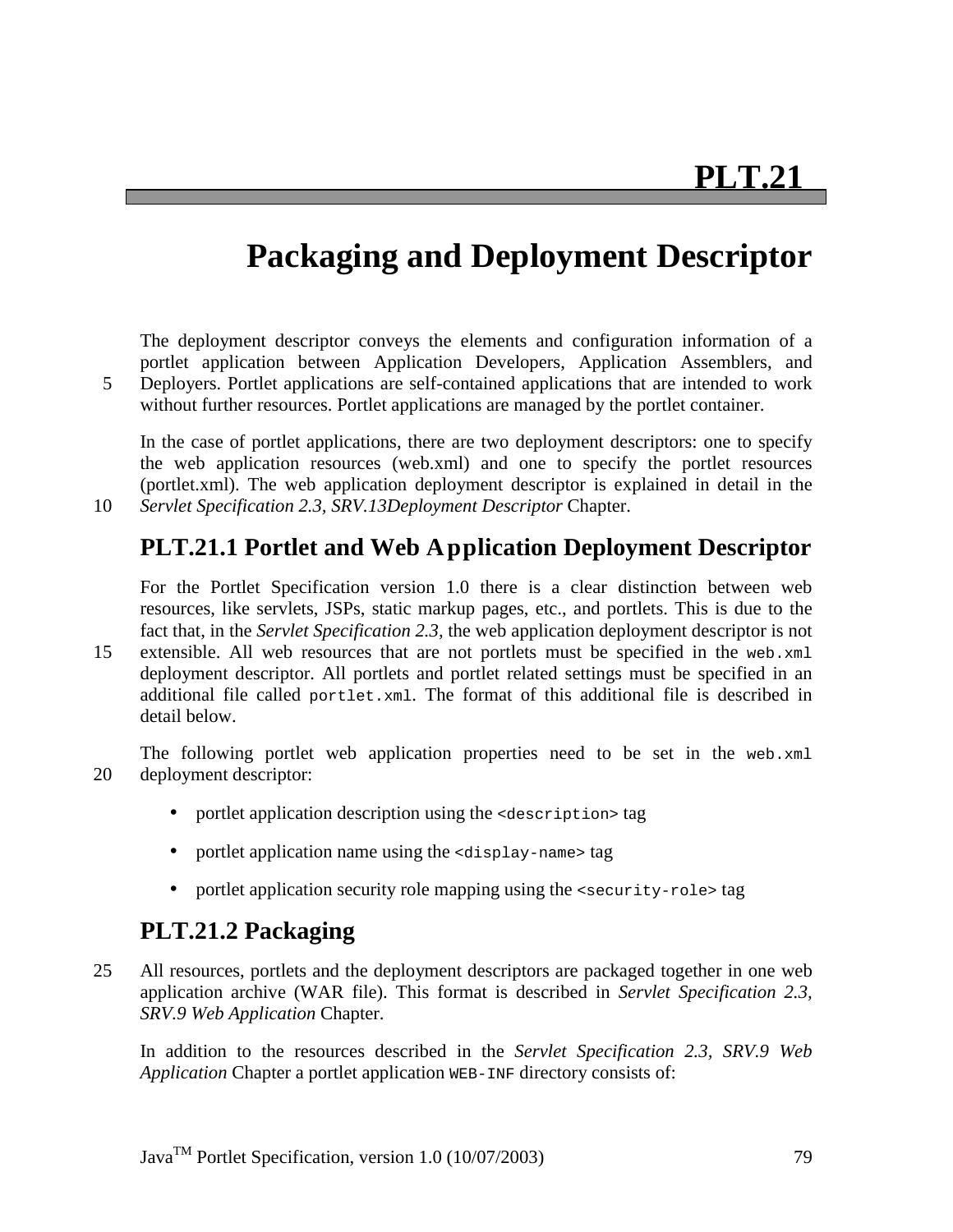- The /WEB-INF/portlet.xml deployment descriptor.
- Portlet classes in the /WEB-INF/classes directory.
- Portlet Java ARchive files / WEB-INF/lib/\*.jar

#### **PLT.21.2.1 Example Directory Structure**

5 The following is a listing of all the files in a sample portlet application:

```
/images/myButton.gif
          /META-INF/MANIFEST.MF
          /WEB-INF/web.xml
          /WEB-INF/portlet.xml
10 /WEB-INF/lib/myHelpers.jar
          /WEB-INF/classes/com/mycorp/servlets/MyServlet.class
          /WEB-INF/classes/com/mycorp/portlets/MyPortlet.class
          /WEB-INF/jsp/myHelp.jsp
```
Portlet applications that need additional resources that cannot be packaged in the WAR 15 file, like EJBs, may be packaged together with these resources in an EAR file.

#### **PLT.21.2.2 Version Information**

If portlet application providers want to provide version information about the portlet application it is recommended to provide a META-INF/MANIFEST.MF entry in the WAR file. The 'Implementation-\*' attributes should be used to define the version 20 information.

Example:

Implementation-Title: myPortletApplication Implementation-Version: 1.1.2 Implementation-Vendor: SunMicrosystems. Inc.

#### 25 **PLT.21.3 Portlet Deploymen t Descriptor Elements**

The following types of configuration and deployment information are required to be supported in the portlet deployment descriptor for all portlet containers:

- Portlet Application Definition
- Portlet Definition
- 30 Security information, which may also appear in the deployment descriptor is not required to be supported unless the portlet container is part of an implementation of the J2EE Specification.

# **PLT.21.4 Rules for processin g the Portlet Deployment Descriptor**

35 In this section is a listing of some general rules that portlet containers and developers must note concerning the processing of the deployment descriptor for a portlet application: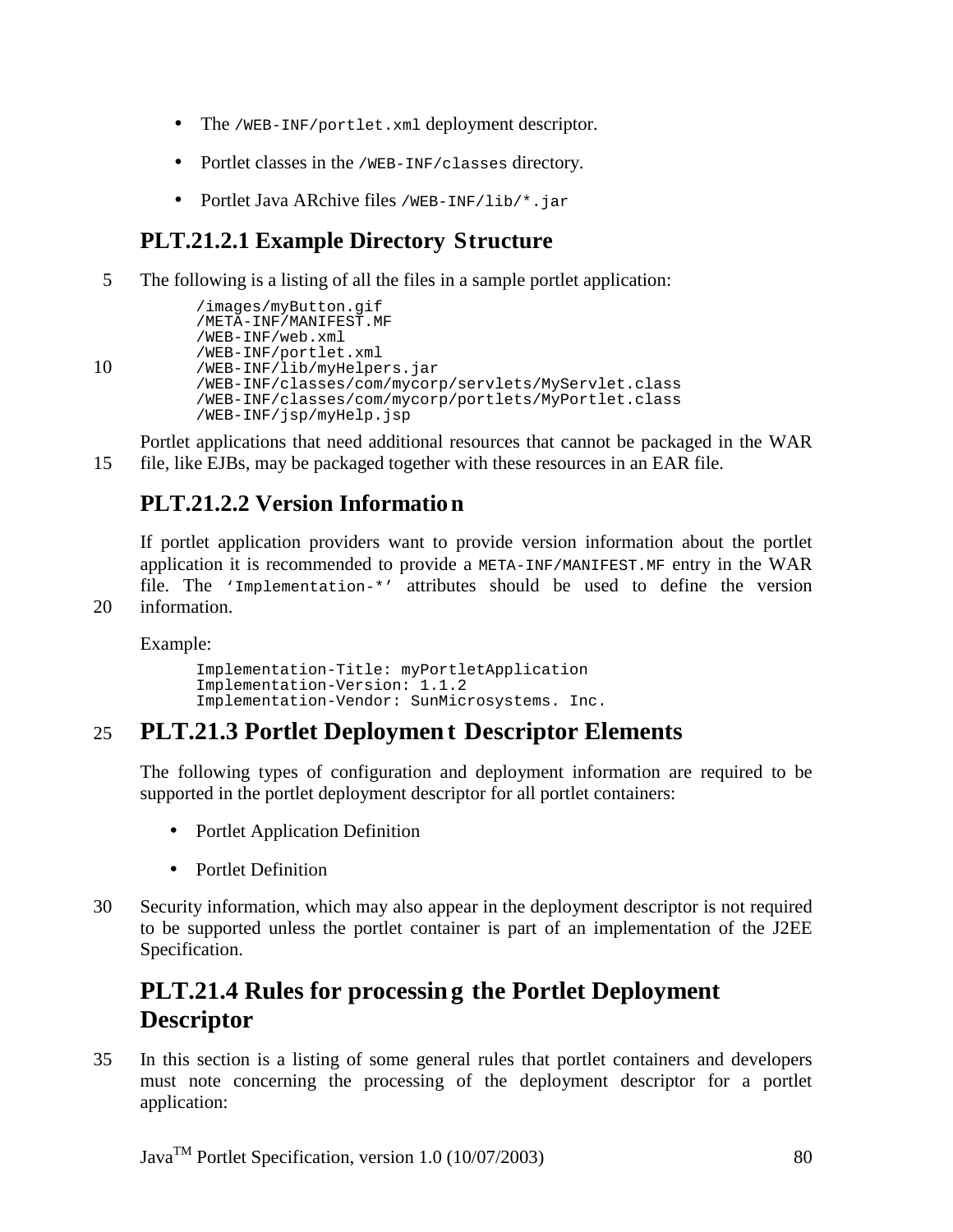- Portlet containers should ignore all leading whitespace characters before the first non-whitespace character, and all trailing whitespace characters after the last nonwhitespace character for PCDATA within text nodes of a deployment descriptor.
- Portlet containers and tools that manipulate portlet applications have a wide range 5 of options for checking the validity of a WAR. This includes checking the validity of the web application and portlet deployment descriptor documents held within. It is recommended, but not required, that portlet containers and tools validate both deployment descriptors against the corresponding DTD and XML Schema definitions for structural correctness. Additionally, it is recommended that they 10 provide a level of semantic checking. For example, it should be checked that a role referenced in a security constraint has the same name as one of the security roles defined in the deployment descriptor. In cases of non-conformant portlet applications, tools and containers should inform the developer with descriptive error messages. High end application server vendors are encouraged to supply this 15 kind of validity checking in the form of a tool separate from the container.

In elements whose value is an "enumerated type", the value is case sensitive.

# **PLT.21.5 Deployment Descr iptor**

```
<?xml version="1.0" encoding="UTF-8"?>
     <schema targetNamespace="http://java.sun.com/xml/ns/portlet/portlet-app_1_0.xsd"
20 xmlns:xs="http://www.w3.org/2001/XMLSchema"
     xmlns:portlet="http://java.sun.com/xml/ns/portlet/portlet-app_1_0.xsd"
     xmlns="http://www.w3.org/2001/XMLSchema" elementFormDefault="qualified"
     attributeFormDefault="unqualified" version="1.0" xml:lang="en">
       <annotation>
25 documentation>
         This is the XML Schema for the Portlet 1.0 deployment descriptor.
         </documentation>
       </annotation>
       <annotation>
30 <documentation>
         The following conventions apply to all J2EE
         deployment descriptor elements unless indicated otherwise.
         - In elements that specify a pathname to a file within the
           same JAR file, relative filenames (i.e., those not
35 starting with "/") are considered relative to the root of
           the JAR file's namespace. Absolute filenames (i.e., those
           starting with "/") also specify names in the root of the
           JAR file's namespace. In general, relative names are<br>preferred. The exception is .war files where absolute
preferred. The exception is .war files where absolute 40 names are preferred for consistency with the Servlet API.
         </documentation>
       </annotation>
       <!-- *********************************************************** -->
       <import namespace="http://www.w3.org/XML/1998/namespace"
45 schemaLocation="http://www.w3.org/2001/xml.xsd"/>
       <element name="portlet-app" type="portlet:portlet-appType">
         <annotation>
           <documentation>
           The portlet-app element is the root of the deployment descriptor
50 for a portlet application. This element has a required attribute version
           to specify to which version of the schema the deployment descriptor
           conforms.
           </documentation>
         </annotation>
55 <unique name="portlet-name-uniqueness">
           <annotation>
            <documentation>
            The portlet element contains the name of a portlet.
```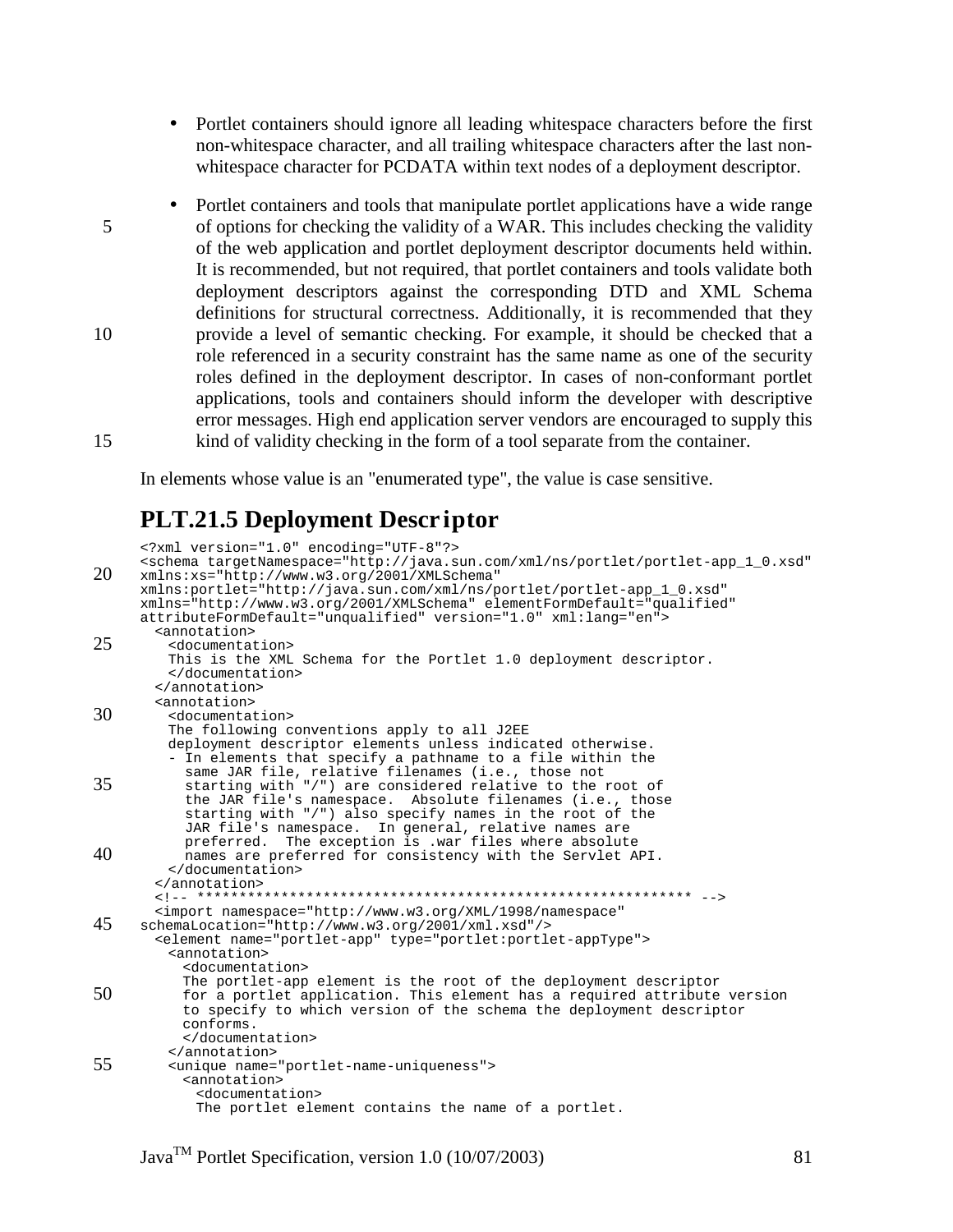|    | This name must be unique within the portlet application.<br><br>                                                                   |
|----|------------------------------------------------------------------------------------------------------------------------------------|
| 5  | <selector xpath="portlet:portlet"></selector><br><field xpath="portlet:portlet-name"></field>                                      |
|    | <br><unique name="custom-portlet-mode-uniqueness"><br/><annotation></annotation></unique>                                          |
|    | <documentation></documentation>                                                                                                    |
| 10 | The custom-portlet-mode element contains the portlet-mode.<br>This portlet mode must be unique within the portlet application.<br> |
|    |                                                                                                                                    |
| 15 | <selector xpath="portlet:custom-portlet-mode"></selector>                                                                          |
|    | <field xpath="portlet:portlet-mode"></field><br>                                                                                   |
|    | <unique name="custom-window-state-uniqueness"></unique>                                                                            |
|    | <annotation></annotation>                                                                                                          |
|    | <documentation></documentation>                                                                                                    |
| 20 | The custom-window-state element contains the window-state.                                                                         |
|    | This window state must be unique within the portlet application.<br>                                                               |
|    | <br><selector xpath="portlet: custom-window-state"></selector>                                                                     |
| 25 | <field xpath="portlet:window-state"></field>                                                                                       |
|    |                                                                                                                                    |
|    | <unique name="user-attribute-name-uniqueness"><br/><annotation></annotation></unique>                                              |
|    | <documentation></documentation>                                                                                                    |
| 30 | The user-attribute element contains the name the attribute.                                                                        |
|    | This name must be unique within the portlet application.                                                                           |
|    |                                                                                                                                    |
|    |                                                                                                                                    |
| 35 | <selector xpath="portlet:user-attribute"></selector>                                                                               |
|    | <field xpath="portlet:name"></field><br>                                                                                           |
|    |                                                                                                                                    |
|    | <complextype name="portlet-appType"></complextype>                                                                                 |
|    | <sequence></sequence>                                                                                                              |
| 40 | <element <="" minoccurs="0" name="portlet" th="" type="portlet:portletType"></element>                                             |
|    | maxOccurs="unbounded"><br><unique name="init-param-name-uniqueness"></unique>                                                      |
|    | <annotation></annotation>                                                                                                          |
|    | <documentation></documentation>                                                                                                    |
| 45 | The init-param element contains the name the attribute.                                                                            |
|    | This name must be unique within the portlet.                                                                                       |
|    |                                                                                                                                    |
|    |                                                                                                                                    |
| 50 | <selector xpath="portlet:init-param"></selector><br><field xpath="portlet:name"></field>                                           |
|    |                                                                                                                                    |
|    | <unique name="supports-mime-type-uniqueness"></unique>                                                                             |
|    | <annotation></annotation>                                                                                                          |
|    | <documentation></documentation>                                                                                                    |
| 55 | The supports element contains the supported mime-type.                                                                             |
|    | This mime type must be unique within the portlet.                                                                                  |
|    | <br>                                                                                                                               |
|    | <selector xpath="portlet:supports"></selector>                                                                                     |
| 60 | <field xpath="mime-type"></field>                                                                                                  |
|    |                                                                                                                                    |
|    | <unique name="preference-name-uniqueness"></unique>                                                                                |
|    | <annotation></annotation>                                                                                                          |
|    | <documentation></documentation>                                                                                                    |
| 65 | The preference element contains the name the preference.                                                                           |
|    | This name must be unique within the portlet.                                                                                       |
|    | <br>                                                                                                                               |
|    | <selector xpath="portlet:portlet-preferences/portlet:preference"></selector>                                                       |
| 70 | <field xpath="portlet:name"></field>                                                                                               |
|    |                                                                                                                                    |
|    | <unique name="security-role-ref-name-uniqueness"></unique>                                                                         |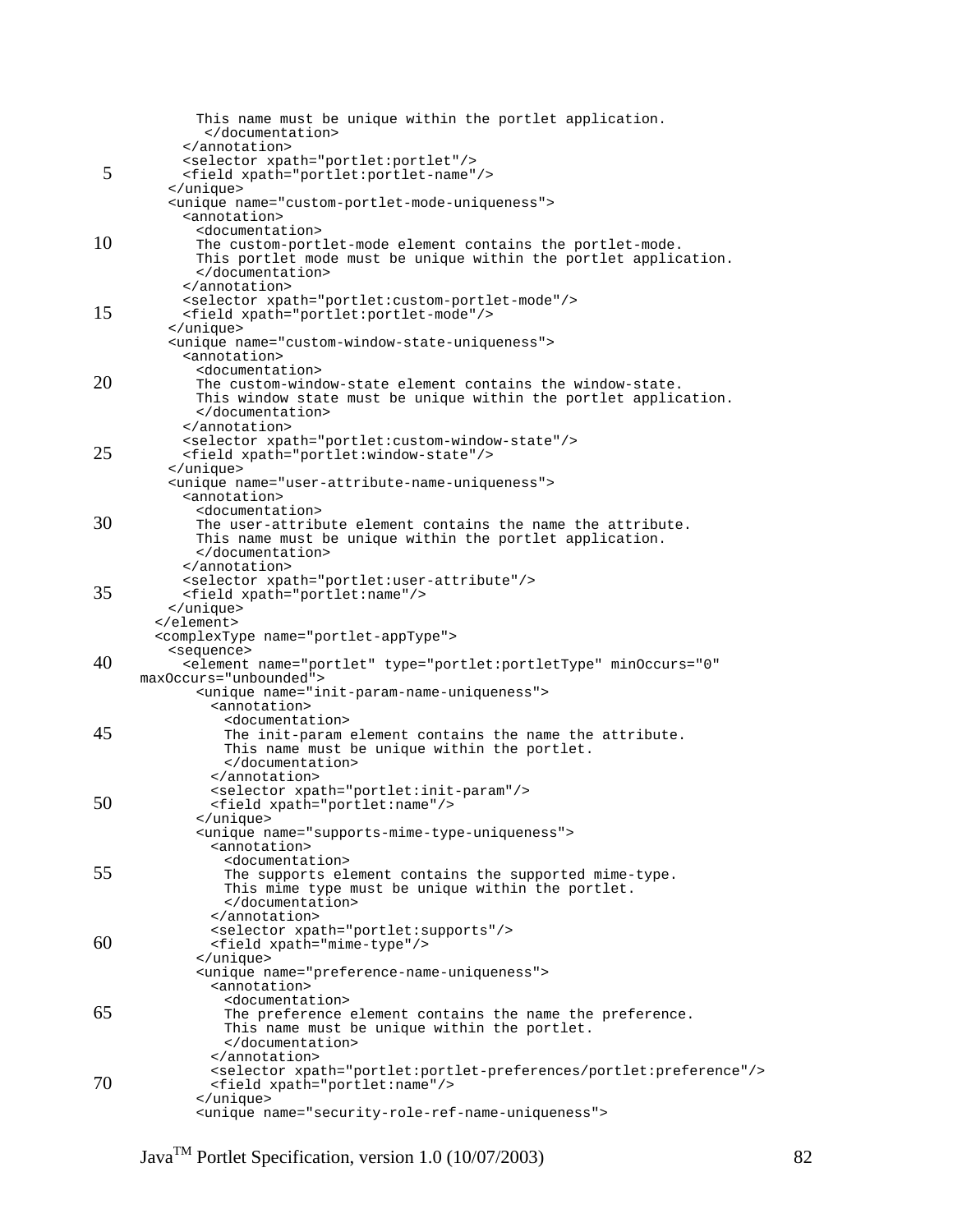|    | <annotation></annotation>                                                                        |
|----|--------------------------------------------------------------------------------------------------|
|    | <documentation></documentation>                                                                  |
|    | The security-role-ref element contains the role-name.                                            |
| 5  | This role name must be unique within the portlet.                                                |
|    |                                                                                                  |
|    | <br><selector xpath="portlet:security-role-ref"></selector>                                      |
|    | <field xpath="portlet:role-name"></field>                                                        |
|    |                                                                                                  |
| 10 |                                                                                                  |
|    | <element <="" name="custom-portlet-mode" th="" type="portlet:custom-portlet-modeType"></element> |
|    | minOccurs="0" maxOccurs="unbounded"/>                                                            |
|    | <element <="" name="custom-window-state" th="" type="portlet:custom-window-stateType"></element> |
|    | minOccurs="0" maxOccurs="unbounded"/>                                                            |
| 15 | <element <="" name="user-attribute" th="" type="portlet:user-attributeType"></element>           |
|    | minOccurs="0" maxOccurs="unbounded"/>                                                            |
|    | <element <="" name="security-constraint" th="" type="portlet:security-constraintType"></element> |
|    | $minOccurs="0" maxOccurs="unbounded*/>$                                                          |
|    |                                                                                                  |
| 20 | <attribute name="version" type="string" use="required"></attribute>                              |
|    | <attribute name="id" type="string" use="optional"></attribute>                                   |
|    |                                                                                                  |
|    | <complextype name="custom-portlet-modeType"></complextype>                                       |
| 25 | <annotation></annotation>                                                                        |
|    | <documentation></documentation>                                                                  |
|    | A custom portlet mode that one or more portlets in                                               |
|    | this portlet application supports.<br>Used in: portlet-app                                       |
|    |                                                                                                  |
| 30 |                                                                                                  |
|    | <sequence></sequence>                                                                            |
|    | <element <="" minoccurs="0" name="description" th="" type="portlet:descriptionType"></element>   |
|    | $maxOccurs="unbounded"$                                                                          |
|    | <element name="portlet-mode" type="portlet:portlet-modeType"></element>                          |
| 35 |                                                                                                  |
|    | <attribute name="id" type="string" use="optional"></attribute>                                   |
|    |                                                                                                  |
|    | <complextype name="custom-window-stateType"></complextype>                                       |
|    | <annotation></annotation>                                                                        |
| 40 | <documentation></documentation>                                                                  |
|    | A custom window state that one or more portlets in this                                          |
|    | portlet application supports.                                                                    |
|    | Used in: portlet-app                                                                             |
| 45 | <br>                                                                                             |
|    | <sequence></sequence>                                                                            |
|    | <element <="" minoccurs="0" name="description" th="" type="portlet:descriptionType"></element>   |
|    | maxOccurs="unbounded"/>                                                                          |
|    | <element name="window-state" type="portlet:window-stateType"></element>                          |
| 50 |                                                                                                  |
|    | <attribute name="id" type="string" use="optional"></attribute>                                   |
|    |                                                                                                  |
|    | <complextype name="expiration-cacheType"></complextype>                                          |
|    | <annotation></annotation>                                                                        |
| 55 | <documentation></documentation>                                                                  |
|    | Expriation-cache defines expiration-based caching for this                                       |
|    | portlet. The parameter indicates                                                                 |
|    | the time in seconds after which the portlet output expires.                                      |
|    | -1 indicates that the output never expires.                                                      |
| 60 | Used in: portlet                                                                                 |
|    |                                                                                                  |
|    |                                                                                                  |
|    | <simplecontent></simplecontent>                                                                  |
| 65 | <extension base="int"></extension>                                                               |
|    |                                                                                                  |
|    | <br><complextype name="init-paramType"></complextype>                                            |
|    | <annotation></annotation>                                                                        |
|    | <documentation></documentation>                                                                  |
| 70 | The init-param element contains a name/value pair as an                                          |
|    | initialization param of the portlet                                                              |
|    | Used in: portlet                                                                                 |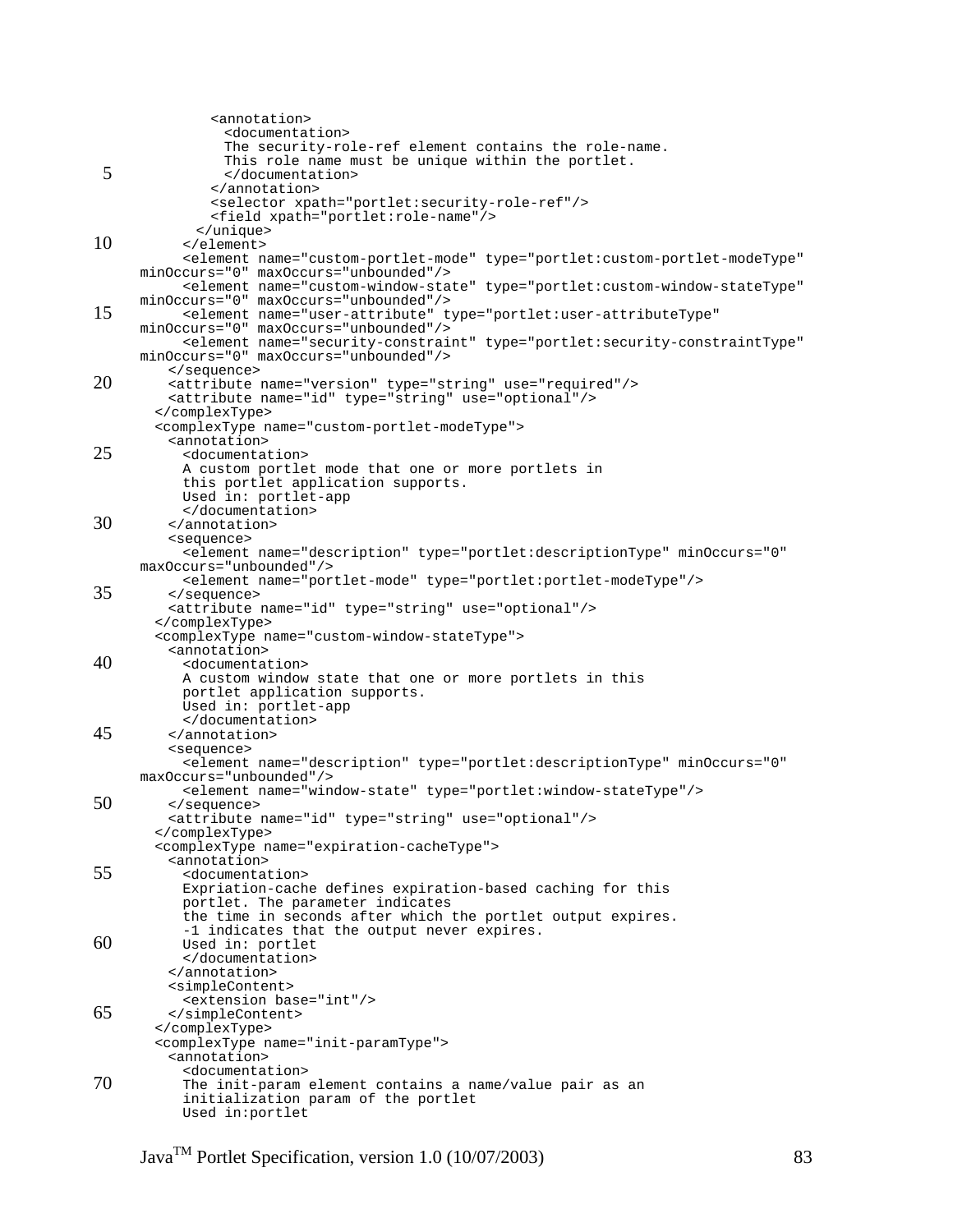```
</documentation>
        </annotation>
         <sequence>
          <element name="description" type="portlet:descriptionType" minOccurs="0"
 5 maxOccurs="unbounded"/>
          <element name="name" type="portlet:nameType"/>
          <element name="value" type="portlet:valueType"/>
        </sequence>
        <attribute name="id" type="string" use="optional"/>
10 </complexType>
       <complexType name="keywordsType">
        <annotation>
          <documentation>
          Locale specific keywords associated with this portlet.
15 The kewords are separated by commas.
          Used in: portlet-info
          </documentation>
        </annotation>
20 - Englevenium base="string"/>
        </simpleContent>
       </complexType>
       <complexType name="mime-typeType">
        <annotation>
25 <documentation>
          MIME type name, e.g. "text/html".
          The MIME type may also contain the wildcard
          character '*', like "text/*" or "*/*".
Used in: supports 30 </documentation>
        </annotation>
        <simpleContent>
          <extension base="string"/>
        </simpleContent>
35 </complexType>
       <complexType name="nameType">
        <annotation>
          <documentation>
          The name element contains the name of a parameter.
40 Used in: init-param, ...
          </documentation>
        </annotation>
        <simpleContent>
          <extension base="string"/>
45 </simpleContent>
       </complexType>
       <complexType name="portletType">
        <annotation>
          <documentation>
50 The portlet element contains the declarative data of a portlet.
          Used in: portlet-app
          </documentation>
        </annotation>
55 <element name="description" type="portlet:descriptionType" minOccurs="0"
     maxOccurs="unbounded"/>
          <element name="portlet-name" type="portlet:portlet-nameType"/>
          <element name="display-name" type="portlet:display-nameType" minOccurs="0"
     maxOccurs="unbounded"/>
60 <element name="portlet-class" type="portlet:portlet-classType"/>
          <element name="init-param" type="portlet:init-paramType" minOccurs="0"
     maxOccurs="unbounded"/>
          <element name="expiration-cache" type="portlet:expiration-cacheType"
     minOccurs="0"/>
65 <element name="supports" type="portlet:supportsType"
     maxOccurs="unbounded"/>
          <element name="supported-locale" type="portlet:supported-localeType"
     minOccurs="0" maxOccurs="unbounded"/>
          <choice>
70 <sequence>
             <element name="resource-bundle" type="portlet:resource-bundleType"/>
             <element name="portlet-info" type="portlet:portlet-infoType"
```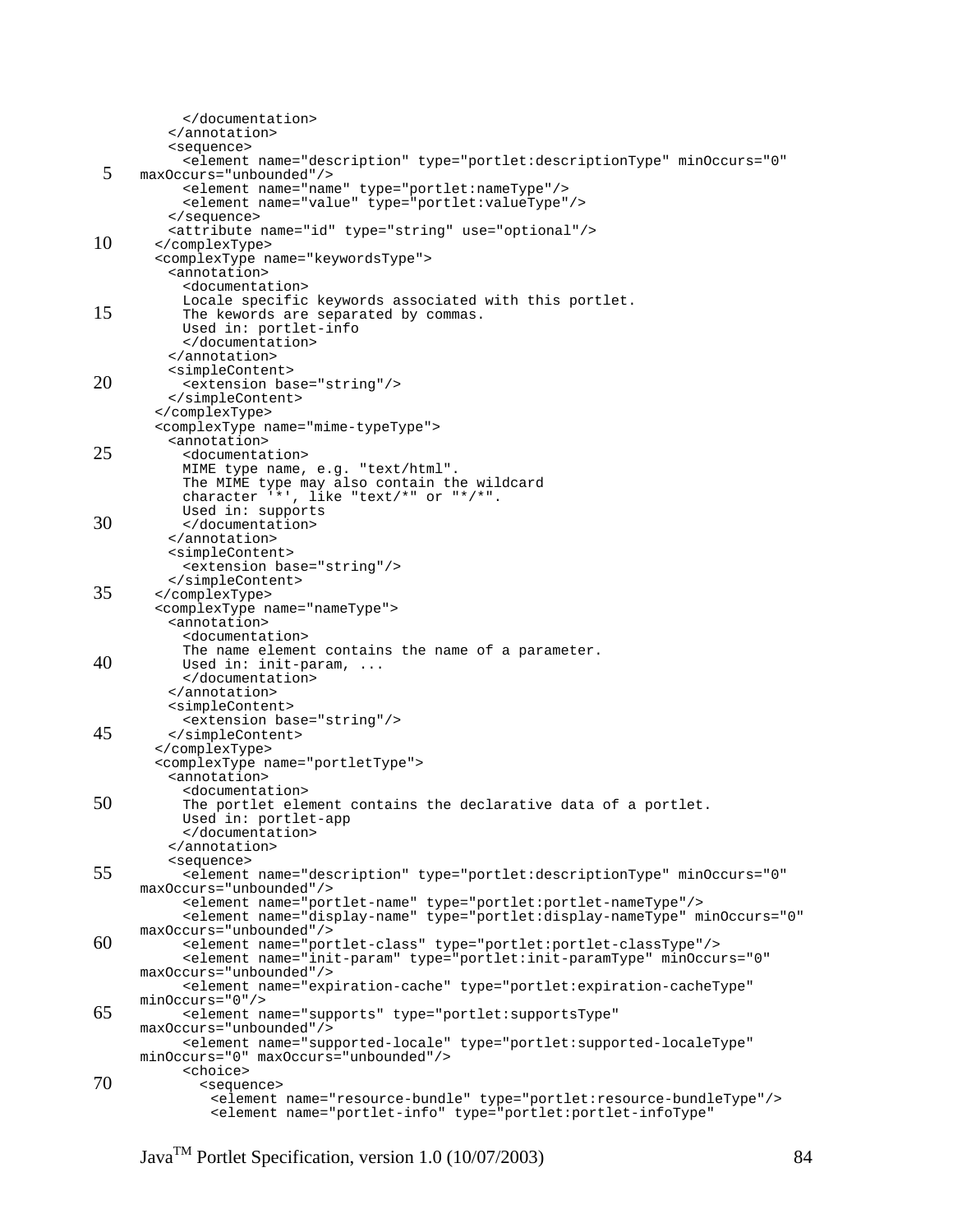|    | $minOccurs = "0"$                                                                                                        |
|----|--------------------------------------------------------------------------------------------------------------------------|
|    |                                                                                                                          |
|    | <element name="portlet-info" type="portlet:portlet-infoType"></element>                                                  |
| 5  |                                                                                                                          |
|    | <element <br="" name="portlet-preferences" type="portlet:portlet-preferencesType"><math>minOccurs = "0"</math></element> |
|    | <element <="" name="security-role-ref" td="" type="portlet:security-role-refType"></element>                             |
|    | minOccurs="0" maxOccurs="unbounded"/>                                                                                    |
| 10 | <br><attribute name="id" type="string" use="optional"></attribute>                                                       |
|    |                                                                                                                          |
|    | <simpletype name="portlet-classType"></simpletype>                                                                       |
|    | <annotation></annotation>                                                                                                |
| 15 | <documentation><br/>The portlet-class element contains the fully</documentation>                                         |
|    | qualified class name of the portlet.                                                                                     |
|    | Used in: portlet                                                                                                         |
|    |                                                                                                                          |
| 20 | <br><restriction base="portlet:fully-qualified-classType"></restriction>                                                 |
|    |                                                                                                                          |
|    | <complextype name="portlet-collectionType"></complextype>                                                                |
|    | <annotation><br/><documentation></documentation></annotation>                                                            |
| 25 | The portlet-collectionType is used to identify a subset                                                                  |
|    | of portlets within a portlet application to which a                                                                      |
|    | security constraint applies.                                                                                             |
|    | Used in: security-constraint<br>                                                                                         |
| 30 |                                                                                                                          |
|    | <sequence></sequence>                                                                                                    |
|    | <element <="" name="portlet-name" td="" type="portlet:portlet-nameType"></element>                                       |
|    | maxOccurs="unbounded"/><br>                                                                                              |
| 35 |                                                                                                                          |
|    | <complextype name="portlet-infoType"></complextype>                                                                      |
|    | <sequence><br/><element name="title" type="portlet:titleType"></element></sequence>                                      |
|    | <element minoccurs="0" name="short-title" type="portlet:short-titleType"></element>                                      |
| 40 | <element minoccurs="0" name="keywords" type="portlet:keywordsType"></element>                                            |
|    | <br><attribute name="id" type="string" use="optional"></attribute>                                                       |
|    |                                                                                                                          |
|    | <complextype name="portlet-modeType"></complextype>                                                                      |
| 45 | <annotation></annotation>                                                                                                |
|    | <documentation><br/>Portlet modes. The specification pre-defines the following values</documentation>                    |
|    | as valid portlet mode constants:                                                                                         |
|    | "edit", "help", "view".                                                                                                  |
| 50 | Portlet mode names are not case sensitive.<br>Used in: custom-portlet-mode, supports                                     |
|    |                                                                                                                          |
|    |                                                                                                                          |
| 55 | <simplecontent></simplecontent>                                                                                          |
|    | <extension base="string"></extension><br>                                                                                |
|    |                                                                                                                          |
|    | <complextype name="portlet-nameType"></complextype>                                                                      |
| 60 | <annotation><br/><documentation></documentation></annotation>                                                            |
|    | The portlet-name element contains the canonical name of the                                                              |
|    | portlet. Each portlet name is unique within the portlet                                                                  |
|    | application.                                                                                                             |
| 65 | Used in: portlet, portlet-mapping<br>                                                                                    |
|    |                                                                                                                          |
|    | <simplecontent></simplecontent>                                                                                          |
|    | <extension base="string"></extension>                                                                                    |
| 70 | <br>                                                                                                                     |
|    | <complextype name="portlet-preferencesType"></complextype>                                                               |
|    | <annotation></annotation>                                                                                                |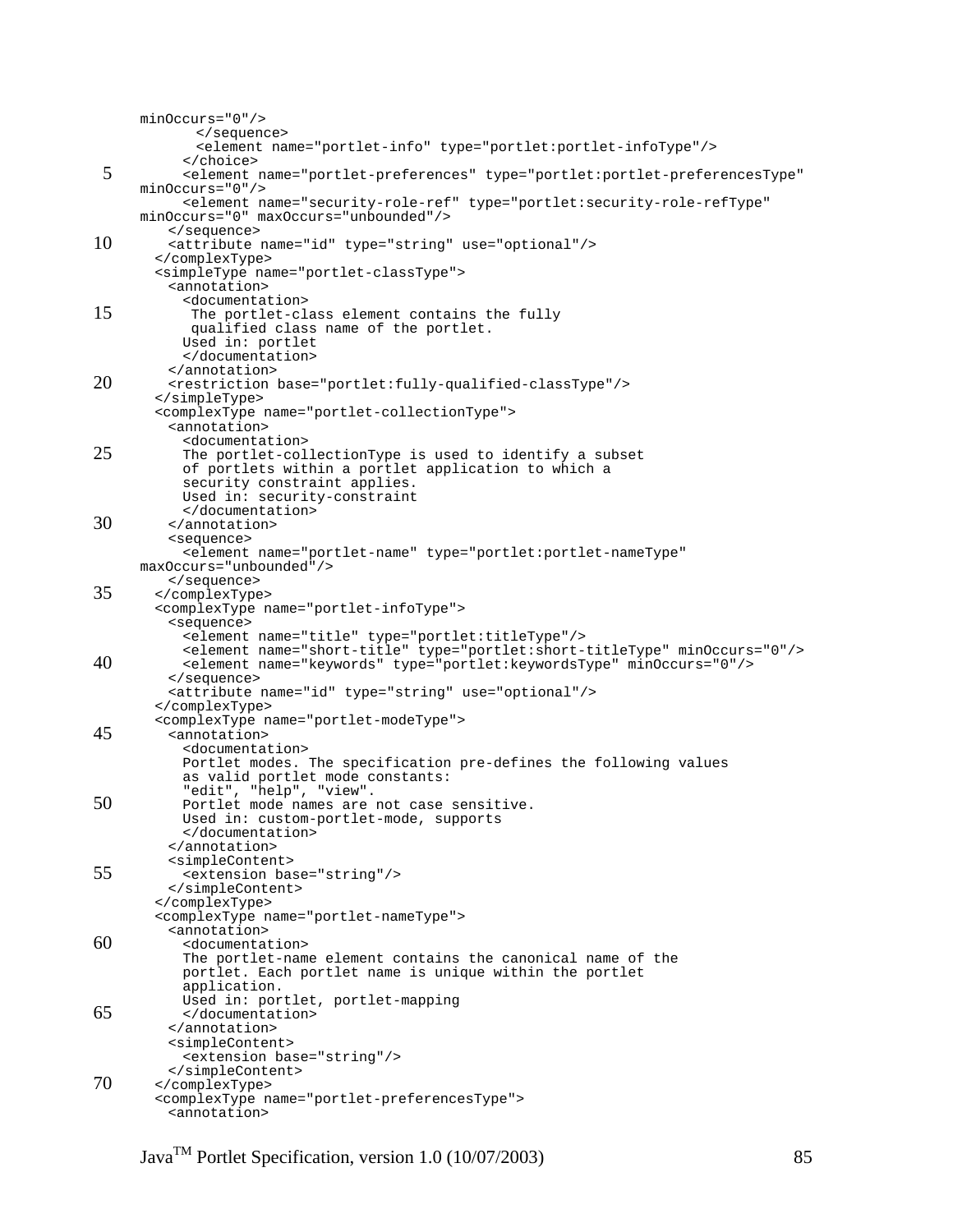|    | <documentation></documentation>                                                                                                                                          |
|----|--------------------------------------------------------------------------------------------------------------------------------------------------------------------------|
|    | Portlet persistent preference store.                                                                                                                                     |
|    | Used in: portlet                                                                                                                                                         |
| 5  |                                                                                                                                                                          |
|    |                                                                                                                                                                          |
|    | <sequence></sequence>                                                                                                                                                    |
|    | <element <br="" minoccurs="0" name="preference" type="portlet:preferenceType">maxOccurs="unbounded"/&gt;</element>                                                       |
|    | <element minoccurs="0" name="preferences-validator" type="portlet:preferences-&lt;/th&gt;&lt;/tr&gt;&lt;tr&gt;&lt;th&gt;10&lt;/th&gt;&lt;th&gt;validatorType"></element> |
|    |                                                                                                                                                                          |
|    | <attribute name="id" type="string" use="optional"></attribute>                                                                                                           |
|    |                                                                                                                                                                          |
|    | <complextype name="preferenceType"></complextype>                                                                                                                        |
| 15 | <annotation></annotation>                                                                                                                                                |
|    | <documentation></documentation>                                                                                                                                          |
|    | Persistent preference values that may be used for customization                                                                                                          |
|    | and personalization by the portlet.                                                                                                                                      |
|    | Used in: portlet-preferences                                                                                                                                             |
| 20 |                                                                                                                                                                          |
|    |                                                                                                                                                                          |
|    | <sequence></sequence>                                                                                                                                                    |
|    | <element name="name" type="portlet:nameType"></element>                                                                                                                  |
|    | <element <="" minoccurs="0" name="value" th="" type="portlet:valueType"></element>                                                                                       |
| 25 | maxOccurs="unbounded"/>                                                                                                                                                  |
|    | <element minoccurs="0" name="read-only" type="portlet:read-onlyType"></element>                                                                                          |
|    |                                                                                                                                                                          |
|    | <attribute name="id" type="string" use="optional"></attribute>                                                                                                           |
| 30 |                                                                                                                                                                          |
|    | <simpletype name="preferences-validatorType"><br/><annotation></annotation></simpletype>                                                                                 |
|    | <documentation></documentation>                                                                                                                                          |
|    | The class specified under preferences-validator implements                                                                                                               |
|    | the PreferencesValidator interface to validate the                                                                                                                       |
| 35 | preferences settings.                                                                                                                                                    |
|    | Used in: portlet-preferences                                                                                                                                             |
|    |                                                                                                                                                                          |
|    |                                                                                                                                                                          |
|    | <restriction base="portlet:fully-qualified-classType"></restriction>                                                                                                     |
| 40 |                                                                                                                                                                          |
|    | <simpletype name="read-onlyType"></simpletype>                                                                                                                           |
|    | <annotation><br/><documentation></documentation></annotation>                                                                                                            |
|    | read-only indicates that a setting cannot                                                                                                                                |
| 45 | be changed in any of the standard portlet modes                                                                                                                          |
|    | ("view","edit" or "help").                                                                                                                                               |
|    | Per default all preferences are modifiable.                                                                                                                              |
|    | Valid values are:                                                                                                                                                        |
|    | - true for read-only                                                                                                                                                     |
| 50 | - false for modifiable                                                                                                                                                   |
|    | Used in: preferences                                                                                                                                                     |
|    |                                                                                                                                                                          |
|    |                                                                                                                                                                          |
|    | <restriction base="portlet:string"></restriction>                                                                                                                        |
| 55 | <enumeration value="true"></enumeration>                                                                                                                                 |
|    | <enumeration value="false"></enumeration>                                                                                                                                |
|    |                                                                                                                                                                          |
|    |                                                                                                                                                                          |
| 60 | <complextype name="resource-bundleType"><br/><annotation></annotation></complextype>                                                                                     |
|    | <documentation></documentation>                                                                                                                                          |
|    | Filename of the resource bundle containing the language specific                                                                                                         |
|    | portlet informations in different languages.                                                                                                                             |
|    | Used in: portlet-info                                                                                                                                                    |
| 65 |                                                                                                                                                                          |
|    |                                                                                                                                                                          |
|    | <simplecontent></simplecontent>                                                                                                                                          |
|    | <extension base="string"></extension>                                                                                                                                    |
|    |                                                                                                                                                                          |
| 70 |                                                                                                                                                                          |
|    | <complextype name="role-linkType"></complextype>                                                                                                                         |
|    | <annotation></annotation>                                                                                                                                                |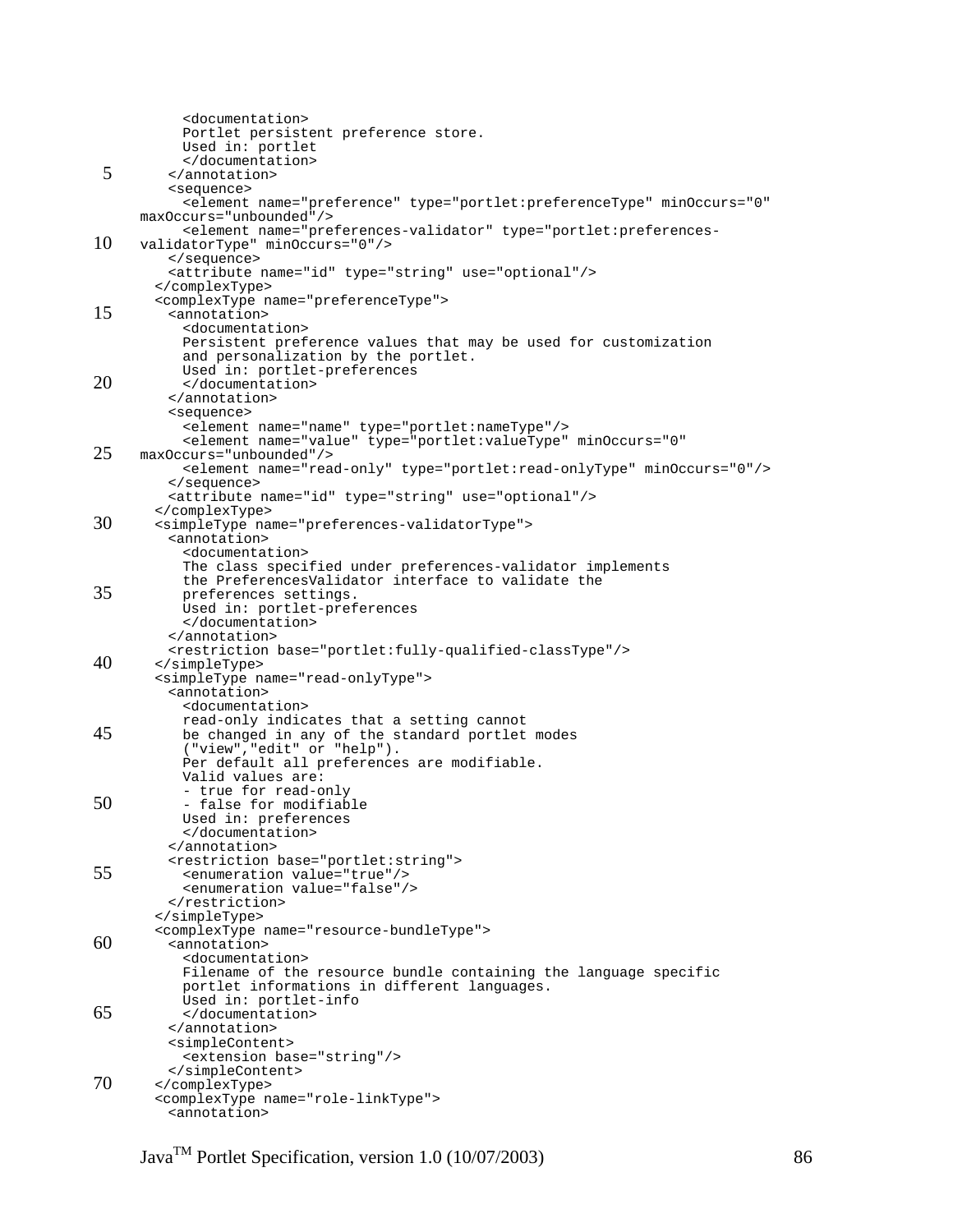|    | <documentation></documentation>                                                                  |
|----|--------------------------------------------------------------------------------------------------|
|    | The role-link element is a reference to a defined security role.                                 |
|    | The role-link element must contain the name of one of the                                        |
| 5  | security roles defined in the security-role elements.                                            |
|    | Used in: security-role-ref                                                                       |
|    |                                                                                                  |
|    |                                                                                                  |
|    | <simplecontent></simplecontent>                                                                  |
| 10 | <extension base="string"></extension>                                                            |
|    | <br>                                                                                             |
|    | <complextype name="security-constraintType"></complextype>                                       |
|    | <annotation></annotation>                                                                        |
|    | <documentation></documentation>                                                                  |
| 15 | The security-constraintType is used to associate                                                 |
|    | intended security constraints with one or more portlets.                                         |
|    | Used in: portlet-app                                                                             |
|    |                                                                                                  |
|    |                                                                                                  |
| 20 | <sequence></sequence>                                                                            |
|    | <element <="" minoccurs="0" name="display-name" th="" type="portlet:display-nameType"></element> |
|    | maxOccurs="unbounded"/>                                                                          |
|    | <element name="portlet-collection" type="portlet:portlet-collectionType"></element>              |
|    | <element id"="" name="user-data-constraint" type="string" use="optional"></element>              |
|    |                                                                                                  |
| 30 | <complextype name="security-role-refType"></complextype>                                         |
|    | <annotation><br/><documentation></documentation></annotation>                                    |
|    | The security-role-ref element contains the declaration of a                                      |
|    | security role reference in the code of the web application. The                                  |
|    | declaration consists of an optional description, the security                                    |
| 35 | role name used in the code, and an optional link to a security                                   |
|    | role. If the security role is not specified, the Deployer must                                   |
|    | choose an appropriate security role.                                                             |
|    | The value of the role name element must be the String used                                       |
|    | as the parameter to the                                                                          |
| 40 | EJBContext.isCallerInRole(String roleName) method                                                |
|    | or the HttpServletRequest.isUserInRole(String role) method.                                      |
|    | Used in: portlet                                                                                 |
|    |                                                                                                  |
| 45 | <br><sequence></sequence>                                                                        |
|    | <element <="" minoccurs="0" name="description" th="" type="portlet:descriptionType"></element>   |
|    | maxOccurs="unbounded"/>                                                                          |
|    | <element name="role-name" type="portlet:role-nameType"></element>                                |
|    | <element minoccurs="0" name="role-link" type="portlet:role-linkType"></element>                  |
| 50 |                                                                                                  |
|    | <attribute name="id" type="string" use="optional"></attribute>                                   |
|    |                                                                                                  |
|    | <complextype name="short-titleType"></complextype>                                               |
|    | <annotation></annotation>                                                                        |
| 55 | <documentation></documentation>                                                                  |
|    | Locale specific short version of the static title.                                               |
|    | Used in: portlet-info                                                                            |
|    |                                                                                                  |
| 60 |                                                                                                  |
|    | <simplecontent></simplecontent>                                                                  |
|    | <extension base="string"></extension>                                                            |
|    |                                                                                                  |
|    | <br><complextype name="supportsType"></complextype>                                              |
| 65 | <annotation></annotation>                                                                        |
|    | <documentation></documentation>                                                                  |
|    | Supports indicates the portlet modes a                                                           |
|    | portlet supports for a specific content type. All portlets must                                  |
|    | support the view mode.                                                                           |
| 70 | Used in: portlet                                                                                 |
|    |                                                                                                  |
|    |                                                                                                  |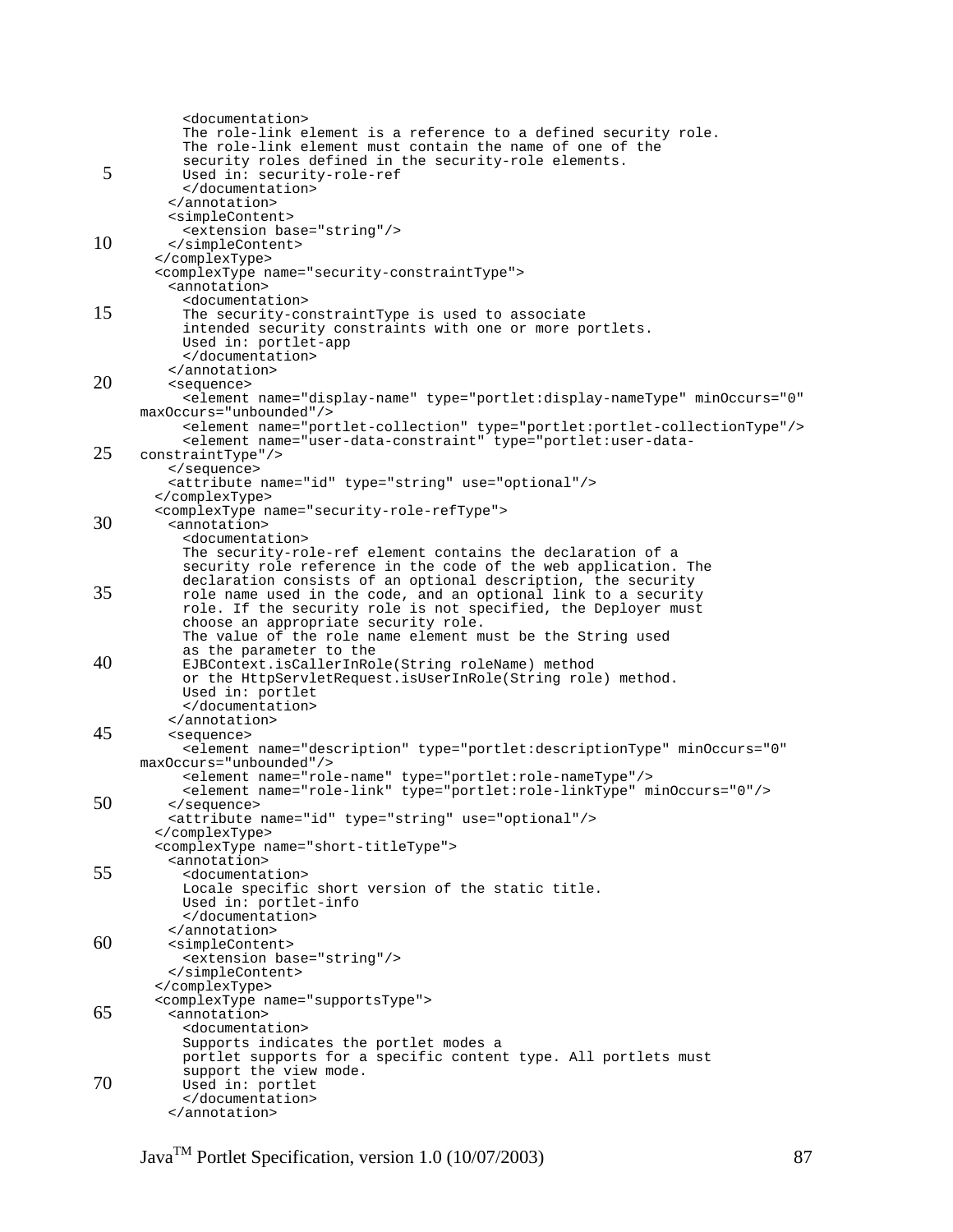|    | <sequence></sequence>                                                                                                  |
|----|------------------------------------------------------------------------------------------------------------------------|
|    | <element name="mime-type" type="portlet:mime-typeType"></element>                                                      |
|    | <element <br="" minoccurs="0" name="portlet-mode" type="portlet:portlet-modeType">maxOccurs="unbounded"/&gt;</element> |
| 5  |                                                                                                                        |
|    | <attribute name="id" type="string" use="optional"></attribute>                                                         |
|    |                                                                                                                        |
|    | <complextype name="supported-localeType"></complextype>                                                                |
| 10 | <annotation></annotation>                                                                                              |
|    | <documentation><br/>Indicated the locales the portlet supports.</documentation>                                        |
|    | Used in: portlet                                                                                                       |
|    |                                                                                                                        |
|    |                                                                                                                        |
| 15 | <simplecontent></simplecontent>                                                                                        |
|    | <extension base="string"></extension>                                                                                  |
|    | <br>                                                                                                                   |
|    | <complextype name="titleType"></complextype>                                                                           |
| 20 | <annotation></annotation>                                                                                              |
|    | <documentation></documentation>                                                                                        |
|    | Locale specific static title for this portlet.                                                                         |
|    | Used in: portlet-info<br>                                                                                              |
| 25 |                                                                                                                        |
|    | <simplecontent></simplecontent>                                                                                        |
|    | <extension base="string"></extension>                                                                                  |
|    | <br>                                                                                                                   |
| 30 | <simpletype name="transport-guaranteeType"></simpletype>                                                               |
|    | <annotation></annotation>                                                                                              |
|    | <documentation></documentation>                                                                                        |
|    | The transport-guaranteeType specifies that<br>the communication between client and portlet should                      |
| 35 | be NONE, INTEGRAL, or CONFIDENTIAL.                                                                                    |
|    | NONE means that the portlet does not                                                                                   |
|    | require any transport guarantees. A value of                                                                           |
|    | INTEGRAL means that the portlet requires that the                                                                      |
| 40 | data sent between the client and portlet be sent in<br>such a way that it can't be changed in transit.                 |
|    | CONFIDENTIAL means that the portlet requires                                                                           |
|    | that the data be transmitted in a fashion that                                                                         |
|    | prevents other entities from observing the contents                                                                    |
| 45 | of the transmission.                                                                                                   |
|    | In most cases, the presence of the INTEGRAL or<br>CONFIDENTIAL flag will indicate that the use                         |
|    | of SSL is required.                                                                                                    |
|    | Used in: user-data-constraint                                                                                          |
|    |                                                                                                                        |
| 50 | <br><restriction base="portlet:string"></restriction>                                                                  |
|    | <enumeration value="NONE"></enumeration>                                                                               |
|    | <enumeration value="INTEGRAL"></enumeration>                                                                           |
|    | <enumeration value="CONFIDENTIAL"></enumeration>                                                                       |
| 55 |                                                                                                                        |
|    | <br><complextype name="user-attributeType"></complextype>                                                              |
|    | <annotation></annotation>                                                                                              |
|    | <documentation></documentation>                                                                                        |
| 60 | User attribute defines a user specific attribute that the                                                              |
|    | portlet application needs. The portlet within this application                                                         |
|    | can access this attribute via the request parameter USER_INFO                                                          |
|    | map.<br>Used in: portlet-app                                                                                           |
| 65 |                                                                                                                        |
|    |                                                                                                                        |
|    | <sequence></sequence>                                                                                                  |
|    | <element <br="" minoccurs="0" name="description" type="portlet:descriptionType">maxOccurs="unbounded"/&gt;</element>   |
| 70 | <element name="name" type="portlet:nameType"></element>                                                                |
|    |                                                                                                                        |
|    | <attribute name="id" type="string" use="optional"></attribute>                                                         |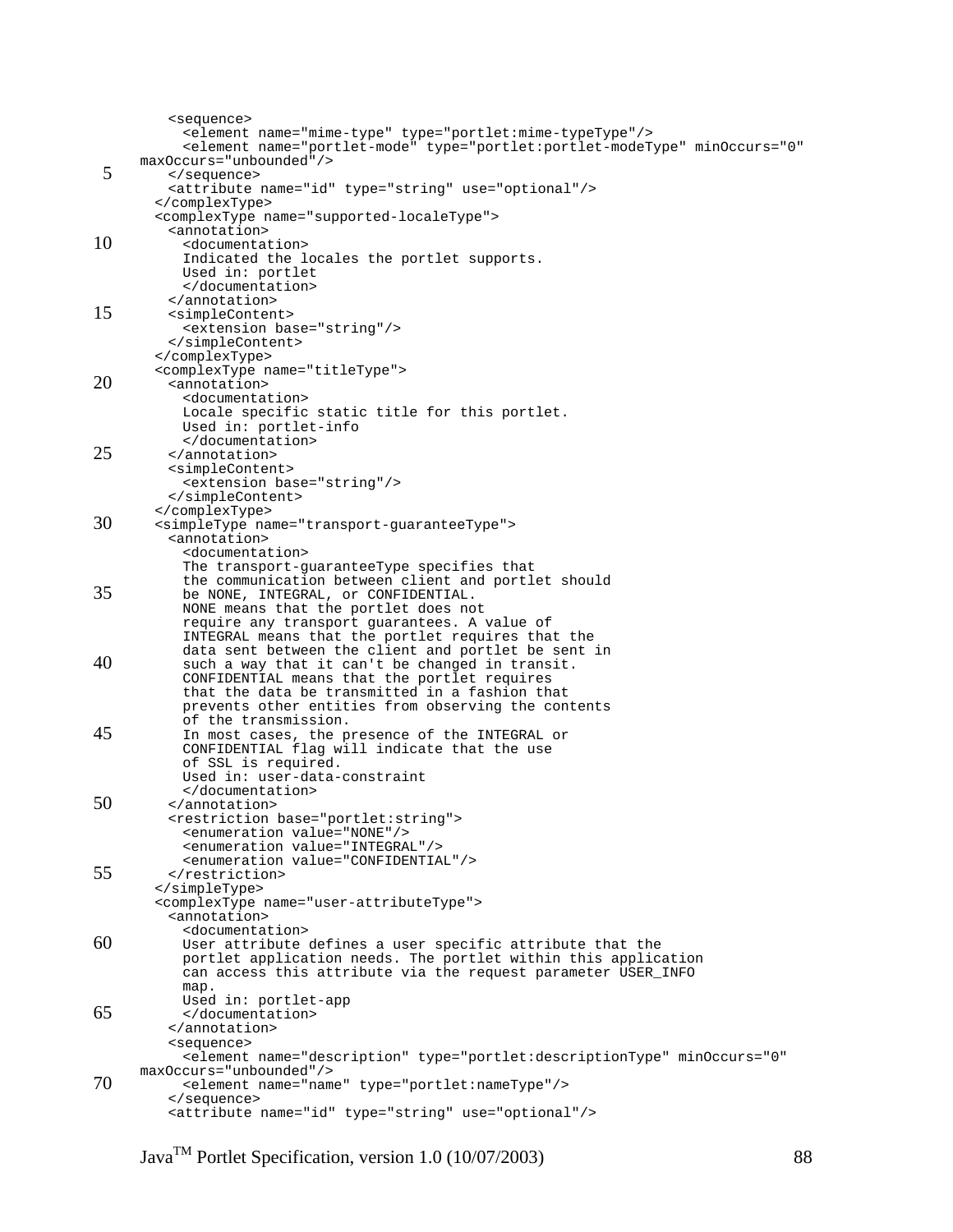|    | <complextype name="user-data-constraintType"><br/><annotation></annotation></complextype>                                                                |
|----|----------------------------------------------------------------------------------------------------------------------------------------------------------|
|    | <documentation></documentation>                                                                                                                          |
| 5  | The user-data-constraintType is used to indicate how                                                                                                     |
|    | data communicated between the client and portlet should be<br>protected.                                                                                 |
|    | Used in: security-constraint                                                                                                                             |
|    |                                                                                                                                                          |
| 10 |                                                                                                                                                          |
|    | <sequence><br/><element <="" minoccurs="0" name="description" th="" type="portlet:descriptionType"></element></sequence>                                 |
|    | $maxOccurs="unbounded"$                                                                                                                                  |
| 15 | <element name="transport-quarantee" type="portlet:transport-&lt;/th&gt;&lt;/tr&gt;&lt;tr&gt;&lt;th&gt;&lt;/th&gt;&lt;th&gt;quaranteeType"></element><br> |
|    | <attribute name="id" type="string" use="optional"></attribute>                                                                                           |
|    |                                                                                                                                                          |
| 20 | <complextype name="valueType"><br/><annotation></annotation></complextype>                                                                               |
|    | <documentation></documentation>                                                                                                                          |
|    | The value element contains the value of a parameter.                                                                                                     |
|    | Used in: init-param<br>                                                                                                                                  |
| 25 |                                                                                                                                                          |
|    | <simplecontent></simplecontent>                                                                                                                          |
|    | <extension base="string"></extension><br>                                                                                                                |
|    |                                                                                                                                                          |
| 30 | <complextype name="window-stateType"></complextype>                                                                                                      |
|    | <annotation><br/><documentation></documentation></annotation>                                                                                            |
|    | Portlet window state. Window state names are not case sensitive.                                                                                         |
|    | Used in: custom-window-state                                                                                                                             |
| 35 | <br>                                                                                                                                                     |
|    | <simplecontent></simplecontent>                                                                                                                          |
|    | <extension base="string"></extension>                                                                                                                    |
| 40 | <br>                                                                                                                                                     |
|    | - everything below is copied from j2ee_1_4.xsd                                                                                                           |
|    | <complextype name="descriptionType"></complextype>                                                                                                       |
|    | <annotation><br/><documentation></documentation></annotation>                                                                                            |
| 45 | The description element is used to provide text describing the                                                                                           |
|    | parent element. The description element should include any                                                                                               |
|    | information that the portlet application war file producer wants                                                                                         |
|    | to provide to the consumer of the portlet application war file<br>(i.e., to the Deployer). Typically, the tools used by the                              |
| 50 | portlet application war file consumer will display the                                                                                                   |
|    | description when processing the parent element that contains the                                                                                         |
|    | description. It has an optional attribute xml: lang to indicate<br>which language is used in the description according to                                |
|    | RFC 1766 (http://www.ietf.org/rfc/rfc1766.txt). The default                                                                                              |
| 55 | value of this attribute is English("en").                                                                                                                |
|    | Used in: init-param, portlet, portlet-app, security-role<br>                                                                                             |
|    |                                                                                                                                                          |
| 60 | <simplecontent></simplecontent>                                                                                                                          |
|    | <extension base="string"><br/><attribute ref="xml:lang"></attribute></extension>                                                                         |
|    |                                                                                                                                                          |
|    |                                                                                                                                                          |
| 65 | <br><complextype name="display-nameType"></complextype>                                                                                                  |
|    | <annotation></annotation>                                                                                                                                |
|    | <documentation></documentation>                                                                                                                          |
|    | The display-name type contains a short name that is intended<br>to be displayed by tools. It is used by display-name                                     |
| 70 | The display name need not be unique.<br>elements.                                                                                                        |
|    | Example:                                                                                                                                                 |
|    | $\cdots$                                                                                                                                                 |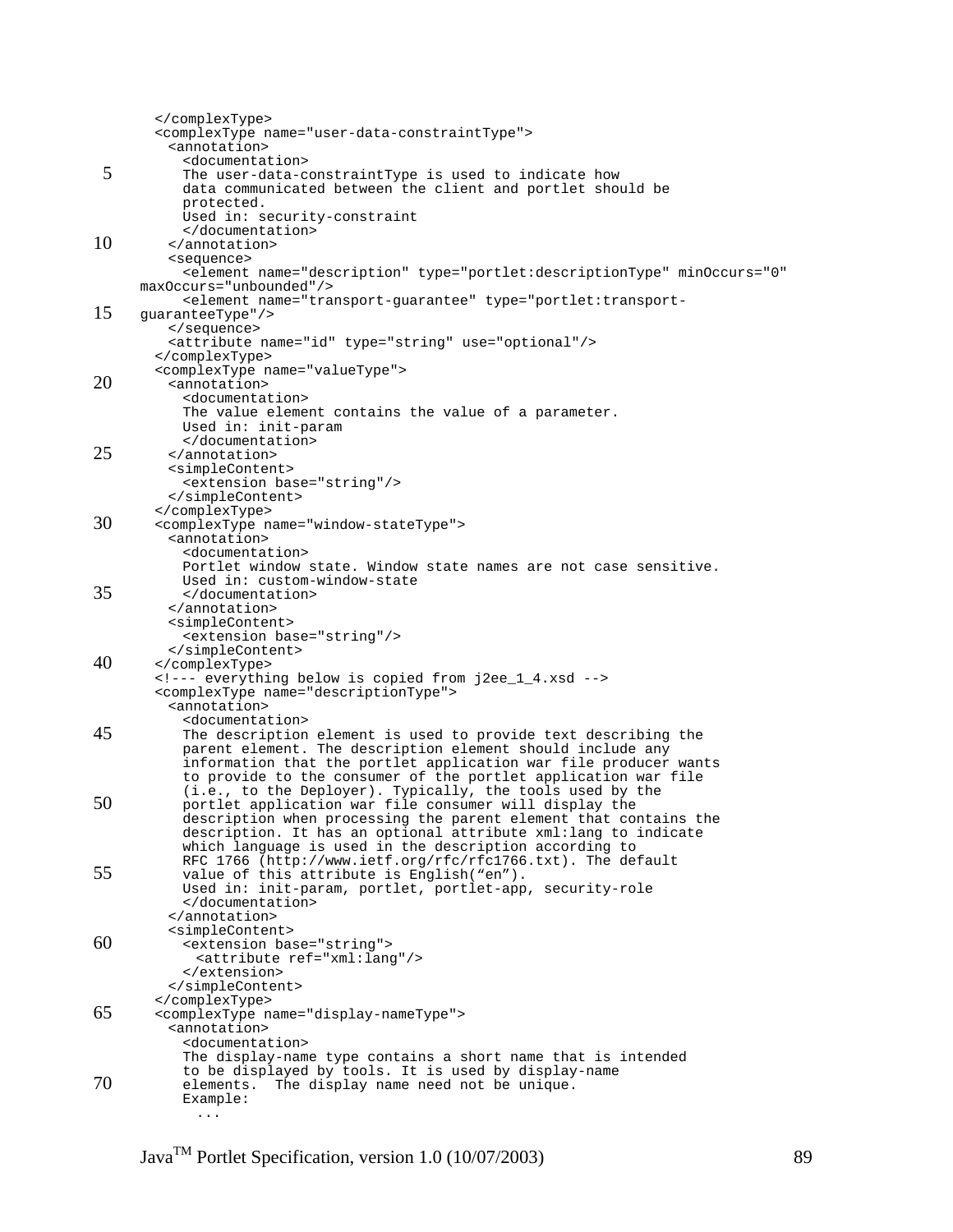|    | <display-name xml:lang="en">Employee Self Service</display-name> |
|----|------------------------------------------------------------------|
|    | It has an optional attribute xml: lang to indicate               |
|    | which language is used in the description according to           |
| 5  | RFC 1766 (http://www.ietf.org/rfc/rfc1766.txt). The default      |
|    | value of this attribute is English("en").                        |
|    |                                                                  |
|    |                                                                  |
|    | <simplecontent></simplecontent>                                  |
| 10 | <extension base="portlet:string"></extension>                    |
|    | <attribute ref="xml:lang"></attribute>                           |
|    |                                                                  |
|    |                                                                  |
|    |                                                                  |
| 15 | <simpletype name="fully-qualified-classType"></simpletype>       |
|    | <annotation></annotation>                                        |
|    | <documentation></documentation>                                  |
|    | The elements that use this type designate the name of a          |
|    | Java class or interface.                                         |
| 20 |                                                                  |
|    |                                                                  |
|    | <restriction base="portlet:string"></restriction>                |
|    |                                                                  |
|    | <simpletype name="role-nameType"></simpletype>                   |
| 25 | <annotation></annotation>                                        |
|    | <documentation></documentation>                                  |
|    | The role-nameType designates the name of a security role.        |
|    |                                                                  |
|    | The name must conform to the lexical rules for an NMTOKEN.       |
| 30 |                                                                  |
|    |                                                                  |
|    | <restriction base="NMTOKEN"></restriction>                       |
|    |                                                                  |
|    | <simpletype name="string"></simpletype>                          |
| 35 | <annotation></annotation>                                        |
|    | <documentation></documentation>                                  |
|    | This is a special string datatype that is defined by J2EE        |
|    | as a base type for defining collapsed strings. When              |
|    | schemas require trailing/leading space elimination as            |
| 40 | well as collapsing the existing whitespace, this base            |
|    | type may be used.                                                |
|    |                                                                  |
|    |                                                                  |
|    | <restriction base="string"></restriction>                        |
| 45 | <whitespace value="collapse"></whitespace>                       |
|    |                                                                  |
|    |                                                                  |
|    |                                                                  |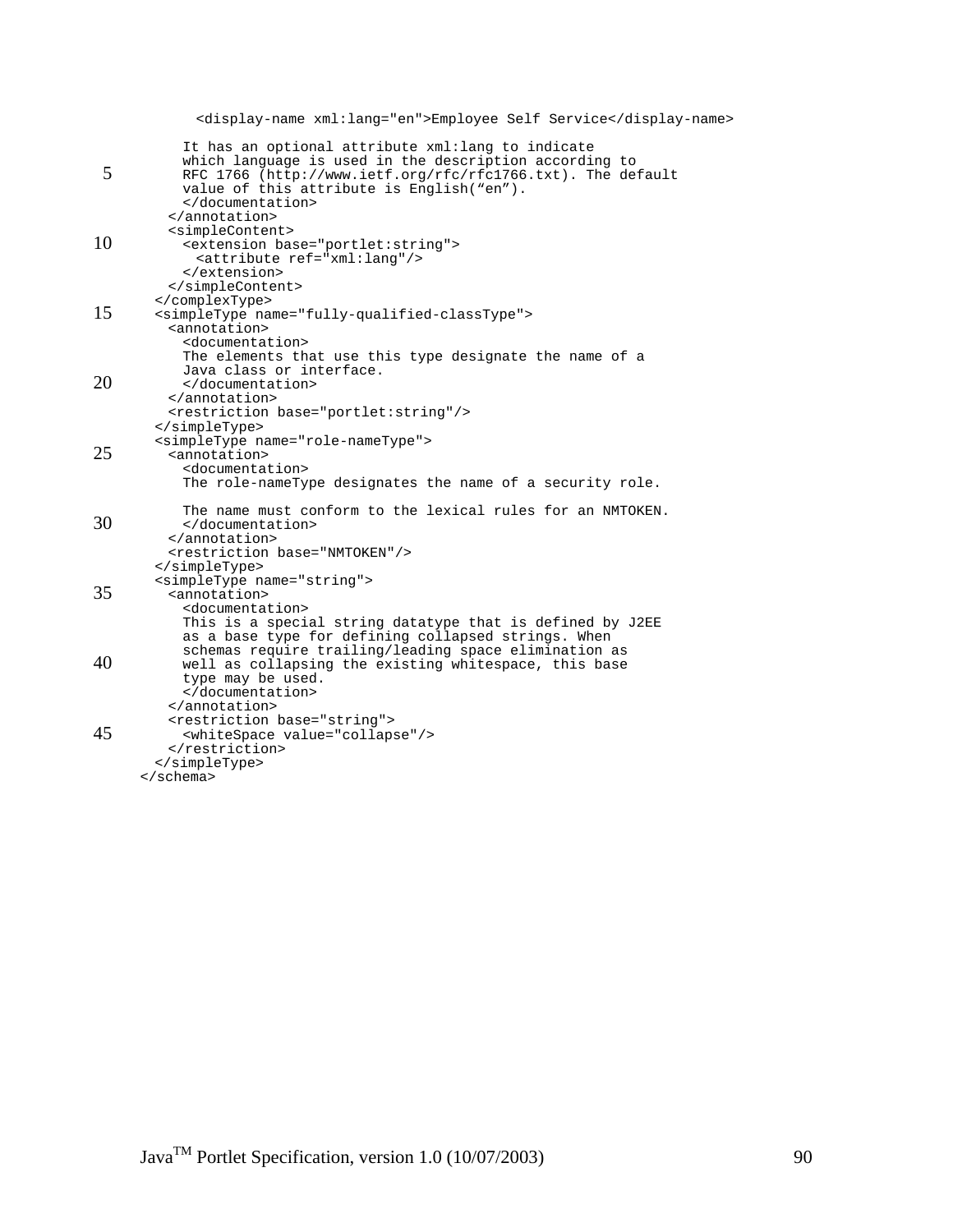

# **PLT.21.6 Pictures of the stru cture of a Deployment Descriptor**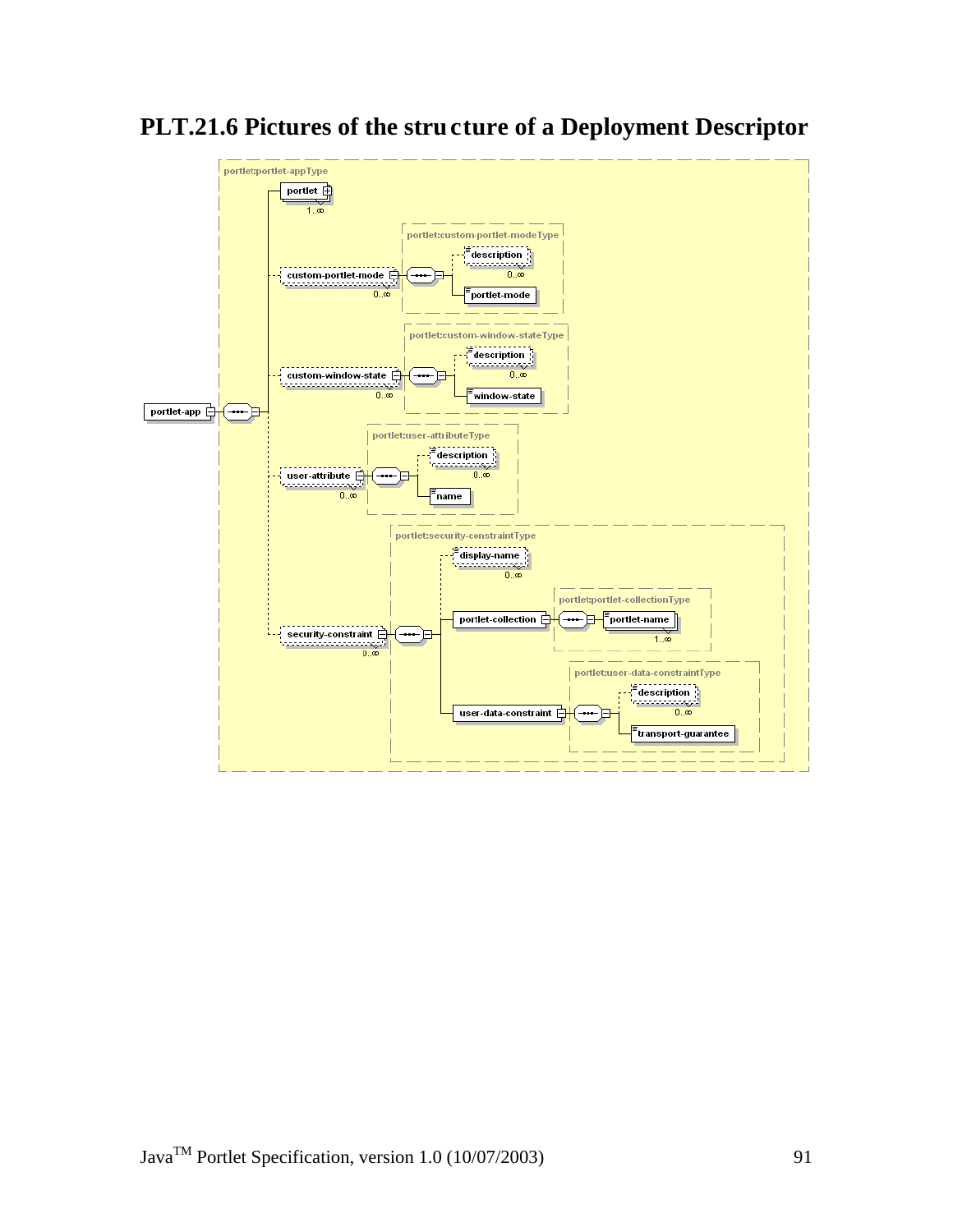

JavaTM Portlet Specification, version 1.0 (10/07/2003) 92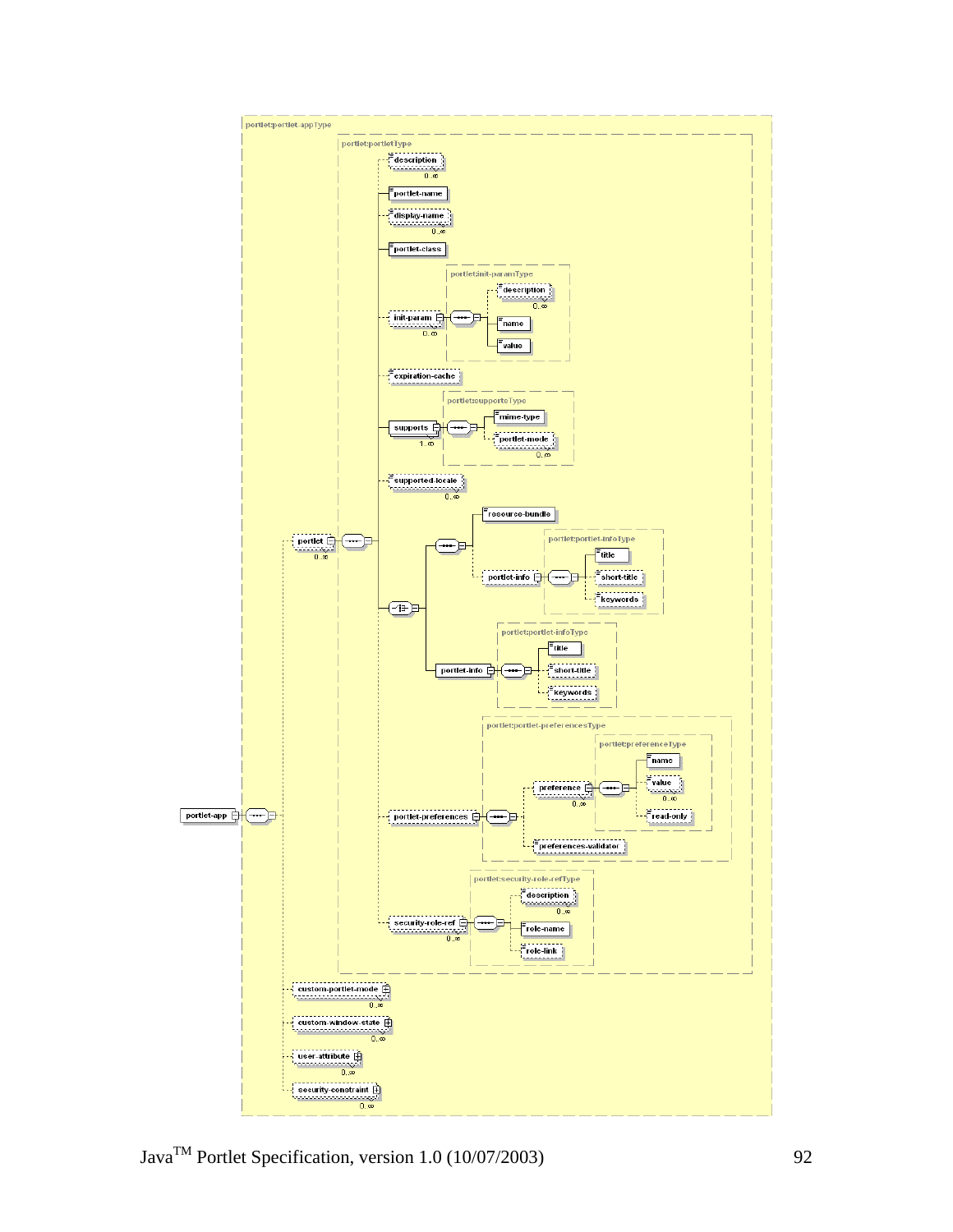# **PLT.21.7 Uniqueness of Dep loyment Descriptor Values**

The following deployment descriptor values must be unique in the scope of the portlet application definition:

- portlet <portlet-name>
- 
- 5 custom-portlet-mode <portlet-mode>
	- custom-window-state <window-state>
	- $\bullet$  user-attribute  $\leq$ name $\geq$

The following deployment descriptor values must be unique in the scope of the portlet definition:

- 
- 10 init-param <name>
	- supports <mime-type>
	- preference <name>
	- security-role-ref <role-name>

# **PLT.21.8 Localization**

- 15 The portlet deployment descriptor allows for localization on two levels:
	- Localize values needed at deployment time
	- Advertise supported locales at run-time

Both are described in the following sections.

#### **PLT.21.8.1 Localization of Deployment Descriptor Values**

- 20 Localization of deployment descriptor values allows the deployment tool to provide localized deployment messages to the deployer. The following deployment descriptor elements may exist multiple times with different locale information in the  $xml:lang$ attribute:
	- all <description> elements
- 25 portlet <display-name>

The default value for the xml:lang attribute is English ("en"). Portlet-container implementations using localized values of these elements should treat the English ( $"en"$ ) values as the default fallback value for all other locales.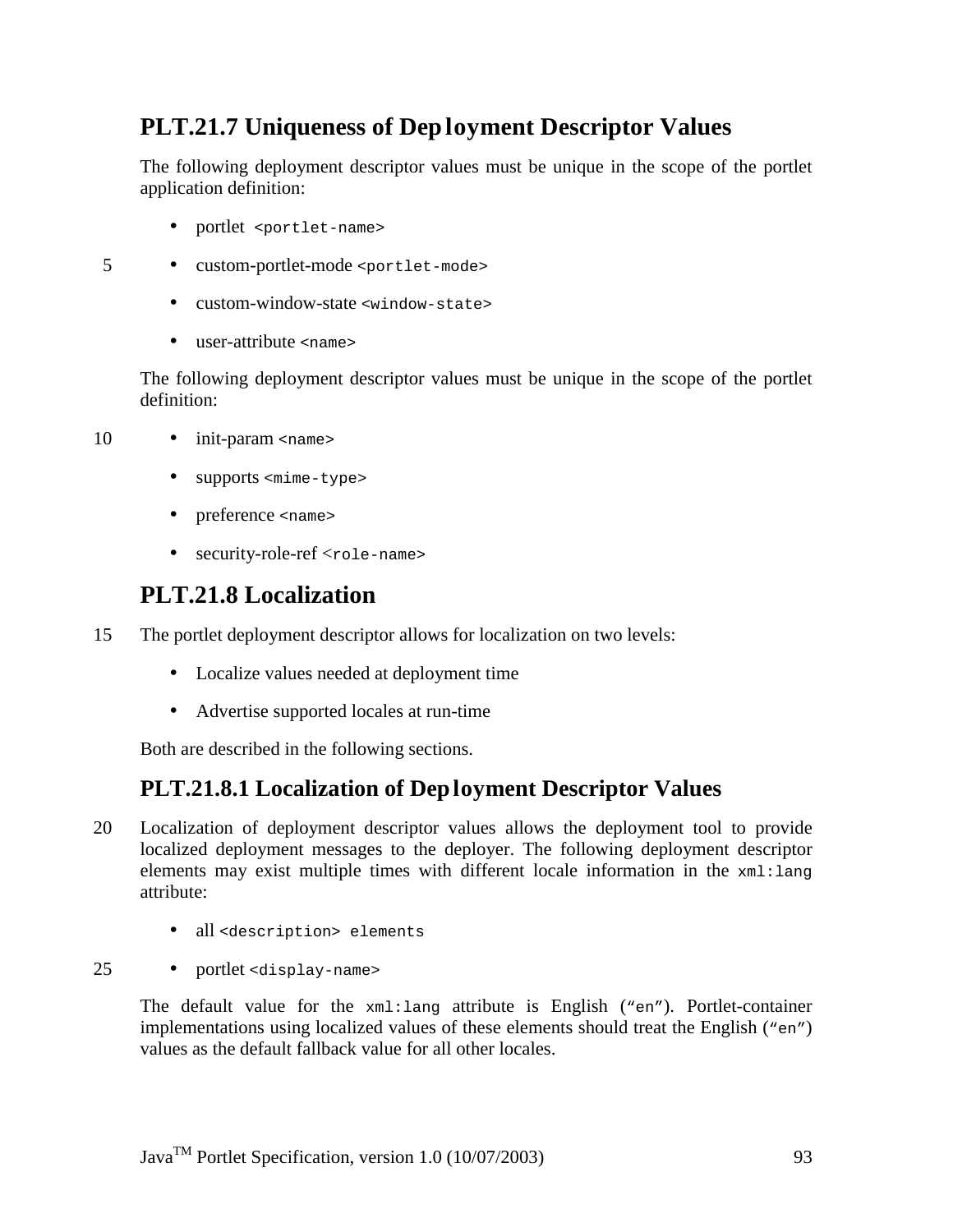#### **PLT.21.8.2 Locales Supported by the Portlet**

The portlet should always declare the locales it is going to support at run-time using the <supported-locale> element in the deployment descriptor.

#### **PLT.21.9 Deployment Descr iptor Example**

```
5 <?xml version="1.0" encoding="UTF-8"?>
      <portlet-app xmlns="http://java.sun.com/xml/ns/portlet/portlet-app_1_0.xsd"
     version="1.0"
        xmlns:xsi="http://www.w3.org/2001/XMLSchema-instance"
xsi:schemaLocation="http://java.sun.com/xml/ns/portlet/portlet-app_1_0.xsd
10 http://java.sun.com/xml/ns/portlet/portlet-app_1_0.xsd">
       <portlet>
         <description xml:lang="en">Portlet displaying the time in different time
     zones</description>
         <description xml:lang="de">Dieses Portlet zeigt die Zeit in verschiedenen
15 Zeitzonen an. </description>
         <portlet-name>TimeZoneClock</portlet-name>
         <display-name xml:lang="en">Time Zone Clock Portlet</display-name>
         <display-name xml:lang="de">ZeitzonenPortlet</display-name>
<portlet-class>com.myco.samplets.util.zoneclock.ZoneClock</portlet-class> 20 <expiration-cache>60</expiration-cache>
         <supports>
           <mime-type>text/html</mime-type>
           <portlet-mode>config</portlet-mode>
           <portlet-mode>edit</portlet-mode>
25 <portlet-mode>help</portlet-mode>
         </supports>
         <supports>
           <mime-type>text/wml</mime-type>
           <portlet-mode>edit</portlet-mode>
30 <portlet-mode>help</portlet-mode>
         </supports>
         <supported-locale>en</supported-locale>
         <portlet-info>
           <title>Time Zone Clock</title>
35 <short-title>TimeZone</short-title>
           <keywords>Time, Zone, World, Clock</keywords>
         </portlet-info>
         <portlet-preferences>
           <preference>
40 <name>time-server</name>
            <value>http://timeserver.myco.com</value>
            <read-only>true</read-only>
           </preference>
           <preference>
45 <name>port</name>
            <value>404</value>
            <read-only>true</read-only>
           </preference>
           <preference>
50 channe>time-format</name>
            <value>HH</value>
            <value>mm</value>
            <value>ss</value>
           </preference>
55 </portlet-preferences>
         <security-role-ref>
           <role-name>trustedUser</role-name>
           <role-link>auth-user</role-link>
         </security-role-ref>
60 </portlet>
       <custom-portlet-mode>
         <description xml:lang="en">Pre-defined custom portlet mode
     CONFIG</description>
         <portlet-mode>CONFIG</portlet-mode>
65 </custom-portlet-mode>
       <custom-window-state>
```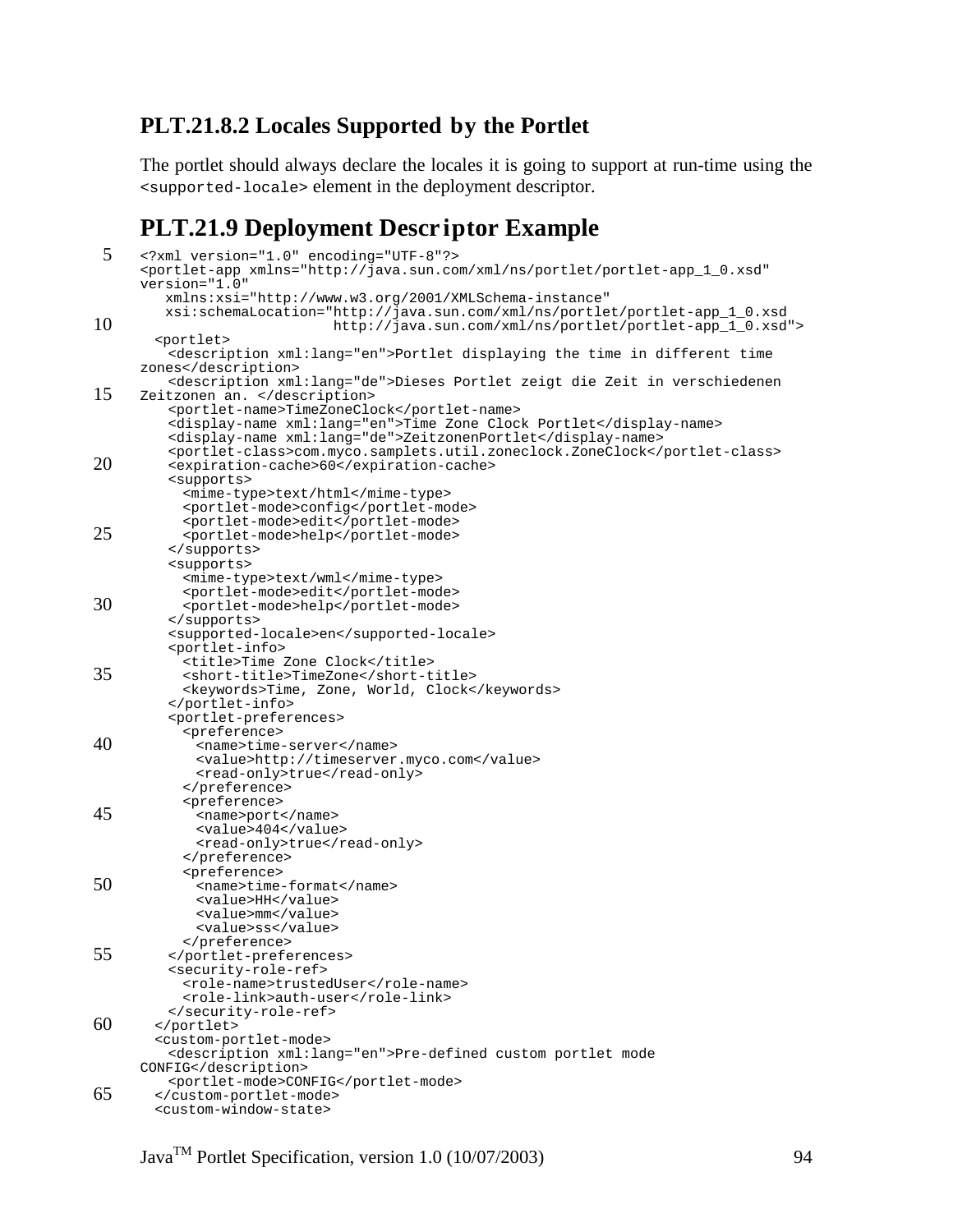```
<description xml:lang="en">Occupies 50% of the portal page</description>
         <window-state>half-page</window-state>
       </custom-window-state>
       <user-attribute>
 5 <description xml:lang="en">Pre-defined attribute for the telephone number of
     the user at work.</description>
        <name>workInfo/telephone</name>
       </user-attribute>
       <security-constraint>
10 <br />
<portlet-collection>
          <portlet-name>TimeZoneClock</portlet-name>
        </portlet-collection>
         <user-data-constraint>
          <transport-guarantee>CONFIDENTIAL</transport-guarantee>
15 </user-data-constraint>
       </security-constraint>
     </portlet-app>
```
#### **PLT.21.10 Resource Bundles**

To provide language specific portlet information, like title and keywords, resource 20 bundles can be used. The fully qualified class name of the resource bundle can be set in the portlet definition in the deployment descriptor using the resource-bundle tag.

The Portlet Specification 1.0 defines the following constants for this resource bundle:

| javax.portlet.title       | The title that should be displayed in the titlebar of this<br>portlet. Only one title per locale is allowed. Note that this<br>title may be overrided by the portal or programmatically<br>by the portlet.                              |
|---------------------------|-----------------------------------------------------------------------------------------------------------------------------------------------------------------------------------------------------------------------------------------|
| javax.portlet.short-title | A short version of the title that may be used for devices<br>with limited display capabilities. Only one short title per<br>locale is allowed.                                                                                          |
| javax.portlet.keywords    | Keywords describing the functionality of the portlet.<br>Portals that allow users to search for portlets based on<br>keywords may use these keywords. Multiple keywords per<br>locale are allowed, but must be separated by commas ','. |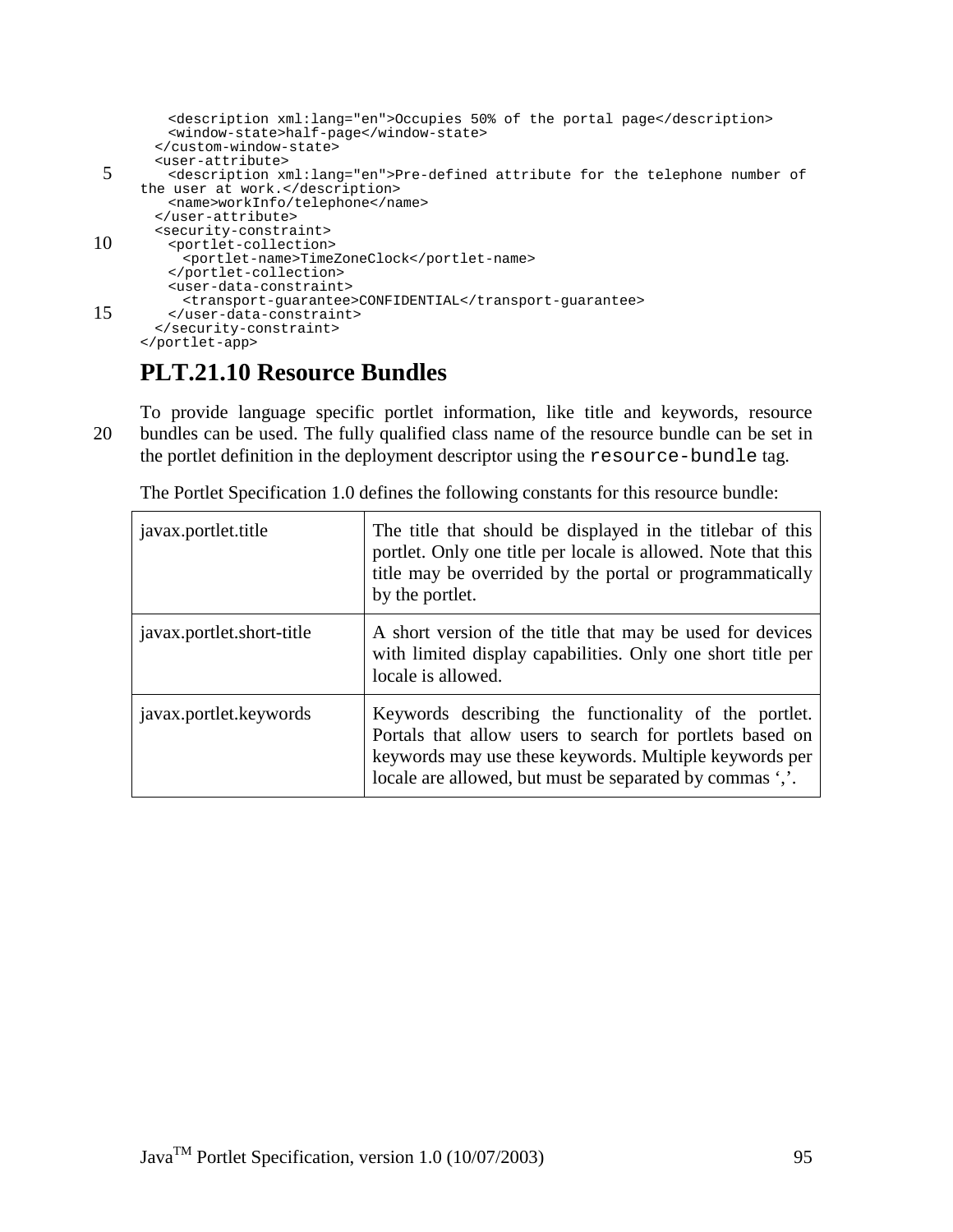# **PLT.21.11 Resource Bundle E xample**

This section shows the resource bundles for the world population clock portlet from deployment descriptor example. The first resource bundle is for English and the second for German locales.

|    | # English Resource Bundle<br>#                                                                                                                                                                                      |
|----|---------------------------------------------------------------------------------------------------------------------------------------------------------------------------------------------------------------------|
| 10 | # filename: clock_en.properties<br># Portlet Info resource bundle example<br>javax.portlet.title=World Population Clock<br>javax.portlet.short-title=WorldPopClock<br>javax.portlet.keywords=World,Population,Clock |
| 15 | # German Resource Bundle<br>#                                                                                                                                                                                       |
|    | # filename: clock_de.properties<br># Portlet Info resource bundle example<br>javax.portlet.title=Weltbevölkerungsuhr<br>javax.portlet.short-title=Weltuhr<br>javax.portlet.keywords=Welt,Bevölkerung,Uhr            |
|    |                                                                                                                                                                                                                     |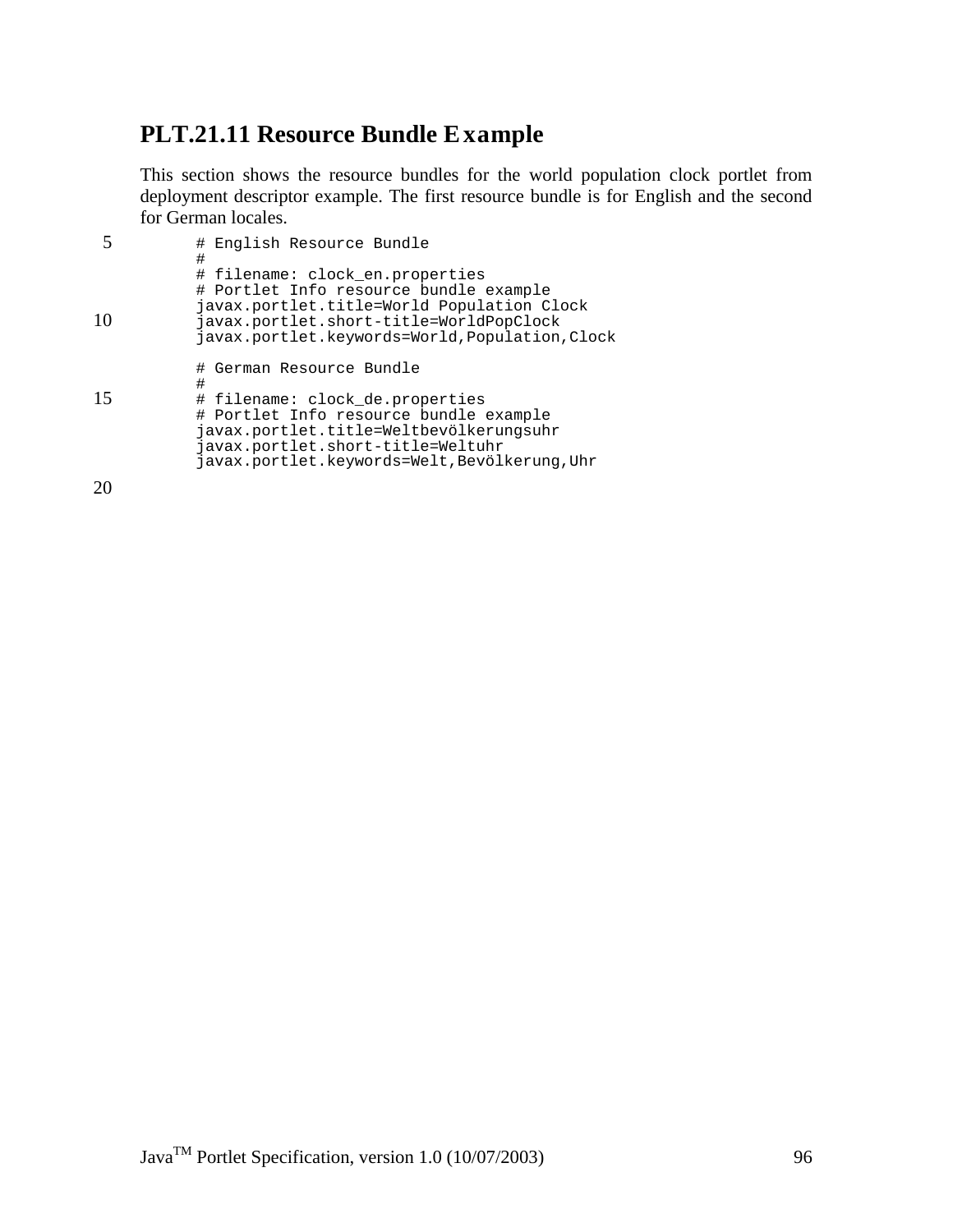# **Portlet Tag Library**

The portlet tag library enables JSPs that are included from portlets to have direct access to portlet specific elements such as the RenderRequest and RenderResponse. It also 5 provides JSPs with access to portlet functionality such as creation of portlet URLs.

The portlet-container must provide an implementation of the portlet tag library.<sup>clvi</sup> Portlet developers may indicate an alternate implementation using the mechanism defined in the *JSP.7.3.9 Well-Know URIs* Section of the *JSP Specification 1.2*.

JSP pages using the tag library must declare this in a taglib like this (using the suggested 10 prefix value):

<%@ taglib uri="http://java.sun.com/portlet" prefix="portlet" %>

# **PLT.22.1 defineObjects Tag**

The defineObjects tag must define the following variables in the JSP page:<sup>clvii</sup>

- RenderRequest renderRequest
- 15 RenderResponse renderResponse
	- PortletConfig portletConfig

These variables must reference the same Portlet API objects stored in the request object of the JSP as defined in the *PLT.16.3.1 Included Request Attributes* Section.

A JSP using the defineObjects tag may use these variables from scriptlets throughout 20 the page.

The defineObjects tag must not define any attribute and it must not contain any body content.<sup>clviii</sup>

An example of a JSP using the defineObjects tag could be:

<portlet:defineObjects/>

25

<%=renderResponse.setTitle("my portlet title")%>

After using the defineObjects tag, the JSP invokes the setTitle() method of the renderResponse to set the title of the portlet.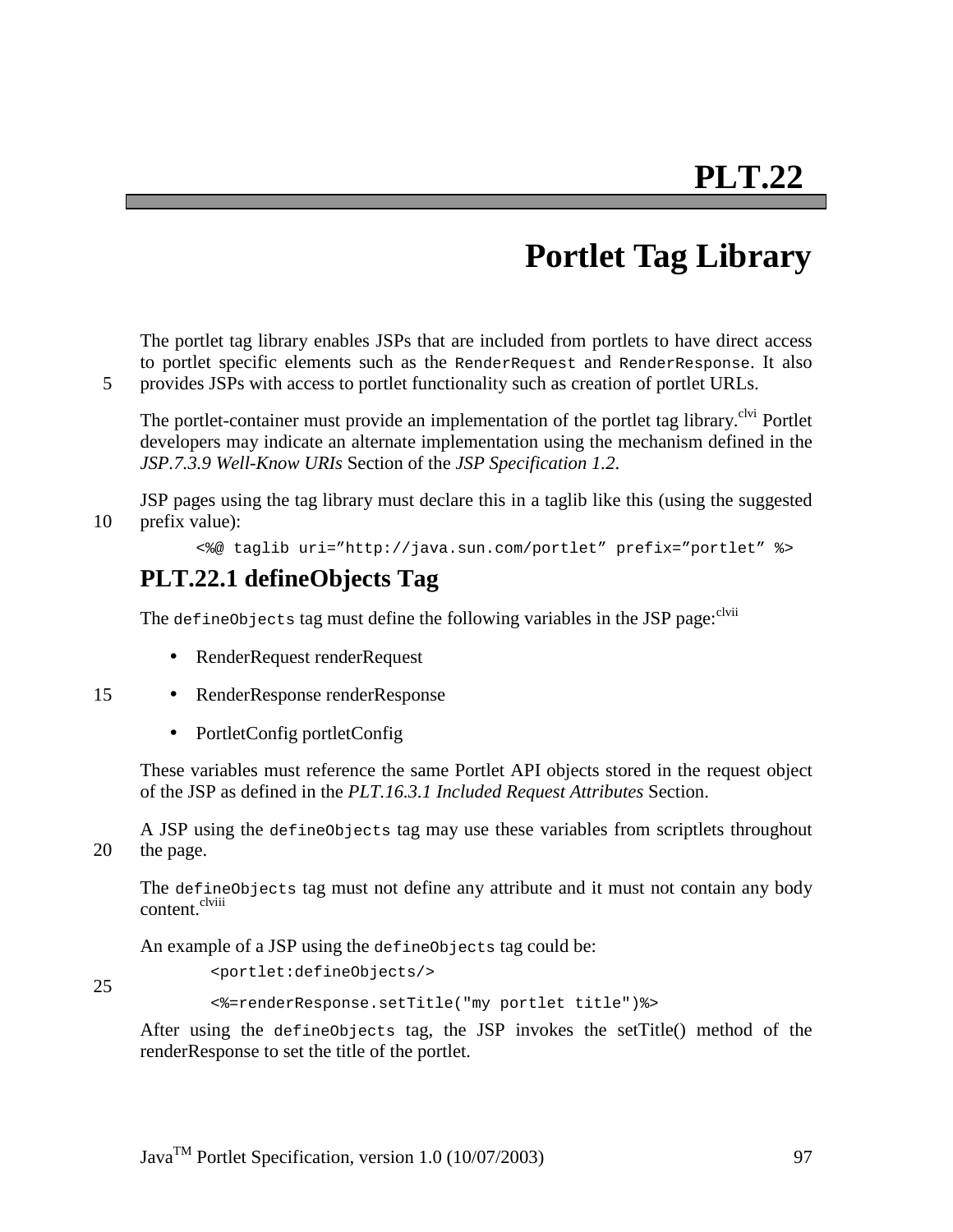### **PLT.22.2 actionURL Tag**

The portlet actionURL tag creates a URL that must point to the current portlet and must trigger an action request with the supplied parameters.<sup>clix</sup>

Parameters may be added to the URL by including the param tag between the actionURL 5 start and end tags.

The following *non-required attributes* are defined for this tag:

- **windowState** (Type: String, non-required) indicates the window state that the portlet should have when this link is executed. The following window states are predefined: minimized, normal, and maximized. If the specified window state is  $10$  illegal for the current request, a JspException must be thrown.<sup>clx</sup> Reasons for a window state being illegal may include that the portal does not support this state, the portlet has not declared in its deployment descriptor that it supports this state, or the current user is not allowed to switch to this state. If a window state is not set for a URL, it should stay the same as the window state of the current 15 request.<sup>clxi</sup> The window state attribute is not case sensitive.
- **portletMode** (Type: String, non-required) indicates the portlet mode that the portlet must have when this link is executed, if no error condition ocurred.<sup>clxii</sup> The following portlet modes are predefined: edit, help, and view. If the specified portlet mode is illegal for the current request, a JspException must be thrown. 20 <sup>clxiii</sup> Reasons for a portlet mode being illegal may include that the portal does not support this mode, the portlet has not declared in its deployment descriptor that it supports this mode for the current markup, or the current user is not allowed to switch to this mode. If a portlet mode is not set for a URL, it must stay the same as the mode of the current request.  $\frac{clx}{dt}$ The portlet mode attribute is not case 25 sensitive.
- **var** (Type: String, non-required) name of the exported scoped variable for the action URL. The exported scoped variable must be a String. By default, the result of the URL processing is written to the current JspWriter. If the result is exported as a JSP scoped variable, defined via the var attributes, nothing is  $30$  written to the current JspWriter.<sup>clxv</sup>

Note: After the URL is created it is not possible to extend the URL or add any further parameter using the variable and String concatenation. If the given variable name already exists in the scope of the page or it is used within an iteration loop, the new value overwrites the old one.<sup>clxvi</sup>

35 • **secure** (Type: String, non-required) – indicates if the resulting URL should be a secure connection (secure="true") or an insecure one (secure="false"). If the specified security setting is not supported by the run-time environment, a  $J<sub>SD</sub>$ Exception must be thrown.<sup>clxvii</sup> If the security is not set for a URL, it must stay the same as the security setting of the current request.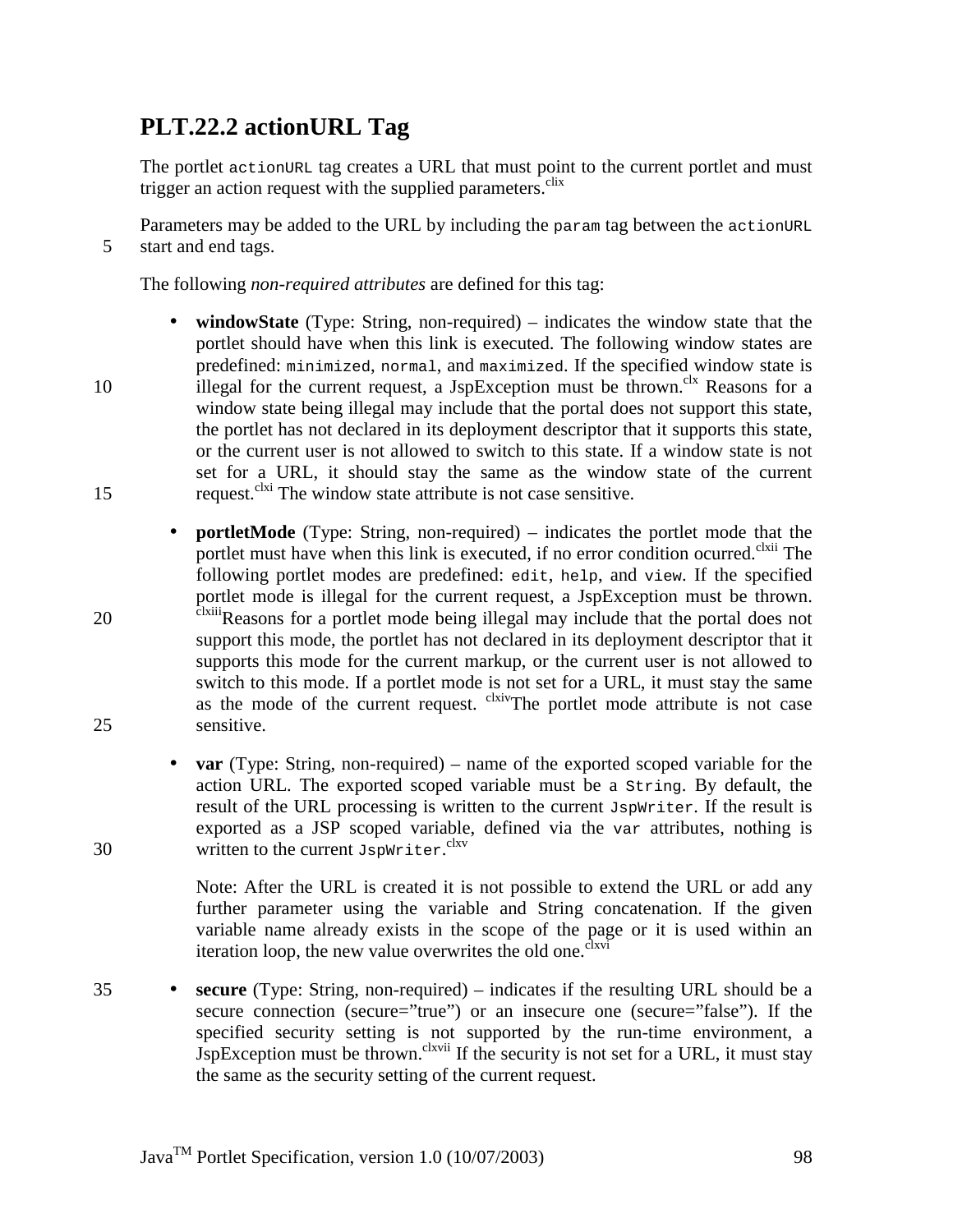A JspException with the PortletException that caused this error as root cause is thrown in the following cases:

- If an illegal window state is specified in the windowstate attribute.
- If an illegal portlet mode is specified in the portlet Mode attribute.
- 5 If an illegal security setting is specified in the secure attribute.

An example of a JSP using the actionURL tag could be:

```
<portlet:actionURL windowState="maximized" portletMode="edit">
   <portlet:param name="action" value="editStocks"/>
</portlet:actionURL>
```
10 The example creates a URL that brings the portlet into EDIT mode and MAXIMIZED window state to edit the stocks quote list.

### **PLT.22.3 renderURL Tag**

The portlet renderURL tag creates a URL that must point to the current portlet and must trigger a render request with the supplied parameters.<sup>clxviii</sup>

15 Parameters may be added by including the param tag between the renderURL start and end tags.

The following *non-required attributes* are defined for this tag:

- **windowState** (Type: String, non-required) indicates the window state that the portlet should have when this link is executed. The following window states are 20 predefined: minimized, normal, and maximized. If the specified window state is illegal for the current request, a JspException must be thrown.<sup>clxix</sup> Reasons for a window state being illegal may include that the portal does not support this state, the portlet has not declared in its deployment descriptor that it supports this state, or the current user is not allowed to switch to this state. If a window state is not 25 set for a URL, it should stay the same as the window state of the current request.<sup>clxx</sup> The window state attribute is not case sensitive.
- **portletMode** (Type: String, non-required) indicates the portlet mode that the portlet must have when this link is executed, if not error condition ocurred.<sup>clxxi</sup> The following portlet modes are predefined: edit, help, and view. If the 30 specified portlet mode is illegal for the current request, a JspException must be thrown.<sup>clxxii</sup> Reasons for a portlet mode being illegal may include that the portal does not support this mode, the portlet has not declared in its deployment descriptor that it supports this mode for the current markup, or the current user is not allowed to switch to this mode. If a portlet mode is not set for a URL, it must  $\frac{1}{35}$  stay the same as the mode of the current request.<sup>clxxiii</sup> The portlet mode attribute is not case sensitive.
	- **var** (Type: String, non-required) name of the exported scoped variable for the render URL. The exported scoped variable must be a String. By default, the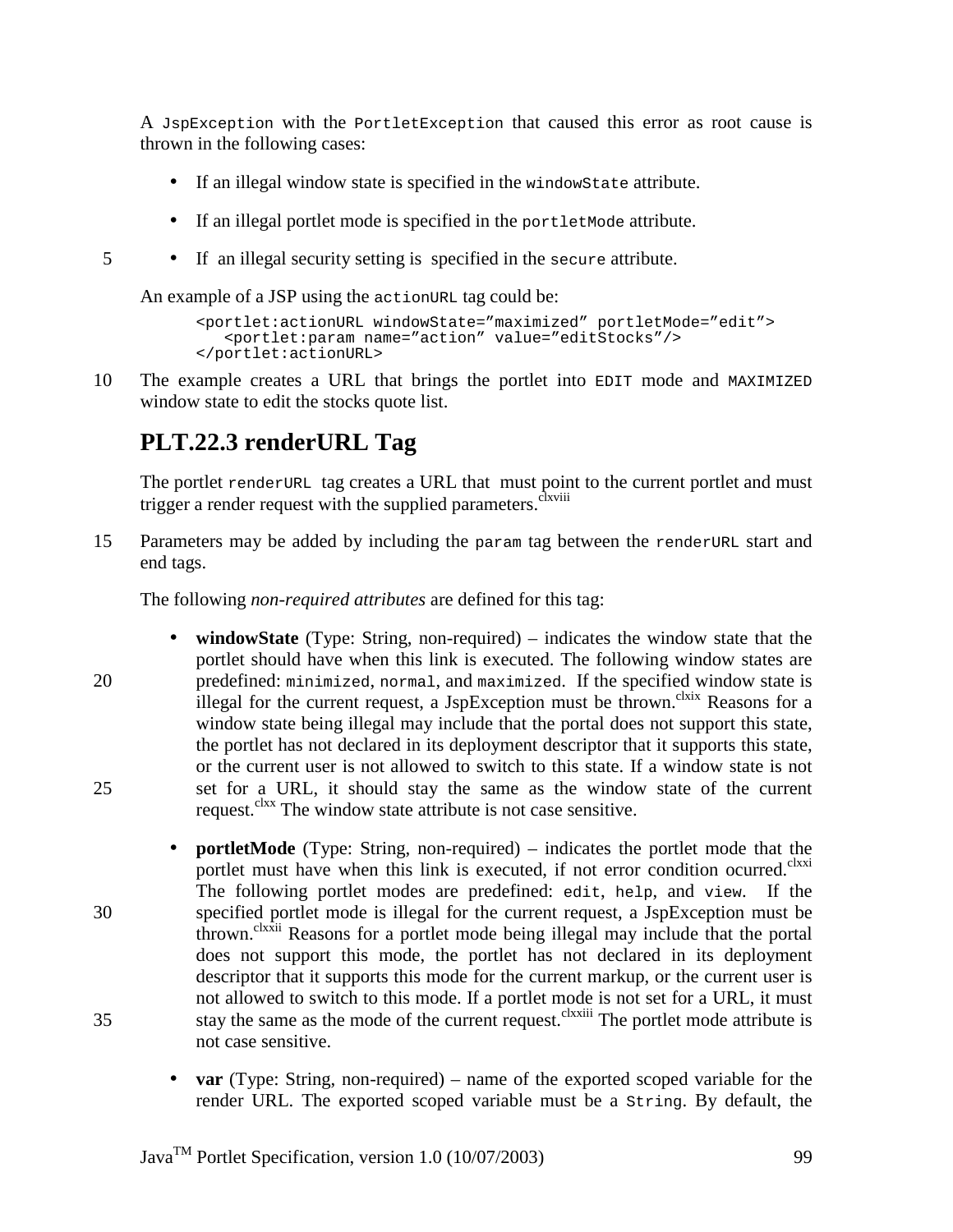result of the URL processing is written to the current  $JspWriteer$ . If the result is exported as a JSP scoped variable, defined via the var attributes, nothing is written to the current JspWriter. Clxxiv

Note: After the URL is created it is not possible to extend the URL or add any 5 further parameter using the variable and String concatenation. If the given variable name already exists in the scope of the page or it is used within an iteration loop, the new value overwrites the old one.<sup>clxxv</sup>

• **secure** (Type: String, non-required) – indicates if the resulting URL should be a secure connection (secure="true") or an insecure one (secure="false"). If the 10 specified security setting is not supported by the run-time environment, a JspException must be thrown. If the security is not set for a URL, it must stay the same as the security setting of the current request.<sup>clxxvi</sup>

A JspException with the PortletException that caused this error as root cause is thrown in the following cases:

- 15 If an illegal window state is specified in the windowState attribute.
	- If an illegal portlet mode is specified in the portlet Mode attribute.
	- If an illegal security setting is specified in the secure attribute.

An example of a JSP using the renderURL tag could be:

```
<portlet:renderURL portletMode="view" windowState="normal">
20 <portlet:param name="showQuote" value="myCompany"/>
             <portlet:param name="showQuote" value="someOtherCompany"/>
          </portlet:renderURL>
```
The example creates a URL to provide a link that shows the stock quote of myCompany and someOtherCompany and changes the portlet mode to VIEW and the window state to

25 NORMAL.

#### **PLT.22.4 namespace Tag**

This tag produces a unique value for the current portlet. <sup>clxxvii</sup>

This tag should be used for named elements in the portlet output (such as Javascript functions and variables). The namespacing ensures that the given name is uniquely 30 associated with this portlet and avoids name conflicts with other elements on the portal page or with other portlets on the page.

The namespace tag must not allow any body content.

An example of a JSP using the namespace tag could be:

<A HREF="javascript:<portlet:namespace/>doFoo()">Foo</A>

35 The example prefixes a JavaScript function with the name 'doFoo', ensuring uniqueness on the portal page.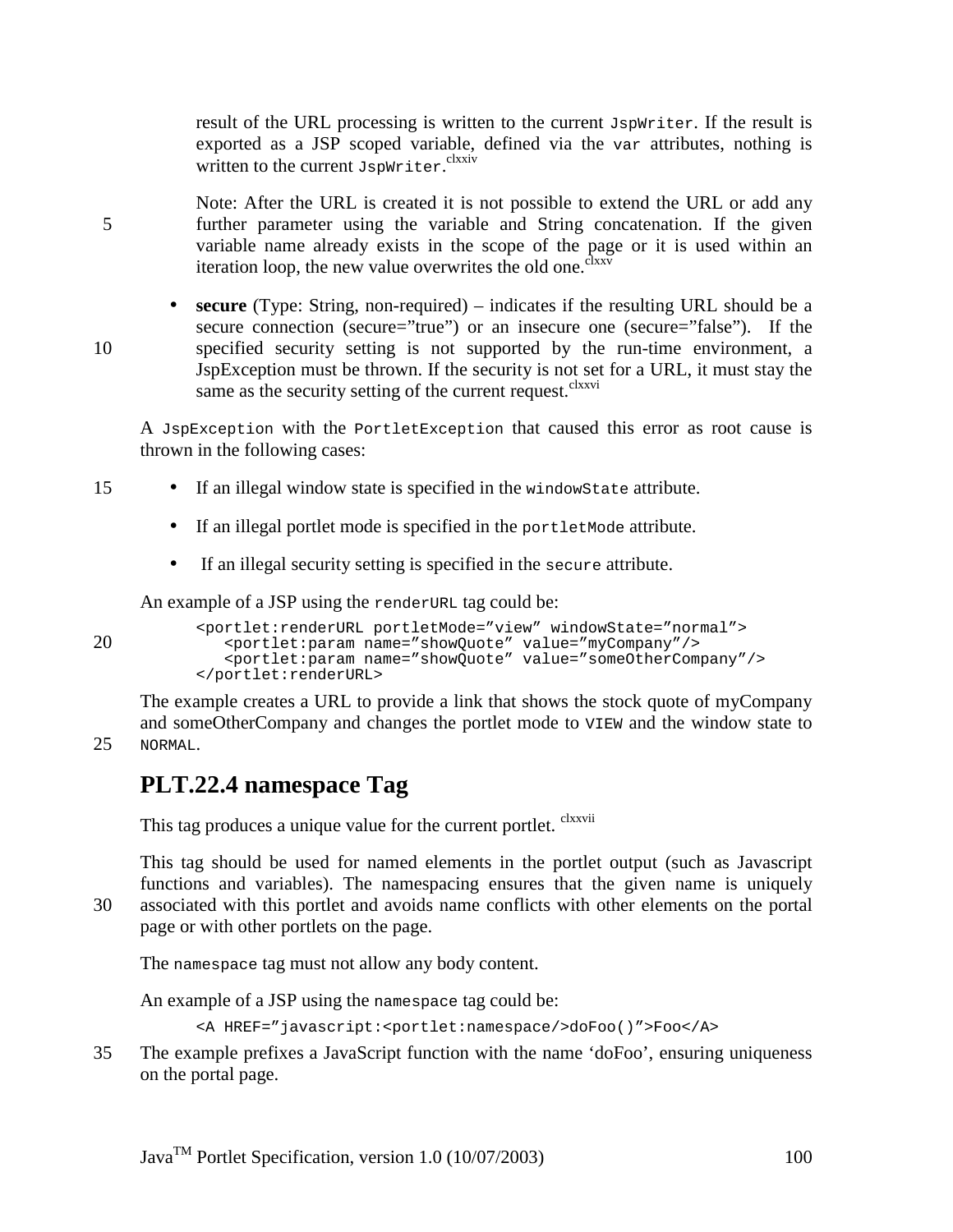# **PLT.22.5 param Tag**

This tag defines a parameter that may be added to a actionURL or renderURL. Clxxviii

The param tag must not contain any body content.<sup>clxxix</sup>

The following *required attributes* are defined for this tag:

- 5 **name** (Type: String, required) the name of the parameter to add to the URL. If name is null or empty, no action is performed.
	- **value** (Type: String, required) the value of the parameter to add to the URL. If value is null, it is processed as an empty value.

An example of a JSP using the param tag could be:

10 <portlet:param name="myParam" value="someValue"/>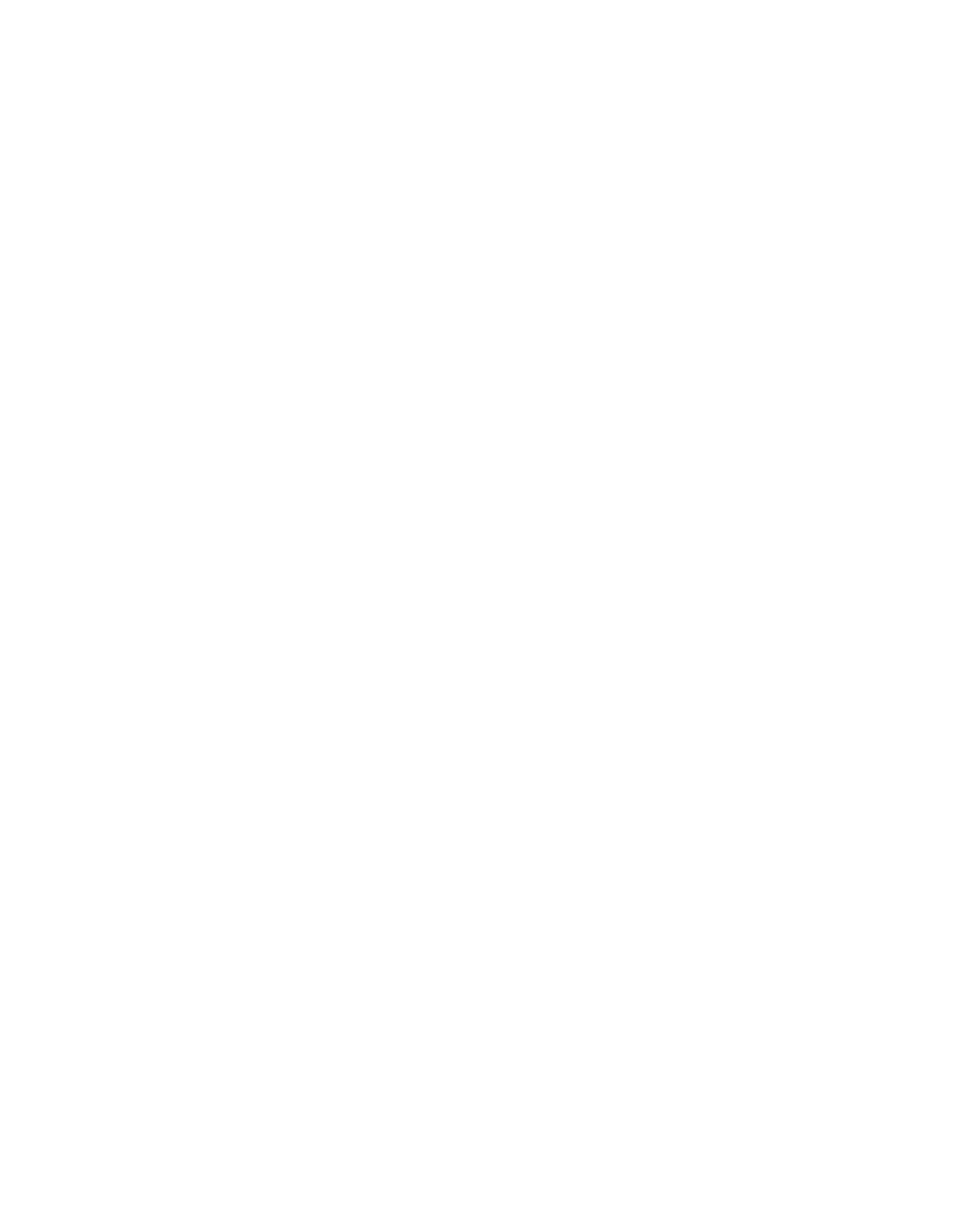# **Technology Compatibility Kit Requirements**

This chapter defines a set of requirements a portlet container implementation must meet in order to run the portlet Technology Compatibility Kit (TCK).

5 These requirements are only needed for the purpose of determining whether a portlet container implementation complies with the Portlet Specification or not.

### **PLT.23.1 TCK Test Compon ents**

Based on the Portlet Specification (this document) and the Portlet API, a set of testable assertions have been extracted and identified. The portlet TCK treats each testable 10 assertion as a unique test case.

All test cases are run from a Java Test Harness. The Java Test Harness collects the results of all the tests and makes a report on the overall test.

Each portlet TCK test case has two components:

- Test portlet applications: These are portlet applications containing portlets, 15 servlets or JSPs coded to verify an assertion. These test portlet applications are deployed in the portlet container being tested for compliance.
	- Test client: It is a standalone java program that sends HTTP requests to portlet container where test portlet applications of the test case have been deployed for compliance testing.
- 20 The portlet TCK assumes that the test portlet applications are deployed in the portlet container before the test run is executed.

The test client looks for expected and unexpected sub strings in the HTTP response to decide whether a test has failed or passed. The test client reports the result of the test client to the Java Test Harness.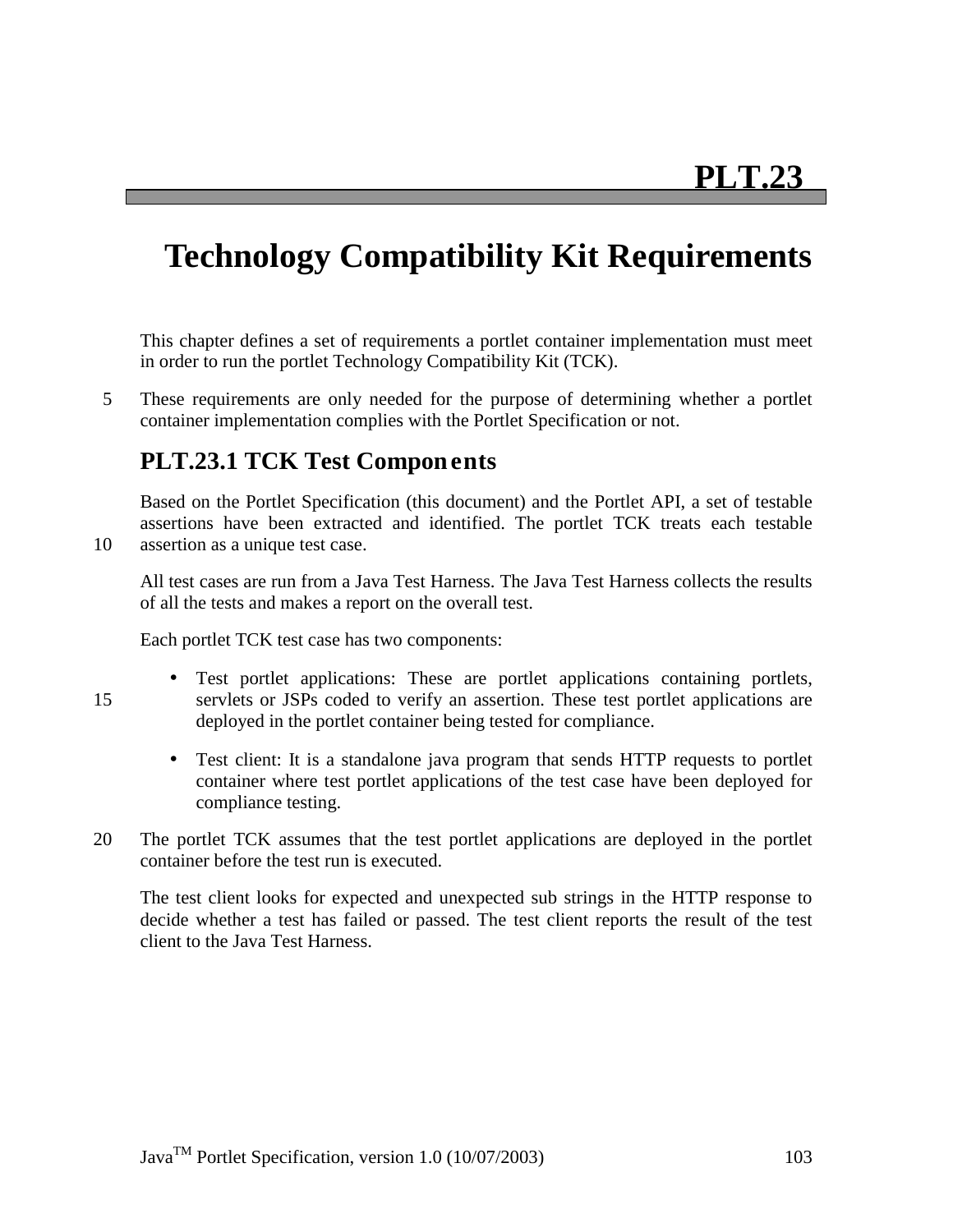#### **PLT.23.2 TCK Requiremen ts**

In TCK, every test is written as a set of one or more portlets. A test client is written for each test, the test client must interact with a portal page containing the portlets that are part of the test. To accomplish this, TCK needs to obtain the initial URL for the portal

- 5 page of each test case. All the portlets in the portal page obtained with the initial URL must be in VIEW portlet mode and in NORMAL window state. Subsequent requests to the test are done using URLs generated by PortletURI that are part of the returned portal pages. These subsequent requests must be treated as directed to same portal page composed of the same portlets.
- 10 Portal/portlet-containers must disable all caching mechanisms when running the TCK test cases.

Since aggregation of portlets in a portal page and the URLs used to interact with the portlets are vendor specific, TCK provides two alternative mechanisms in the framework to get the URLs to portal pages for the test cases: declarative configuration or 15 programmatic configuration. A vendor must support at least one of these mechanisms to

run the conformance tests.

#### **PLT.23.2.1 Declarative configuration of the portal page for a TCK test**

TCK publishes an XML file containing the portlets for each test case. Vendors must refer to this file for establishing a portal page for every test. Vendors must provide an XML 20 file with a full URL for the portal page for each test. A call to this URL must generate a portal page with the content of all the portlets defined for the corresponding test case. If redirected to another URL, the new URL must use the same host name and port number as specified in the file. Refer to TCK User guide for details on declarative configuration.

A snippet of the TCK provided XML file for declarative configuration would look like:

| 25 | <test case=""></test>                                  |
|----|--------------------------------------------------------|
|    | <test_name>PortletRequest_GetAttributeTest</test_name> |
|    | <test portlet=""></test>                               |
|    | <app name="">PortletRequestWebApp</app>                |
|    | <portlet name="">GetAttributeTestPortlet</portlet>     |
| 30 |                                                        |
|    | <test portlet=""></test>                               |
|    | <app name="">PortletRequestWebApp</app>                |
|    | <portlet name="">GetAttributeTest 1 Portlet</portlet>  |
|    | <test portlet=""></test>                               |
| 35 | $\langle$ /test case>                                  |

The corresponding snippet for the vendor's provided XML file might look like:

```
<test_case_url>
            <test_name>PortletRequest_GetAttributeTest</test_name>
            <test_url>http://foo:8080/portal?pageName=TestCase1</test_url>
40 \times/test case url>
```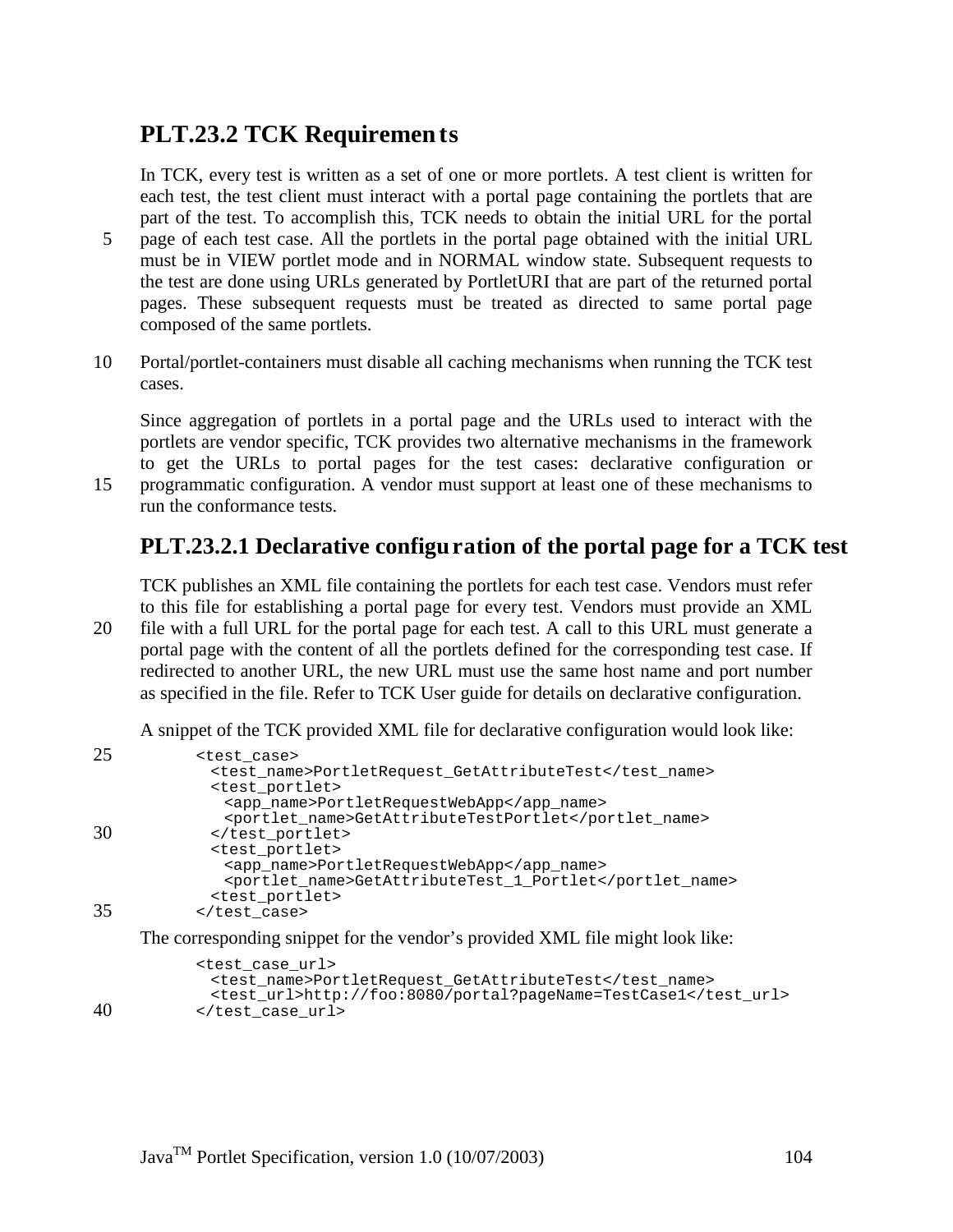#### **PLT.23.2.1.1 Schema for XML file provided with Portlet TCK**

```
<?xml version="1.0" encoding="UTF-8"?>
     <!—portletTCKTestCases.xsd-->
     <xs:schema
 5 targetNamespace="http://java.sun.com/xml/ns/portlet/portletTCK_1_0.xsd"
     xmlns:pct="http://java.sun.com/xml/ns/portlet/portletTCK_1_0.xsd"
     xmlns:xs="http://www.w3.org/2001/XMLSchema" elementFormDefault="qualified"
     attributeFormDefault="unqualified">
<xs:element name="pct_test_cases"> 10 <xs:annotation>
           <xs:documentation>Test Cases defined in Portlet Compatibility
     Kit</xs:documentation>
         </xs:annotation>
<xs:complexType> 15 <xs:sequence>
            <xs:element ref="pct:test_case" minOccurs="1" maxOccurs="unbounded"/>
           </xs:sequence>
         </xs:complexType>
       </xs:element>
20 <xs:element name="test case">
         <xs:annotation>
           <xs:documentation>Test Case</xs:documentation>
         </xs:annotation>
<xs:complexType> 25 <xs:sequence>
            <xs:element ref="pct:test_name"/>
            <xs:element ref="pct:test_portlet" minOccurs="1" maxOccurs="unbounded"/>
          </xs:sequence>
         </xs:complexType>
30 \times /xs \cdot element><xs:element name="test_portlet">
         <xs:annotation>
           <xs:documentation>A test Portlet</xs:documentation>
         </xs:annotation>
35 <xs:complexType>
          <xs:sequence>
            <xs:element ref="pct:portlet_name"/>
            <xs:element ref="pct:app_name"/>
           </xs:sequence>
40 </xs:complexType>
       </xs:element>
       <xs:element name="test_name" type="xs:string">
         <xs:annotation>
<xs:documentation>Unique name for a test case</xs:documentation> 45 </xs:annotation>
       </xs:element>
       <xs:element name="app_name" type="xs:string">
         <xs:annotation>
<xs:documentation>Name of the portlet application a portlet belongs 50 to.</xs:documentation>
         </xs:annotation>
       </xs:element>
       <xs:element name="portlet_name" type="xs:string">
         <xs:annotation>
55 <xs:documentation>Name of the portlet</xs:documentation>
         </xs:annotation>
       </xs:element>
     </xs:schema>
```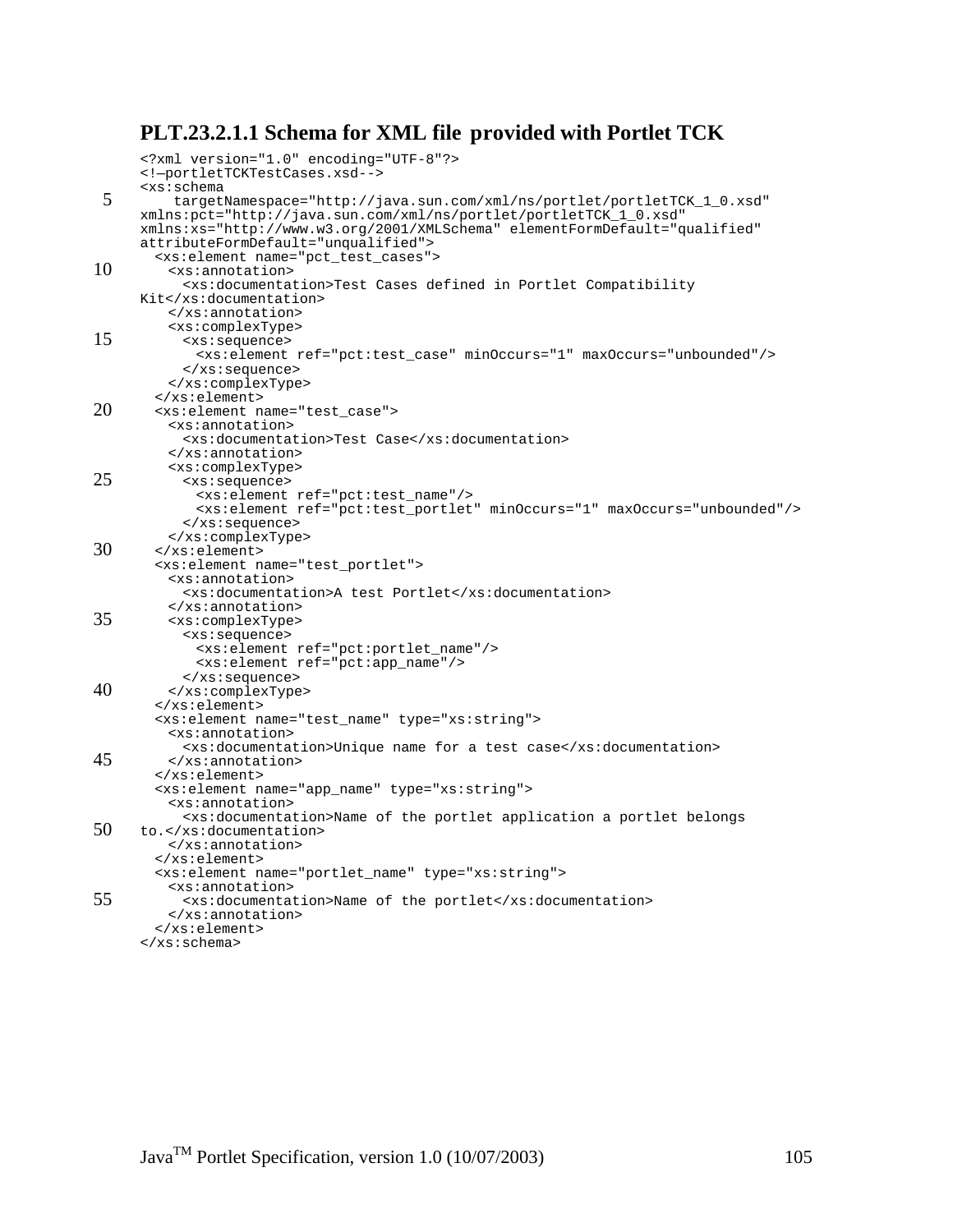#### **PLT.23.2.1.2 Schema for XML file that provided by vendors**

```
<?xml version="1.0" encoding="UTF-8"?>
      <!—portletTCKTestURLs.xsd - Schema that must be followed by the vendors to write
 the file that has mapping from a portlet TCK --><br>5 <!-- test case to a url. -->
      <xs:schema
          targetNamespace="http://java.sun.com/xml/ns/portlet/portletTCKVendor_1_0.xsd"
     xmlns:pct="http://java.sun.com/xml/ns/portlet/portletTCKVendor_1_0.xsd"
xmlns:xs="http://www.w3.org/2001/XMLSchema" elementFormDefault="qualified" 10 attributeFormDefault="unqualified">
        <xs:element name="test_case_urls">
          <xs:annotation>
           <xs:documentation>Mapping of Test Cases defined in Portlet Compatibility
Kit to vendor specific URLs</xs:documentation><br>15 </xs:annotation>
         <xs:complexType>
           <xs:sequence>
           <xs:element ref="pct:test_case_url" minOccurs="1" maxOccurs="unbounded"/>
20 \times x \times x \times \text{complexType}</xs:element>
        <xs:element name="test_case_url">
         <xs:annotation>
<xs:documentation>Test Case to URL map entry </xs:documentation> 25 </xs:annotation>
         <xs:complexType>
           <xs:sequence>
             <xs:element ref="pct:test_name"/>
             <xs:element ref="pct:test_url"/>
30 \times /xs: sequences
         </xs:complexType>
        </xs:element>
        <xs:element name="test_name" type="xs:string">
          <xs:annotation>
35 <xs:documentation>Unique name for a test case from the
      portletTCKTestCases.xml published by TCK</xs:documentation>
         </xs:annotation>
        </xs:element>
        <xs:element name="test_url" type="xs:string">
40 \frac{3.5 \cdot \text{circumence}}{\text{ex}}<xs:documentation>Complete URL that would result in a page containing
      contents of portlets defined for this test case.</xs:documentation>
         </xs:annotation>
        </xs:element>
45 \times x \cdot \text{schem}
```
#### **PLT.23.2.2 Programmatic configuration of the portal page for a test**

For programmatic configuration, a vendor must provide a full URL as a configuration parameter to the TCK. The TCK will call this URL with a set of parameters indicating the set of portlets that must appear in a portal page for the given test. Upon receiving this 50 request, the vendor provided URL could dynamically create a portal page with the required portlets. Calls to this vendor provided URL are always HTTP GET requests. The parameter names on the URL are multiple occurrences of "*portletName*". Values of this paramater must be a string consisting of the test case application name and portlet name delimited by a "/". The response of this call must be a portal page with the required 55 portlets or a redirection to another URL where the portal page will be served. If redirected, the new URL must use the same host and port number as original URL.

A vendor provided URL would look like:

```
VendorPortalURL=http://foo:8080/portal/tckservlet
```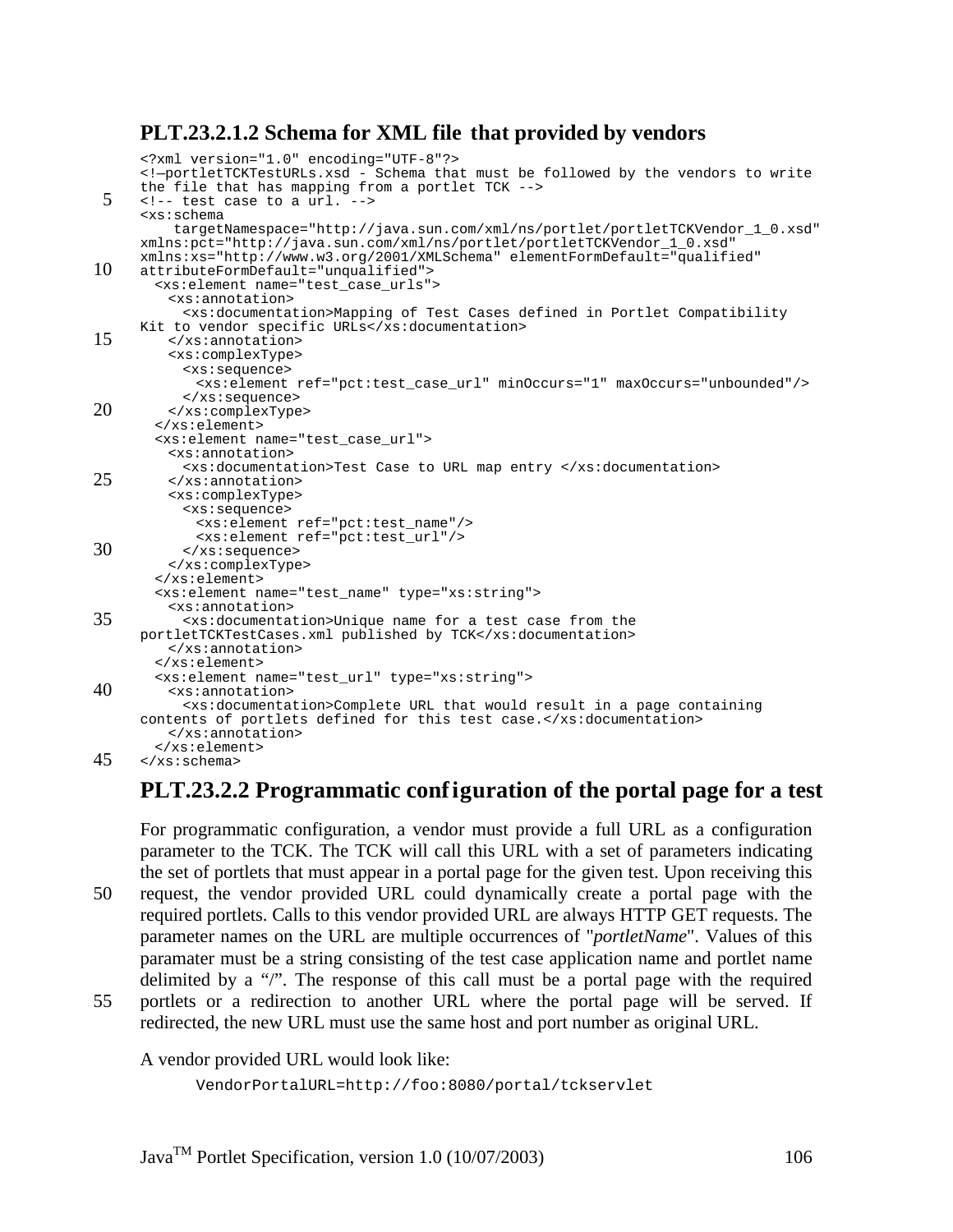For a test case involving one portlet, TCK would call this URL with the following parameters:

```
http://foo:8080/portal/tckservlet?portletName=PortletRequestWebApp
/GetAttributeTestPortlet
```
#### 5 **PLT.23.2.3 Test Portlets Content**

.

The test cases portlets encode information for the test client within their content. As different vendor implementations may generate different output surrounding the content produced by the portlets, the portlets delimit the information for the test clients using a special element tag, portlet-tck.

#### 10 **PLT.23.2.4 Test Cases that Require User Identity**

Some of the Portlet TCK require an authenticated user. The TCK configuration file indicates the name and password of the authenticated user and the authentication mechanism TCK will use.

Portlet TCK provides two mechanisms to send the user credentials: HTTP Basic 15 authentication and a Java interface provided by the TCK. If TCK framework is configured to use HTTP Basic authentication, an Authorization HTTP header -using the configured user and password values- is constructed and sent with each test case request. If TCK framework is configured to use the Java interface mechanism, the value obtained from the specified interface implementation will be sent as a Cookie HTTP 20 header with request of the test case.

Additionally, a portal vendor may indicate that certain test cases, not required by TCK, to be executed in the context of an authenticated user. This is useful for vendor implementations that require an authenticated user for certain functionality to work. A vendor can specify the names of these test cases in a configuration file. TCK will consult

25 this file to decide if user authentication is needed for each test case. Refer to TCK User Guide to get details on the specific configuration properties.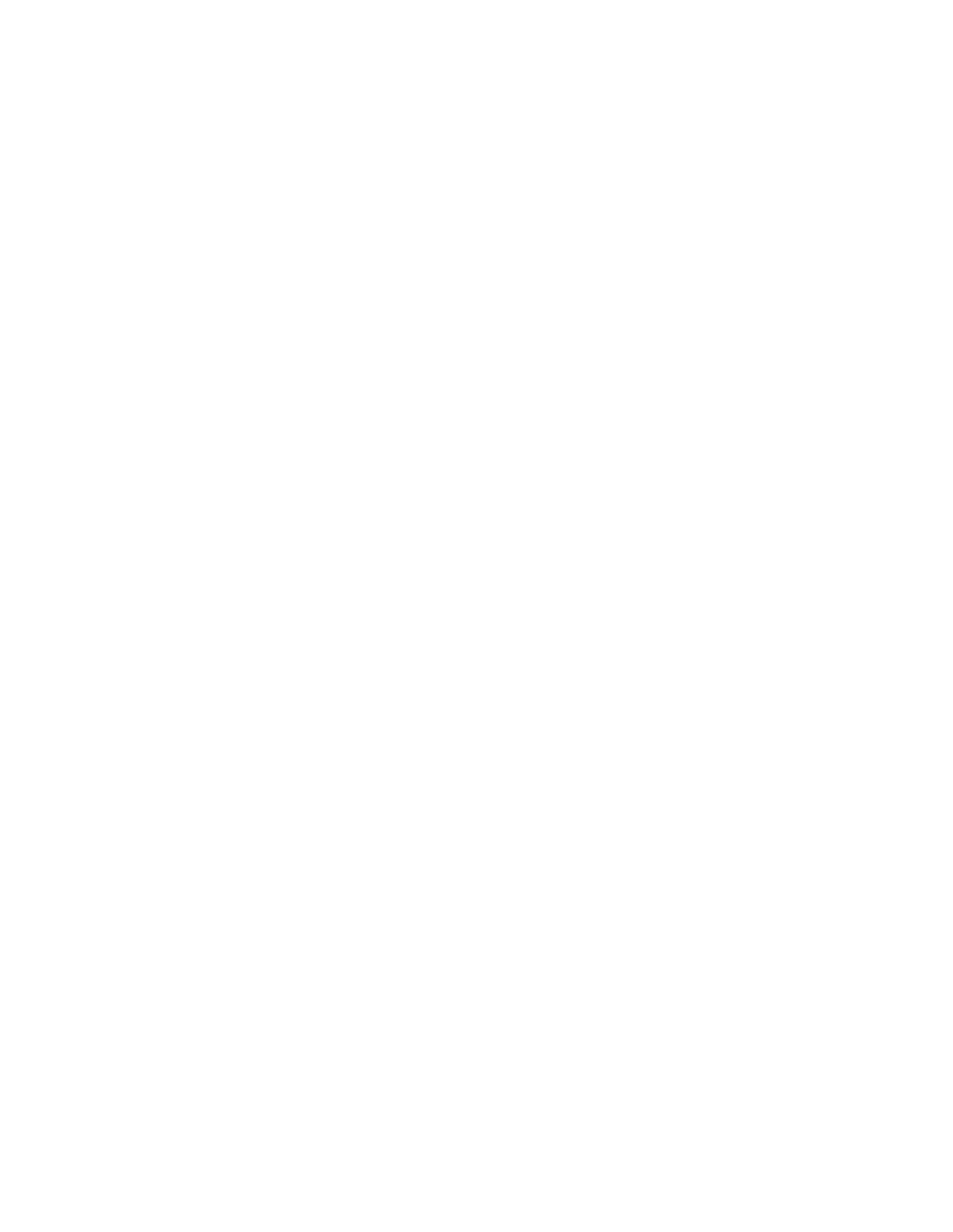# **Custom Portlet Modes**

Portals may provide support for custom portlet modes. Similarly, portlets may use custom portlet modes. This appendix describes a list of custom portlet modes and their intended 5 functionality. Portals and portlets should use these custom portlet mode names if they provide support for the described functionality.

Portlets should use the getSupportedPortletModes method of the PortalContext interface to retrieve the portlet modes the portal supports.

#### **PLT.A.1 About Portlet Mod e**

10 The about portlet mode should be used by the portlet to display information on the portlets purpose, origin, version etc.

Portlet developers should implement the about portlet mode functionality by overriding the doDispatch method of the GenericPortlet class and checking for PortletMode("about").

15 In the deployment descriptor the support for the about portlet mode must be declared using

```
<portlet-app>
            ...
            <portlet>
20 \quad \ldots<supports>
              ...
              <portlet-mode>about</portlet-mode>
             </supports>
25 ...
           </portlet>
            ...
           <custom-portlet-mode>
             <name>about</name>
30 </custom-portlet-mode>
            ...
           </portlet-app>
```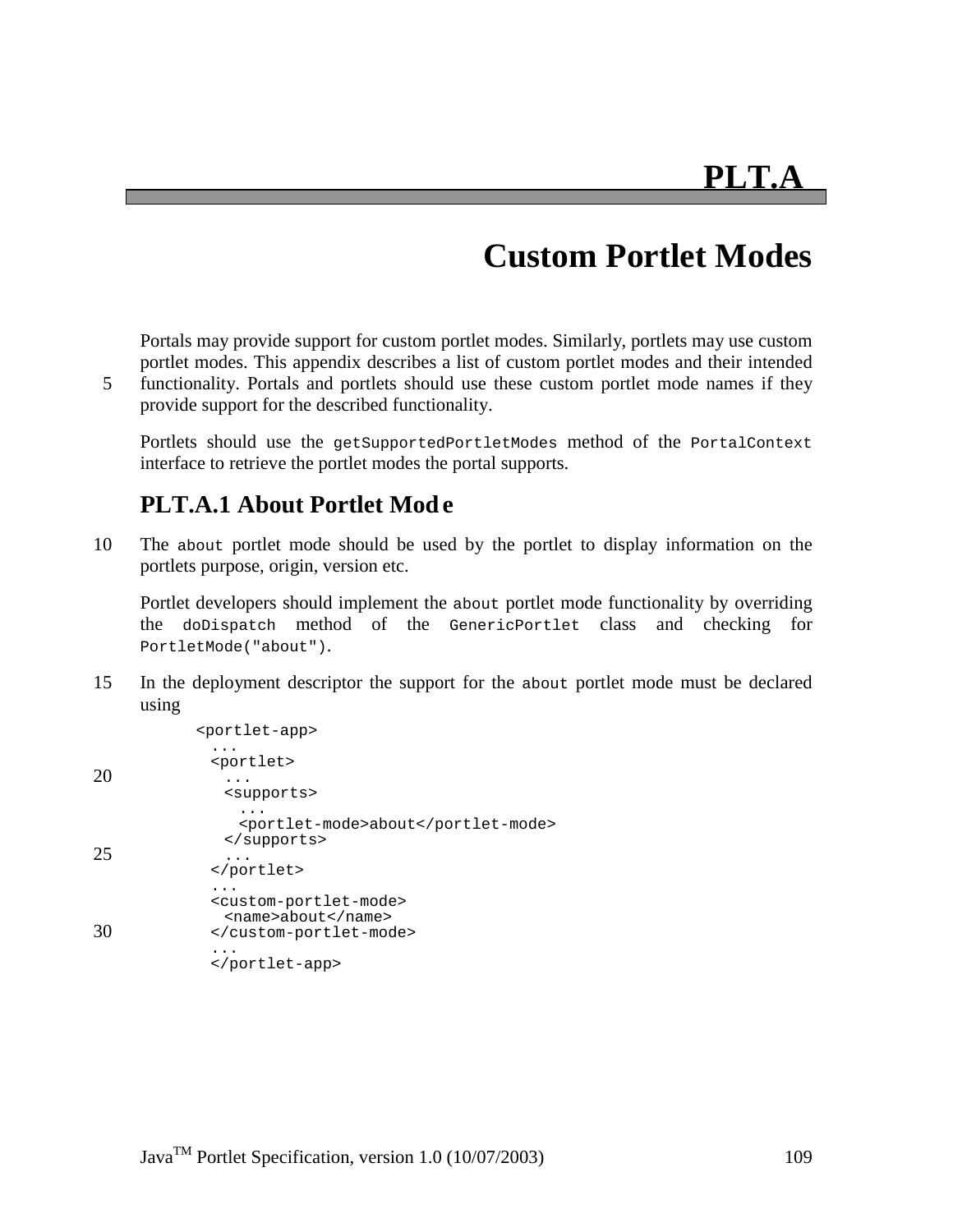### **PLT.A.2 Config Portlet Mo de**

The config portlet mode should be used by the portlet to display one or more configuration views that let administrators configure portlet preferences that are marked non-modifiable in the deployment descriptor. This requires that the user must have 5 administrator rights. Therefore, only the portal can create links for changing the portlet mode into config.

Portlet developers should implement the config portlet mode functionality by overriding the doDispatch method of the GenericPortlet class and checking for PortletMode("config").

10 The CONFIG mode of portlets operates typically on shared state that is common to many portlets of the same portlet definition. When a portlet modifies this shared state via the PortletPreferences, for all affected portlet entities, in the doView method the PortletPreferences must give access to the modified state.

In the deployment descriptor the support for the config portlet mode must be declared 15 using

```
<portlet-app>
            ...
            <portlet>
             ...
20 <supports>
              ...
              <portlet-mode>config</portlet-mode>
             </supports>
             ...
25 </portlet>
            ...
            <custom-portlet-mode>
             <name>config</name>
            </custom-portlet-mode>
30
            </portlet-app>
```
### **PLT.A.3 Edit\_defaults Port let Mode**

The edit defaults portlet mode signifies that the portlet should render a screen to set the default values for the modifiable preferences that are typically changed in the EDIT 35 screen. Calling this mode requires that the user must have administrator rights. Therefore, only the portal can create links for changing the portlet mode into edit\_defaults.

Portlet developers should implement the edit\_defaults portlet mode functionality by overriding the doDispatch method of the GenericPortlet class and checking for PortletMode("edit\_defaults ").

40 In the deployment descriptor the support for the edit\_defaults portlet mode must be declared using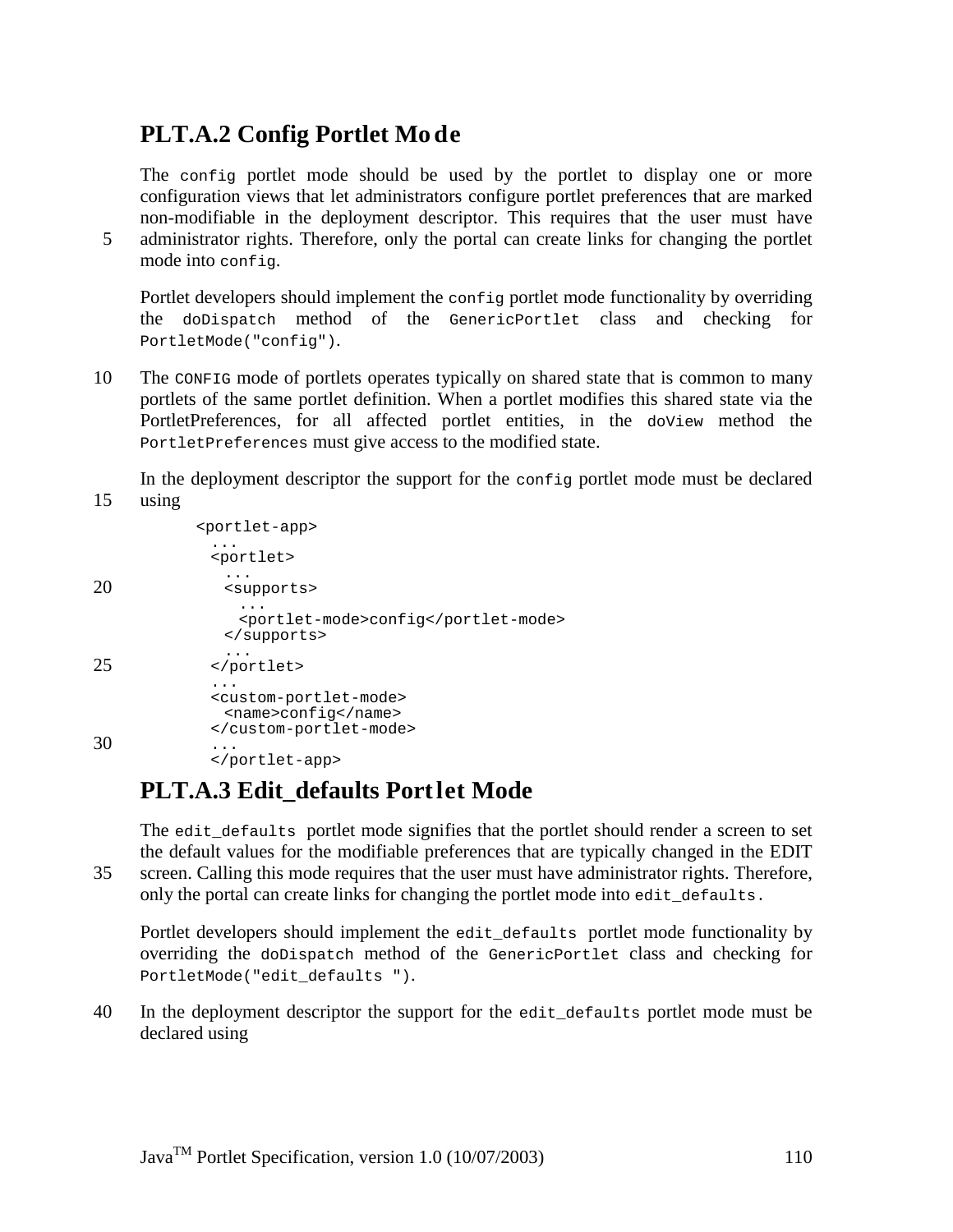```
<portlet-app>
             ...
             <portlet>
              ...
 5 : ...<br>supports>
                ...
                <portlet-mode> edit_defaults </portlet-mode>
              </supports>
              ...
10 </portlet>
             ...
             <custom-portlet-mode>
              <name> edit_defaults </name>
             </custom-portlet-mode>
15 \quad \ldots \quad \ldots</portlet-app>
```
#### **PLT.A.4 Preview Portlet M ode**

The preview portlet mode should be used by the portlet to render output without the need of having back-end connections or user specific data available. It may be used at page 20 design time and in portlet development tools.

Portlet developers should implement the preview portlet mode functionality by overriding the doDispatch method of the GenericPortlet class and checking for PortletMode("preview ").

In the deployment descriptor the support for the preview portlet mode must be declared 25 using

```
<portlet-app>
            ...
            <portlet>
             ...
30 <supports>
              ...
              <portlet-mode> preview </portlet-mode>
             </supports>
             ...
35 </portlet>
            ...
           <custom-portlet-mode>
             <name> preview </name>
           </custom-portlet-mode>
40
           </portlet-app>
```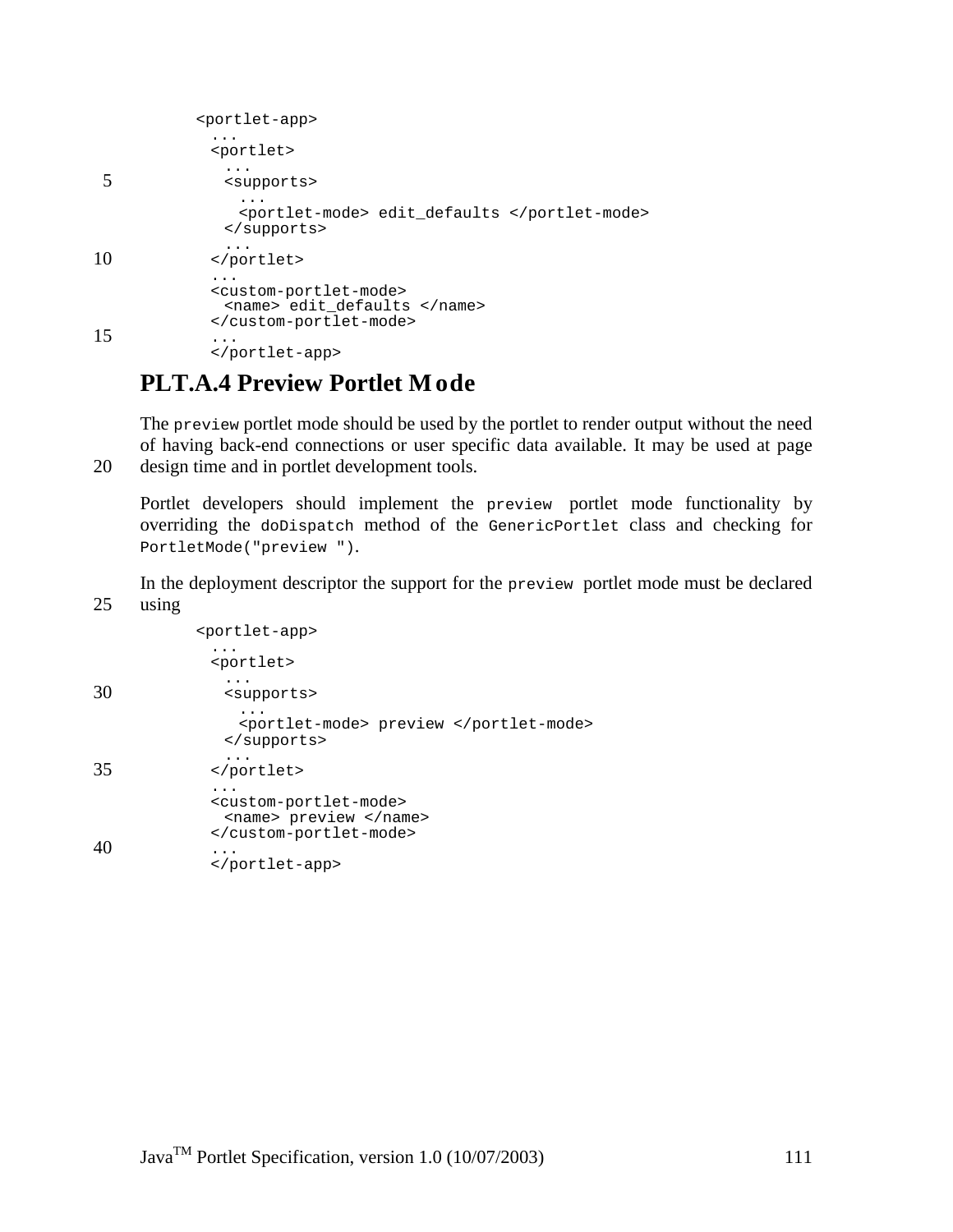### **PLT.A.5 Print Portlet Mode**

The printportlet mode signifies that the portlet should render a view that can be printed.

Portlet developers should implement the printportlet mode functionality by overriding the doDispatch method of the GenericPortlet class and checking for 5 PortletMode("print").

In the deployment descriptor the support for the printportlet mode must be declared using

<portlet-app> ... 10 <portlet> ... <supports> ... <portlet-mode>print</portlet-mode> 15 </supports> ... </portlet> ... <custom-portlet-mode> 20 Caboom persons model </custom-portlet-mode> ... </portlet-app>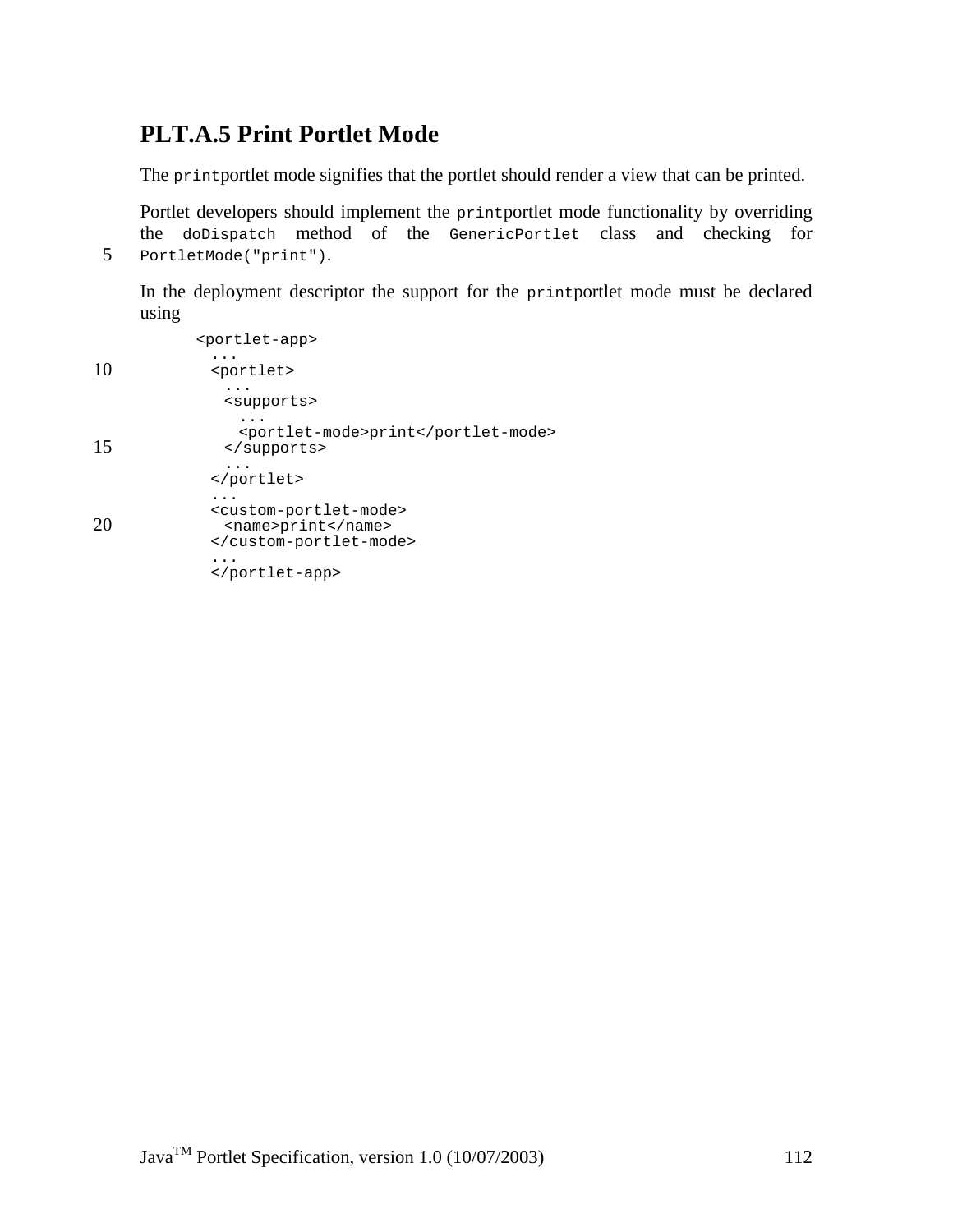## **Markup Fragments**

Portlets generate markup fragments that are aggregated in a portal page document. Because of this, there are some rules and limitations in the markup elements generated by 5 portlets. Portlets should conform to these rules and limitations when generating content.

The disallowed tags indicated below are those tags that impact content generated by other portlets or may even break the entire portal page. Inclusion of such a tag invalidates the whole markup fragment.

Portlets generating HTML fragments must not use the following tags: base, body, 10 iframe, frame, frameset, head, html and title.

Portlets generating XHTML and XHTML-Basic fragments must not use the following tags: base, body, iframe, head, html and title.

HTML, XHTML and XHTML-Basic specifications disallow the use of certain elements outside of the <head> element in the document. However, some browser 15 implementations support some of these tags in other sections of the document. For example: current versions of Internet Explorer and Netscape Navigator both support the style tag anywhere within the document. Portlet developers should decide carefully the use of following markup elements that fit this description: link, meta and style.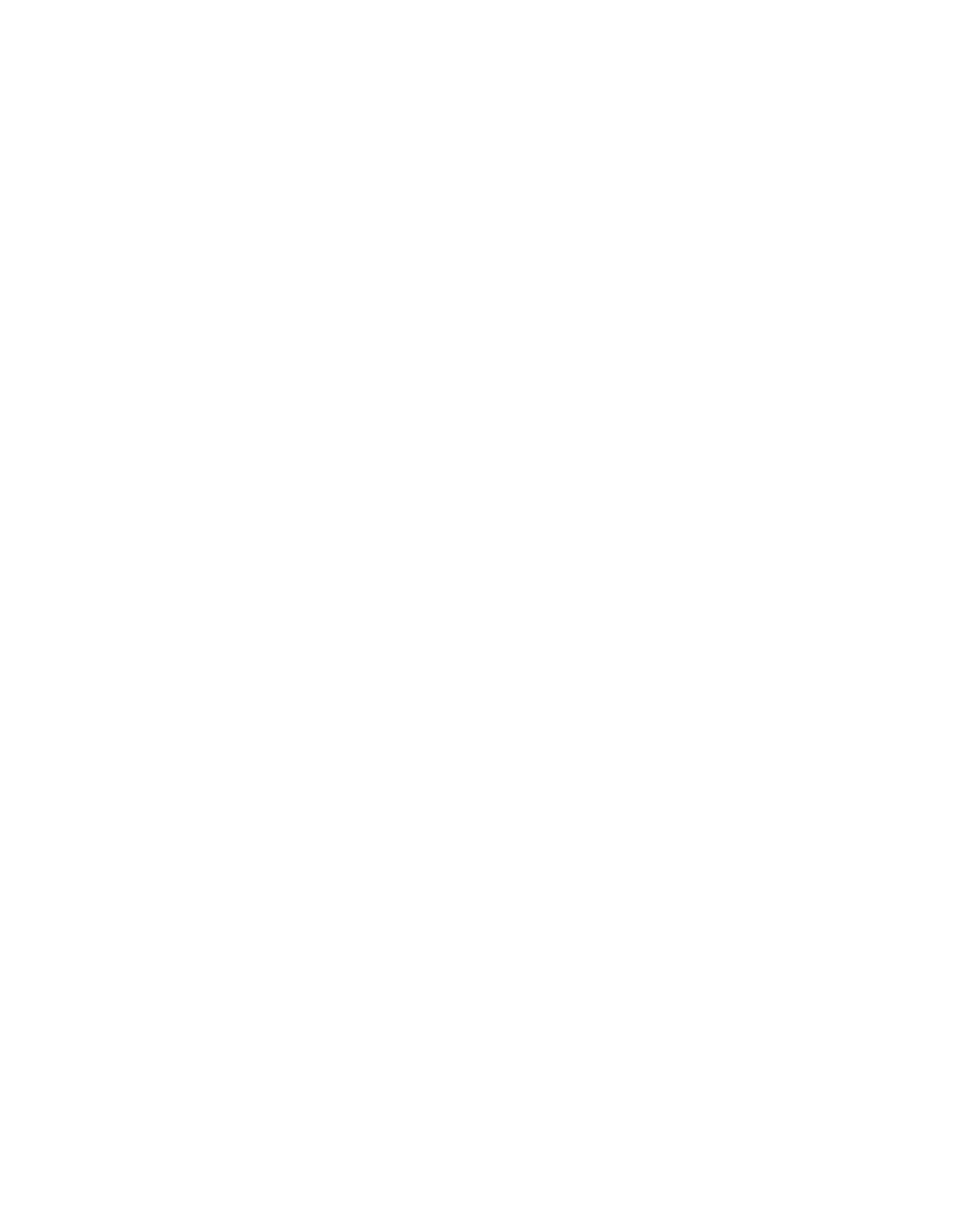# **PLT.C**

# **CSS Style Definitions**

To achieve a common look and feel throughout the portal page, all portlets in the portal page should use a common CSS style sheet when generating content.

5 This appendix defines styles for a variety of logical units in the markup. It follows the style being considered by the OASIS Web Services for Remote Portlets Technical Committee.

#### **PLT.C.1 Links (Anchor)**

A custom CSS class is not defined for the <a> tag. The entity should use the default 10 classes when embedding anchor tags.

#### **PLT.C.2 Fonts**

The font style definitions affect the font attributes only (font face, size, color, style, etc).

| <b>Style</b>     | <b>Description</b>                                                                                               | <b>Example</b> |
|------------------|------------------------------------------------------------------------------------------------------------------|----------------|
| portlet-font     | Font attributes for the "normal" fragment font. Used   Normal<br>for the display of non-accentuated information. | Text           |
| portlet-font-dim | Font attributes similar to the .portlet.font but the $\vert$ Dim Text<br>color is lighter.                       |                |

If an portlet developer wants a certain font type to be larger or smaller, they should 15 indicate this using a relative size. For example:

> <div class="portlet-font" style="font-size:larger">Important information</div>

<div class="portlet-font-dim" style="font-size:80%">Small and

 $20$  dim </div>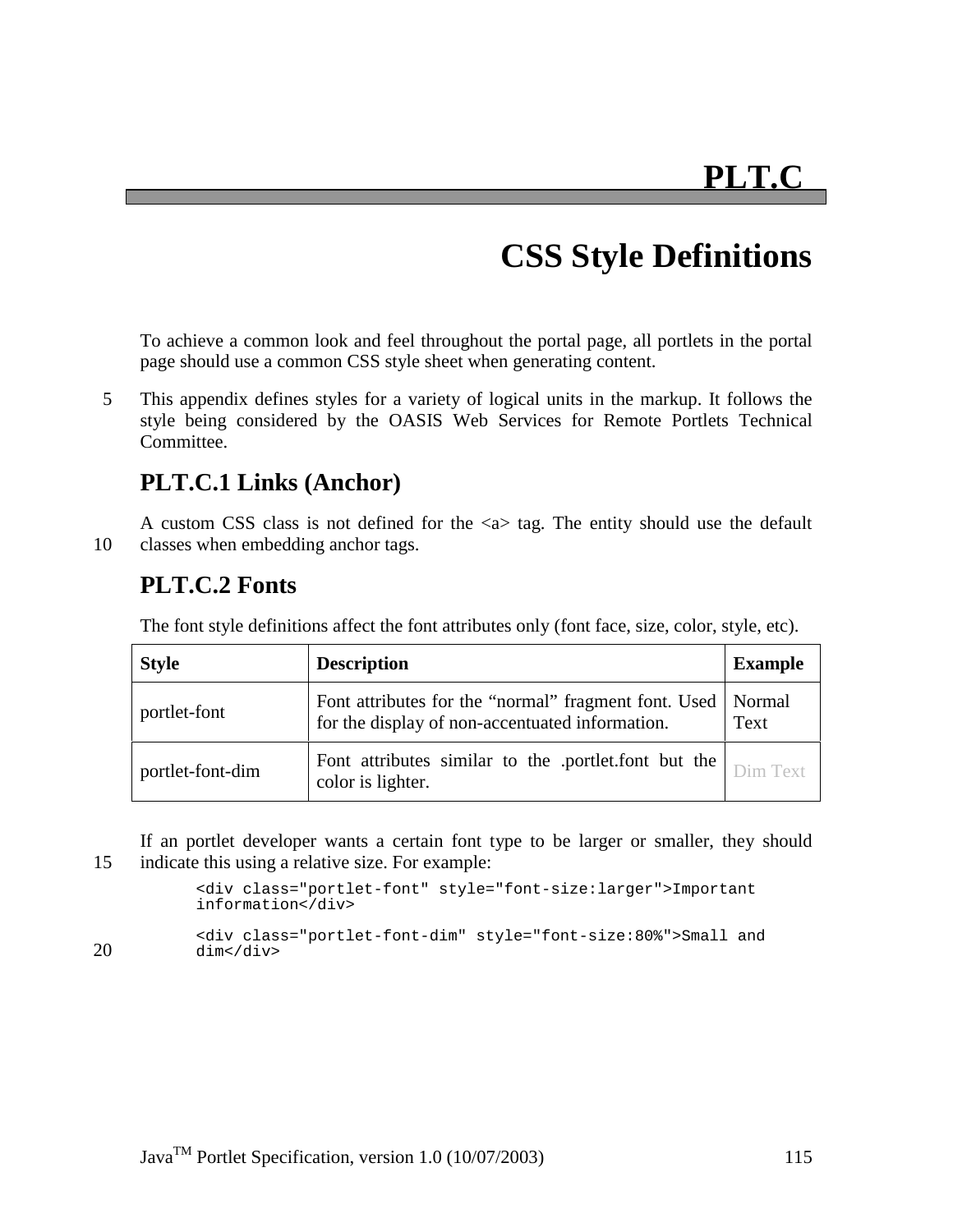### **PLT.C.3 Messages**

Message style definitions affect the rendering of a paragraph (alignment, borders, background color, etc) as well as text attributes.

| <b>Style</b>        | <b>Description</b>                                           | <b>Example</b>                                |
|---------------------|--------------------------------------------------------------|-----------------------------------------------|
| portlet-msg-status  | Status of<br>the<br>current<br>operation.                    | Progress: 80%                                 |
| portlet-msg-info    | Help<br>general<br>messages,<br>additional information, etc. | Info about                                    |
| portlet-msg-error   | Error messages.                                              | Portlet not available                         |
| portlet-msg-alert   | Warning messages.                                            | Timeout occurred, try again<br>later          |
| portlet-msg-success | Verification of the successful<br>completion of a task.      | <b>Operation</b><br>completed<br>successfully |

## **PLT.C.4 Sections**

5 Section style definitions affect the rendering of markup sections such as table, div and span (alignment, borders, background color, etc) as well as their text attributes.

| <b>Style</b>              | <b>Description</b>                                                                                                                                         |
|---------------------------|------------------------------------------------------------------------------------------------------------------------------------------------------------|
| portlet-section-header    | Table or section header                                                                                                                                    |
| portlet-section-body      | Normal text in a table cell                                                                                                                                |
| portlet-section-alternate | Text in every other row in the cell                                                                                                                        |
| portlet-section-selected  | Text in a selected cell range                                                                                                                              |
| portlet-section-subheader | Text of a subheading                                                                                                                                       |
| portlet-section-footer    | Table or section footnote                                                                                                                                  |
| portlet-section-text      | Text that belongs to the table but does not fall in one of<br>the other categories (e.g. explanatory or help text that is<br>associated with the section). |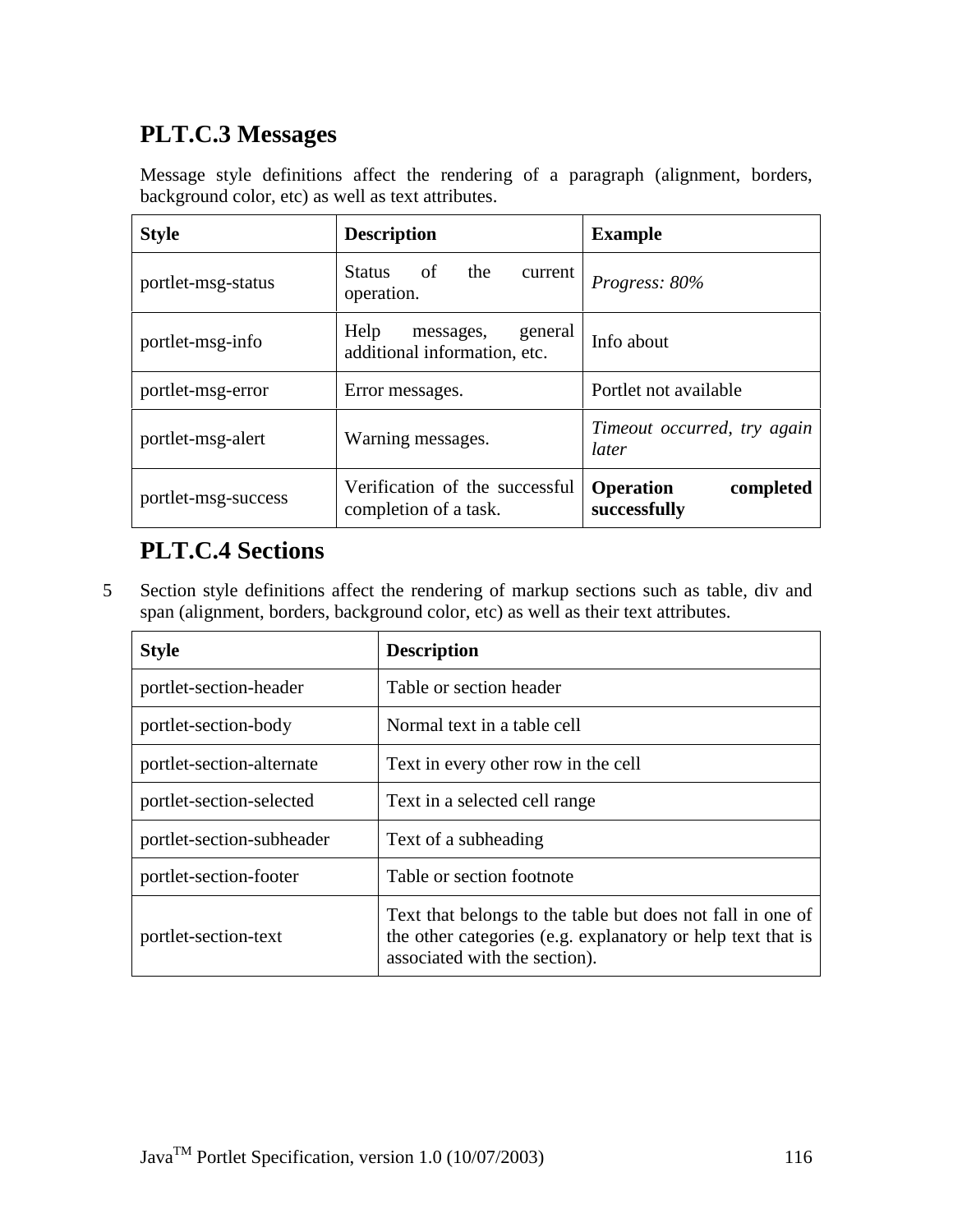## **PLT.C.5 Forms**

| <b>Style</b>             | <b>Description</b>                                                                    |
|--------------------------|---------------------------------------------------------------------------------------|
| portlet-form-label       | Text used for the descriptive label of the whole form<br>(not the labels for fields.) |
| portlet-form-input-field | Text of the user-input in an input field.                                             |
| portlet-form-button      | Text on a button                                                                      |
| portlet-icon-label       | Text that appears beside a context dependent action<br>icon.                          |
| portlet-dlg-icon-label   | Text that appears beside a "standard" icon (e.g. Ok, or<br>Cancel)                    |
| portlet-form-field-label | Text for a separator of fields (e.g. checkboxes, etc.)                                |
| portlet-form-field       | Text for a field (not input field, e.g. checkboxes, etc)                              |

Form styles define the look-and-feel of the elements in an HTML form.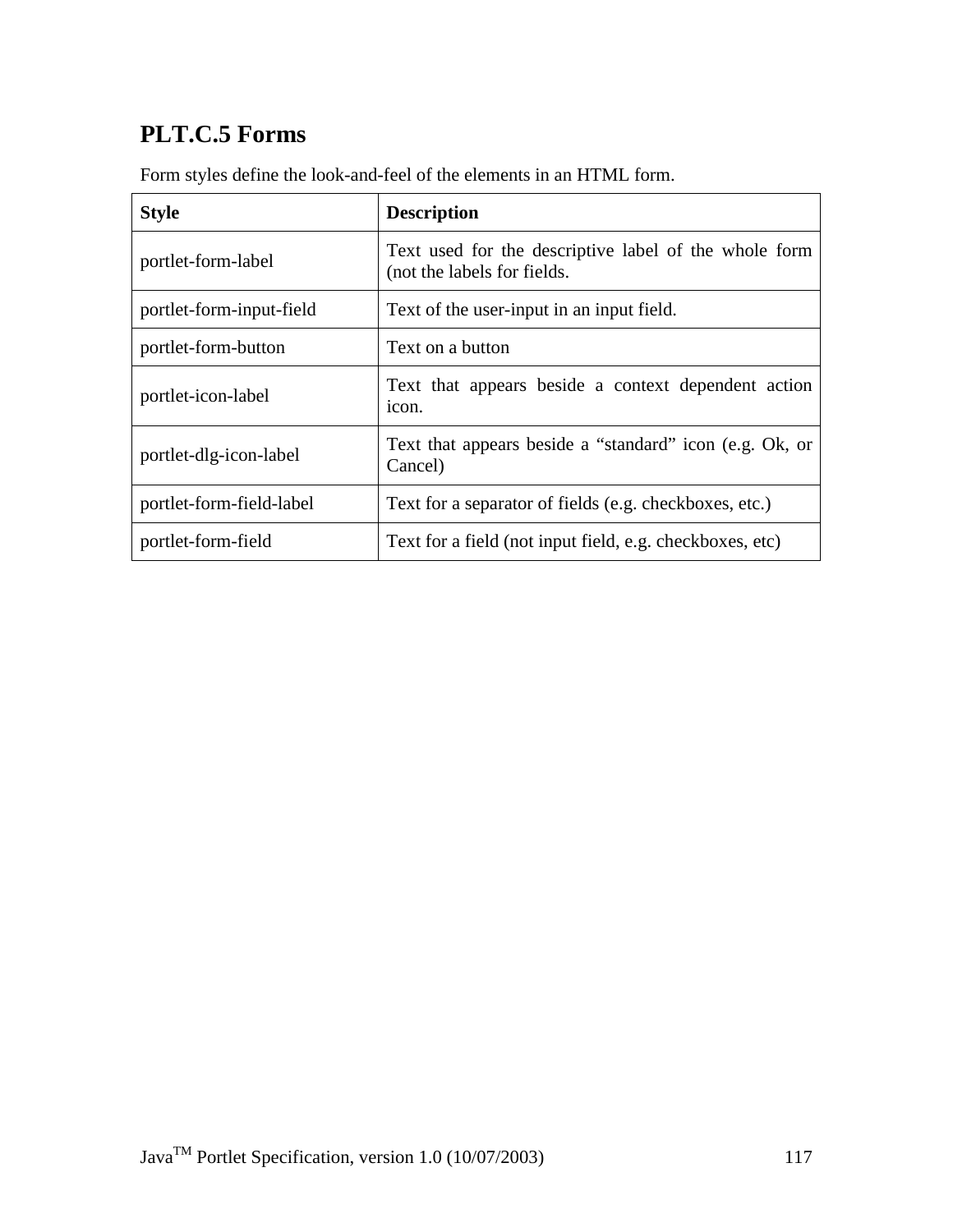## **PLT.C.6 Menus**

Menu styles define the look-and-feel of the text and background of a menu structure. This structure may be embedded in the aggregated page or may appear as a context sensitive popup menu.

| <b>Style</b>                       | <b>Description</b>                                                       |
|------------------------------------|--------------------------------------------------------------------------|
| portlet-menu                       | General menu settings such as background<br>color, margins, etc          |
| portlet-menu-item                  | Normal, unselected menu item.                                            |
| portlet-menu-item-selected         | Selected menu item.                                                      |
| portlet-menu-item-hover            | Normal, unselected menu item when the<br>mouse hovers over it.           |
| portlet-menu-item-hover-selected   | Selected menu item when the mouse hovers<br>over it.                     |
| portlet-menu-cascade-item          | Normal, unselected menu item that has sub-<br>menus.                     |
| portlet-menu-cascade-item-selected | Selected sub-menu item that has sub-menus.                               |
| portlet-menu-description           | Descriptive text for the menu (e.g. in a help<br>context below the menu) |
| portlet-menu-caption               | Menu caption                                                             |

5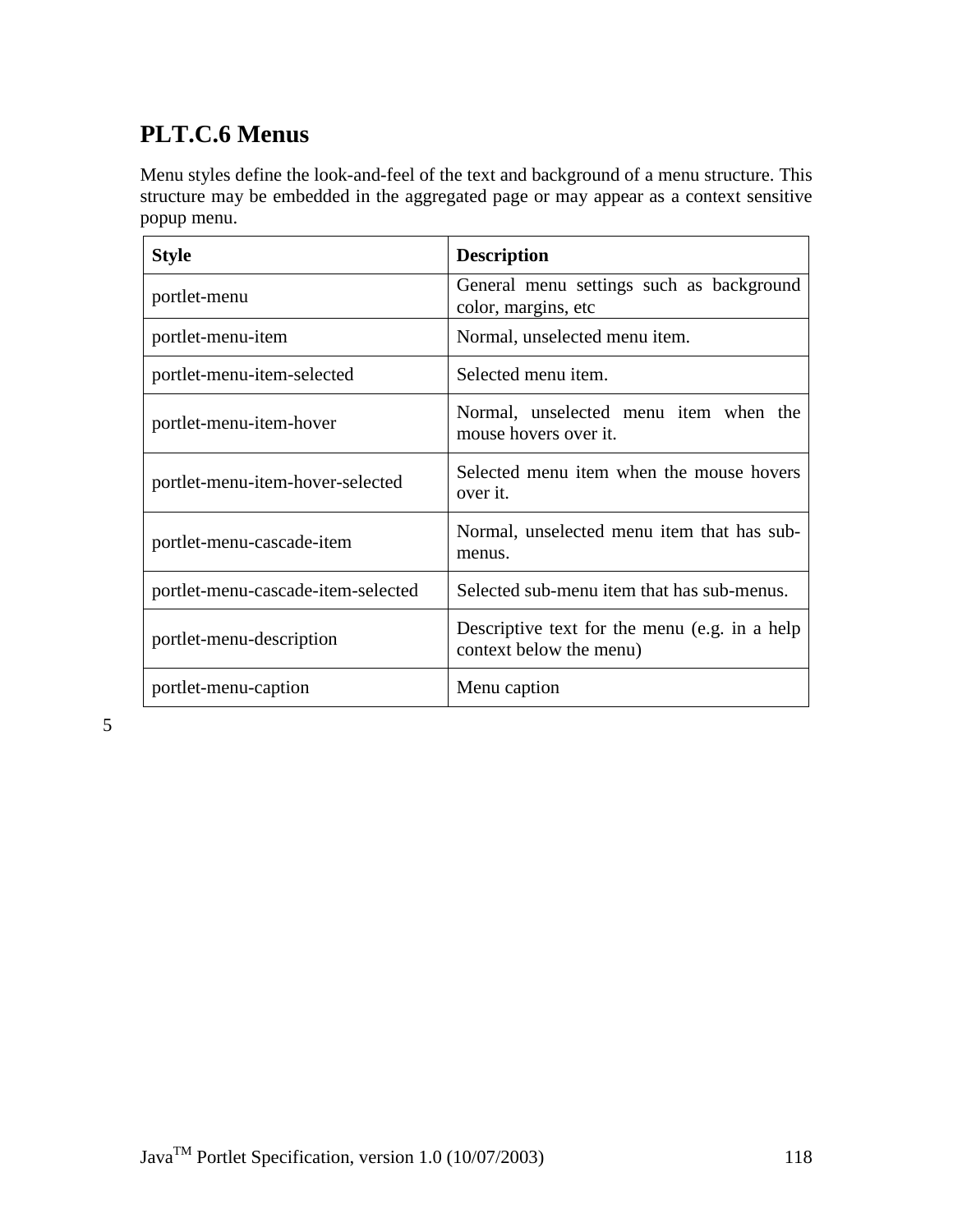# **User Information Attribute Names**

This appendix defines a set of attribute names for user information and their intended meaning. To allow portals an automated mapping of commonly used user information 5 attributes portlet programmers should use these attribute names. These attribute names are derived from the Platform for Privacy Preferences 1.0 (P3P 1.0) Specification by the W3C (http://www.w3c.org/TR/P3P). The same attribute names are also being considered by the OASIS Web Services for Remote Portlets Technical Committee.

| <b>Attribute Name</b>              |
|------------------------------------|
| user.bdate                         |
| user.gender                        |
| user.employer                      |
| user.department                    |
| user.jobtitle                      |
| user.name.prefix                   |
| user.name.qiven                    |
| user.name.family                   |
| user.name.middle                   |
| user.name.suffix                   |
| user.name.nickName                 |
| user.home-info.postal.name         |
| user.home-info.postal.street       |
| user.home-info.postal.city         |
| user.home-info.postal.stateprov    |
| user.home-info.postal.postalcode   |
| user.home-info.postal.country      |
| user.home-info.postal.organization |

JavaTM Portlet Specification, version 1.0 (10/07/2003) 119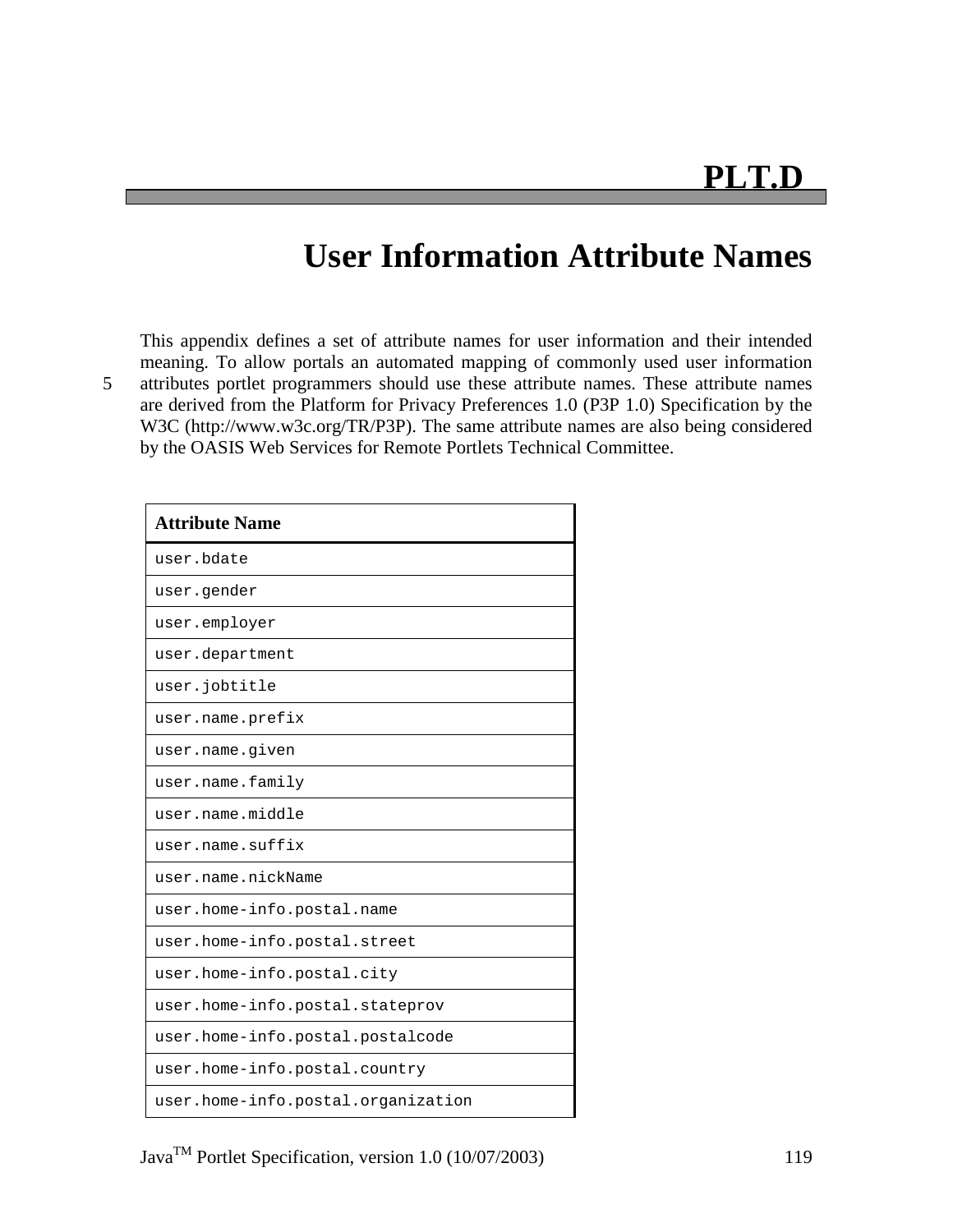| user.home-info.telecom.telephone.intcode     |
|----------------------------------------------|
| user.home-info.telecom.telephone.loccode     |
| user.home-info.telecom.telephone.number      |
| user.home-info.telecom.telephone.ext         |
| user.home-info.telecom.telephone.comment     |
| user.home-info.telecom.fax.intcode           |
| user.home-info.telecom.fax.loccode           |
| user.home-info.telecom.fax.number            |
| user.home-info.telecom.fax.ext               |
| user.home-info.telecom.fax.comment           |
| user.home-info.telecom.mobile.intcode        |
| user.home-info.telecom.mobile.loccode        |
| user.home-info.telecom.mobile.number         |
| user.home-info.telecom.mobile.ext            |
| user.home-info.telecom.mobile.comment        |
| user.home-info.telecom.pager.intcode         |
| user.home-info.telecom.pager.loccode         |
| user.home-info.telecom.pager.number          |
| user.home-info.telecom.pager.ext             |
| user.home-info.telecom.pager.comment         |
| user.home-info.online.email                  |
| user.home-info.online.uri                    |
| user.business-info.postal.name               |
| user.business-info.postal.street             |
| user.business-info.postal.city               |
| user.business-info.postal.stateprov          |
| user.business-info.postal.postalcode         |
| user.business-info.postal.country            |
| user.business-info.postal.organization       |
| user.business-info.telecom.telephone.intcode |
| user.business-info.telecom.telephone.loccode |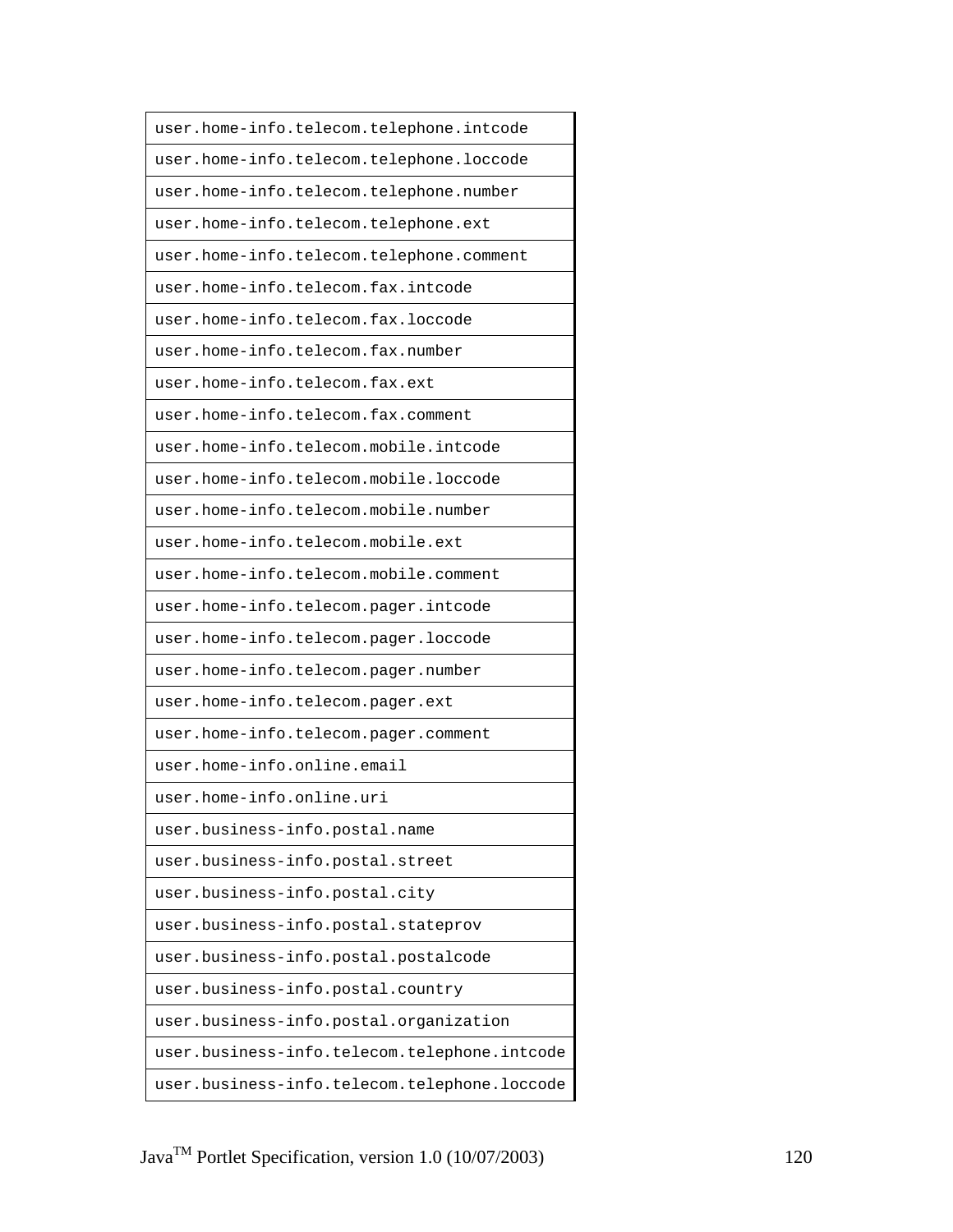| user.business-info.telecom.telephone.number  |
|----------------------------------------------|
| user.business-info.telecom.telephone.ext     |
| user.business-info.telecom.telephone.comment |
| user.business-info.telecom.fax.intcode       |
| user.business-info.telecom.fax.loccode       |
| user.business-info.telecom.fax.number        |
| user.business-info.telecom.fax.ext           |
| user.business-info.telecom.fax.comment       |
| user.business-info.telecom.mobile.intcode    |
| user.business-info.telecom.mobile.loccode    |
| user.business-info.telecom.mobile.number     |
| user.business-info.telecom.mobile.ext        |
| user.business-info.telecom.mobile.comment    |
| user.business-info.telecom.pager.intcode     |
| user.business-info.telecom.pager.loccode     |
| user.business-info.telecom.pager.number      |
| user.business-info.telecom.pager.ext         |
| user.business-info.telecom.pager.comment     |
| user.business-info.online.email              |
| user.business-info.online.uri                |

NOTE: The user.bdate must consist of a string that represents the time in milliseconds since January 1, 1970, 00:00:00 GMT.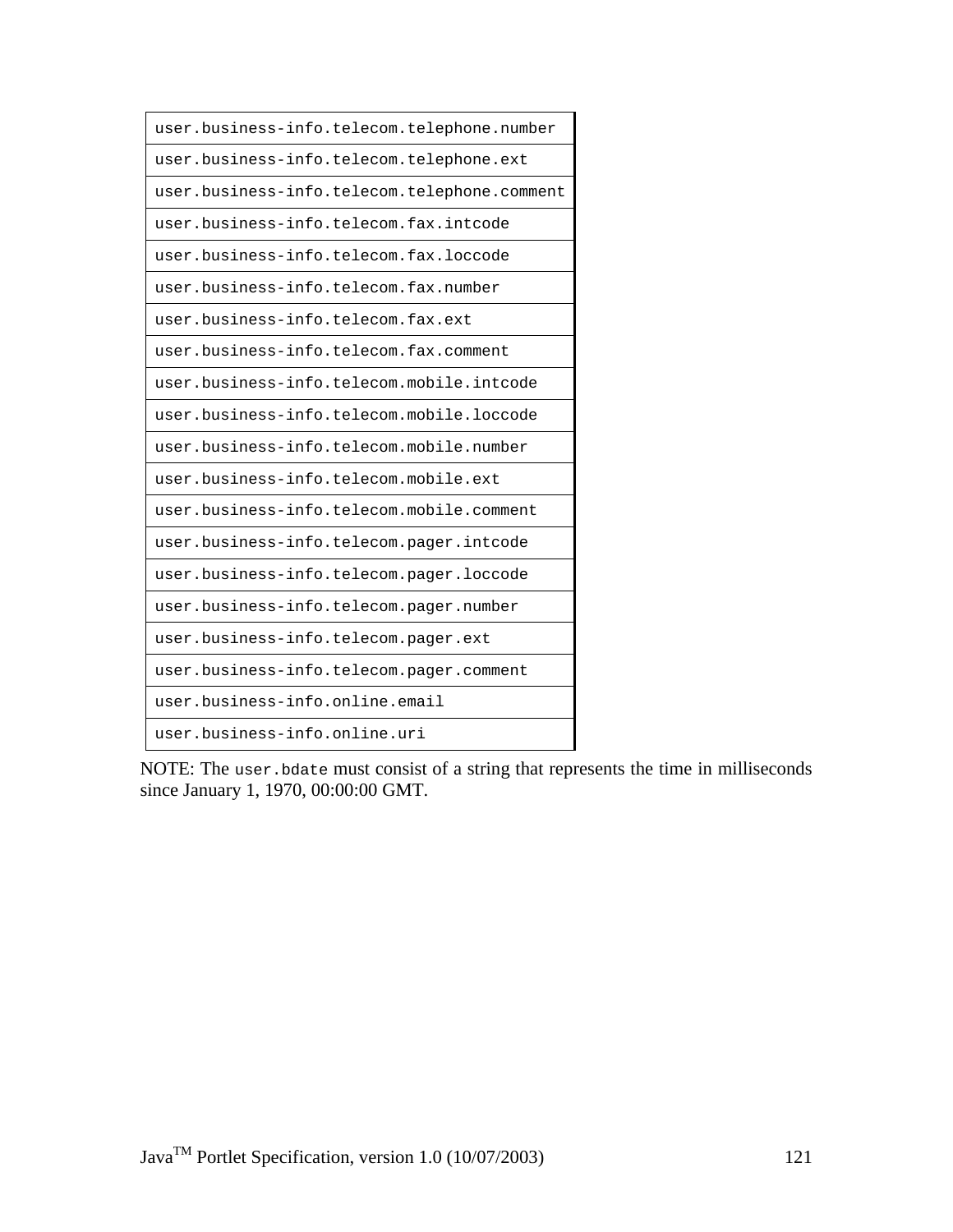## **PLT.D.1 Example**

Below is an example of how these attributes may be used in the deployment descriptor:

<portlet-app>

| <name> user.home-info.postal.city</name> |
|------------------------------------------|
|                                          |
|                                          |
|                                          |
|                                          |

20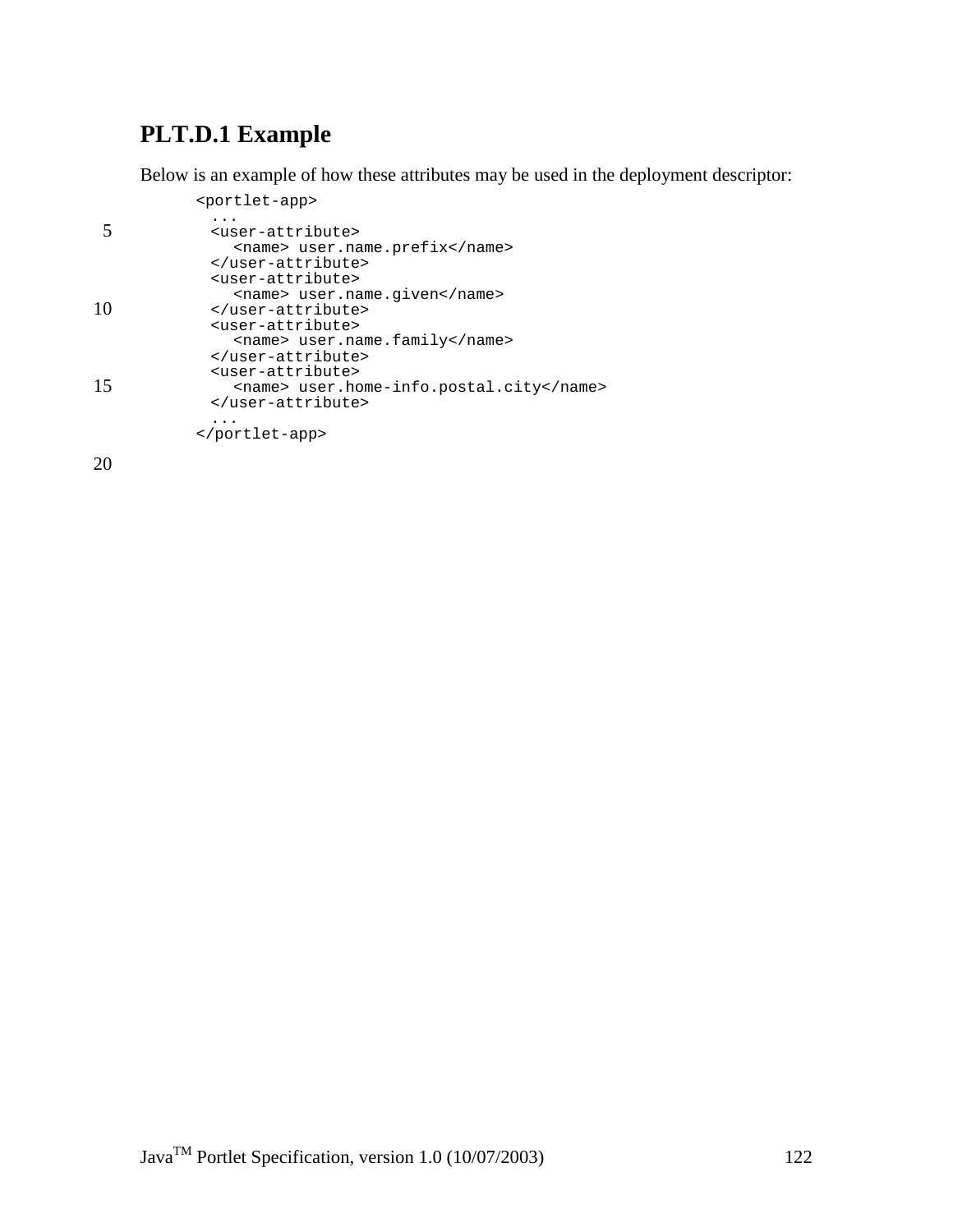# **Features Deferred to Future Releases**

The following are some of the features that would be considered in future versions of the Portlet Specification. The technical details of these features would be resolved by the 5 Expert Group of the corresponding JSR.

- Portlet filters
- Inter-portlet, event style, communication
- Allow portlets to produce and influence markup outside of the portlet fragment

10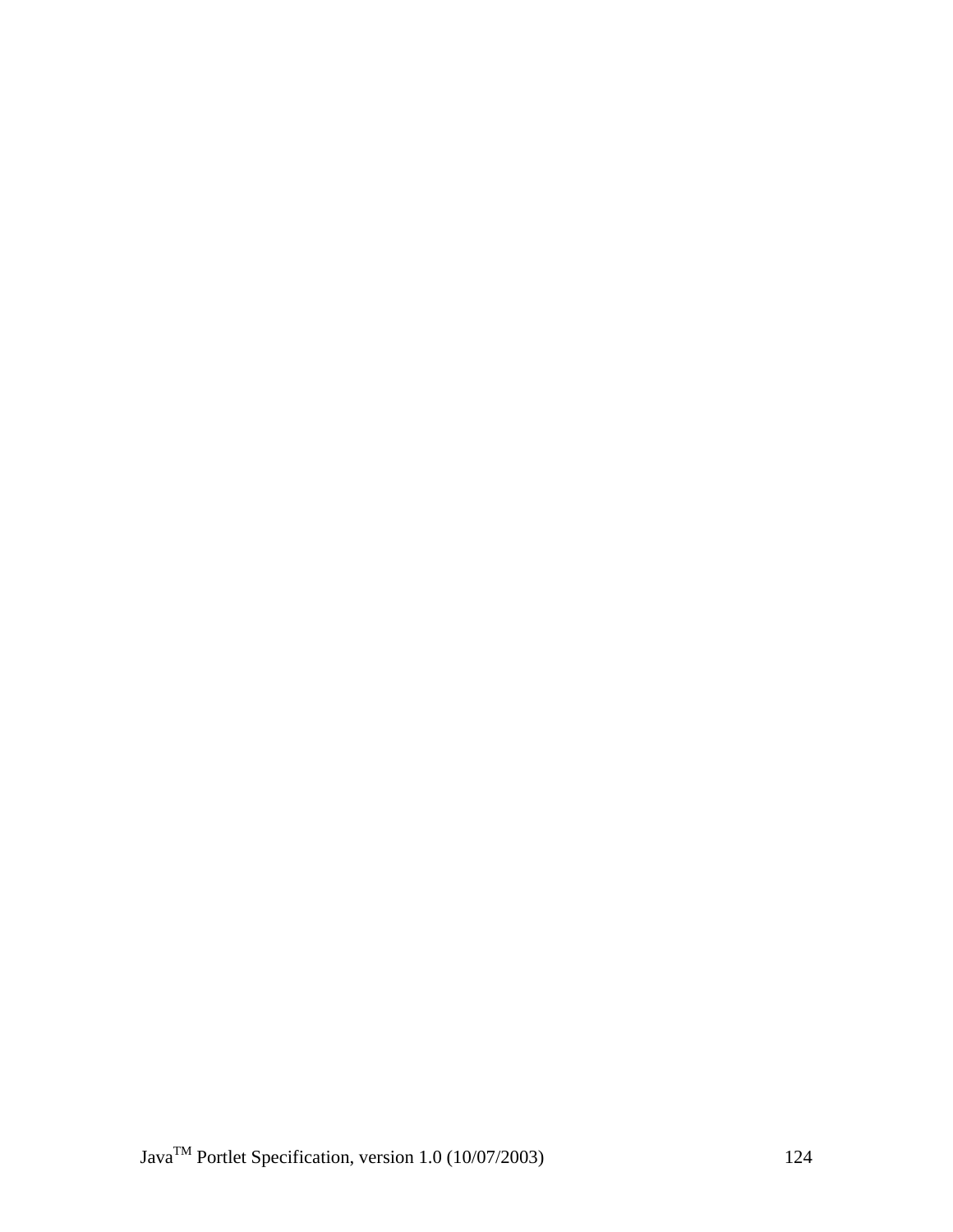# **TCK Assertions**

The following is the list of assertions that have been identified in the Portlet Specification for the purposes of the compliance test.

Assertions marked as Testable=false are not verifiable.

 $\overline{a}$ 

| $^{\rm i}$ SPEC:1       | Testable=false | Section=PLT.5.1        |
|-------------------------|----------------|------------------------|
| <sup>ii</sup> SPEC:2    | Testable=false | Section=PLT.5.1        |
| iii SPEC:3              | Testable=false | Section=PLT.5.2.1      |
| iv SPEC:4               | Testable=true  | Section=PLT.5.2.2      |
| $\mathrm{V}$ SPEC:5     | Testable=true  | Section=PLT.5.2.2.1    |
| vi SPEC:6               | Testable=true  | Section=PLT.5.2.2.1    |
| vii SPEC:7              | Testable=true  | Section=PLT.5.2.2.1    |
| viii SPEC:8             | Testable=true  | Section=PLT.5.2.2.1    |
| $\frac{ix}{x}$ SPEC:9   | Testable=true  | Section=PLT 5.2.4      |
| $*$ SPEC:10             | Testable=true  | Section= $PLT$ 5.2.4   |
| <sup>xi</sup> SPEC:11   | Testable=true  | Section=PLT 5.2.4.1    |
| <sup>xii</sup> SPEC:12  | Testable= true | Section=PLT.5.2.4.1    |
| <sup>xiii</sup> SPEC:13 | Testable= true | Section=PLT.5.2.4.2.1  |
| xiv SPEC:14             | Testable= true | Section=PLT.5.2.4.2.1  |
| $XV$ SPEC:15            | Testable=true  | Section=PLT.5.2.4.2.1  |
| <sup>xvi</sup> SPEC:16  | Testable=true  | Section=PLT 5.2.4.2.1  |
| xvii SPEC:17            | Testable= true | Section= $PLT.5.2.4.4$ |
| xviii SPEC:18           | Testable=false | Section=PLT.5.2.4.4    |

JavaTM Portlet Specification, version 1.0 (10/07/2003) 125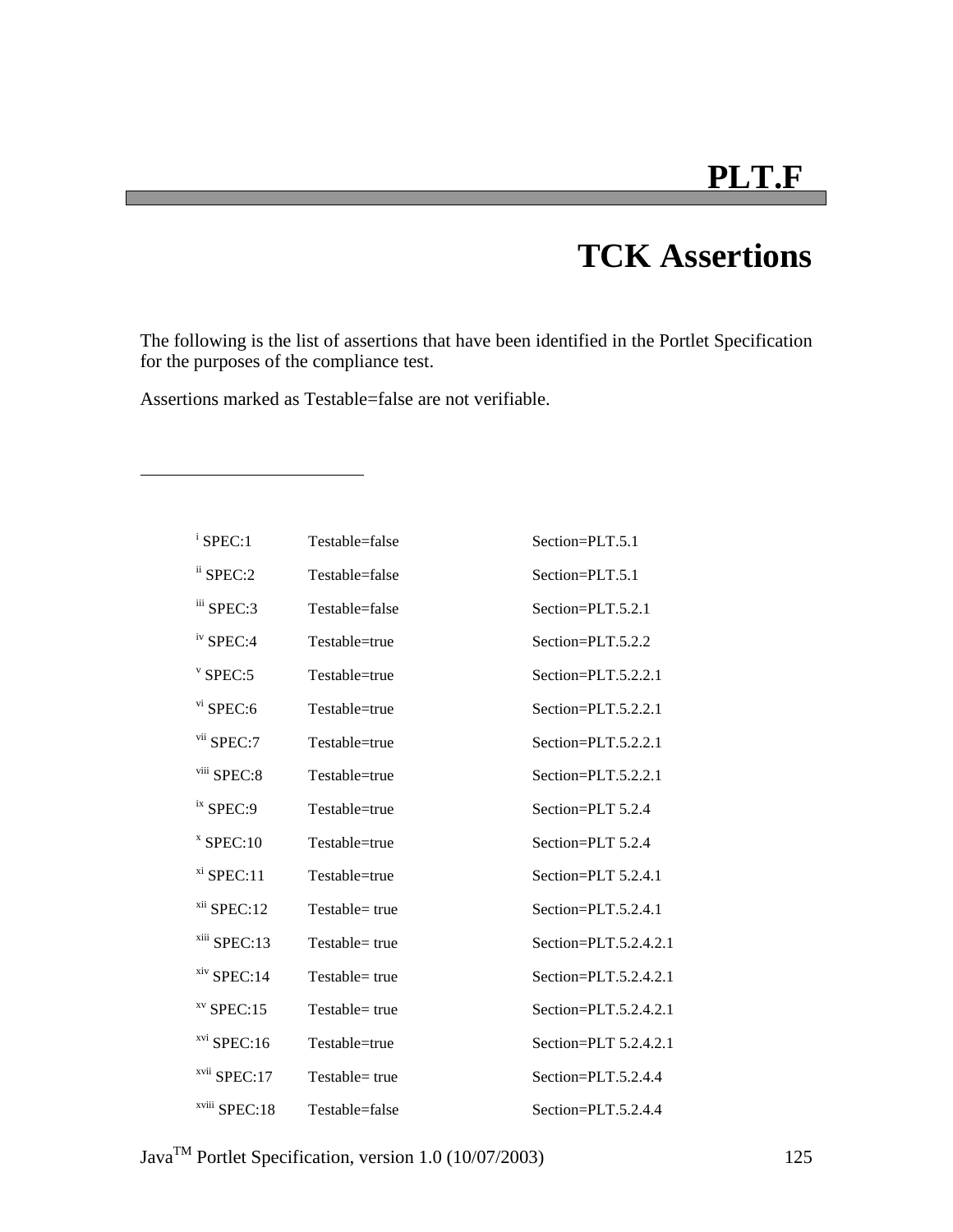| xix SPEC:19              | Testable= true  | Section=PLT.5.2.4.4.           |
|--------------------------|-----------------|--------------------------------|
| $XX$ SPEC: 20            | Testable=false  | Section=PLT/5.2.5              |
| $xxi$ SPEC:21            | Testable= false | Section=PLT.5.2.5              |
| <sup>xxii</sup> SPEC:22  | Testable=false  | Section=PLT.5.2.5              |
| <sup>xxiii</sup> SPEC:23 | Testable= false | Section=PLT.5.2.5              |
| <sup>xxiv</sup> SPEC:24  | Testable= true  | Section=PLT.6.2                |
| <sup>xxv</sup> SPEC:25   | Testable= true  | Section=PLT.6.2                |
| xxvi SPEC:26             | Testable= true  | Section=PLT.7.1                |
| xxvii SPEC:27            | Testable= true  | Section=PLT.7.1                |
| xxviii SPEC:28           | Testable= true  | Section=PLT.7.1                |
| xxix SPEC:29             | Testable= true  | Section=PLT.7.1                |
| <sup>xxx</sup> SPEC:30   | Testable= true  | Section=PLT.7.1                |
| xxxi SPEC:31             | Testable= true  | Section=PLT.7.1                |
| xxxii SPEC:32            | Testable= true  | Section=PLT.7.1.1              |
| xxxiii SPEC:33           | Testable= true  | Section=PLT.7.1.1              |
| xxxiv SPEC:34            | Testable= true  | Section=PLT.7.1.1              |
| <sup>xxxv</sup> SPEC:35  | Testable= true  | Section=PLT.6.2                |
| xxxvi SPEC:36            | Testable=true   | Section=PLT.8.5                |
| xxxvii SPEC:37           | Testable=true   | Section=PLT.8.6                |
| xxxviii SPEC:38          | Testable=true   | Section=PLT.8.6                |
| xxxix SPEC:39            | Testable=false  | Section=PLT.8.6                |
| <sup>xl</sup> SPEC:40    | Testable=true   | Section=PLT.9.4                |
| <sup>xli</sup> SPEC:41   | Testable=false  | Section=PLT.10.1               |
| <sup>xlii</sup> SPEC:42  | Testable=false  | Section=PLT.10.1               |
| <sup>xliii</sup> SPEC:43 | Testable=true   | Section=PLT.10.3               |
| <sup>xliv</sup> SPEC:44  | Testable=true   | Section=PLT.10.3               |
| <sup>xlv</sup> SPEC:45   | Testable=true   | Section=PLT.10.3               |
| <sup>xlvi</sup> SPEC:46  | Testable=true   | Section=PLT.10.3               |
| xlvii SPEC:47            | Testable=true   | Section=PLT.10.3(servlet spec) |

Java<sup>TM</sup> Portlet Specification, version 1.0 (10/07/2003) 126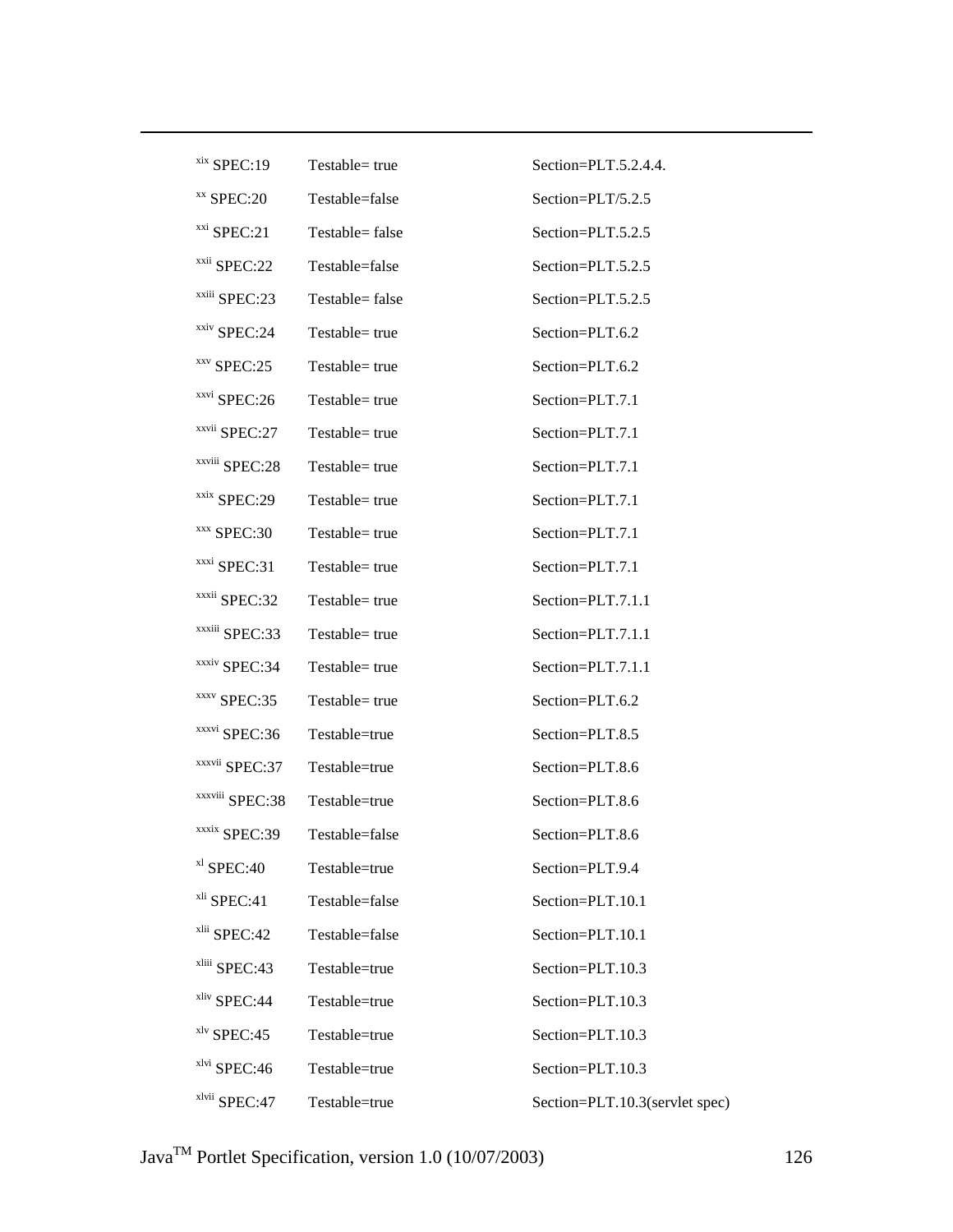| xlviii SPEC:48             | Testable=true  | Section=PLT.11.1.1 |
|----------------------------|----------------|--------------------|
| xlix SPEC:49               | Testable= true | Section=PLT.11.1.1 |
| $1$ SPEC:50                | Testable= true | Section=PLT.11.1.1 |
| <sup>li</sup> SPEC:51      | Testable=true  | Section=PLT.11.1.1 |
| lii SPEC:52                | Testable=true  | Section=PLT.11.1.1 |
| liii SPEC:53               | Testable= true | Section=PLT.11.1.1 |
| liv SPEC:54                | Testable=true  | Section=PLT.11.1.1 |
| $\frac{1}{10}$ SPEC:55     | Testable=true  | Section=PLT.11.1.1 |
| <sup>lvi</sup> SPEC:56     | Testable=true  | Section=PLT.11.1.1 |
| lvii SPEC:57               | Testable=false | Section=PLT.11.1.2 |
| lviii SPEC:58              | Testable= true | Section=PLT.11.1.5 |
| lix SPEC:59                | Testable=true  | Section=PLT.11.1.5 |
| $k$ SPEC:60                | Testable=true  | Section=PLT.11.1.6 |
| <sup>lxi</sup> SPEC:61     | Testable=true  | Section=PLT.11.1.7 |
| <sup>lxii</sup> SPEC:62    | Testable=true  | Section=PLT.11.1.7 |
| <sup>lxiii</sup> SPEC:63   | Testable=true  | Section=PLT.11.2.1 |
| <sup>lxiv</sup> SPEC:64    | Testable=true  | Section=PLT.11.2.1 |
| ${}^{\rm lxy}$ SPEC:65     | Testable=true  | Section=PLT.12.2.1 |
| <sup>lxvi</sup> SPEC:66    | Testable=true  | Section=PLT.12.2.1 |
| <sup>lxvii</sup> SPEC:67   | Testable=true  | Section=PLT.12.2.2 |
| <sup>lxviii</sup> SPEC:68  | Testable=true  | Section=PLT.12.2.2 |
| <sup>lxix</sup> SPEC:69    | Testable= true | Section=PLT.12.2.2 |
| ${}^{\text{lxx}}$ SPEC:70  | Testable= true | Section=PLT.12.2.2 |
| <sup>lxxi</sup> SPEC:71    | Testable=true  | Section=PLT.12.2.2 |
| <sup>lxxii</sup> SPEC:72   | Testable= true | Section=PLT.12.2.3 |
| <sup>lxxiii</sup> SPEC:73  | Testable=true  | Section=PLT.12.2.3 |
| lxxiv SPEC:74              | Testable= true | Section=PLT.12.2.3 |
| $1$ <sup>kxv</sup> SPEC:75 | Testable= true | Section=PLT.12.2.3 |
| lxxvi SPEC:76              | Testable=true  | Section=PLT.12.3.1 |

 $\overline{a}$ 

Java<sup>TM</sup> Portlet Specification, version 1.0 (10/07/2003) 127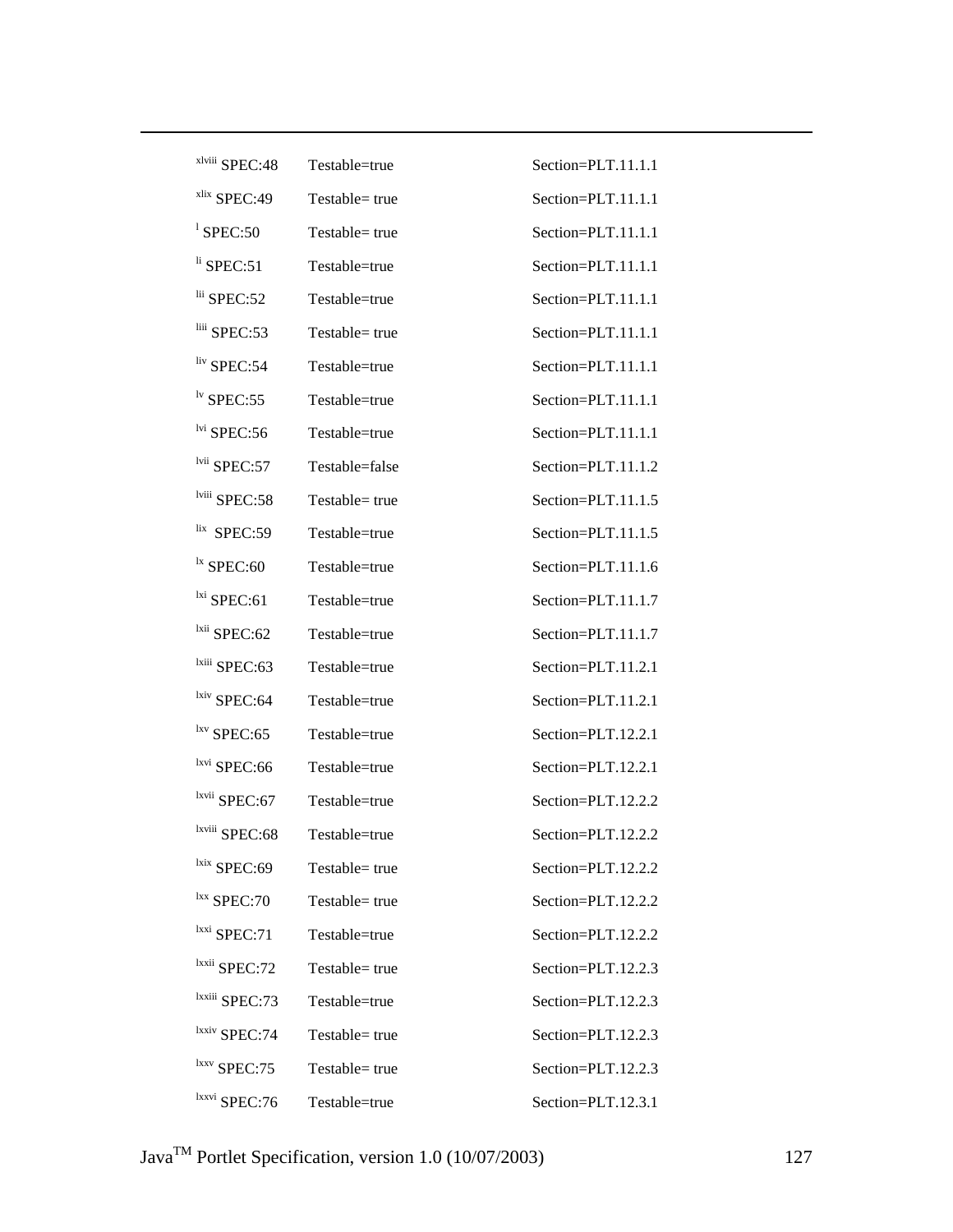| lxxvii SPEC:77              | Testable= true | Section=PLT.12.3.1       |
|-----------------------------|----------------|--------------------------|
| lxxviii SPEC:78             | Testable= true | Section=PLT.12.3.1       |
| lxxix SPEC:79               | Testable= true | Section=PLT.12.3.2       |
| $lxxx$ SPEC:80              | Testable=true  | Section=PLT.12.3.3       |
| lxxxi SPEC:81               | Testable=true  | Section=PLT.12.3.3       |
| lxxxii SPEC:82              | Testable=true  | Section=PLT.12.3.3       |
| lxxxiii SPEC:83             | Testable=true  | Section=PLT.12.3.3       |
| lxxxiv SPEC:84              | Testable=true  | Section=PLT.12.3.3       |
| lxxxv SPEC:85               | Testable=true  | Section=PLT.12.3.3       |
| lxxxvi SPEC:86              | Testable= true | Section=PLT.12.3.4       |
| lxxxvii SPEC:87             | Testable= true | Section=PLT.12.3.4       |
| <sup>lxxxviii</sup> SPEC:88 | Testable=true  | Section=PLT.12.3.4       |
| lxxxix SPEC:89              | Testable=false | Section=PLT.12.3.5       |
| <sup>xc</sup> SPEC:90       | Testable= true | Section=PLT.14.1         |
| <sup>xci</sup> SPEC:91      | Testable= true | Section=PLT.14.1         |
| <sup>xcii</sup> SPEC:92     | Testable=true  | Section=PLT.14.1         |
| <sup>xciii</sup> SPEC:93    | Testable=true  | Section=PLT.14.1         |
| <sup>xciv</sup> SPEC:94     | Testable=true  | Section=PLT.14.1         |
| <sup>xcv</sup> SPEC:95      | Testable=true  | Section=PLT.14.1         |
| <sup>xcvi</sup> SPEC:96     | Testable=true  | Section=PLT.14.1         |
| xcvii SPEC:97               | Testable= true | Section=PLT.14.1(change) |
| xcviii SPEC:98              | Testable=true  | Section=PLT.14.1         |
| xcix SPEC:99                | Testable=true  | Section=PLT.14.3         |
| $\textdegree$ SPEC:100      | Testable=true  | Section=PLT.14.3         |
| $\rm^{ci}$ SPEC:101         | Testable=false | Section=PLT.14.4         |
| cii SPEC:102                | Testable=false | Section=PLT.14.4         |
| ciii SPEC:103               | Testable=true  | Section=PLT.14.4         |
| civ SPEC:104                | Testable=true  | Section=PLT.14.4         |
| $\rm ^{cv}$ SPEC:105        | Testable=true  | Section=PLT.14.4         |

 $\overline{a}$ 

Java<sup>TM</sup> Portlet Specification, version 1.0 (10/07/2003) 128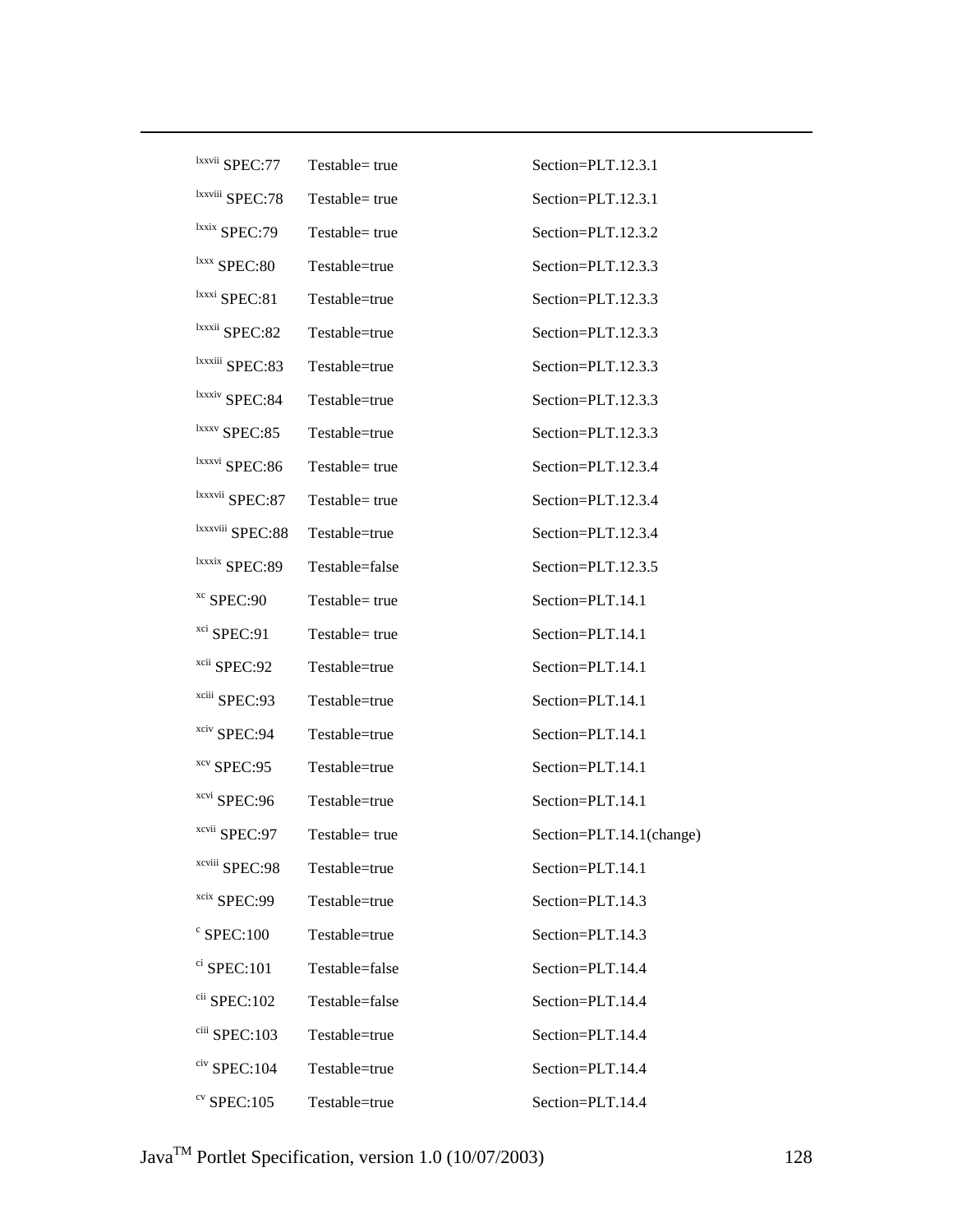| cvi SPEC:106                                      | Testable=true  | Section=PLT.15.1               |
|---------------------------------------------------|----------------|--------------------------------|
| cvii SPEC:107                                     | Testable=true  | Section=PLT.15.1               |
| cviii SPEC:108                                    | Testable=true  | Section=PLT.15.2               |
| $\text{cix}$ SPEC:109                             | Testable=true  | Section=PLT.15.2               |
| $\text{c}^{\text{cx}}$ SPEC:110                   | Testable=true  | Section=PLT.15.3               |
| $\text{cxi}$ SPEC:111                             | Testable=true  | Section=PLT.15.3               |
| cxii SPEC:112                                     | Testable=true  | Section=PLT.15.3               |
| cxiii SPEC:113                                    | Testable=true  | Section=PLT.15.4               |
| cxiv SPEC:114                                     | Testable=true  | Section=PLT.15.4               |
| $CXY$ SPEC:115                                    | Testable=true  | Section=PLT.15.4               |
| $c$ xvi SPEC:116                                  | Testable=true  | Section=PLT.15.4               |
| $c$ xvii SPEC:117                                 | Testable=true  | Section=PLT.15.4.1             |
| cxviii SPEC:118                                   | Testable=true  | Section=PLT.15.4.1             |
| $\text{c}^{\text{c} \text{x} \text{ix}}$ SPEC:119 | Testable=true  | Section=PLT.15.4.1             |
| $CXX$ SPEC:120                                    | Testable=true  | Section=PLT.15.8(servlet spec) |
| cxxi SPEC:121                                     | Testable=true  | Section=PLT.16.1               |
| cxxii SPEC:122                                    | Testable=true  | Section=PLT.16.1               |
| cxxiii SPEC:123                                   | Testable= true | Section=PLT.16.1.1             |
| cxxiv SPEC:124                                    | Testable=true  | Section=PLT.16.2               |
| $CXXV$ SPEC:125                                   | Testable=true  | Section=PLT.16.2               |
| $c$ xxvi SPEC:126                                 | Testable=true  | Section=PLT.16.3               |
| cxxvii SPEC:127                                   | Testable=true  | Section=PLT.16.3.1             |
| cxxviii SPEC:128                                  | Testable=true  | Section=PLT.16.3.2             |
| $c$ xxix SPEC:129                                 | Testable=true  | Section=PLT.16.3.3             |
| $CXXX$ SPEC:130                                   | Testable=true  | Section=PLT.16.3.3             |
| $c$ xxxi SPEC:131                                 | Testable=true  | Section=PLT.16.3.3             |
| $c$ xxxii SPEC:132                                | Testable=true  | Section=PLT.16.3.3             |
| cxxxiii SPEC:133                                  | Testable=true  | Section=PLT.16.3.3             |
| cxxxiv SPEC:134                                   | Testable=true  | Section=PLT.16.3.3             |

Java<sup>TM</sup> Portlet Specification, version 1.0 (10/07/2003) 129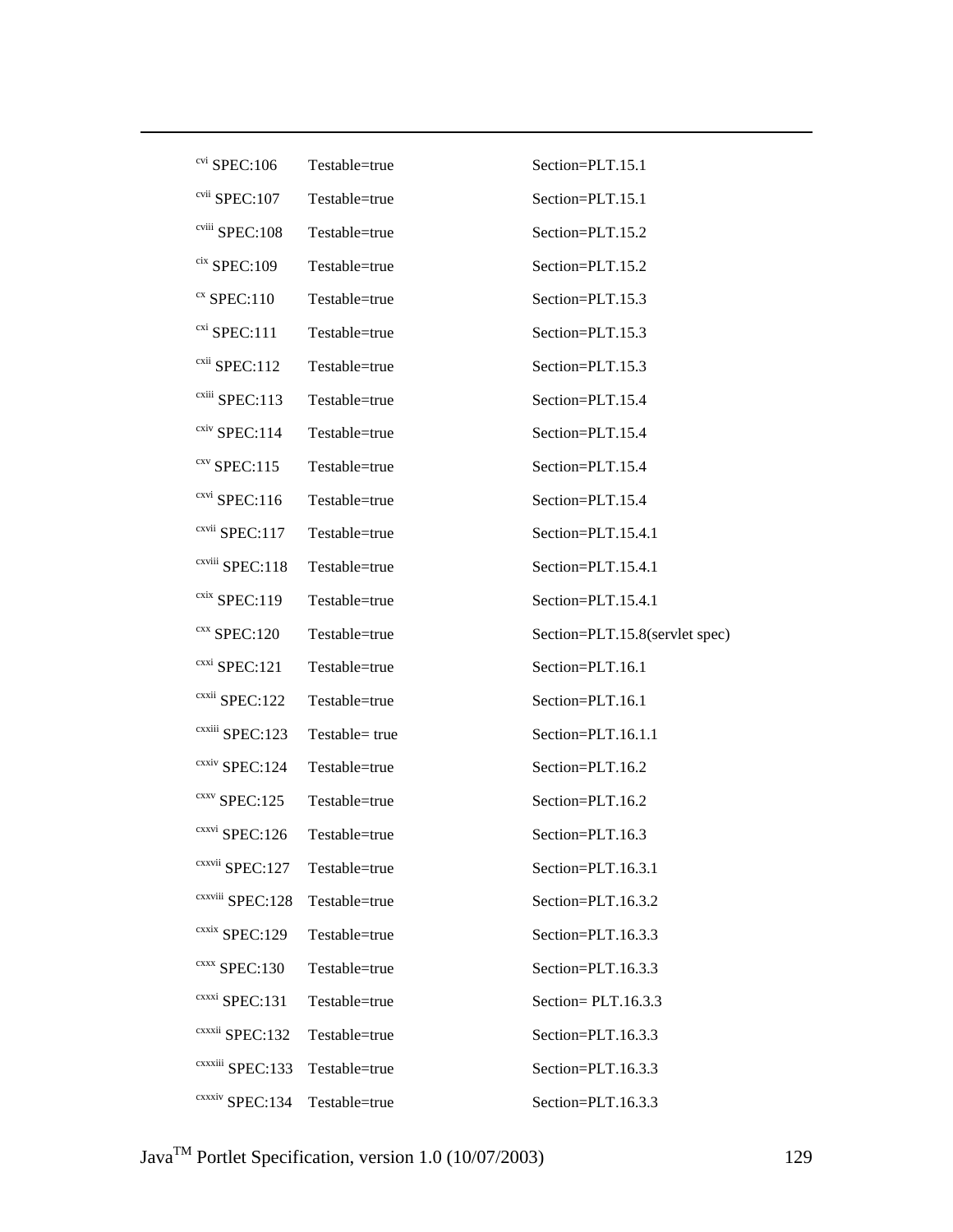| cxxxv SPEC:135                                   | Testable=true         | Section=PLT.16.3.3             |
|--------------------------------------------------|-----------------------|--------------------------------|
| cxxxvi SPEC:136                                  | Testable=true         | Section=PLT.16.3.3             |
| cxxxvii SPEC:137                                 | Testable=true         | Section=PLT.16.3.3             |
| cxxxviii SPEC:138 Testable=true                  |                       | Section=PLT.16.3.3             |
| cxxxix SPEC:139                                  | Testable=true         | Section=PLT.16.3.3             |
| $\text{c}^{\text{c} \text{x} \text{l}}$ SPEC:140 | Testable=false(impl)  | Section=PLT.16.3.3             |
| cxli SPEC:141                                    | Testable=true         | Section= $PLT.16.3.3$          |
| cxlii SPEC:142                                   | Testable=true         | Section=PLT.16.3.4             |
| cxliii SPEC:143                                  | Testable=true         | Section=PLT.16.3.4             |
| cxliv SPEC:144                                   | Testable=false(impl)  | Section=PLT.17.1               |
| cxlv SPEC:145                                    | Testable=false(impl)  | Section=PLT.17.2               |
| cxlvi SPEC:146                                   | Testable= false(impl) | Section=PLT.17.2               |
| cxlvii <sub>SPEC:147</sub>                       | Testable= false       | Section=PLT.19.2               |
| cxlviii SPEC:148                                 | Testable= false       | Section=PLT.19.2               |
| $cxlix$ SPEC:149                                 | Testable=false        | Section=PLT.19.5               |
| $cl$ SPEC:150                                    | Testable=true         | Section=PLT.19.5(servlet spec) |
| $\rm cli$ SPEC:151                               | Testable=true         | Section=PLT.20.2               |
| clii SPEC:152                                    | Testable=true         | Section=PLT.20.2               |
| cliii SPEC:153                                   | Testable=true         | Section=PLT.20.2               |
| $cliv$ SPEC:154                                  | Testable=true         | Section=PLT.20.4               |
| $e^{\text{lv}}$ SPEC:155                         | Testable=true         | Section=PLT.20.4               |
| clvi SPEC:156                                    | Testable= true        | Section=PLT.22                 |
| clvii SPEC:157                                   | Testable=true         | Section=PLT.22.1               |
| clviii SPEC:158                                  | Testable=false        | Section=PLT.22.1               |
| $clix$ SPEC:159                                  | Testable=true         | Section=PLT.22.2               |
| $clx$ SPEC:160                                   | Testable=true         | Section=PLT.22.2               |
| $clxi$ SPEC:161                                  | Testable=true         | Section=PLT.22.2               |
| clxii SPEC:162                                   | Testable=true         | Section=PLT.22.2               |
| clxiii SPEC:163                                  | Testable=true         | Section=PLT.22.2               |

Java<sup>TM</sup> Portlet Specification, version 1.0 (10/07/2003) 130